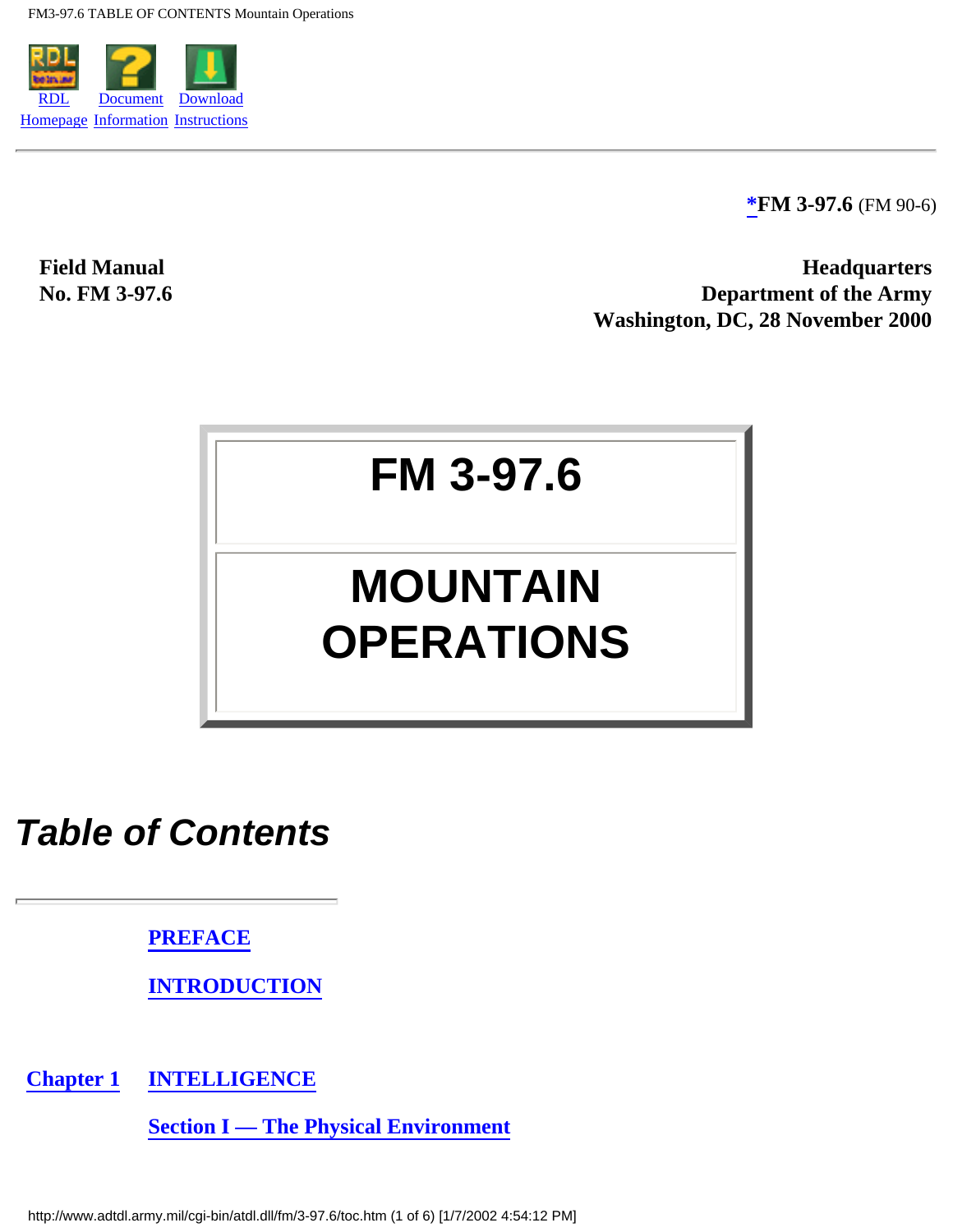#### **[Terrain](#page-10-0)**

[Weather](#page-14-0)

#### **[Section II — Effects on Personnel](#page-19-0)**

**[Nutrition](#page-20-0)** 

[Altitude](#page-21-0)

Cold

#### **Section III — Effects on Equipment**

General Effects

Small Arms

Machine Guns

**Antitank Weapons** 

**Section IV — Reconnaissance and Surveillance**

**Reconnaissance** 

**Surveillance** 

#### **[Chapter 2](#page-32-0) [COMMAND AND CONTROL](#page-32-0)**

**[Section I — Assessment of the Situation](#page-34-0)**

[Mission](#page-35-0)

[Enemy](#page-36-0)

**[Terrain and Weather](#page-36-1)** 

[Troops and Support Available](#page-40-0)

[Time Available](#page-40-1)

[Civil Considerations](#page-41-0)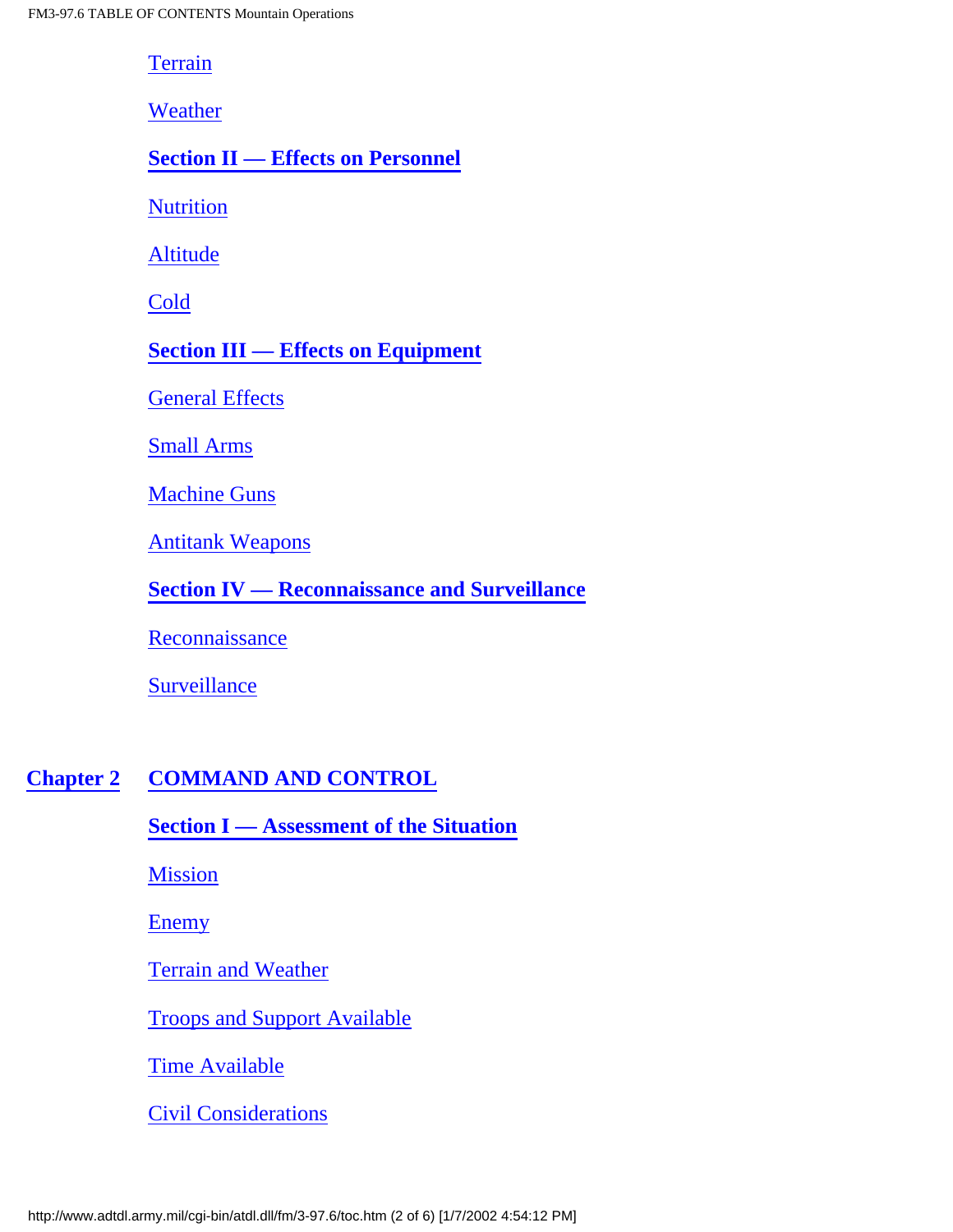**[Section II — Leadership](#page-42-0)**

#### **[Section III — Communications](#page-42-1)**

[Combat Net Radio](#page-43-0)

[Mobile Subscriber Equipment](#page-45-0)

[Wire and Field Phones](#page-45-1)

[Audio, Visual, and Physical Signals](#page-46-0)

[Messenger](#page-46-1)

**[Section IV — Training](#page-47-0)**

[Initial Training Assessment](#page-48-0)

[Physical Conditioning](#page-49-0)

[Mountain Living](#page-50-0)

**[Navigation](#page-50-1)** 

[Weapons and Equipment](#page-50-2)

[Camouflage and Concealment](#page-51-0)

[Fortifications](#page-51-1)

[Military Mountaineering](#page-53-0)

[Driver Training](#page-56-0)

[Army Aviation](#page-56-1)

[Reconnaissance and Surveillance](#page-57-0)

[Team Development](#page-57-1)

#### **[Chapter 3](#page-58-0) [FIREPOWER AND PROTECTION OF THE FORCE](#page-58-0)**

**Section I — Firepower**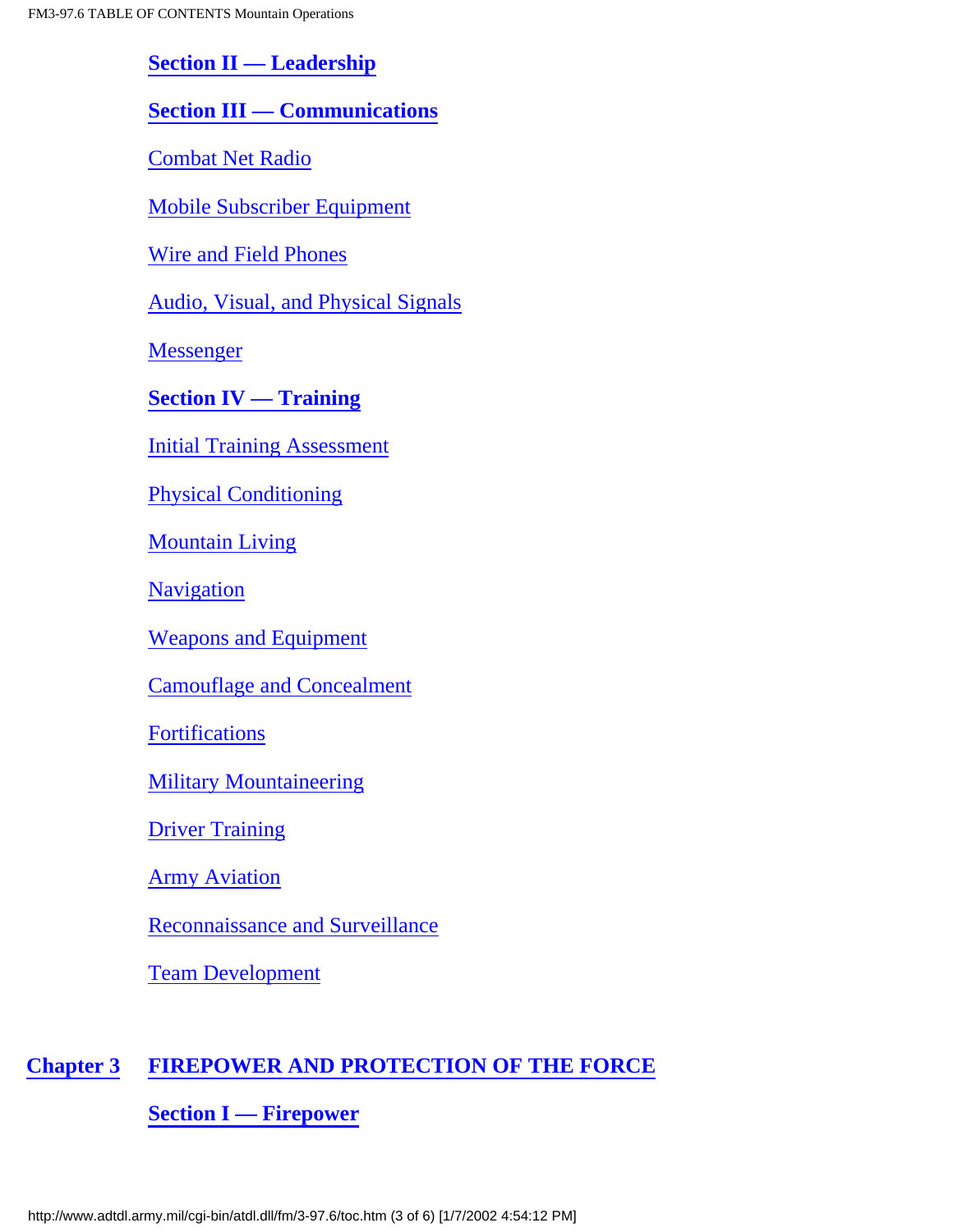Field Artillery

**Mortars** 

Air Support

Electronic Warfare

#### **Section II — Protection of the Force**

Air Defense Artillery

Engineer Operations

NBC Protection

#### **[Chapter 4](#page-71-0) [MANEUVER](#page-71-0)**

#### **Section I — Movement and Mobility**

Mounted Movement

Dismounted Movement

**Mobility** 

Special Purpose Teams

**Section II — Offensive Operations**

Planning Considerations

Preparation

[Forms of Maneuver](#page-90-0)

**[Movement to Contact](#page-92-0)** 

[Attack](#page-93-0)

[Exploitation and Pursuit](#page-95-0)

**[Motti Tactics](#page-95-1)**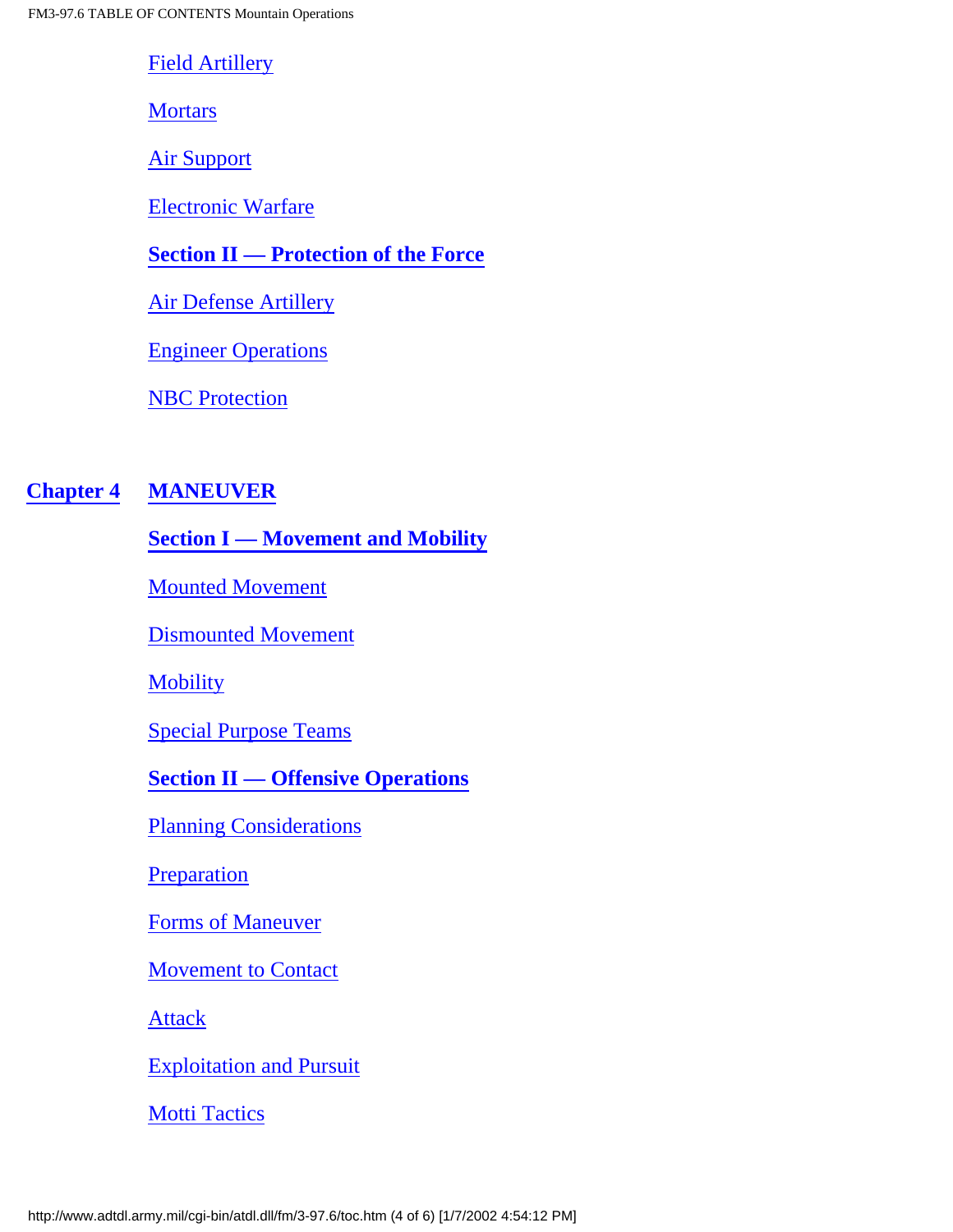#### **[Section III — Defensive Operations](#page-97-0)**

[Planning Considerations](#page-98-0)

[Preparation](#page-99-0)

[Organization of the Defense](#page-99-1)

[Reverse Slope Defense](#page-102-0)

[Retrograde Operations](#page-103-0)

[Stay-Behind Operations](#page-104-0)

### **[Chapter 5](#page-106-0) [LOGISTICS AND COMBAT SERVICE SUPPORT](#page-106-0)**

**Section I — Planning Considerations**

**Section II — Supply**

**Supply Routes** 

Classes of Supply

**Section III — Transportation and Maintenance**

**Section IV — Personnel Support**

**Section V — Combat Health Support**

**Planning** 

Evacuation

Mountain Evacuation Teams

Treatment

#### **[Appendix](#page-120-0) [A](#page-120-0) [MOUNTAIN ILLNESSES AND INJURIES](#page-120-0)**

Chronic Fatigue (Energy Depletion)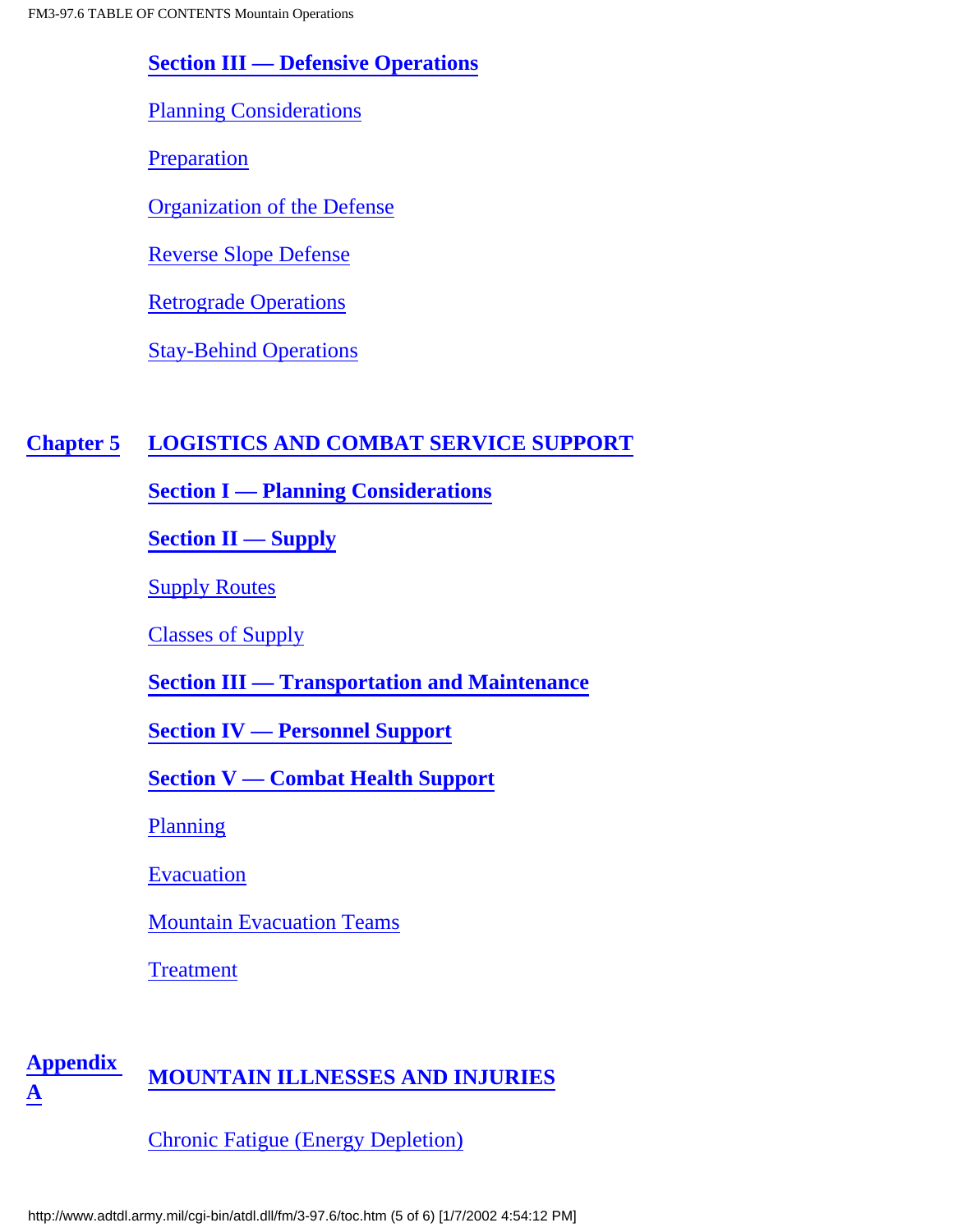Dehydration

Giardiasis (Parasitical Illness)

**Hypoxia** 

Acute Mountain Sickness (AMS)

High Altitude Pulmonary Edema (HAPE)

High Altitude Cerebral Edema (HACE)

#### **[Appendix](#page-126-0) [FORECASTING WEATHER IN THE MOUNTAINS](#page-126-0)**

[Indicators of Changing Weather](#page-126-1)

[Applying the Indicators](#page-129-0)

**[GLOSSARY](#page-132-0) [BIBLIOGRAPHY](#page-143-0)**

**[AUTHENTICATION](#page-149-0)**

**DISTRIBUTION RESTRICTION:** Approved for public release: distribution is unlimited.

<span id="page-5-0"></span>\* This publication supersedes FM 90-6, 30 June 1980.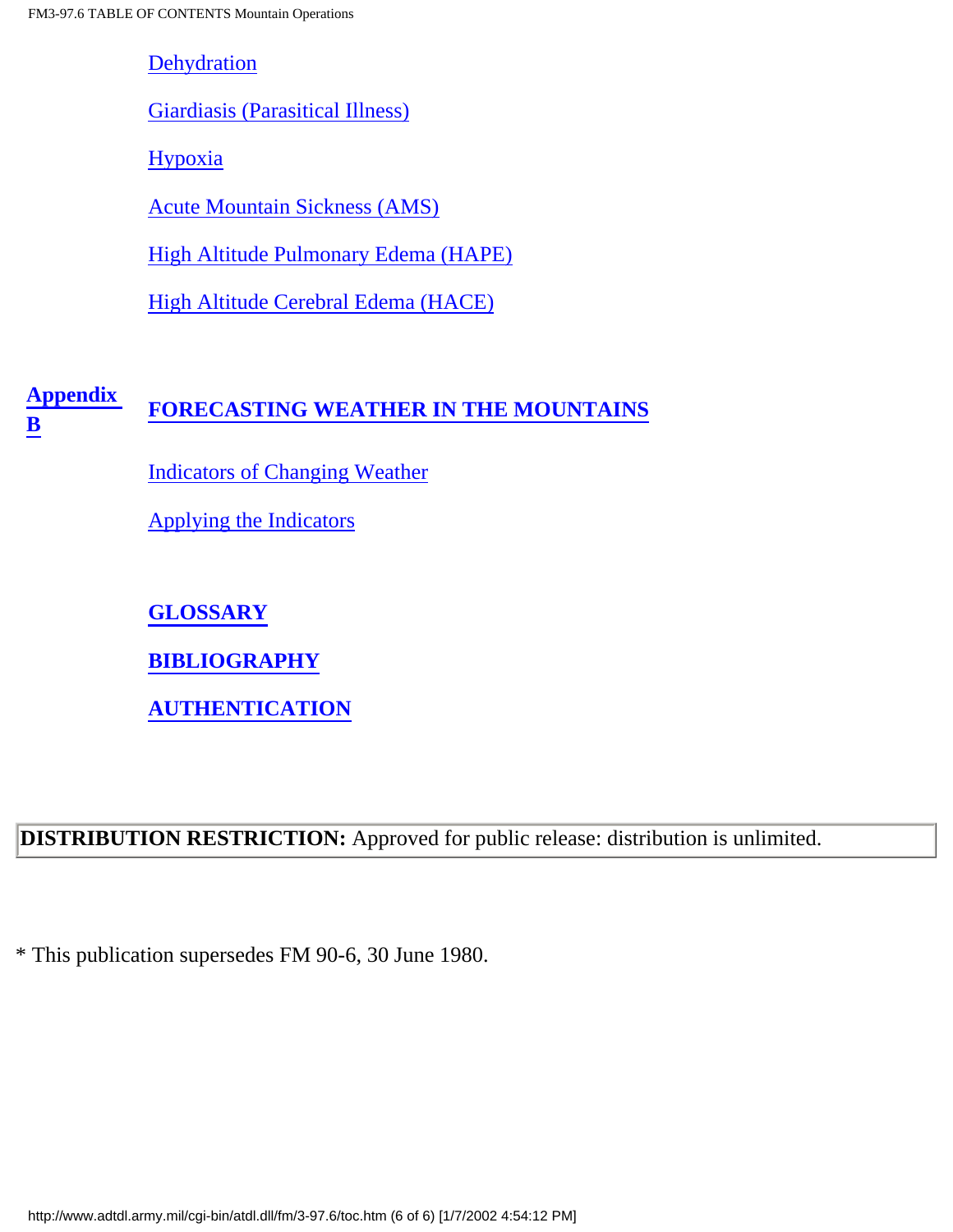<span id="page-6-0"></span>

## **Preface**

FM 3-97.6 describes the tactics, techniques, and procedures that the United States (US) Army uses to fight in mountainous regions. It is directly linked to doctrinal principles found in [FM 3-0](#page-148-0) and [FM 3-100.40](#page-146-0) and should be used in conjunction with them. It provides key information and considerations for commanders and staffs regarding how mountains affect personnel, equipment, and operations. It also assists them in planning, preparing, and executing operations, battles, and engagements in a mountainous environment.

Army units do not routinely train for operations in a mountainous environment. Therefore, commanders and trainers at all levels should use this manual in conjunction with TC 90-6- 1, Army Training and Evaluation Program (ARTEP) mission training plans, and the training principles in FM 7-0 and FM 7-10 when preparing to conduct operations in mountainous terrain.

The proponent of this publication is Headquarters TRADOC. Send comments and recommendations on [DA Form 2028](#page-148-1) directly to Commander, US Army Combined Arms Center and Fort Leavenworth, ATTN: ATZL-SWW, Fort Leavenworth, Kansas 66027- 6900.

Unless this publication states otherwise, masculine nouns and pronouns do not refer exclusively to men.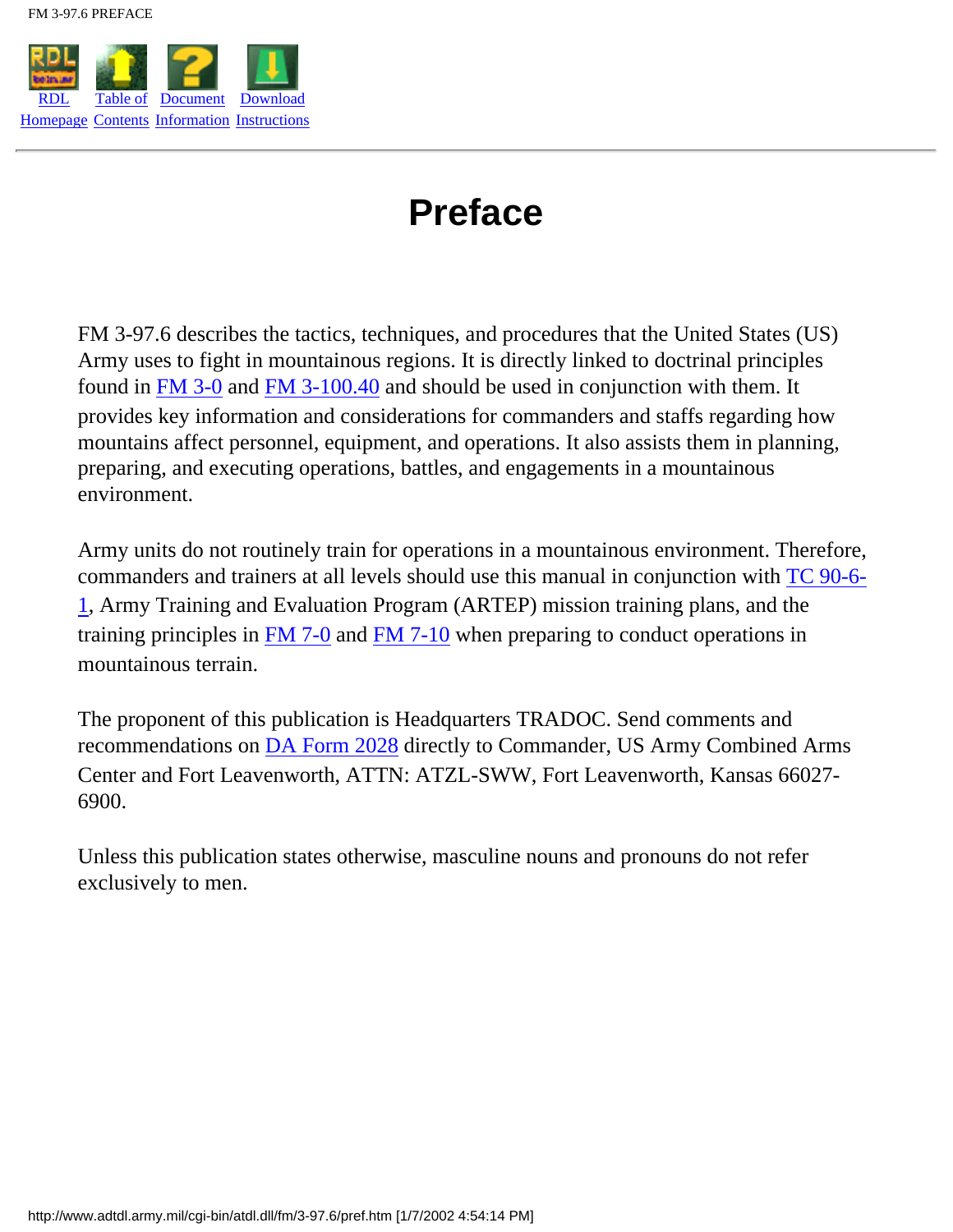<span id="page-7-0"></span>

## **Introduction**

The US Army has a global area of responsibility and deploys to accomplish missions in both violent and nonviolent environments. The contemporary strategic environment and the scope of US commitment dictate that the US Army be prepared for a wide range of contingencies anywhere in the world, from the deserts of southwest Asia and the jungles of South America and southeast Asia to the Korean Peninsula and central and northern Europe. The multiplicity of possible missions makes the likelihood of US involvement in mountain operations extremely high. With approximately 38 percent of the world's landmass classified as mountains, the Army must be prepared to deter conflict, resist coercion, and defeat aggression in mountains as in other areas.

Throughout the course of history, armies have been significantly affected by the requirement to fight in mountains. During the 1982 Falkland Islands (Malvinas) War, the first British soldier to set foot on enemy-held territory on the island of South Georgia did so on a glacier. A 3,000-meter (10,000-foot) peak crowns the island, and great glaciers descend from the mountain spine. In southwest Asia, the borders of Iraq, Iran, and Turkey come together in mountainous terrain with elevations of up to 3,000 meters (10,000 feet).

Mountainous terrain influenced the outcome of many battles during the Iran-Iraq war of the 1980s. In the mountains of Kurdistan, small Kurdish formations took advantage of the terrain in an attempt to survive the Iraqi Army's attempt to eliminate them. In the wake of the successful United Nations (UN) coalition effort against Iraq, US forces provided humanitarian assistance to Kurdish people suffering from the effects of the harsh mountain climate.

Major mountain ranges, which are found in desert regions, jungles, and cold climate zones, present many challenges to military operations. Mountain operations may require special equipment, special training, and acclimatization. Historically, the focus of mountain operations has been to control the heights or passes. Changes in weaponry, equipment, and technology have not significantly shifted this focus. Commanders should understand a broad range of different requirements imposed by mountain terrain, including two key characteristics addressed in this manual: (1) the significant impact of severe environmental conditions on the capabilities of units and their equipment, and (2) the extreme difficulty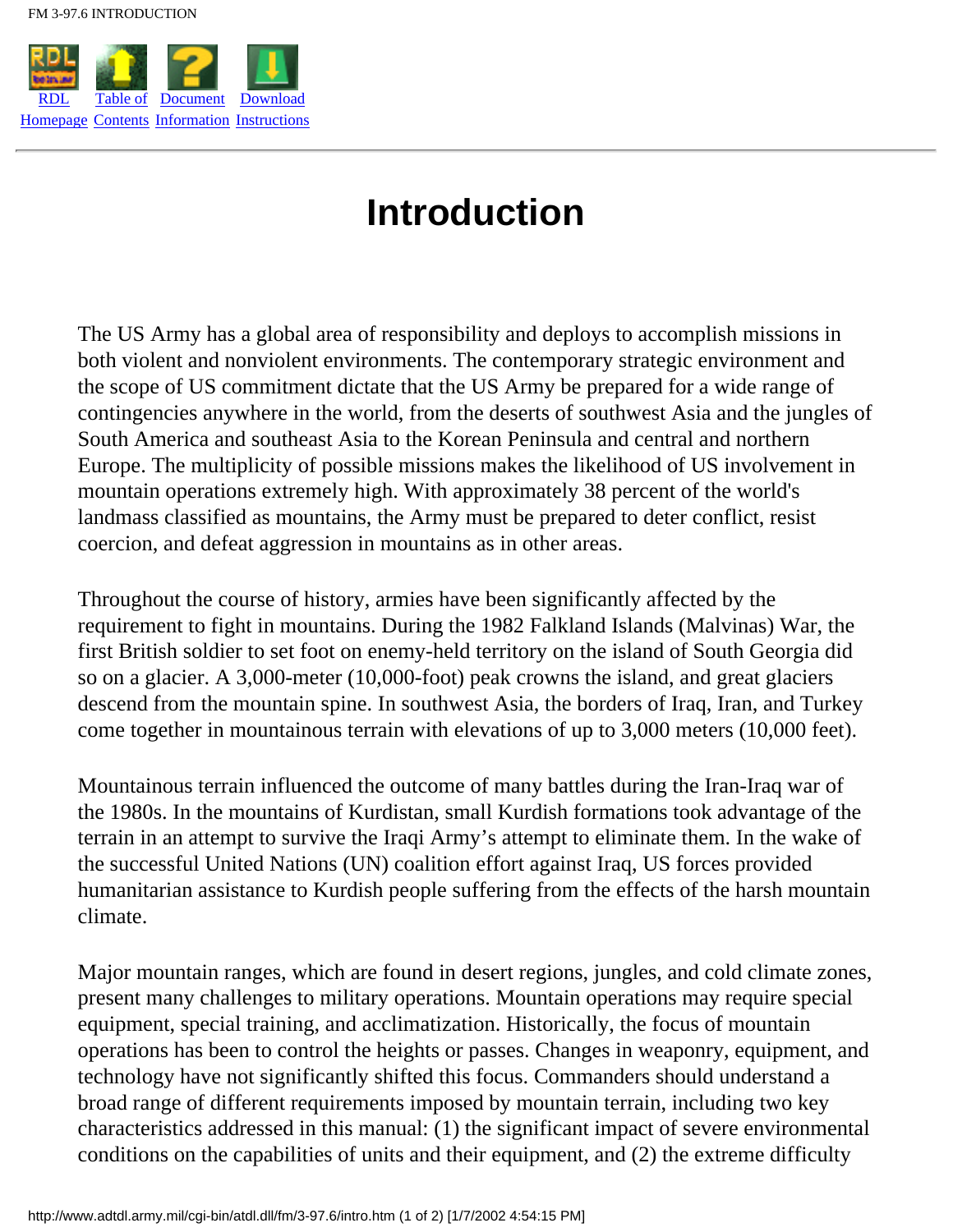of ground mobility in mountainous terrain.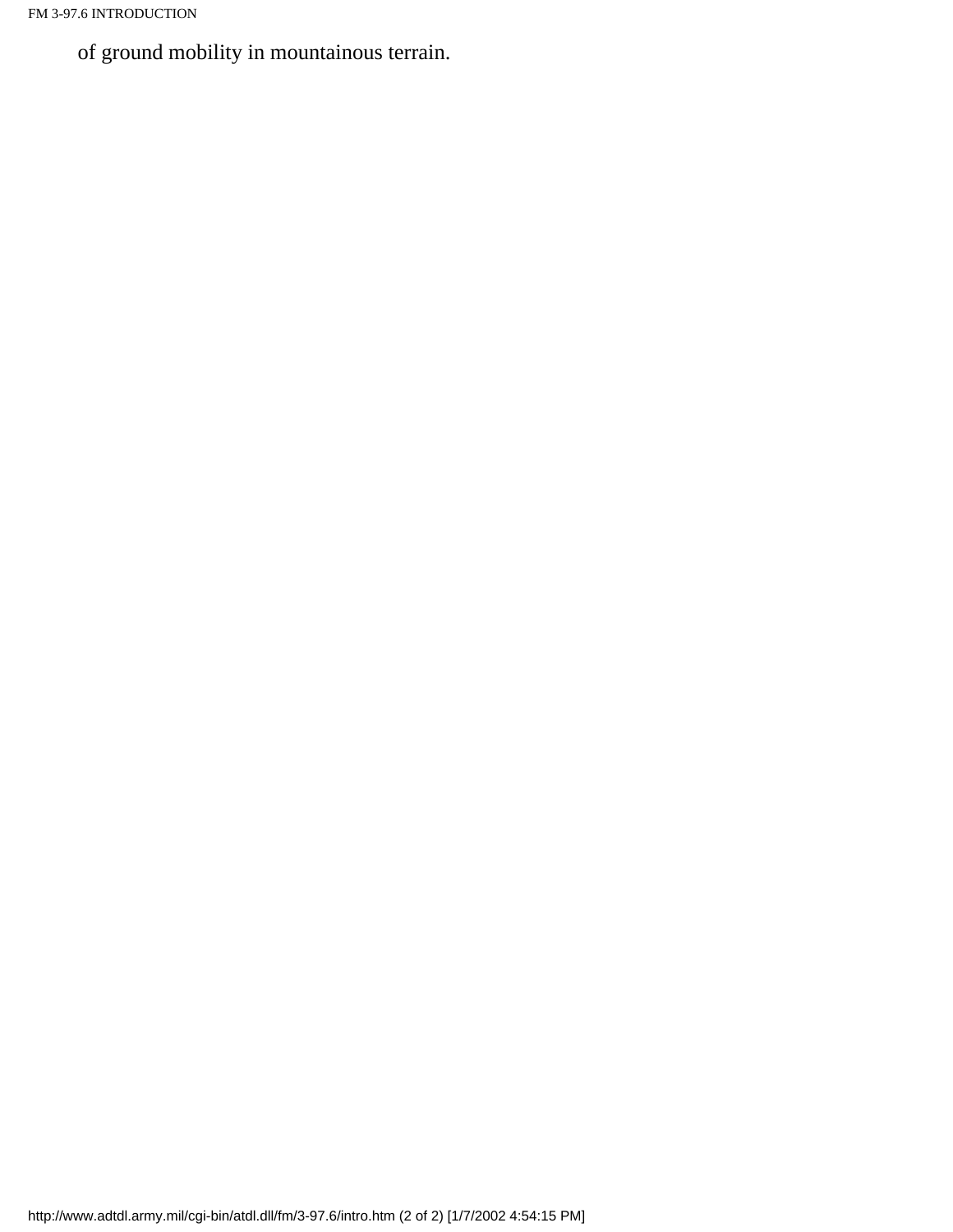<span id="page-9-0"></span>

## **Chapter 1**

## **Intelligence**



Before they can understand how to fight in mountainous environment, commanders must analyze the area of operations (AO), understand its distinct characteristics, and understand how these characteristics affect personnel and equipment. This chapter provides detailed information on terrain and weather necessary to conduct a thorough intelligence preparation of the battlefield (IPB), however, the IPB *process* remains unaffected by mountains (see [FM 2-01.3](#page-143-1) for detailed information on how to conduct IPB).

#### <span id="page-9-1"></span>**SECTION I — THE PHYSICAL ENVIRONMENT**

1-1. The requirement to conduct military operations in mountainous regions presents commanders with challenges distinct from those encountered in less rugged environments and demands increased perseverance, strength, will, and courage. Terrain characterized by steep slopes, great variations in local relief, natural obstacles, and lack of accessible routes restricts mobility, drastically increases

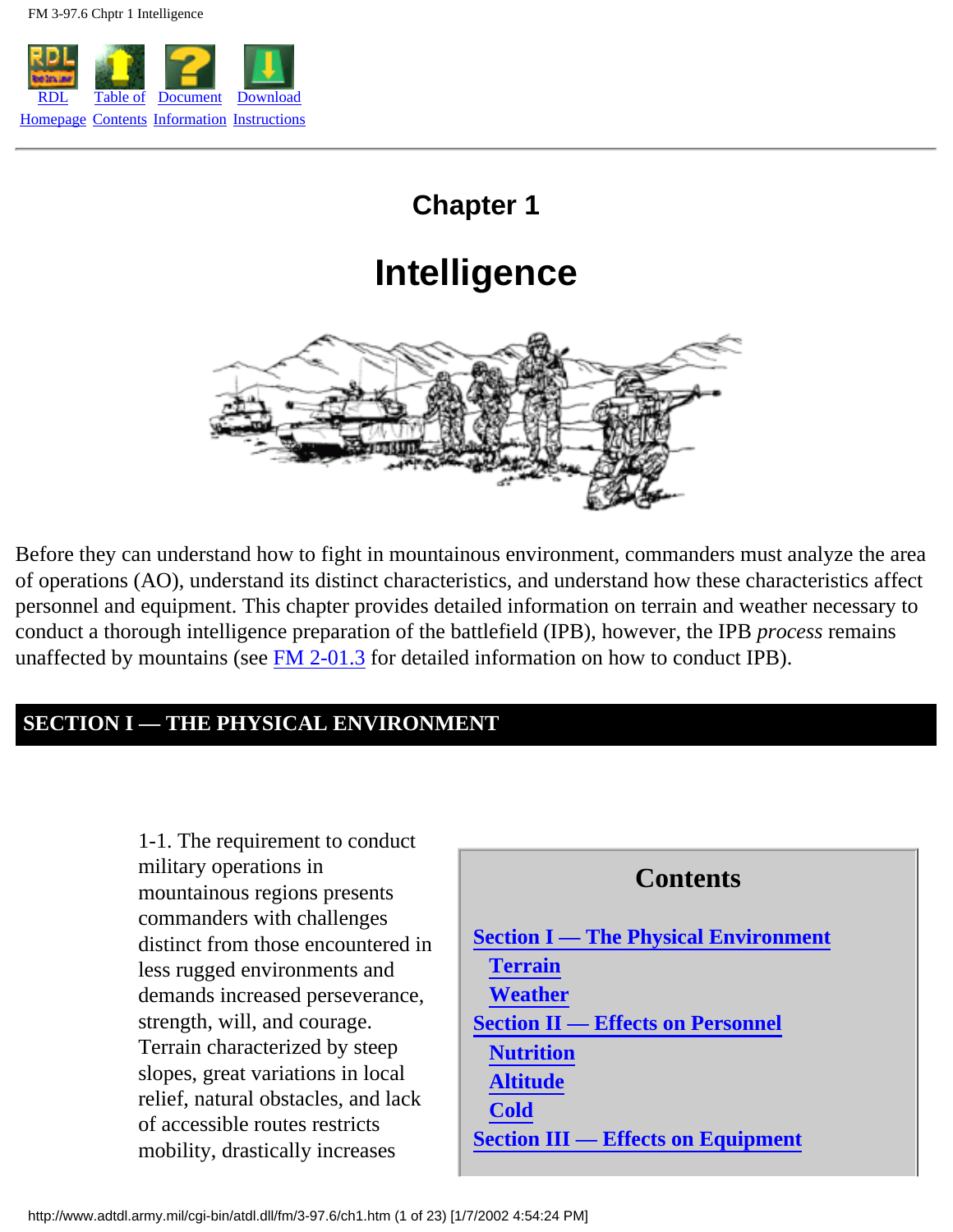movement times, limits the effectiveness of some weapons, and complicates supply operations. The weather, variable with the season and time of day, combined with the terrain, can greatly affect mobility and tactical operations. Even under nonviolent conditions, operations in a mountainous environment may pose significant risks and dangers.

| <b>General Effects</b>                 |  |
|----------------------------------------|--|
| <b>Small Arms</b>                      |  |
| <b>Machine Guns</b>                    |  |
| <b>Antitank Weapons</b>                |  |
| <b>Section IV – Reconnaissance and</b> |  |
| <b>Surveillance</b>                    |  |
| <b>Reconnaissance</b>                  |  |
| <b>Surveillance</b>                    |  |
|                                        |  |

## <span id="page-10-0"></span>**TERRAIN**

1-2. Mountains may rise abruptly from the plains to form a giant barrier or ascend gradually as a series of parallel ridges extending unbroken for great distances. They may consist of varying combinations of isolated peaks, rounded crests, eroded ridges, high plains cut by valleys, gorges, and deep ravines. Some mountains, such as those found in desert regions, are dry and barren, with temperatures ranging from extreme heat in the summer to extreme cold in the winter. In tropical regions, lush jungles with heavy seasonal rains and little temperature variation frequently cover mountains. High, rocky crags with glaciated peaks and year-round snow cover exist in mountain ranges at most latitudes along the western portion of the Americas and in Asia. No matter what form mountains take, their common denominator is rugged terrain.

#### <span id="page-10-1"></span>**MOUNTAINOUS REGIONS**

1-3. The principal mountain ranges of the world lie along the broad belts shown in [Figure 1-](#page-10-1) [1.](#page-10-1) Called *cordillera*, after the Spanish word for rope, they encircle the Pacific basin and then lead westward across Eurasia into North Africa. Secondary, though less rugged, chains of mountains lie along the Atlantic margins of America and Europe.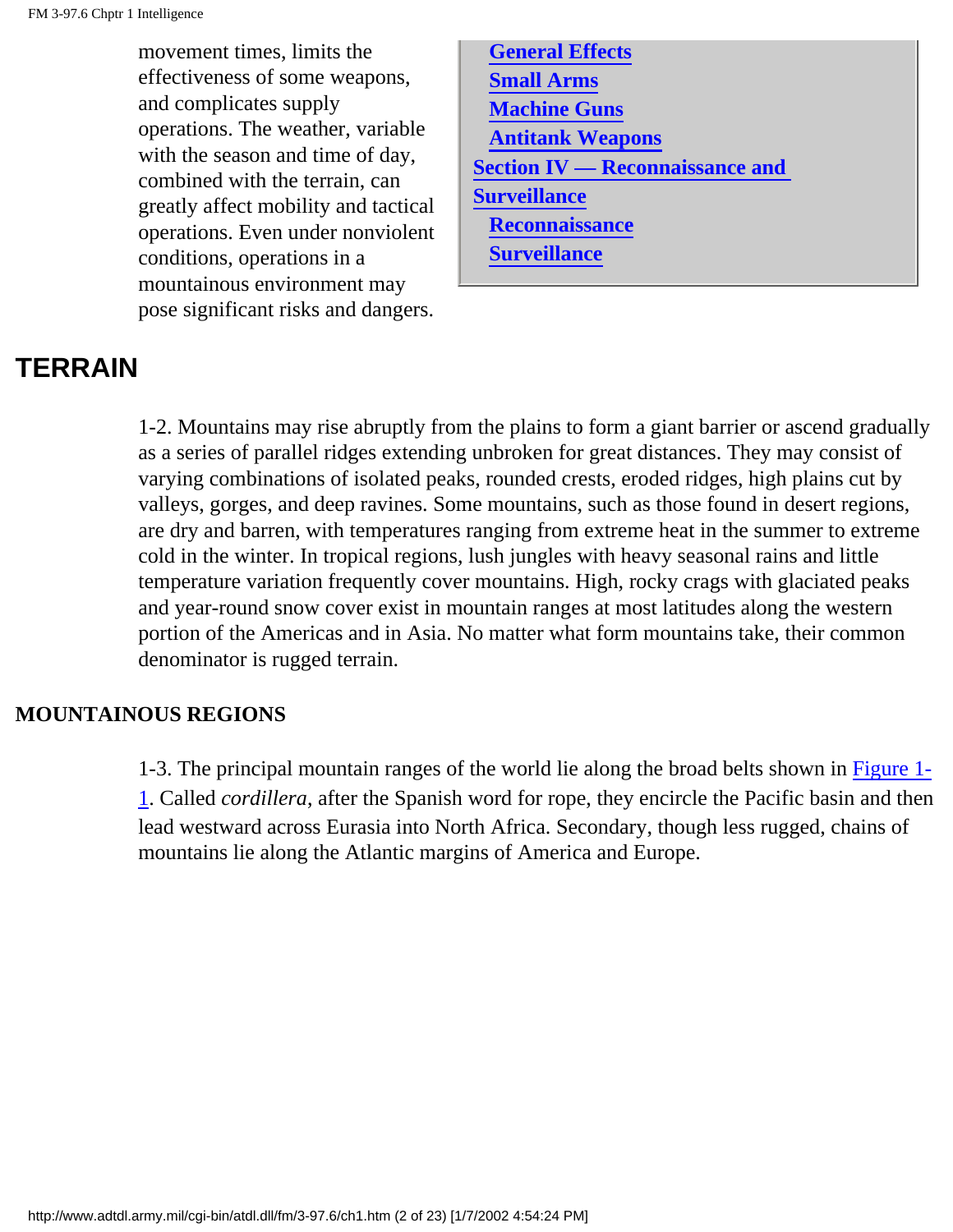

**Figure 1-1. Mountain Regions of the World**

1-4. A broad mountainous region approximately 1,600 kilometers wide dominates northwestern North America. It occupies much of Alaska, more than a quarter of Canada and the US, and all but a small portion of Mexico and Central America. The Rocky Mountain Range includes extensive high plains and basins. Numerous peaks in this belt rise above 3,000 meters (10,000 feet). Its climate varies from arctic cold to tropical heat, with the full range of seasonal and local extremes.

1-5. Farther south, the Andes stretch as a continuous narrow band along the western region of South America. Narrower than its counterpart in the north, this range is less than 800 kilometers wide. However, it continuously exceeds an elevation of 3,000 meters (10,000 feet) for a distance of 3,200 kilometers.

1-6. In its western extreme, the Eurasian mountain belt includes the Pyrenees, Alps, Balkans, and Carpathian ranges of Europe. These loosely linked systems are separated by broad low basins and are cut by numerous valleys. The Atlas Mountains of North Africa are also a part of this belt. Moving eastward into Asia, this system becomes more complex as it reaches the extreme heights of the Hindu Kush and the Himalayas. Just beyond the *Pamir Knot* on the Russian-Afghan frontier, it begins to fan out across all parts of eastern Asia. Branches of this belt continue south along the rugged island chains to New Zealand and northeast through the Bering Sea to Alaska.

#### **MOUNTAIN CHARACTERISTICS**

1-7. Mountain slopes generally vary between 15 and 45 degrees. Cliffs and other rocky precipices may be near vertical, or even overhanging. Aside from obvious rock formations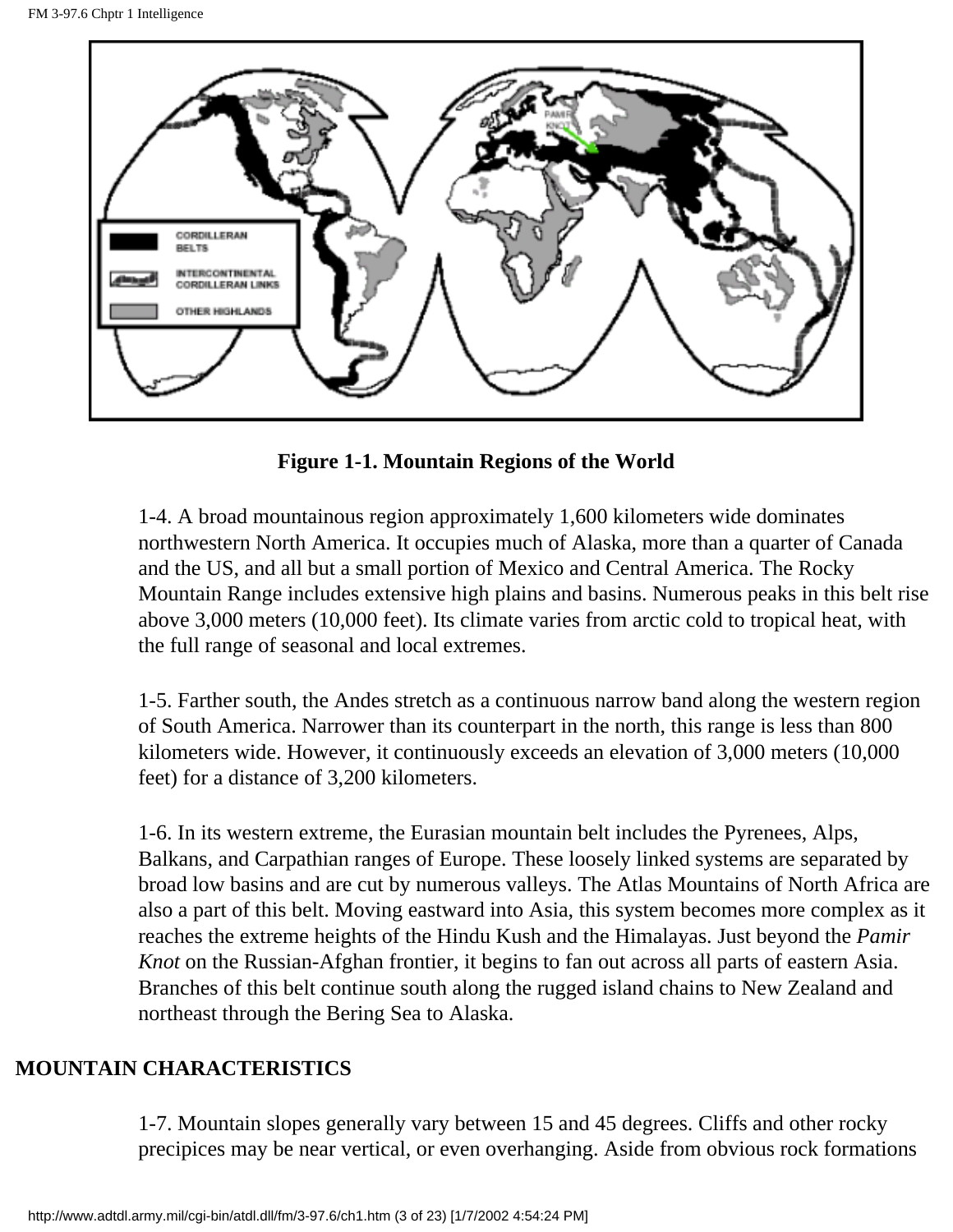and other local vegetation characteristics, actual slope surfaces are usually found as some type of relatively firm earth or grass. Grassy slopes may include grassy clumps known as *tussocks,* short alpine grasses, or *tundra* (the latter more common at higher elevations and latitudes). Many slopes will be scattered with rocky debris deposited from the higher peaks and ridges. Extensive rock or boulder fields are known as *talus*. Slopes covered with smaller rocks, usually fist-sized or smaller, are called *scree* fields. Slopes covered in talus often prove to be a relatively easy ascent route. On the other hand, climbing a scree slope can be extremely difficult, as the small rocks tend to loosen easily and give way. However, this characteristic often makes scree fields excellent descent routes. Before attempting to descend scree slopes, commanders should carefully analyze the potential for creating dangerous rockfall and take necessary avoidance measures.

1-8. In winter, and at higher elevations throughout the year, snow may blanket slopes, creating an environment with its own distinct affects. Some snow conditions can aid travel by covering rough terrain with a consistent surface. Deep snow, however, greatly impedes movement and requires soldiers well-trained in using snowshoes, skis, and over-snow vehicles. Steep snow covered terrain presents the risk of snow avalanches as well. Snow can pose a serious threat to soldiers not properly trained and equipped for movement under such conditions. Avalanches have taken the lives of more soldiers engaged in mountain warfare than all other terrain hazards combined.

1-9. Commanders operating in arctic and subarctic mountain regions, as well as the upper elevations of the world's high mountains, may be confronted with vast areas of glaciation. Valleys in these areas are frequently buried under massive glaciers and present additional hazards, such as hidden crevices and ice and snow avalanches. The mountain slopes of these peaks are often glaciated and their surfaces are generally composed of varying combinations of rock, snow, and ice. Although glaciers have their own peculiar hazards requiring special training and equipment, movement over valley glaciers is often the safest route through these areas (TC 90-6-1 contains more information on avalanches and glaciers, and their effects on operations).

#### **MOUNTAIN CLASSIFICATIONS**

1-10. There is no simple system available to classify mountain environments. Soil composition, surface configuration, elevation, latitude, and climatic patterns determine the specific characteristics of each major mountain range. When alerted to the potential requirement to conduct mountain operations, commanders must carefully analyze each of these characteristics for the specific mountain region in which their forces will operate. However, mountains are generally classified or described according to their local relief; for military purposes, they may be classified according to operational terrain levels and dismounted mobility and skill requirements.

#### **Local Relief**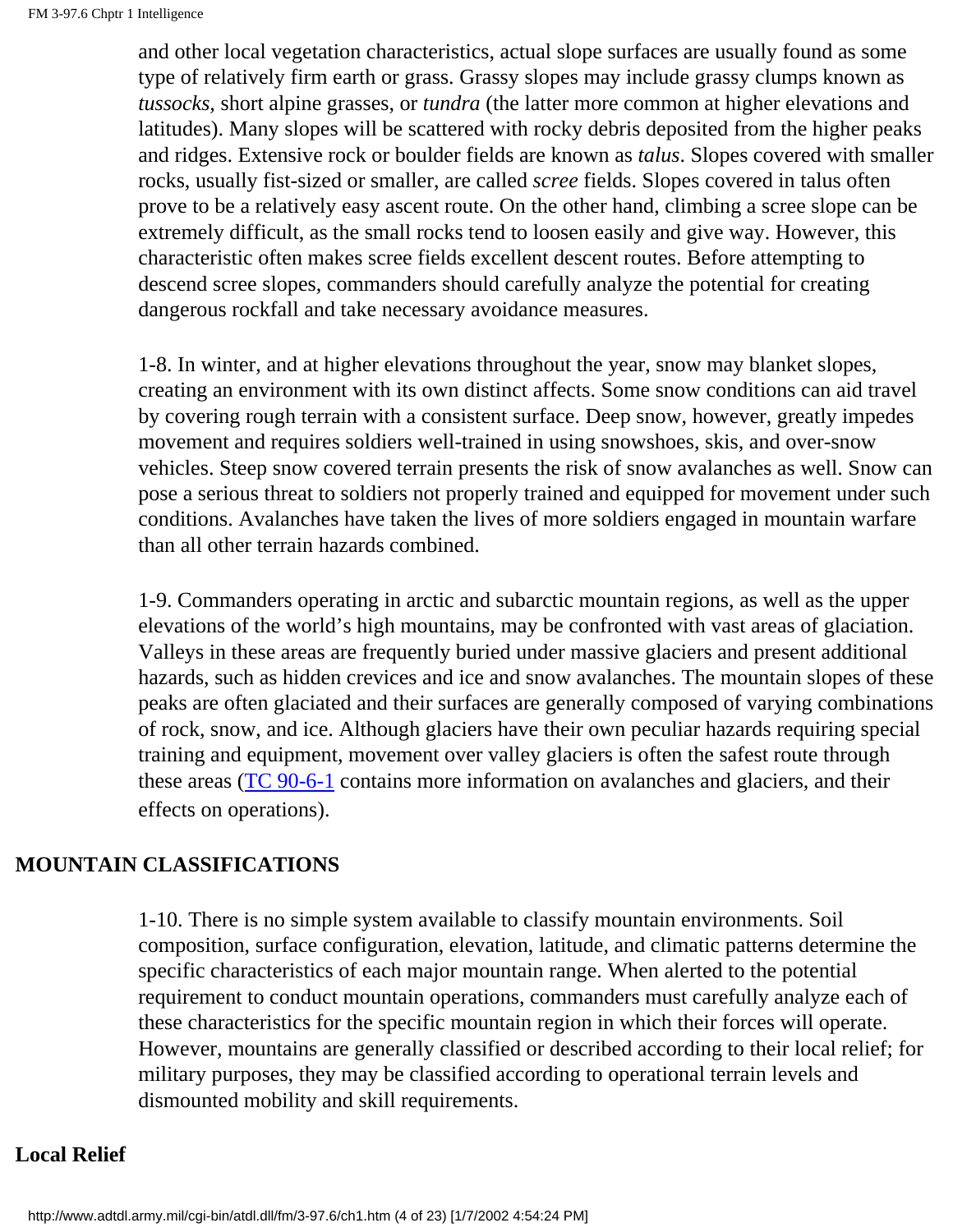1-11. Mountains are commonly classified as low or high, depending on their local relief and, to some extent, elevation. Low mountains have a local relief of 300 to 900 meters (1,000 to 3,000 feet) with summits usually below the timberline. High mountains have a local relief usually exceeding 900 meters (3,000 feet) and are characterized by barren alpine zones above the timberline. Glaciers and perennial snow cover are common in high mountains and usually present commanders with more obstacles and hazards to movement than do low mountains.

#### <span id="page-13-0"></span>**Operational Terrain Levels**

1-12. Mountain operations are generally carried out at three different operational terrain levels (see [Figure 1-2\)](#page-13-0). Level I terrain is located at the bottom of valleys and along the main lines of communications. At this level, heavy forces can operate, but maneuver space is often restricted. Light and heavy forces are normally combined, since

| Level | <b>Description</b>                                         |
|-------|------------------------------------------------------------|
|       | The bottoms of valleys and main lines of<br>communications |
| ΙI    | The ridges, slopes, and passes that overlook<br>valleys    |
|       | The dominant terrain of the summit region                  |

#### **Figure 1-2. Operational Terrain Levels**

vital lines of communication usually follow the valley highways, roads, and trails.

1-13. Level II terrain lies between valleys and shoulders of mountains. Generally, narrow roads and trails, which serve as secondary lines of communication, cross this ridge system. Ground mobility is difficult and light forces will expend great effort on these ridges, since they can easily influence operations at Level I. Similarly, enemy positions at the next level can threaten operations on these ridges.

1-14. Level III includes the dominant terrain of summit regions. Although summit regions may contain relatively gentle terrain, mobility in Level III is usually the most difficult to achieve and maintain. Level III terrain, however, can provide opportunities for well-trained units to attack the enemy from the flanks and rear. At this terrain level, acclimatized soldiers with advanced mountaineering training can infiltrate to attack lines of communication, logistics bases, air defense sites, and command infrastructures.

#### **Dismounted Mobility Classification**

1-15. When conducting mountain operations, commanders must clearly understand the effect the operational terrain level has on dismounted movement. Therefore, in addition to the general mobility classification contained in [FM 2-01.3](#page-143-1) (unrestricted, restricted, severely restricted), mountainous terrain may be categorized into five classes based on the type of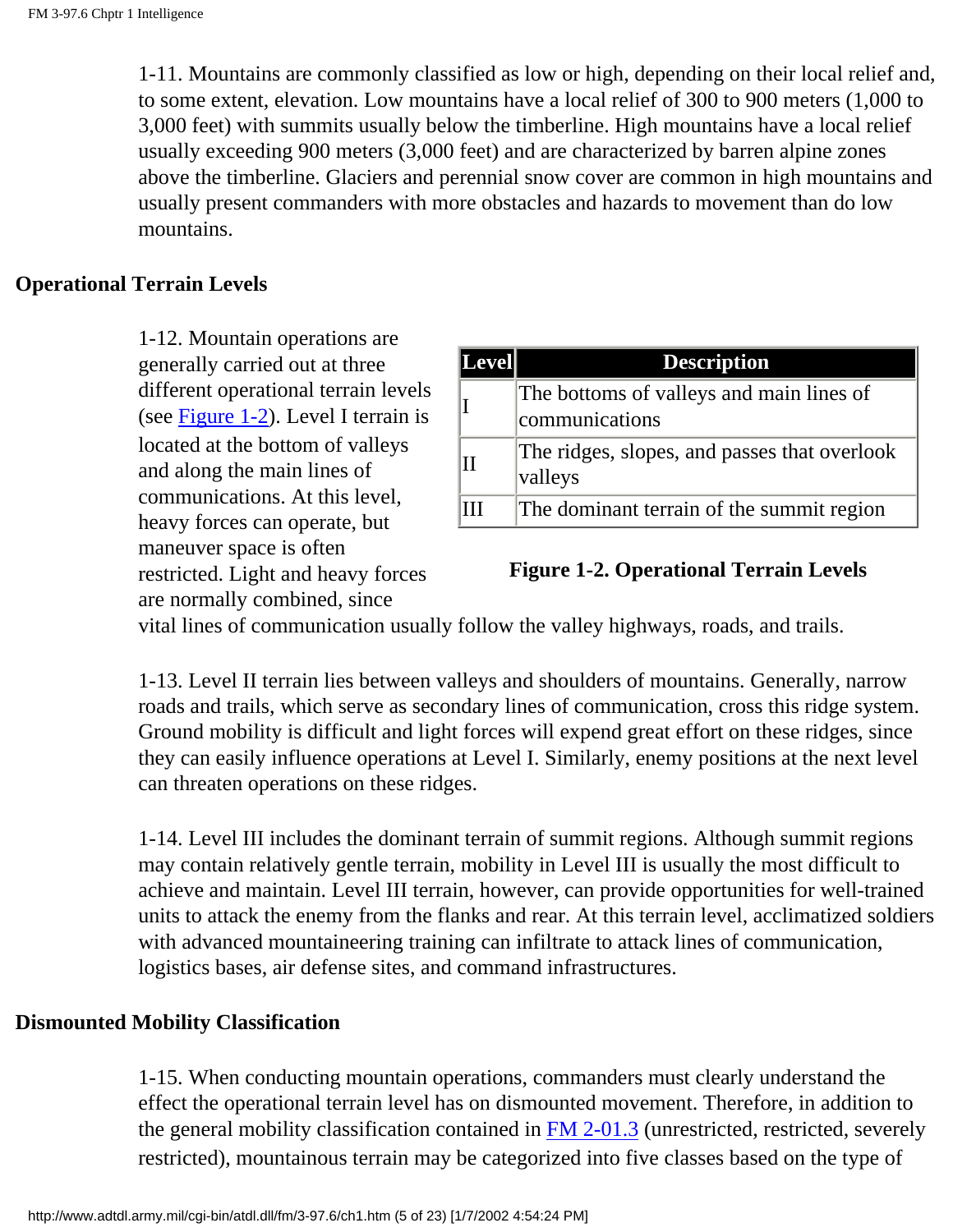individual movement skill required (see [Figure 1-3\)](#page-14-1). Operations conducted in class 1 and 2 terrain require little to no mountaineering skills. Operations in class 3, 4, and 5 terrain require a higher level of mountaineering skills for safe and efficient movement. Commanders should plan and prepare for mountain operations based, in large part, on this type of terrain analysis.

<span id="page-14-1"></span>

| <b>Class</b>                                                            | <b>Terrain</b>         | <b>Mobility Requirements</b> | <b>Skill Level Required*</b>        |  |  |  |  |  |
|-------------------------------------------------------------------------|------------------------|------------------------------|-------------------------------------|--|--|--|--|--|
|                                                                         | Gentler slopes/ trails | Walking techniques           | Unskilled (with some assistance)    |  |  |  |  |  |
| $\overline{2}$                                                          | Steeper/rugged terrain | Some use of hands            | and Basic Mountaineers              |  |  |  |  |  |
| 3                                                                       | Easy climbing          | Fixed ropes where exposed    | Basic Mountaineers (with assistance |  |  |  |  |  |
| $\overline{4}$                                                          | Steep/exposed climbing | Fixed ropes required         | from assault climbers)              |  |  |  |  |  |
| Near vertical<br>Technical climbing required<br><b>Assault Climbers</b> |                        |                              |                                     |  |  |  |  |  |
| * See Chapter 2 for a discussion of mountaineering skill levels         |                        |                              |                                     |  |  |  |  |  |

#### **Figure 1-3. Dismounted Mobility Classification**

## <span id="page-14-0"></span>**WEATHER**

1-16. In general, mountain climates tend to be cooler, wetter versions of the climates of the surrounding lowlands. Most mountainous regions exhibit at least two different climatic zones — a zone at low elevations and another at elevations nearer the summit regions. In some areas, an almost endless variety of local climates may exist within a given mountainous region. Conditions change markedly with elevation, latitude, and exposure to atmospheric winds and air masses. In addition, the climatic patterns of two ranges located at the same latitude may differ radically.

1-17. Like most other landforms, oceans influence mountain climates. Mountain ranges in close proximity to oceans and other large bodies of water usually exhibit a *maritime climate*. Maritime climates generally produce milder temperatures and much larger amounts of rain and snow. Their relatively mild winters produce heavy snowfalls, while their summer temperatures rarely get excessively hot. Mountains farther inland usually display a more *continental climate*. Winters in this type climate are often bitterly cold, while summers can be extremely hot. Annual rain- and snowfall here is far less than in a maritime climate and may be quite scarce for long periods. Relatively shallow snow-packs are normal during a continental climate's winter season.

1-18. Major mountain ranges force air masses and storm systems to drop significant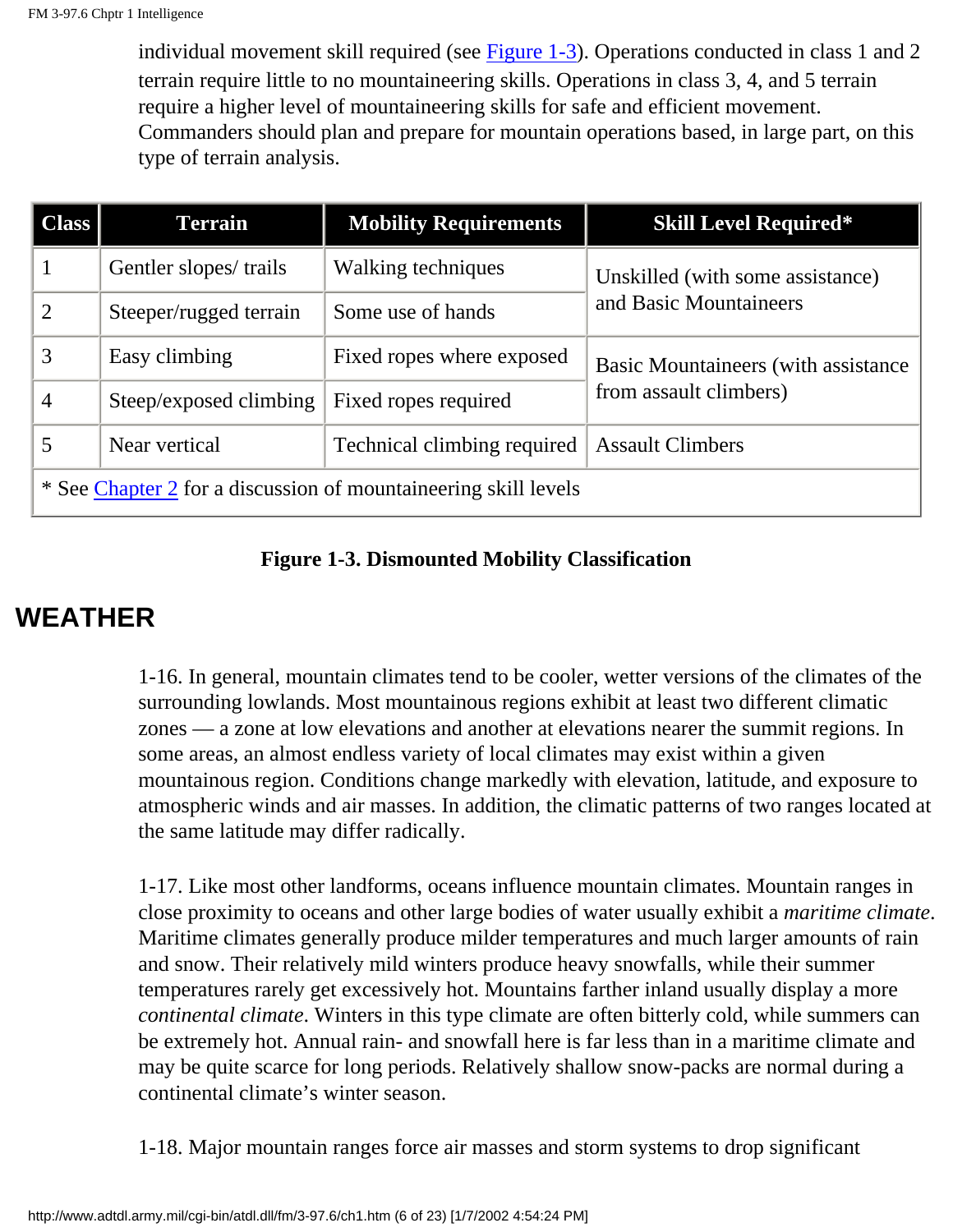amounts of rain and snow on the windward side of the range. As air masses pass over mountains, the leeward slopes receive far less precipitation than the windward slopes. It is not uncommon for the climate on the windward side of a mountain range to be humid and the climate on the leeward side arid. This phenomenon affects coastal mountains, as well as mountains farther inland. The deepest winter snow-packs will almost always be found on the windward side of mountain ranges. As a result, vegetation and forest characteristics may be markedly different between these two areas. Prevailing winds and storm patterns normally determine the severity of these effects.

1-19. Mountain weather can be erratic, varying from strong winds to calm, and from extreme cold to relative warmth within a short time or a minor shift in locality. The severity and variance of the weather require soldiers to be prepared for alternating periods of heat and cold, as well as conditions ranging from dry to extremely wet. At higher elevations, noticeable temperature differences may exist between sunny and shady areas or between areas exposed to wind and those protected from it. This greatly increases every soldier's clothing load and a unit's overall logistical requirements. [Figure 1-4](#page-15-0) summarizes the effects of mountain weather discussed below. [FM 2-33.201](#page-143-2) and [FM 3-97.22](#page-145-0) contain additional information on how weather affects operations.

<span id="page-15-0"></span>

| <b>Weather Condition</b> | <b>Flat to Moderate Terrain</b><br><b>Effects</b>                                          | <b>Added Mountain Effects</b>                                                                                                                |
|--------------------------|--------------------------------------------------------------------------------------------|----------------------------------------------------------------------------------------------------------------------------------------------|
| Sunshine                 | Sunburn<br>Snow blindness<br>Temperature differences<br>$\bullet$<br>between sun and shade | • Increased risk of sunburn<br>and snow blindness<br>• Severe, unexpected<br>temperature variations<br>between sun and shade<br>• Avalanches |
| Wind                     | • Windchill                                                                                | • Increased risk and<br>severity of windchill<br>Blowing debris or driven<br>snow causing reduced<br>visibility<br>• Avalanches              |
| Rain                     | • Reduced visibility<br>Cooler temperatures                                                | • Landslides<br>Flash floods<br>• Avalanches                                                                                                 |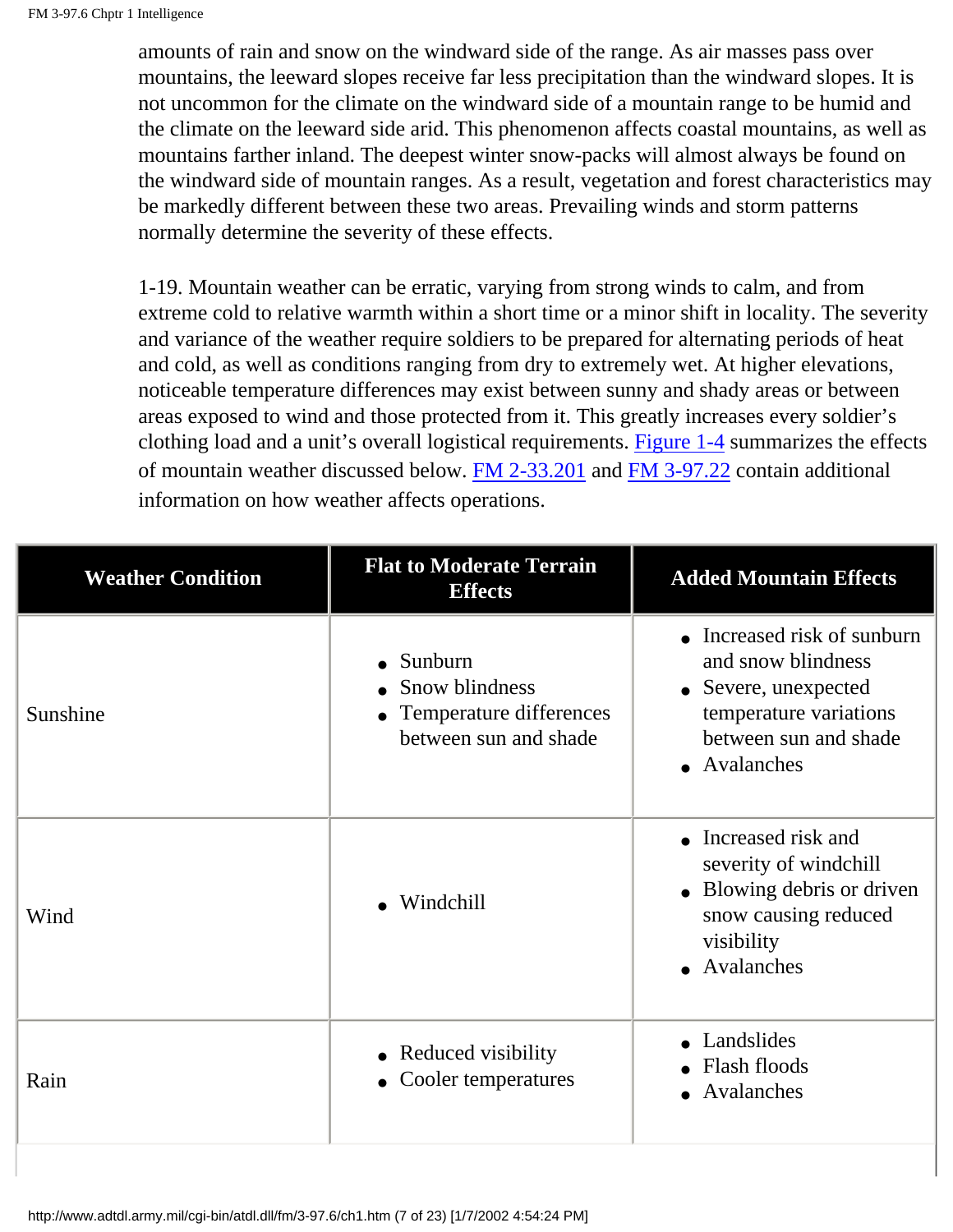| Snow          | • Cold weather injuries<br>• Reduced mobility and<br>visibility<br>• Snow blindness<br>Blowing snow<br>$\bullet$ | • Increased risk and<br>severity of common<br>effects<br>• Avalanches                                                           |
|---------------|------------------------------------------------------------------------------------------------------------------|---------------------------------------------------------------------------------------------------------------------------------|
| <b>Storms</b> | $\bullet$ Rain/snow<br>• Reduced visibility<br>$\bullet$ Lightning                                               | • Extended duration and<br>intensity greatly affecting<br>visibility and mobilit<br>y<br>• Extremely high winds<br>• Avalanches |
| Fog           | • Reduced<br>mobility/visibility                                                                                 | • Increased frequency and<br>duration                                                                                           |
| Cloudiness    | • Reduced visibility                                                                                             | • Greatly decreased<br>visibility at higher<br>elevations                                                                       |

#### **Figure 1-4. Comparison of Weather Effects**

#### **TEMPERATURE**

1-20. Normally, soldiers encounter a temperature drop of three to five degrees Fahrenheit per 300-meter (1,000-foot) gain in elevation. In an atmosphere containing considerable water vapor, the temperature drops about one degree Fahrenheit for every 100-meter (300 foot) increase. In very dry air, it drops about one degree Fahrenheit for every 50 meters (150 feet). However, on cold, clear, and calm mornings, when a troop movement or climb begins from a valley, soldiers may encounter higher temperatures as they gain elevation. This reversal of the normal situation is called temperature inversion. Additionally, during winter months, the temperature is often higher during a storm than during periods of clear weather. However, the dampness of precipitation and penetration of the wind may still cause soldiers to chill faster. This is compounded by the fact that the cover afforded by vegetation often does not exist above the tree-line. Under these conditions, commanders must weigh the tactical advantage of retaining positions on high ground against seeking shelter and warmth at lower elevations with reduced visibility.

1-21. At high elevations, there may be differences of 40 to 50 degrees Fahrenheit between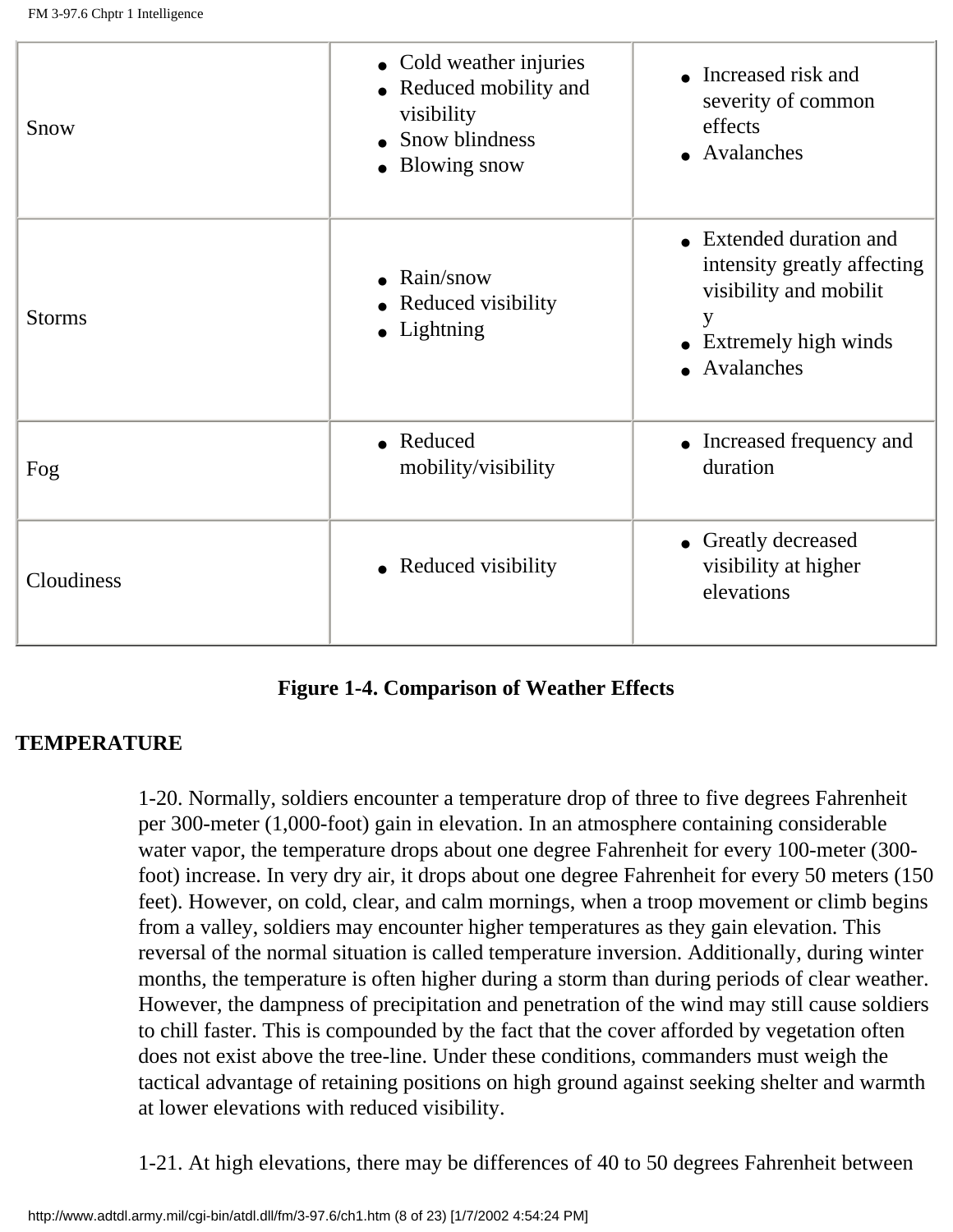the temperature in the sun and that in the shade. This is similar in magnitude to the day-tonight temperature fluctuations experienced in some deserts (see [FM 3-97.3\)](#page-145-1). Besides permitting rapid heating, the clear air at high altitudes also results in rapid cooling at night. Consequently, temperatures rise swiftly after sunrise and drop quickly after sunset. Much of the chilled air drains downward so that the differences between day and night temperatures are greater in valleys than on slopes.

#### **WIND**

1-22. In high mountains, the ridges and passes are seldom calm. By contrast, strong winds in protected valleys are rare. Normally, wind velocity increases with altitude and is intensified by mountainous terrain. Valley breezes moving up-slope are more common in the morning, while descending mountain breezes are more common in the evening. Wind speed increases when winds are forced over ridges and peaks (orographic lifting), or when they funnel through narrowing mountain valleys, passes, and canyons (Venturi effect). Wind may blow with great force on an exposed mountainside or summit. As wind speed doubles, its force on an object nearly quadruples.

<span id="page-17-0"></span>1-23. Mountain winds cause rapid temperature changes and may result in blowing snow, sand, or debris that can impair movement and observation. Commanders should routinely consider the combined cooling effect of ambient temperature and wind (windchill) experienced by their soldiers (see  $Figure 1-5$ ). At higher elevations, air is considerably dryer than air at sea level. Due to this increased dryness, soldiers must increase their fluid intake by approximately one-third. However, equipment will not rust as quickly, and organic matter will decompose more slowly.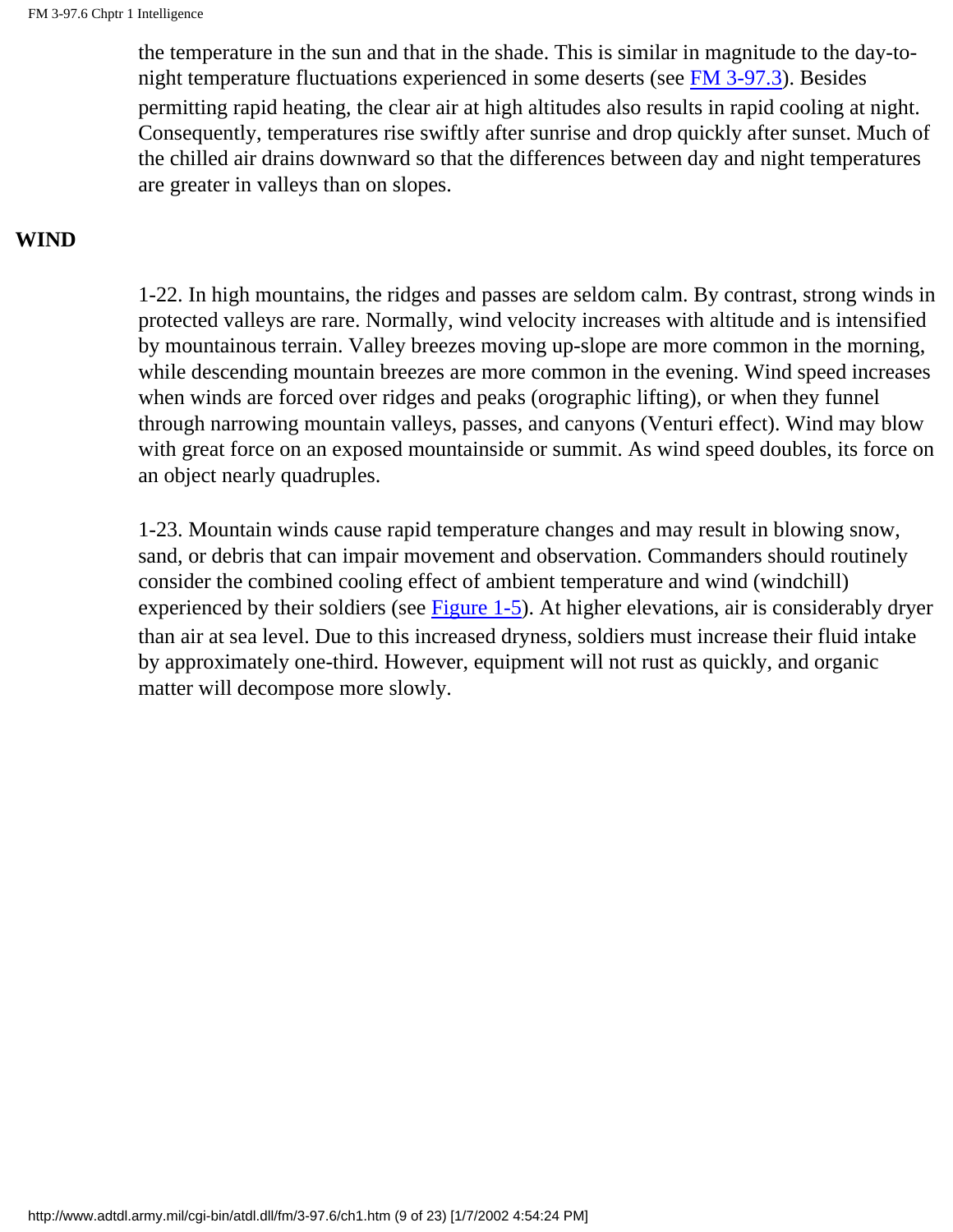| <b>WIND SPEED</b>                                                             |             |                                                                                        | COOLING POWER OF WIND EXPRESSED AS "EQUIVALENT CHILL TEMPERATURE" |    |       |       |                 |       |       |       |                                   |                     |       |       |       |        |        |        |        |        |        |        |
|-------------------------------------------------------------------------------|-------------|----------------------------------------------------------------------------------------|-------------------------------------------------------------------|----|-------|-------|-----------------|-------|-------|-------|-----------------------------------|---------------------|-------|-------|-------|--------|--------|--------|--------|--------|--------|--------|
| KNOTS                                                                         | <b>MPH</b>  |                                                                                        | TEMPERATURE (°F)                                                  |    |       |       |                 |       |       |       |                                   |                     |       |       |       |        |        |        |        |        |        |        |
| <b>CALM</b>                                                                   | <b>CALM</b> | 40                                                                                     | 35                                                                | 30 | 25    | 20    | 15              | 10    | 5     | ٠O    | -5                                | $-10$               | $-15$ | $-20$ | $-25$ | $-30$  | $-36$  | $-40$  | $-45$  | $-50$  | $-56$  | $-60$  |
|                                                                               |             | E QUIVALE NT CHILL TEMPE RATURE                                                        |                                                                   |    |       |       |                 |       |       |       |                                   |                     |       |       |       |        |        |        |        |        |        |        |
| 36                                                                            | 5           | 36                                                                                     | 30                                                                | 25 | 20    | 15    | 10              | 5     | o     | -5    | $-10$                             | $-15$               | $-20$ | $-25$ | $-30$ | -36    | $-40$  | $-45$  | $-50$  | -55    | $-60$  | $-70$  |
| 7.10                                                                          | 10          | 30                                                                                     | 20                                                                | 15 | 10    | 5     | Ű.              | $-10$ | $-15$ | $-20$ | $-25$                             | -35                 | $-40$ | $-45$ | $-60$ | -60    | $-65$  | $-70$  | $-76$  | $-80$  | $-90$  | -96    |
| 11-15                                                                         | 15          | 25                                                                                     | 15                                                                | 10 | 0     | $-5$  | $-10$           | $-20$ | -25   | $-30$ | $-40$                             | $-45$               | $-50$ | $-B0$ | $-65$ | $-70$  | $-80$  | $-85$  | $-90$  | $-100$ | $-105$ | $-110$ |
| 临悟                                                                            | 20          | 20                                                                                     | 10                                                                | 5  | ū     | $-10$ | $-15$           | 25    | $-30$ | $-35$ | $-45$                             | $-50$               | $-60$ | $-65$ | $-75$ | $-60$  | -85    | $-96$  | $-100$ | $-110$ | $-115$ | $-120$ |
| 20-23                                                                         | 25          | 15                                                                                     | 10 <sub>1</sub>                                                   | 0. | -5    | $-15$ | $-20$           | $-30$ | $-36$ | $-45$ | $-50$                             | $-60$               | $-65$ | .76   | $-80$ | $-90$  | $-96$  | $-105$ | $-110$ | $-120$ | $-125$ | $-135$ |
| 24-28                                                                         | 30          | 10                                                                                     | 5                                                                 | 0  | $-10$ | $-20$ | 25              | $-30$ | $-40$ | $-50$ | $-55$                             | -65                 | $-70$ | -80   | $-85$ | $-96$  | $-100$ | $-110$ | $-115$ | $-125$ | $-130$ | $-140$ |
| 29.32                                                                         | 35          | 10                                                                                     | 5                                                                 | -5 | $-10$ | $-20$ | -30             | -36   | $-40$ | $-50$ | $-60$                             | -65                 | $-75$ | $-80$ | $-90$ | $-100$ | $-105$ | $-115$ | $-120$ | $-130$ | $-135$ | $-145$ |
| 33.36                                                                         | 40          | 10 <sub>1</sub>                                                                        | 0                                                                 | -5 | 15    | $-20$ | 30 <sub>1</sub> | -35   | .45   | -55   | $-60$                             | $-70$               | $-75$ | $-86$ | .96   | $-100$ | $-110$ | $-115$ | $-125$ | $-130$ | $-140$ | $-150$ |
| <b>WINDS ABOVE</b><br>40 HAVE<br>LITTLE<br><b>ADDITIONAL</b><br><b>EFFECT</b> |             | <b>LITTLE DANGER</b><br><b>INCREASING DANGER</b><br>(Flesh may freeze within 1 minute) |                                                                   |    |       |       |                 |       |       |       | (Flesh may freeze within 30 secs) | <b>GREAT DANGER</b> |       |       |       |        |        |        |        |        |        |        |

**Figure 1-5. Windchill Chart**

#### **PRECIPITATION**

1-24. The rapid rise of air masses over mountains creates distinct local weather patterns. Precipitation in mountains increases with elevation and occurs more often on the windward than on the leeward side of ranges. Maximum cloudiness and precipitation generally occur near 1,800 meters (6,000 feet) elevation in the middle latitudes and at lower levels in the higher latitudes. Usually, a heavily wooded belt marks the zone of maximum precipitation.

#### **Rain and Snow**

1-25. Both rain and snow are common in mountainous regions. Rain presents the same challenges as at lower elevations, but snow has a more significant influence on all operations. Depending on the specific region, snow may occur at anytime during the year at elevations above 1,500 meters (5,000 feet). Heavy snowfall greatly increases avalanche hazards and can force changes to previously selected movement routes. In certain regions, the intensity of snowfall may delay major operations for several months. Dry, flat riverbeds may initially seem to be excellent locations for assembly areas and support activities, however, heavy rains and rapidly thawing snow and ice may create flash floods many miles downstream from the actual location of the rain or snow.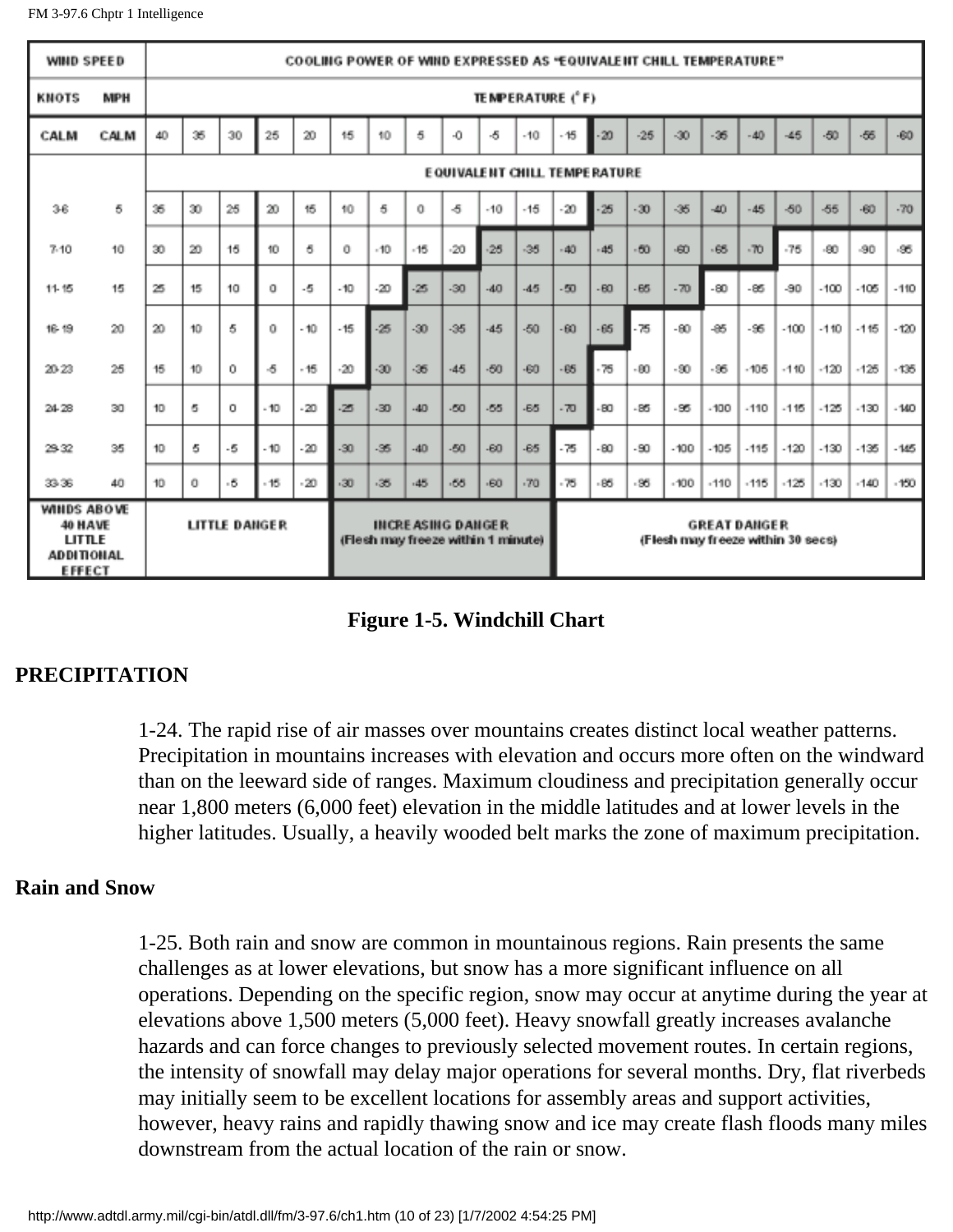#### **Thunderstorms**

1-26. Although thunderstorms are local and usually last only a short time, they can impede mountain operations. Interior ranges with continental climates are more conducive to thunderstorms than coastal ranges with maritime climates. In alpine zones, driving snow and sudden wind squalls often accompany thunderstorms. Ridges and peaks become focal points for lightning strikes, and the occurrence of lightning is greater in the summer than the winter. Although statistics do not show lightning to be a major mountaineering hazard, it should not be ignored and soldiers should take normal precautions, such as avoiding summits and ridges, water, and contact with metal objects.

#### **Traveling Storms**

1-27. Storms resulting from widespread atmospheric disturbances involve strong winds and heavy precipitation and are the most severe weather condition that occurs in the mountains. If soldiers encounter a traveling storm in alpine zones during winter, they should expect low temperatures, high winds, and blinding snow. These conditions may last several days longer than in the lowlands. Specific conditions vary depending on the path of the storm. However, when colder weather moves in, clearing at high elevations is usually slow.

#### **Fog**

1-28. The effects of fog in mountains are much the same as in other terrain. However, because of the topography, fog occurs more frequently in the mountains. The high incidence of fog makes it a significant planning consideration as it restricts visibility and observation complicating reconnaissance and surveillance. However, fog may help facilitate covert operations such as infiltration. Routes in areas with a high occurrence of fog may need to be marked and charted to facilitate passage.

#### <span id="page-19-0"></span>**SECTION II — EFFECTS ON PERSONNEL**

1-29. The mountain environment is complex and unforgiving of errors. Soldiers conducting operations anywhere, even under the best conditions, become cold, thirsty, tired, and energydepleted. In the mountains however, they may become paralyzed by cold and thirst and incapacitated due to utter exhaustion. Conditions such as high elevations, rough terrain, and extremely unpredictable weather require leaders and soldiers who have a keen understanding of environmental threats and what to do about them.

<span id="page-19-1"></span>1-30. A variety of individual soldier characteristics and environmental conditions influence the type, prevalence, and severity of mountain illnesses and injuries (see [Figure 1-6](#page-19-1)). Due to combinations of these characteristics and conditions, soldiers often succumb to more than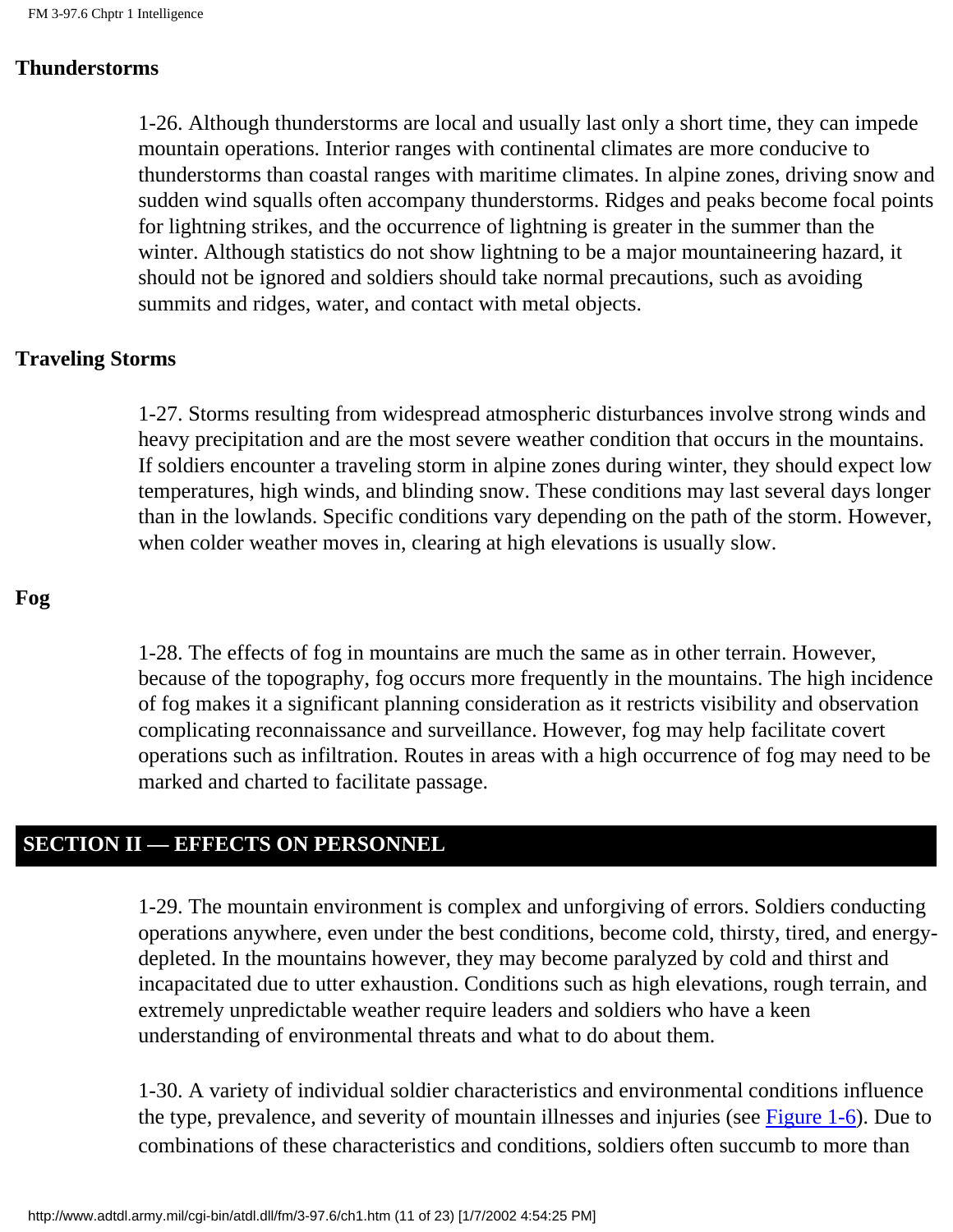

## <span id="page-20-0"></span>**NUTRITION**

1-31. Poor nutrition contributes to illness or injury, decreased performance, poor morale, and susceptibility to cold injuries, and can severely affect military operations. Influences at high altitudes that can affect nutrition include a dulled taste sensation (making food undesirable), nausea, and lack of energy or motivation to prepare or eat meals.

1-32. Caloric requirements increase in the mountains due to both the altitude and the cold. A diet high in fat and carbohydrates is important in helping the body fight the effects of these conditions. Fats provide long-term, slow caloric release, but are often unpalatable to soldiers operating at higher altitudes. Snacking on high-carbohydrate foods is often the best way to maintain the calories necessary to function.

1-33. Products that can seriously impact soldier performance in mountain operations include:

• *Tobacco*. Tobacco smoke interferes with oxygen delivery by reducing the blood's oxygen-carrying capacity. Tobacco smoke in close, confined spaces increases the amounts of carbon monoxide. The irritant effect of tobacco smoke may produce a narrowing of airways, interfering with optimal air movement. Smoking can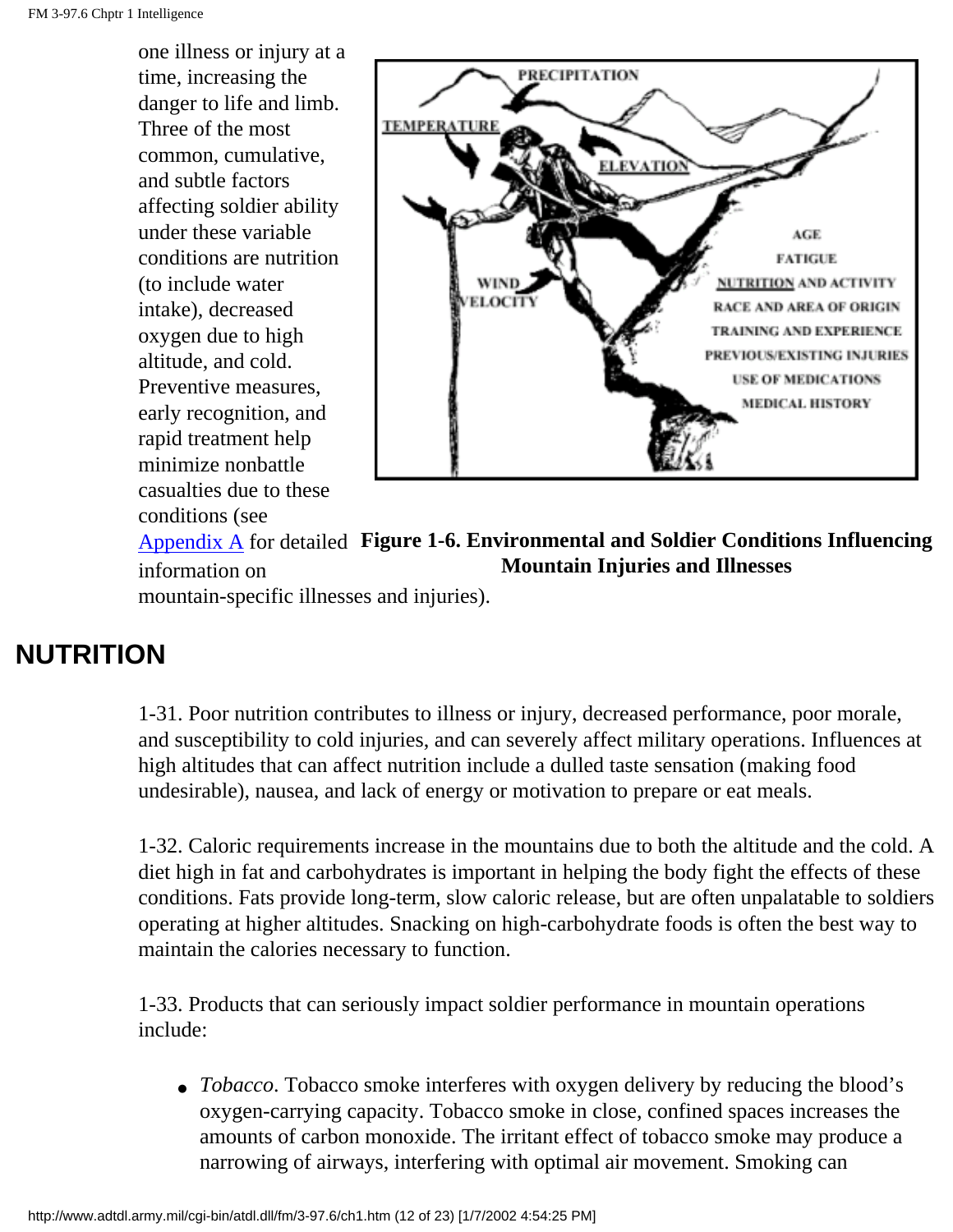effectively raise the "physiological altitude" as much as several hundred meters.

- *Alcohol*. Alcohol impairs judgement and perception, depresses respiration, causes dehydration, and increases susceptibility to cold injury.
- *Caffeine*. Caffeine may improve physical and mental performance, but it also causes increased urination (leading to dehydration) and, therefore, should be consumed in moderation.

1-34. Significant body water is lost at higher elevations from rapid breathing, perspiration, and urination. Depending upon level of exertion, each soldier should consume about four to eight quarts of water or other decaffeinated fluids per day in low mountains and may need ten quarts or more per day in high mountains. Thirst is not a good indicator of the amount of water lost, and in cold climates sweat, normally an indicator of loss of fluid, goes unnoticed. Sweat evaporates so rapidly or is absorbed so thoroughly by clothing layers that it is not readily apparent. **When soldiers become thirsty, they are already dehydrated**. Loss of body water also plays a major role in causing altitude sickness and cold injury. Forced drinking in the absence of thirst, monitoring the deepness of the yellow hue in the urine, and watching for behavioral symptoms common to altitude sickness are important factors for commanders to consider in assessing the water balance of soldiers operating in the mountains.

1-35. In the mountains, as elsewhere, refilling each soldier's water containers as often as possible is mandatory. No matter how pure and clean mountain water may appear, water from natural sources should always be purified or chemically sterilized to prevent parasitical illnesses (giardiasis). Commanders should consider requiring the increased use of individual packages of powdered drink mixes, fruit, and juices to help encourage the required fluid intake.

## <span id="page-21-0"></span>**ALTITUDE**

1-36. As soldiers ascend in altitude, the proportion of oxygen in the air decreases. Without proper acclimatization, this decrease in oxygen saturation can cause altitude sickness and reduced physical and mental performance (see [Figure 1-7\)](#page-21-1). Soldiers cannot maintain the same physical performance at high altitude that they can at low altitude, regardless of their fitness level.

<span id="page-21-1"></span>

| <b>Altitude</b> | <b>Meters</b>      | Feet               | <b>Effects</b>                                 |
|-----------------|--------------------|--------------------|------------------------------------------------|
| Low             | Sea Level $-1,500$ | Sea Level $-5,000$ | None.                                          |
| Moderate        | $1,500 - 2,400$    | $5,000 - 8,000$    | Mild, temporary altitude<br>sickness may occur |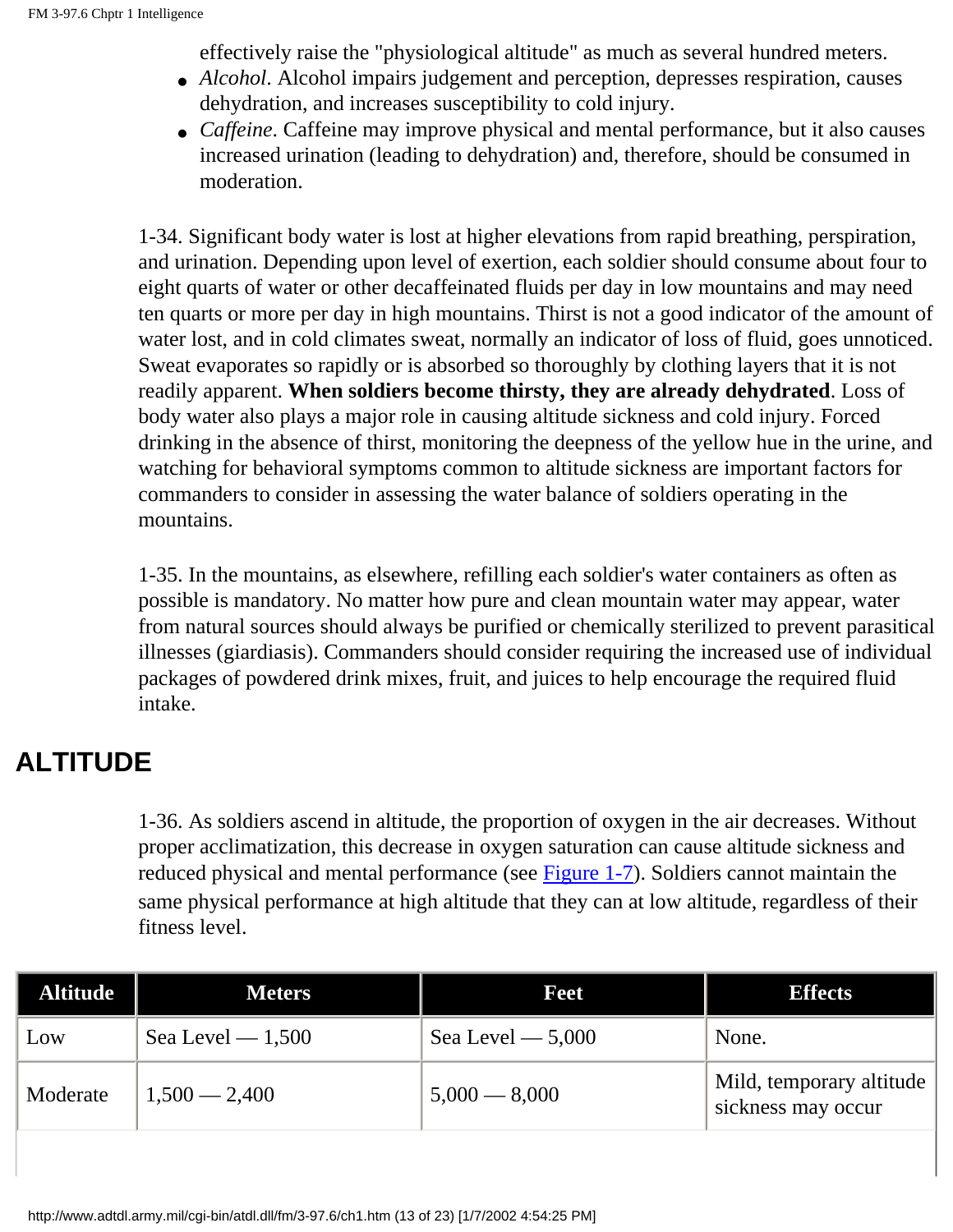| High      | $2,400 - 4,200$  | $8,000 - 14,000$  | Altitude sickness and<br>decreased performance<br>is increasingly common    |
|-----------|------------------|-------------------|-----------------------------------------------------------------------------|
| Very High | $4,200 - 5,400$  | $14,000 - 18,000$ | Altitude sickness and<br>decreased performance<br>is the rule               |
| Extreme   | $5,400$ — Higher | $18,000$ - Higher | With acclimatization,<br>soldiers can function for<br>short periods of time |

#### **Figure 1-7. Effects of Altitude**

1-37. The mental effects most noticeable at high altitudes include decreased perception, memory, judgement, and attention. Exposure to altitudes of over 3,000 meters (10,000 feet) may also result in changes in senses, mood, and personality. Within hours of ascent, many soldiers may experience euphoria, joy, and excitement that are likely to be accompanied by errors in judgement, leading to mistakes and accidents. After a period of about 6 to 12 hours, euphoria decreases, often changing to varying degrees of depression. Soldiers may become irritable or may appear listless. Using the buddy system during this early exposure helps to identify soldiers who may be more severely affected. High morale and esprit instilled before deployment and reinforced frequently help to minimize the impact of negative mood changes.

1-38. The physical effect most noticeable at high altitudes includes vision. Vision is generally the sense most affected by altitude exposure and can potentially affect military operations at higher elevations. Night vision is significantly reduced, affecting soldiers at approximately 2,400 meters (8,000 feet) or higher. Some effects occur early and are temporary, while others may persist after acclimatization or even for a period of time after descent. To compensate for loss of functional abilities, commanders should make use of tactics, techniques, and procedures that trade speed for increased accuracy. By allowing extra time to accomplish tasks, commanders can minimize errors and injuries.

#### **HYPOXIA-RELATED ILLNESSES AND EFFECTS**

1-39. Hypoxia, a deficiency of oxygen reaching the tissues of the body, has been the cause of many mountain illnesses, injuries, and deaths. It affects everyone, but some soldiers are more vulnerable than others. A soldier may be affected at one time but not at another. Altitude hypoxia is a killer, but it seldom strikes alone. The combination of improper nutrition, hypoxia, and cold is much more dangerous than any of them alone. The three most significant altitude-related illnesses and their symptoms, which are essentially a series of illnesses associated with oxygen deprivation, are: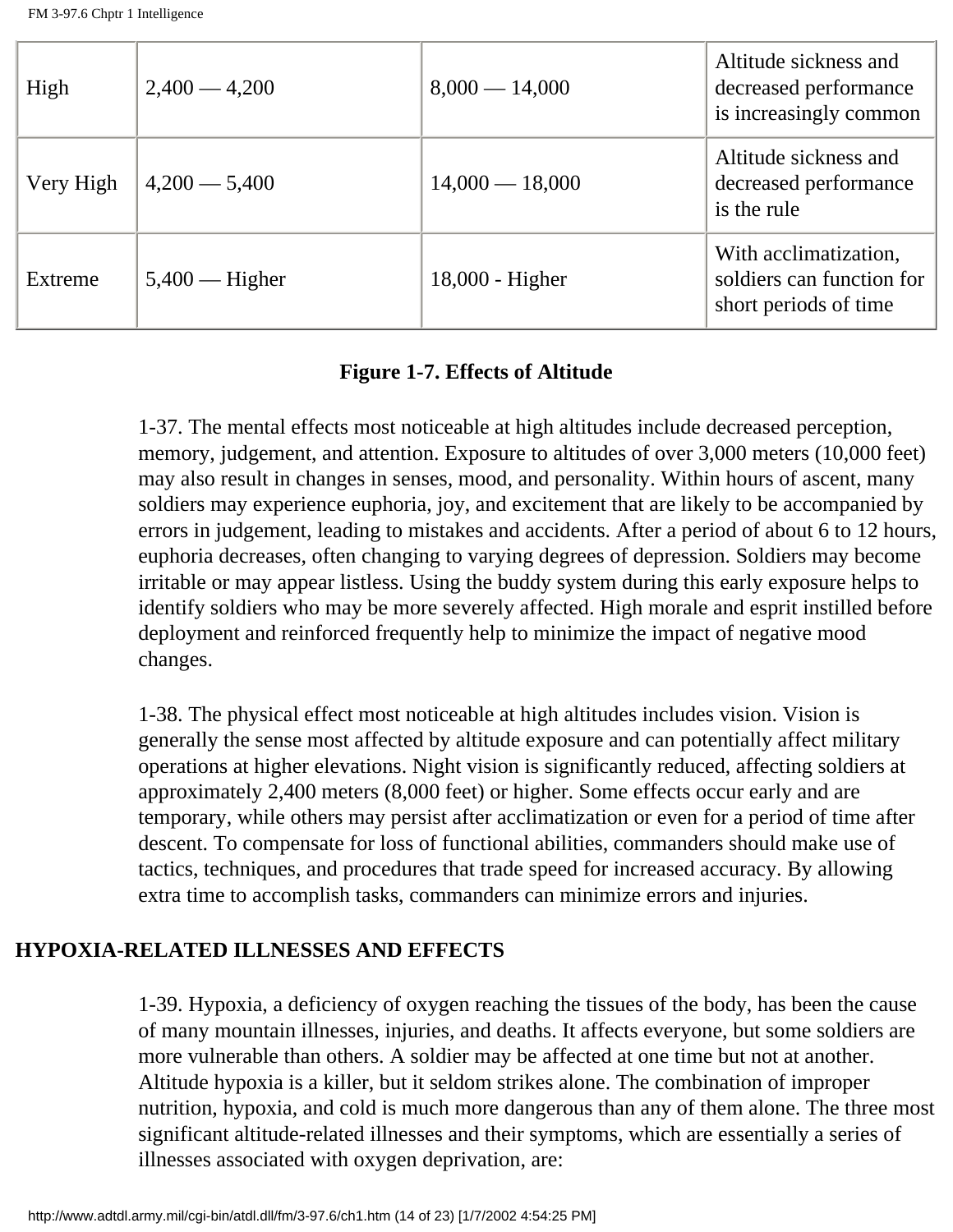- *Acute Mountain Sickness (AMS)*. Headache, nausea, vomiting, fatigue, irritability, and dizziness.
- *High Altitude Pulmonary Edema (HAPE)*. Coughing, noisy breathing, wheezing, gurgling in the airway, difficulty breathing, and pink frothy sputum (saliva). Ultimately coma and death will occur without treatment.
- *High Altitude Cerebral Edema (HACE)*. HACE is the most severe illness associated with high altitudes. Its symptoms often resemble AMS (severe headache, nausea, vomiting), often with more dramatic signals such as a swaying of the upper body, especially when walking, and an increasingly deteriorating mental status. Early mental symptoms may include confusion, disorientation, vivid hallucinations, and drowsiness. Soldiers may appear to be withdrawn or demonstrate behavior generally associated with fatigue or anxiety. Like HAPE, coma or death will occur without treatment.

#### **OTHER MOUNTAIN-RELATED ILLNESSES**

1-40. Other illnesses and effects related to the mountain environment and higher elevations are:

- *Subacute mountain sickness*. Subacute mountain sickness occurs in some soldiers during prolonged deployments (weeks/months) to elevations above 3,600 meters (12,000 feet). Symptoms include sleep disturbance, loss of appetite, weight loss, and fatigue. This condition reflects a failure to acclimatize adequately.
- *Carbon monoxide poisoning*. Carbon monoxide poisoning is caused by the inefficient fuel combustion resulting from the low oxygen content of air and higher usage of stoves, combustion heaters, and engines in enclosed, poorly ventilated spaces.
- *Sleep disturbances*. High altitude has significant harmful effects on sleep. The most prominent effects are frequent periods of apnea (temporary suspension of respiration) and fragmented sleep. Sleep disturbances may last for weeks at elevations less than 5,400 meters (18,000 feet) and may never stop at higher elevations. These effects have even been reported as low as 1,500 meters (5,000 feet).
- *Poor wound healing*. Poor wound healing resulting from lowered immune functions may occur at higher elevations. Injuries resulting from burns, cuts, or other sources may require descent for effective treatment and healing.

#### **ACCLIMATIZATION**

1-41. Altitude acclimatization involves physiological changes that permit the body to adapt to the effects of low oxygen saturation in the air. It allows soldiers to achieve the maximum physical work performance possible for the altitude to which they are acclimatized. Once acquired, acclimatization is maintained as long as the soldier remains at that altitude, but is lost upon returning to lower elevations. Acclimatization to one altitude does not prevent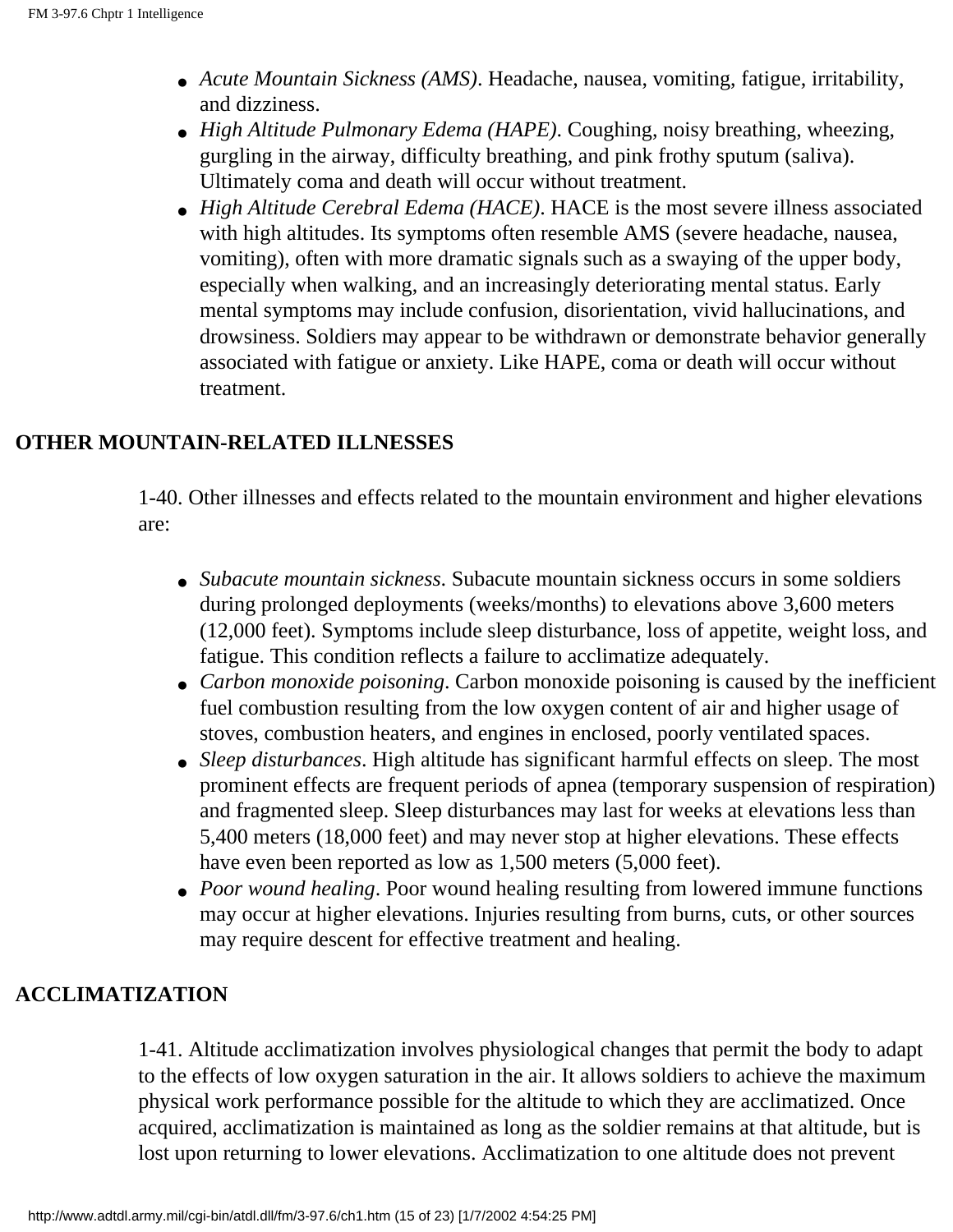<span id="page-24-0"></span>altitude illnesses from occurring if ascent to higher altitudes is too rapid.

1-42. Getting used to living and working at higher altitudes requires acclimatization. [Figure 1-8](#page-24-0) shows the four factors that affect acclimatization in mountainous terrain. These factors are similar to those a scuba diver must consider, and the consequences of an error can be just as severe. In particular, high altitude climbing must be carefully paced and staged in the same way that divers must pace and stage their ascent to the surface.

- **Altitude**
- **Rate of Ascent**
- **Duration of Stay**
- **Level of Exertion**

#### **Figure 1-8. Factors Affecting Acclimatization**

1-43. For most soldiers at high to very high altitudes,

70 to 80 percent of the respiratory component of acclimatization occurs in 7 to 10 days, 80 to 90 percent of overall acclimatization is generally accomplished by 21 to 30 days, and maximum acclimatization may take several months to years. However, some soldiers may acclimatize more rapidly than others, and a few soldiers may not acclimatize at all. There is no absolute way to identify soldiers who cannot acclimatize, except by their experience during previous altitude exposures.

1-44. Commanders must be aware that highly fit, motivated individuals may go too high too fast and become victims of AMS, HAPE, or HACE. Slow and easy climbing, limited activity, and long rest periods are critical to altitude acclimatization. Leaves that involve soldiers descending to lower altitudes and then returning should be limited. Acclimatization may be accomplished by either a staged or graded ascent. A combination of the two is the safest and most effective method for prevention of high altitude illnesses.

- *Staged Ascent*. A staged ascent requires soldiers to ascend to a moderate altitude and remain there for 3 days or more to acclimatize before ascending higher (the longer the duration, the more effective and thorough the acclimatization to that altitude). When possible, soldiers should make several stops for staging during ascent to allow a greater degree of acclimatization.
- *Graded Ascent*. A graded ascent limits the daily altitude gain to allow partial acclimatization. The altitude at which soldiers sleep is the critical element in this regard. Having soldiers spend two nights at 2,700 meters (9,000 feet) and limiting the sleeping altitude to no more than 300 meters per day (1,000 feet) above the previous night's sleeping altitude will significantly reduce the incidence of altitude sickness.

1-45. In situations where there is insufficient time for a staged or graded ascent, commanders may consider using the drug acetazolamide to help accelerate acclimatization; however, commanders must ensure soldiers are acclimatized *before* they are committed to combat. When used appropriately, it will prevent symptoms of AMS in nearly all soldiers and reduce symptoms in most others. It has also been found to improve sleep quality at high altitudes. However, commanders should consult physicians trained in high-altitude or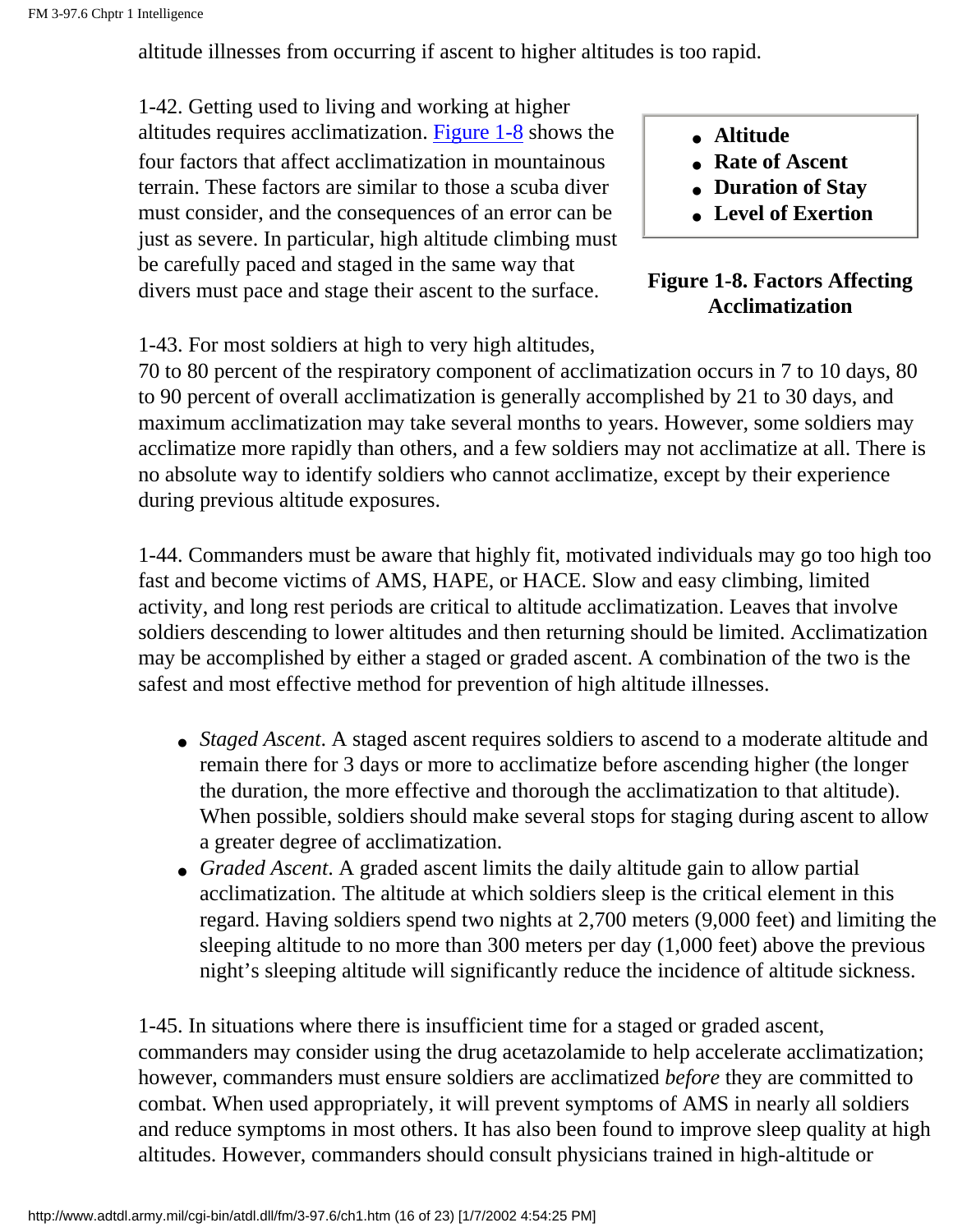wilderness medicine concerning doses, side effects, and screening of individuals who may be allergic. As a non-pharmacological method, high carbohydrate diets (whole grains, vegetables, peas and beans, potatoes, fruits, honey, and refined sugar) are effective in aiding acclimatization.

## <span id="page-25-0"></span>**COLD**

1-46. After illnesses related to not being acclimatized, cold injuries, both freezing and nonfreezing, are generally the greatest threat. Temperature and humidity decrease with increasing altitude. Reviewing cold weather injury prevention, training in shelter construction, dressing in layers, and using the buddy system are critical and may preclude large numbers of debilitating injuries. [Figure 1-9](#page-25-0) lists the cold and snow injuries most common to mountain operations. See [FM 3-97.11](#page-145-2) and [FM 4-25.11](#page-146-1) for information regarding causes, symptoms, treatment, and prevention.

- **Frostbite (freezing)**
- **Hypothermia (nonfreezing)**
- **Trench/immersion Foot (nonfreezing)**
- **Snow Blindness**

#### **Figure 1-9. Common Cold Weather Injuries**

1-47. Altitude sickness and cold injuries can occur simultaneously, with signs and symptoms being confused with each other. Coughing, stumbling individuals should be immediately evacuated to medical support at lower levels to determine their medical condition. Likewise, soldiers in extreme pain from cold injuries who do not respond to normal pain medications, require evacuation. Without constant vigilance, cold injuries may significantly limit the number of deployable troops and drastically reduce combat power. However, with command emphasis and proper equipment, clothing, and training, all coldweather injuries are preventable.

#### <span id="page-25-1"></span>**SECTION III — EFFECTS ON EQUIPMENT**

1-48. No manual can cover the effects of terrain and weather on every weapon and item of equipment within the Army inventory. Although not all-encompassing, the list at [Figure 1-](#page-25-1) [10](#page-25-1) contains factors that commanders should take into account when considering the effect the mountainous environment may have on their weapons and equipment. Of these, the most important factor is the combined effects of the environment on the soldier and his subsequent ability to operate and maintain his weapons and equipment. Increasingly sophisticated equipment requires soldiers that are mentally alert and physically capable. Failure to consider this important factor often results in severe injury, lowered weapons and equipment performance, and mission failure. The information provided within this manual, combined with the information found in weapon-specific field manuals (FMs) and technical manuals (TMs), provides the information necessary to know how to modify tactics,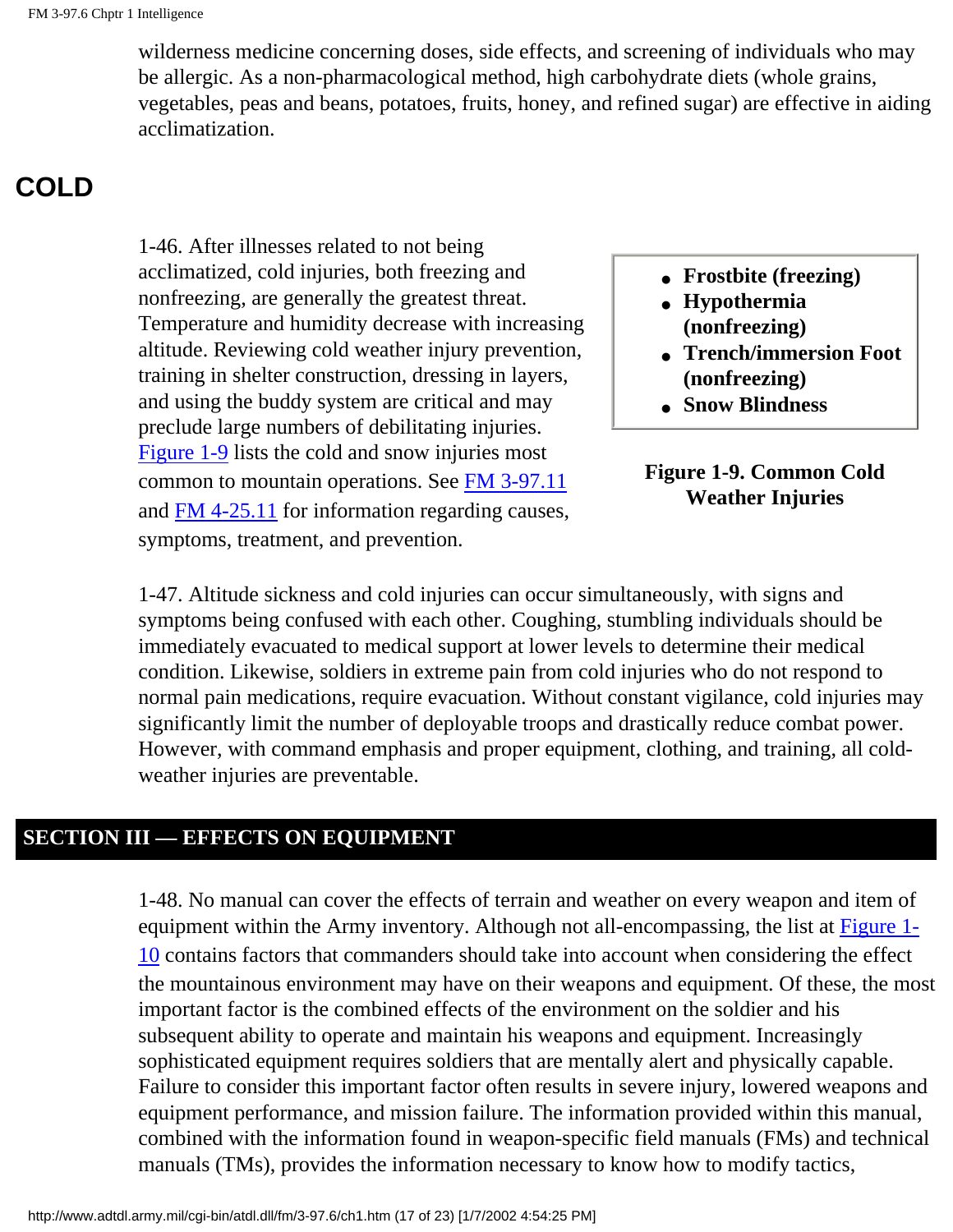techniques, and procedures to win on the mountain battlefield.

## **GENERAL EFFECTS**

1-49. In a mountainous environment, the speed and occurrence of wind generally increase with elevation, and the effects of wind increase with range (depending on the speed and direction). Due to these factors, soldiers must be taught the effects of wind on ballistics and how to compensate for them. In cold weather, firing weapons often creates ice fog trails. These ice fog trails obscure vision and, at the same time, allow the enemy

- **Operator/Maintenance Personnel**
- **Line-of-Sight**
- **Range**
- **Thermal Contrast**
- **Ballistics and Trajectory**
- **Target Detection and Acquisition**
- **First Round Hit Capability**
- **Camouflage and Concealment/Noise**
- **Mobility**
- **Wear and Maintenance**
- **Aerodynamics and Lift**
- **Functioning and Reliability**
- **Positioning/Site Selection**

#### **Figure 1-10. Weapons and Equipment Factors Affected by the Environment**

to more easily discern the location of primary positions and the overall structure of a unit's defense. This situation increases the importance of alternate and supplementary firing positions.

1-50. Range estimation in mountainous terrain is difficult. Depending upon the type of terrain in the mountains, soldiers may either over- or underestimate range. Soldiers observing over smooth terrain, such as sand, water, or snow, generally underestimate ranges. This results in attempting to engage targets beyond the maximum effective ranges of their weapon systems. Looking downhill, targets appear to be farther away and looking uphill, they appear to be closer. This illusion, combined with the effects of gravity, causes the soldier shooting downhill to fire high, while it has the opposite effect on soldiers shooting uphill.

1-51. Higher elevations generally afford increased observation but low-hanging clouds and fog may decrease visibility, and the rugged nature of mountain terrain may produce significant dead space at mid-ranges. These effects mean that more observation posts are necessary to cover a given frontage in mountainous terrain than in non-mountainous terrain. They also require the routine designation of supplementary firing positions for direct fire weapons. Rugged terrain also makes ammunition resupply more difficult and increases the need to enforce strict fire control and discipline. Finally, the rugged environment creates compartmented areas that may preclude mutual support and reduce supporting distances.

## **SMALL ARMS**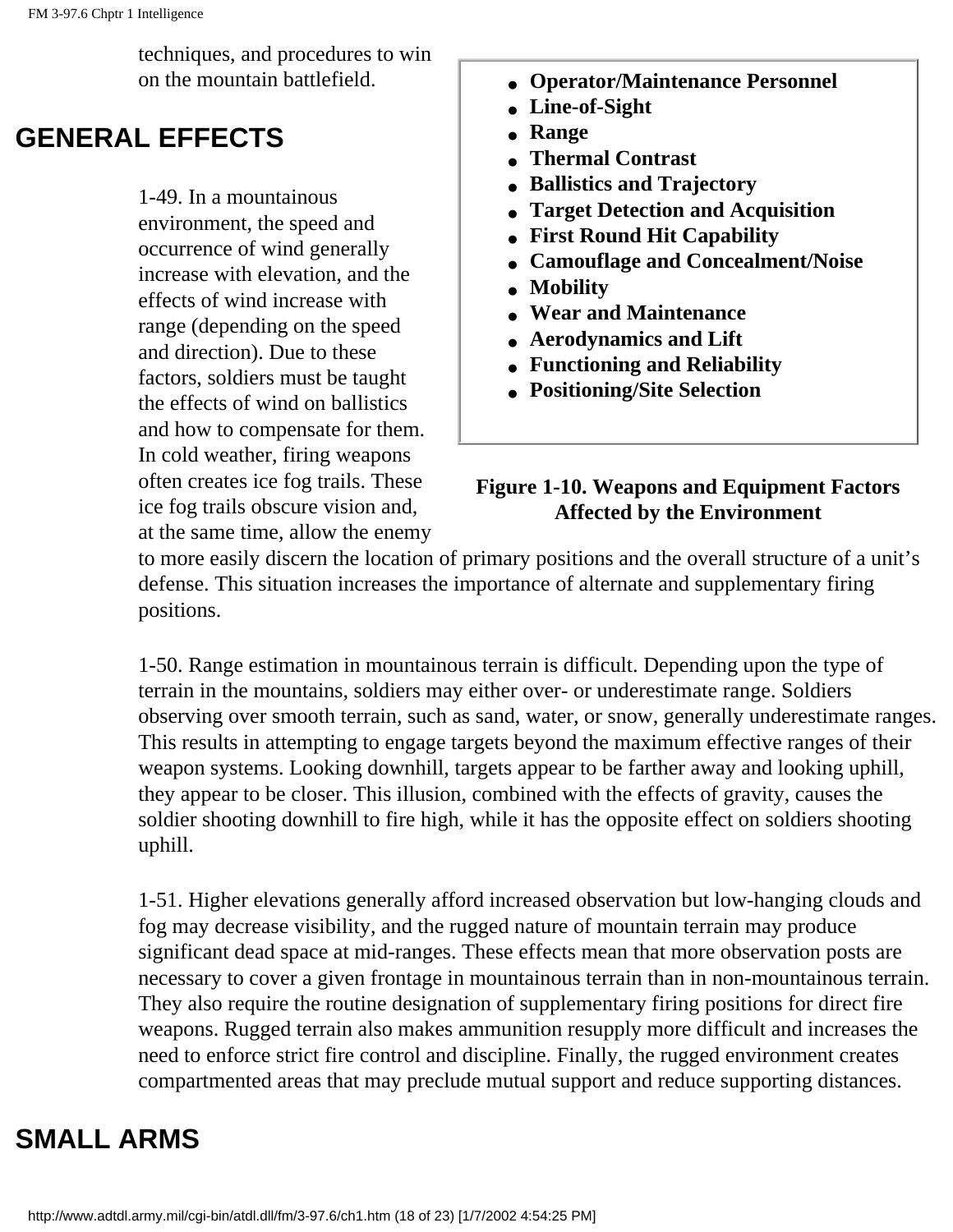1-52. In rocky mountainous terrain, the effectiveness of small arms fire increases by the splintering and ricocheting when a bullet strikes a rock. M203 and MK-19 grenade launchers are useful for covering close-in dead space in mountainous terrain. Hand grenades are also effective. Although it may seem intuitive, soldiers must still be cautioned against throwing grenades uphill where they are likely to roll back before detonation. Grenades (as well as other explosive munitions) lose much of their effectiveness when detonated under snow, and soldiers should be warned that hand grenades may freeze to wet gloves.

1-53. As elevation increases, air pressure and air density decrease. At higher elevations, a round is more efficient and strikes a target higher, due to reduced drag. This effect does not significantly influence the marksmanship performance of most soldiers, however, designated marksmen and snipers should re-zero their weapons after ascending to higher elevations. (See [FM 3-25.9](#page-144-0) and [FM 3-23.10](#page-144-1) for further information on ballistics and weather effects on small arms.)

### <span id="page-27-0"></span>**MACHINE GUNS**

1-54. Machine guns provide long-range fire when visibility is good. However, grazing fire can rarely be achieved in mountains because of the radical changes in elevation. When grazing fire can be obtained, the ranges are normally short. More often, plunging fire is the result (see [Figure 1-11](#page-27-0) and [FM 3-21.7\)](#page-144-2). In mountainous terrain, situations that prevent indirect fire support from protecting advancing forces may arise. When these occur, the effects of machineguns and other direct fire weapons must be concentrated to provide adequate supporting fires for maneuvering elements.



#### **Figure 1-11. Classes of Fire with Respect to the Ground**

Again, supplementary positions should be routinely prepared to cover different avenues of approach and dead space.

## **ANTITANK WEAPONS**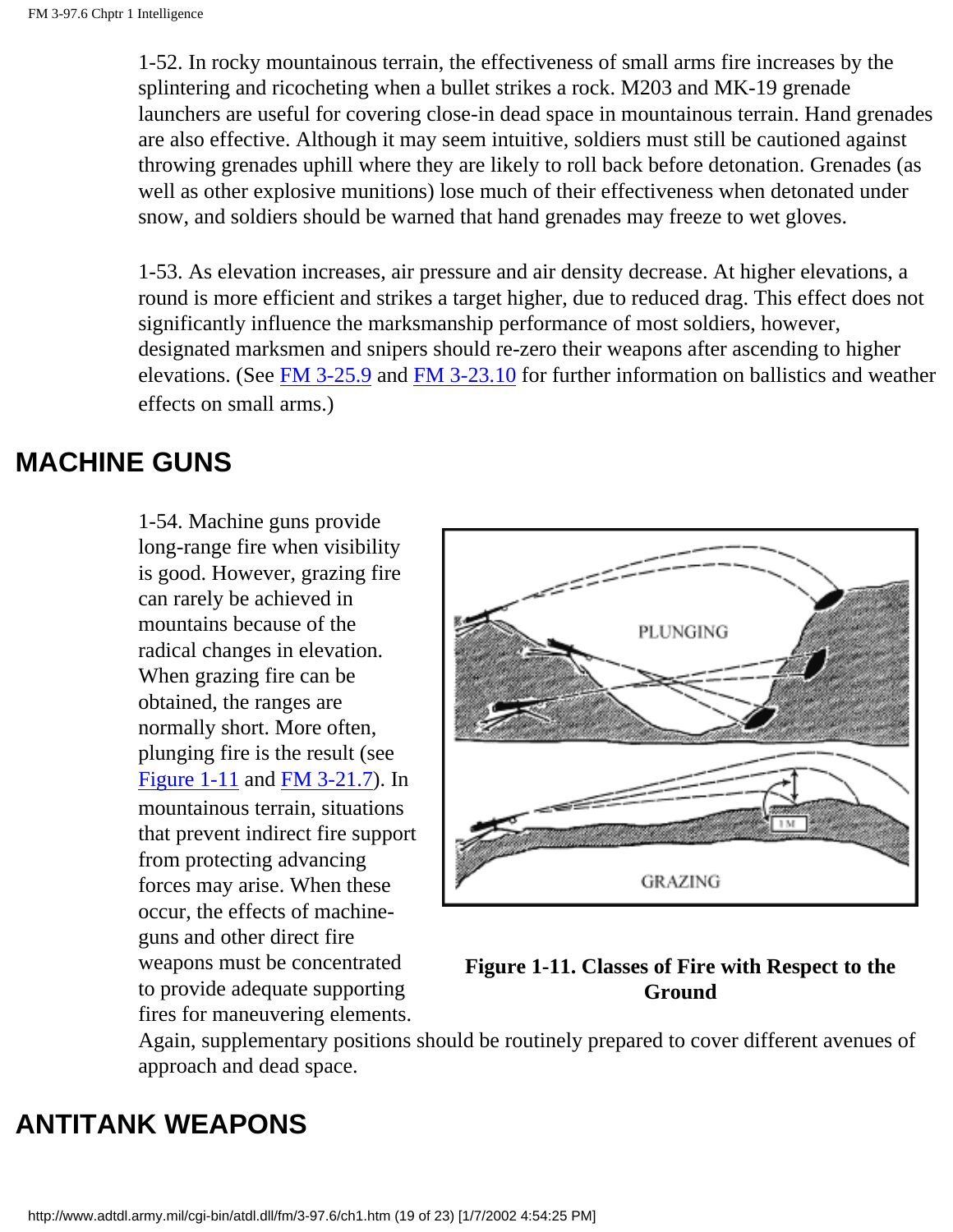1-55. The AT4 is a lightweight antitank weapon ideally suited for the mountainous environment and for direct fire against enemy weapon emplacements. Anti-tank guided missiles (ATGMs), such as the Javelin and the tube-launched, optically tracked, wireguided, heavy antitank missile system (TOW), tend to hinder dismounted operations because of their bulk and weight. In very restrictive mountainous terrain, the lack of armored avenues of approach and suitable targets may limit their utility. If an armored or mechanized threat is present, TOWs are best used in long-range, antiarmor ambushes, while the shorter-range Javelin, with its fire-and-forget technology, is best used from restrictive terrain nearer the kill zone. However, their guidance systems may operate stiffly and sluggishly in extreme cold weather.

#### **SECTION IV — RECONNAISSANCE AND SURVEILLANCE**

### **RECONNAISSANCE**

1-56. During operations in a mountainous environment, reconnaissance is as applicable to the maneuver of armies and corps as it is to tactical operations. Limited routes, adverse terrain, and rapidly changing weather significantly increase the importance of reconnaissance operations to focus fires and maneuver. Failure to conduct effective reconnaissance will result in units being asked to achieve the impossible or in missed opportunities for decisive action.

1-57. As in all environments, reconnaissance operations in a mountainous area must be layered and complementary in order to overcome enemy attempts to deny critical information to the friendly commander. In order to gather critical and timely information required by the commander, the activities of reconnaissance assets must be closely coordinated. Strategic reconnaissance platforms set the stage by identifying key terrain, as well as the general disposition and composition of enemy forces. Operational level commanders compare the information provided by strategic assets with their own requirements and employ reconnaissance assets to fill in the gaps that have not been answered by strategic systems and achieve the level of detail they require.

1-58. At the beginning of a campaign in a mountainous environment, reconnaissance requirements will be answered by aerial or overhead platforms, such as satellites, joint surveillance, target attack radar systems (JSTARSs), U2 aircraft, and unmanned aerial vehicles (UAVs). In a mountain AO, it may often be necessary to commit ground reconnaissance assets in support of strategic and operational information requirements. Conversely, strategic and operational reconnaissance systems may be employed to identify or confirm the feasibility of employing ground reconnaissance assets. Special reconnaissance (SR) and long-range surveillance (LRS) teams may be inserted to gather information that cannot be collected by overhead systems, or to verify data that has already been collected. In this instance, satellite imagery is used to analyze a specific area for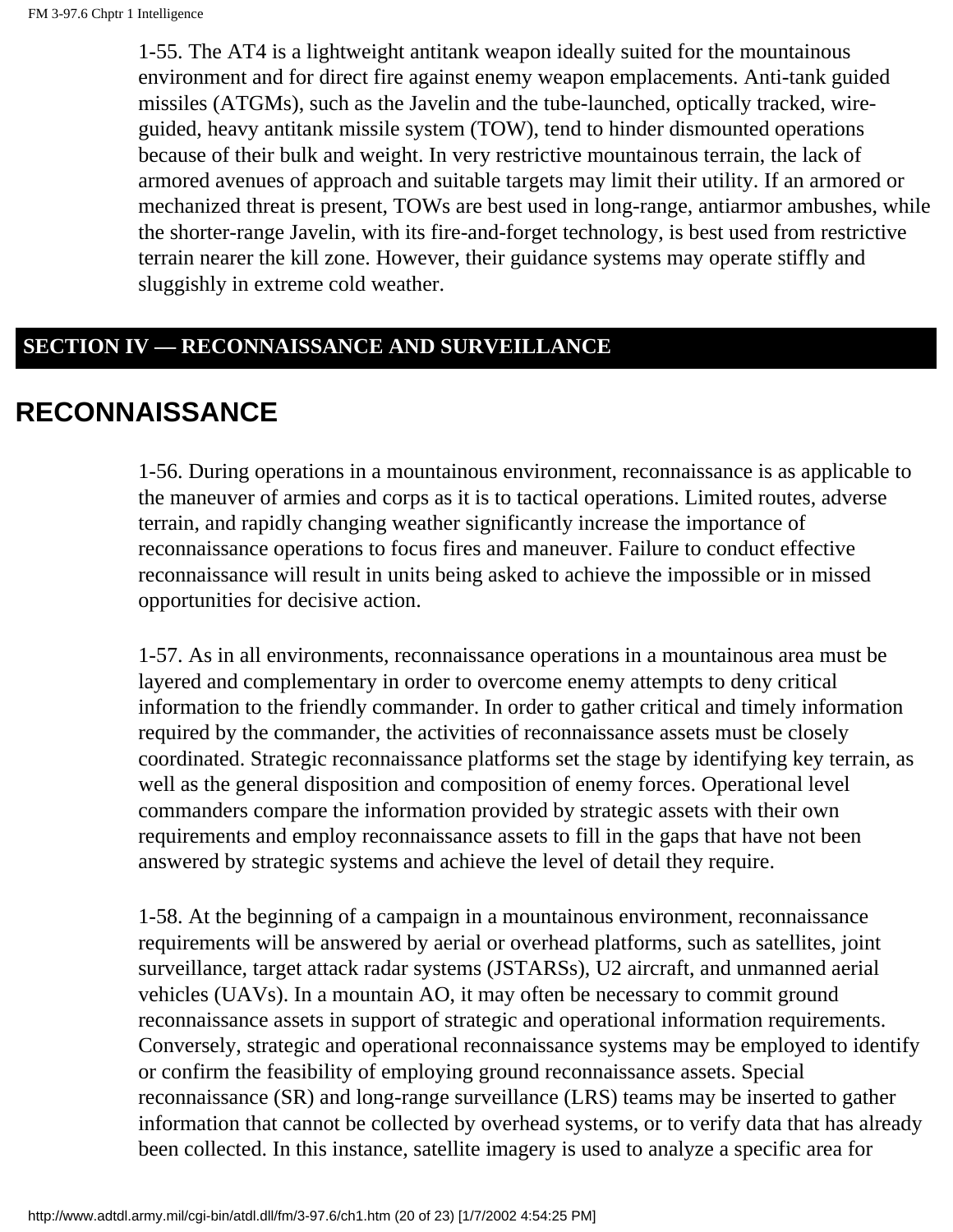insertion for the team. The potential hide positions for the teams are identified using imagery and, terrain and weather permitting, verified by UAVs. See [FM 3-100.55](#page-146-2) for detailed information on combined arms reconnaissance.

1-59. In harsh mountain terrain, ground reconnaissance operations are often conducted dismounted. Commanders must assess the slower rate of ground reconnaissance elements to determine its impact on the entire reconnaissance and collection process. They must develop plans that account for this slower rate and initiate reconnaissance as early as possible to provide additional time for movement. Commanders may also need to allocate more forces, including combat forces, to conduct reconnaissance, reconnaissance in force missions, or limited objective attacks to gain needed intelligence. Based upon mission, enemy, terrain and weather, troops and support available, time available, civil considerations (METT-TC), commanders may need to prioritize collection assets, accept risk, and continue with less information from their initial reconnaissance efforts. In these cases, they must use formations and schemes of maneuver that provide maximum security and flexibility, to include robust security formations, and allow for the development of the situation once in contact.

1-60. Although reconnaissance patrols should normally use the heights to observe the enemy, it may be necessary to send small reconnaissance teams into valleys or along the low ground to gain suitable vantage points or physically examine routes that will be used by mechanized or motorized forces. In mountainous environments, reconnaissance elements are often tasked to determine:

- The enemy's primary and alternate lines of communication.
- Locations and directions from which the enemy can attack or counterattack.
- Heights that allow the enemy to observe the various sectors of terrain.
- Suitable observation posts for forward observers.
- Portions of the route that provide covert movement.
- Level of mountaineering skill required to negotiate routes (dismounted mobility classification) and sections of the route that require mountaineering installations.
- Suitability of routes for sustained combat service support (CSS) operations.
- Trails, routes, and bridges that can support or can be improved by engineers in order to move mechanized elements into areas previously thought to be impassable.
- Bypass routes.
- Potential airborne and air assault drop/pick-up zones and aircraft landing areas.

#### **RECONNAISSANCE IN FORCE**

1-61. The compartmented geography and inherent mobility restrictions of mountainous terrain pose significant risk for reconnaissance in force operations. Since the terrain normally allows enemy units to defend along a much broader front with fewer forces, a reconnaissance in force may be conducted as a series of smaller attacks to determine the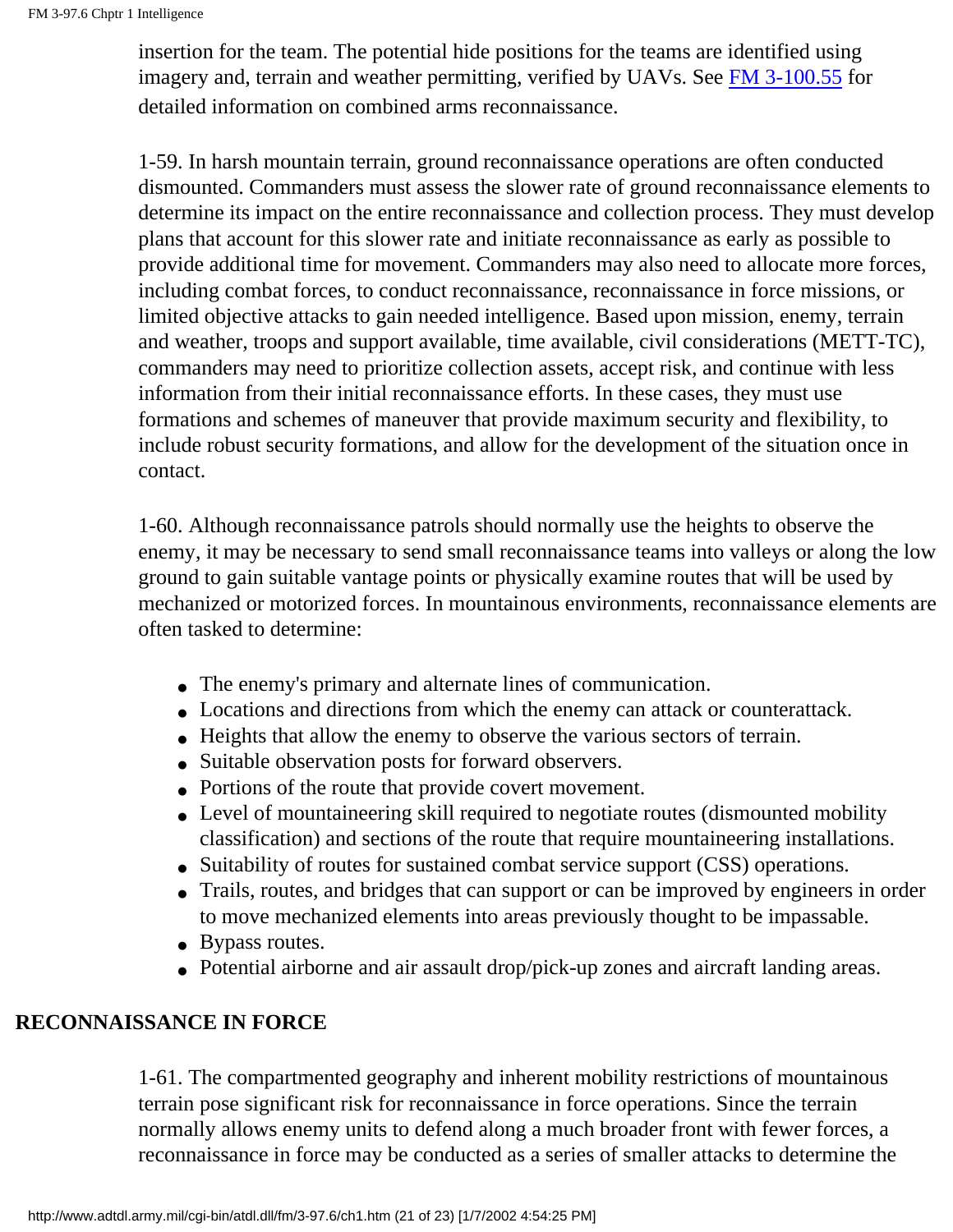enemy situation at selected points. Commanders should carefully consider mobility restrictions that may affect plans for withdrawal or exploitation. Commanders should also position small reconnaissance elements or employ surveillance systems throughout the threat area of operations to gauge the enemy's reaction to friendly reconnaissance in force operations and alert the force to possible enemy counterattacks. In the mountains, the risk of having at least a portion of the force cut off and isolated is extremely high. Mobile reserves and preplanned fires must be available to reduce the risk, decrease the vulnerability of the force, and exploit any success as it develops.

#### **ENGINEER RECONNAISSANCE**

1-62. Engineer reconnaissance assumes greater significance in a mountainous environment in order to ensure supporting engineers are properly task organized with specialized equipment for quickly overcoming natural and reinforcing obstacles. Engineer reconnaissance teams assess the resources required for clearing obstacles on precipitous slopes, constructing crossing sites at fast-moving streams and rivers, improving and repairing roads, erecting fortifications, and establishing barriers during the conduct of defensive operations. Since the restrictive terrain promotes the widespread employment of point obstacles, engineer elements should be integrated into all mountain reconnaissance operations.

1-63. In some regions, maps may be unsuitable for tactical planning due to inaccuracies, limited detail, and inadequate coverage. In these areas, engineer reconnaissance should precede, but not delay operations. Because rugged mountain terrain makes ground reconnaissance time-consuming and dangerous, a combination of ground and aerial or overhead platforms should be used for the engineer reconnaissance effort. Data on the terrain, vegetation, and soil composition, combined with aerial photographs and multispectral imagery, allows engineer terrain intelligence teams to provide detailed information that may be unavailable from other sources.

#### **AERIAL AND OVERHEAD RECONNAISSANCE**

1-64. During all but the most adverse weather conditions, aerial or overhead reconnaissance may be the best means to gather information and cover large areas that are difficult for ground units to traverse or observe. Airborne standoff intelligence collection devices, such as side-looking radar, provide excellent terrain and target isolation imagery. Missions must be planned to ensure that critical areas are not masked by terrain or other environmental conditions. Additionally, aerial or overhead photographs may compensate for inadequate maps and provide the level of detail needed to plan operations. Infrared imagery and camouflage detection film can be used to determine precise locations of enemy positions, even at night. Furthermore, AH-64 and OH-58D helicopters can provide commanders with critical day or night video reconnaissance, utilizing television or forward-looking infrared.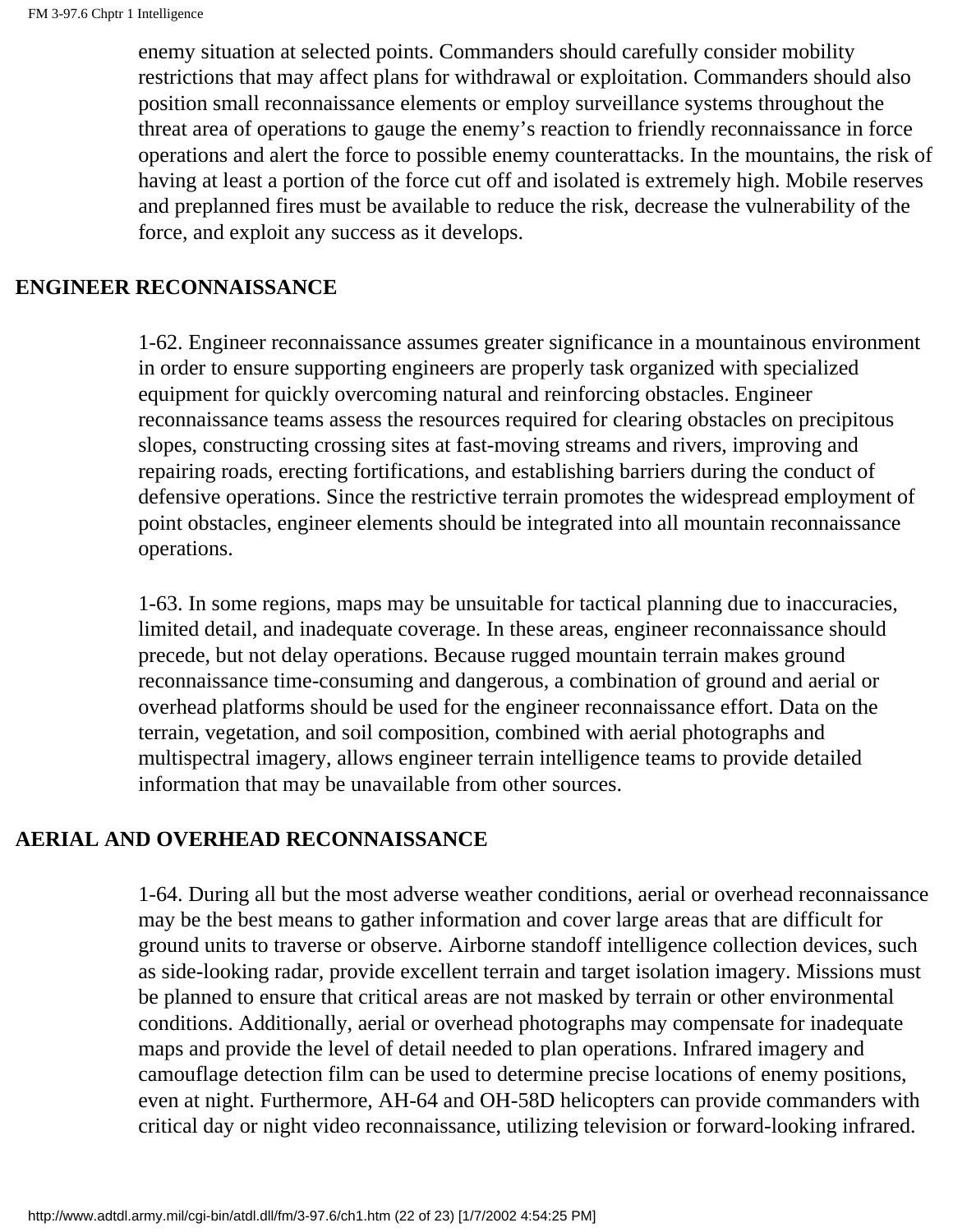1-65. Terrain may significantly impact the employment of overhead reconnaissance platforms using radar systems to detect manmade objects. These systems may find themselves adversely impacted by the masking effect that occurs when the mountain terrain blocks the radar beam. Thus, the radar coverage may not extend across the reverse slope of a steep ridge or a valley floor. Attempts to reposition the overhead platform to a point where it can "see" the masked area may merely result in masking occurring elsewhere. This limitation does not preclude using such systems; however, the commander should employ manned or unmanned aerial reconnaissance when available, in conjunction with overhead reconnaissance platforms in order to minimize these occurrences. The subsequent use of ground reconnaissance assets to verify the data that can be gathered by overhead and electrooptical platforms will ensure that commanders do not fall prey to deliberate enemy deception efforts that capitalize on the limited capabilities of some types of overhead platforms in this environment.

## **SURVEILLANCE**

1-66. In the mountains, surveillance of vulnerable flanks and gaps between units is accomplished primarily through well-positioned observation posts (OPs). These OPs are normally inserted by helicopter and manned by small elements equipped with sensors, enhanced electro-optical devices, and appropriate communications. Commanders must develop adequate plans that address not only their insertion, but their continued support and ultimate extraction. The considerations of METT-TC may dictate that commanders provide more personnel and assets than other types of terrain to adequately conduct surveillance missions. Commanders must also ensure that surveillance operations are fully integrated with reconnaissance efforts in order to provide a3dequate coverage of the AO.

1-67. Long-range surveillance units (LRSUs) and snipers trained in mountain operations also contribute to surveillance missions and benefit from the restrictive terrain and excellent line-of-sight. Overhead platforms and air cavalry may also be used for surveillance missions of limited duration. However, weather may impede air operations, decrease visibility for both air and ground elements, and reduce the ability of ground surveillance elements to remain hidden for prolonged periods without adequate logistical support. As with overhead reconnaissance, terrain may mask overhead surveillance platforms.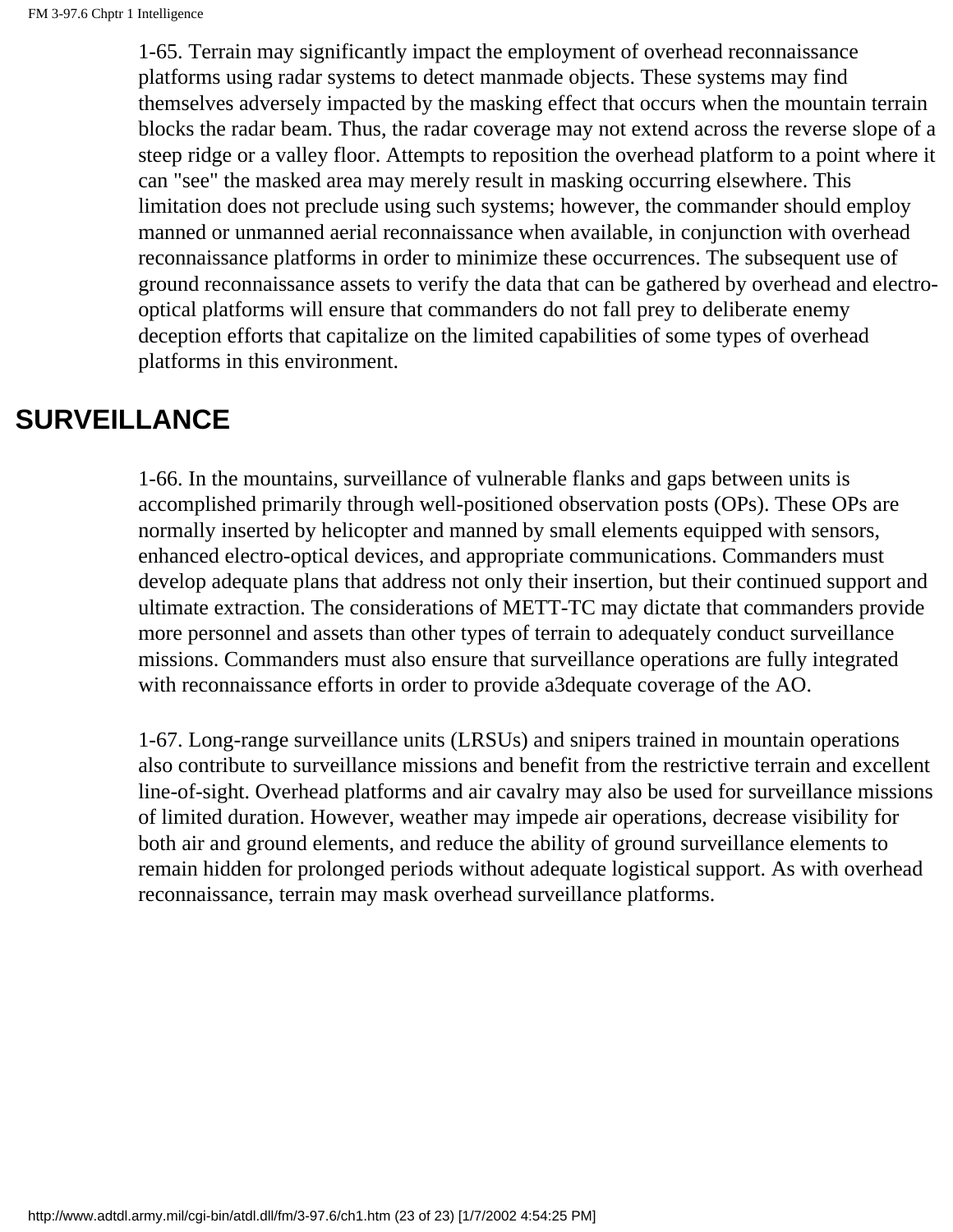<span id="page-32-0"></span>

## **Chapter 2**

## **Command and Control**



In the mountains, major axes of advance are limited to accessible valleys and often separated by restrictive terrain. The compartmented nature of the terrain makes it difficult to switch the effort from one axis to another or to offer mutual support between axes. The battle to control the major lines of communications of Level I develops on the ridges and heights of Level II. In turn, the occupation of the dominating heights in Level II may leave a force assailable from the restrictive terrain of Level III. Each operational terrain level influences the application of tactics, techniques, and procedures necessary for successful operations.

In mountainous terrain, it is usually difficult to conduct a coordinated battle. Engagements tend to be isolated, march columns of even small

### **Contents**

**[Section I — Assessment of the Situation](#page-34-0) [Mission](#page-35-0) [Enemy](#page-36-0) [Terrain and Weather](#page-36-1) [Troops and Support Available](#page-40-0) [Time Available](#page-40-1) [Civil Considerations](#page-41-0) [Section II — Leadership](#page-42-0) [Section III — Communications](#page-42-1) [Combat Net Radio](#page-43-0) [Mobile Subscriber Equipment](#page-45-0) [Wire and Field Phones](#page-45-1) [Audio, Visual, and Physical Signals](#page-46-0)**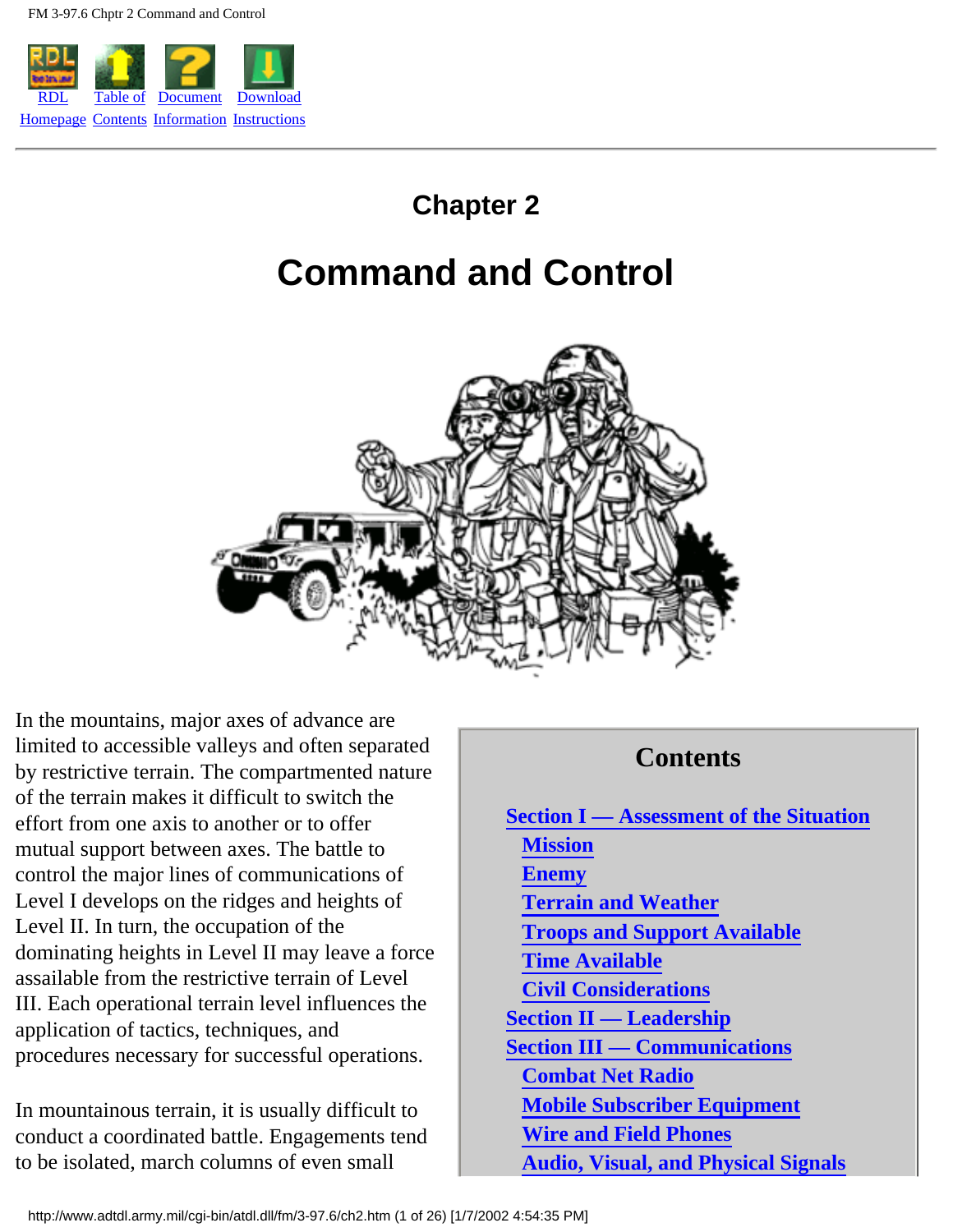FM 3-97.6 Chptr 2 Command and Control

elements extremely long, and mutual support difficult to accomplish. Command and control of all available assets is best achieved if command posts are well forward. However, the mountainous environment decreases the commander's mobility. Therefore, commanders must be able to develop a clear vision of how the battle will unfold, correctly anticipate the decisive points on the battlefield, and position themselves at these critical points.

The success of a unit conducting mountain operations depends on how well leaders control their units. Control is limited largely to a wellthought-out plan and thorough preparation. Boundaries require careful planning in mountain operations. Heights overlooking valleys should

 **[Messenger](#page-46-1) [Section IV — Training](#page-47-0) [Initial Training Assessment](#page-48-0) [Physical Conditioning](#page-49-0) [Mountain Living](#page-50-0) [Navigation](#page-50-1) [Weapons and Equipment](#page-50-2) [Camouflage and Concealment](#page-51-0) [Fortifications](#page-51-1) [Military Mountaineering](#page-53-0) [Driver Training](#page-56-0) [Army Aviation](#page-56-1) [Reconnaissance and Surveillance](#page-57-0) [Team Development](#page-57-1)**

be included in the boundaries of units capable of exerting the most influence over them. These boundaries may be difficult to determine initially and may require subsequent adjustment.

During execution, leaders must be able to control direction and speed of movement, maintain proper intervals, and rapidly start, stop, or shift fire. In the mountains, soldiers focus mainly on negotiating difficult terrain. Leaders, however, must ensure that their soldiers remain alert for, understand, and follow signals and orders. Although in most instances audio, visual, wire, physical signals, and messengers are used to maintain control, operations may be controlled by time as a secondary means. However, realistic timetables must be based on thorough reconnaissance and sound practical knowledge of the mountain battlefield.

Commanders must devote careful consideration to the substantial effect the mountain environment may have on systems that affect their ability to collect, process, store, and disseminate information. Computers, communications, and other sophisticated electronic equipment are usually susceptible to jars, shocks, and rough handling associated with the rugged mountain environment. They are also extremely sensitive to the severe cold often associated with higher elevations. Increased precipitation and moisture may damage electronic components, and heavy amounts of rain and snow, combined with strong surface winds, may generate background electronic interference that can reduce the efficiency of intercept/direction finding antennas and ground surveillance radars. Localized storms with low sustained cloud cover reduce the effectiveness of most imagery intelligence (IMINT) platforms, to include unmanned aerial vehicles (UAVs). The collective effect of mountain weather and terrain diminishes a commander's ability to achieve shared situational understanding among his subordinates. However, increased use of human intelligence (HUMINT), clear orders and intents, and leaders capable of exercising initiative, allow commanders to dominate the harsh environment of a mountain area of operations.

As in any environment, mountain operations pose both tactical and accident risks. However, since most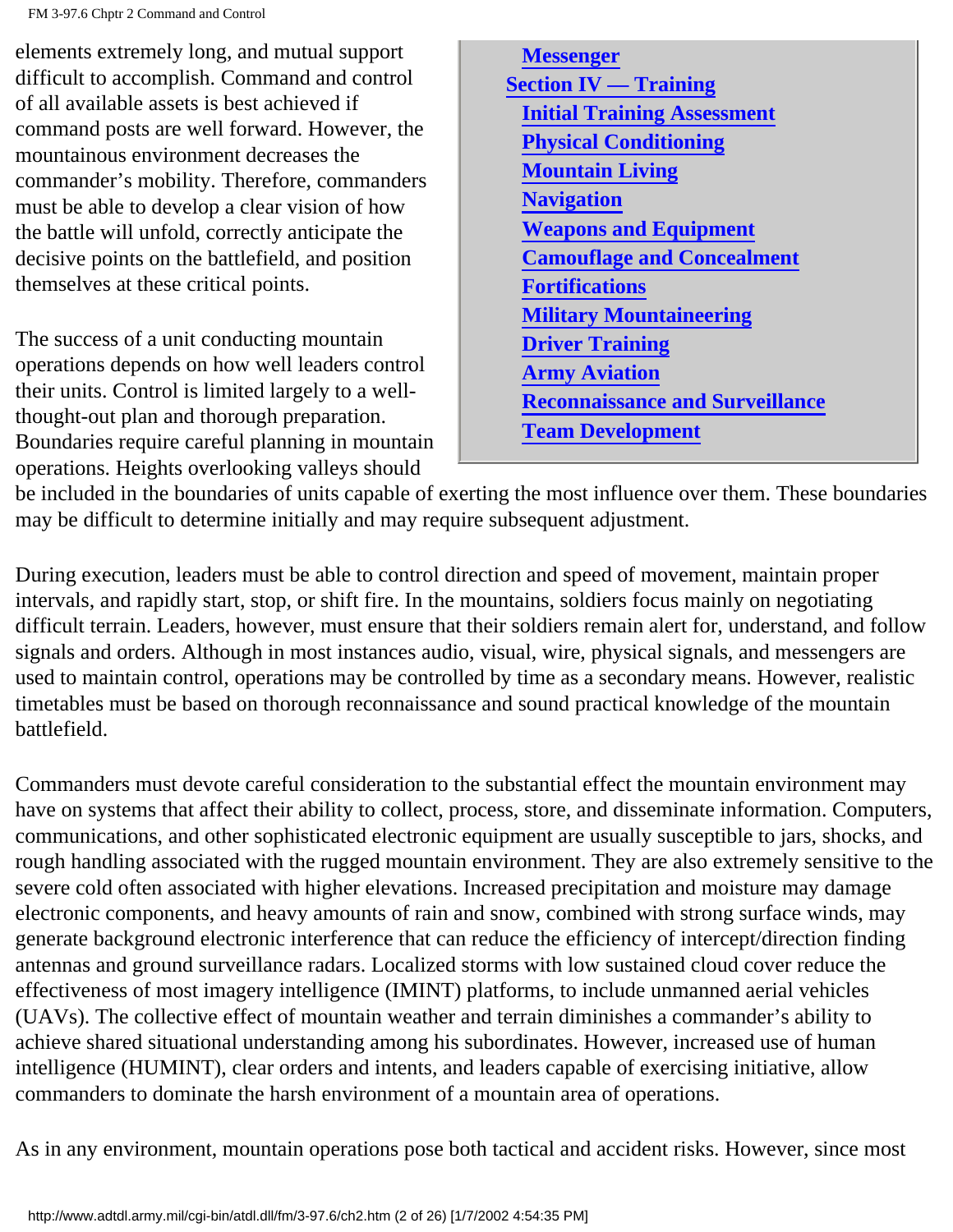FM 3-97.6 Chptr 2 Command and Control

units do not routinely train for or operate in the mountains, the level of uncertainty, ambiguity, and friction is often higher than in less rugged environments. Commanders must be able to identify and assess hazards that may be encountered in executing their missions, develop and implement control measures to eliminate unnecessary risk, and continuously supervise and assess to ensure measures are properly executed and remain appropriate as the situation changes. Although risk decisions are the commanders' business, staffs, subordinate leaders, and individual soldiers must also understand the risk management process and must continuously look for hazards at their level or within their area of expertise. Any risks identified (with recommended risk reduction measures) must be quickly elevated to the chain of command (see [FM 3-](#page-146-3) [100.14\)](#page-146-3).

#### <span id="page-34-0"></span>**SECTION I — ASSESSMENT OF THE SITUATION**

2-1. Although higher-elevation terrain is not always key, the structure of a mountain area of operations (AO) often forms a stairway of key terrain features. Identification and control of dominant terrain at each operational terrain level form the basis for successful mountain maneuver. Key terrain features at higher elevations often take on added significance due to their inaccessibility and ease of defense. To maintain freedom of maneuver, commanders must apply combat power so that the terrain at Levels II and III can be exploited in the conduct of operations. Successful application of this concept requires commanders to think, plan, and maneuver vertically as well as horizontally.

2-2. Mountain operations usually focus on lines of communication, choke points, and dominating heights. Maneuver generally attempts to avoid strengths, envelop the enemy, and limit his ability to effectively use the high ground. Major difficulties are establishing boundaries, establishing and maintaining communications, providing logistics, and evacuating wounded. Throughout the plan, prepare, and execute cycle, commanders must continuously assess the vertical impact on the mission, enemy, terrain and weather, troops and support available, time available, civil considerations (METT-TC).

> **HISTORICAL PERSPECTIVE Importance of Controlling Key Terrain: Mustafa Kemal at Gallipoli (April 1915)**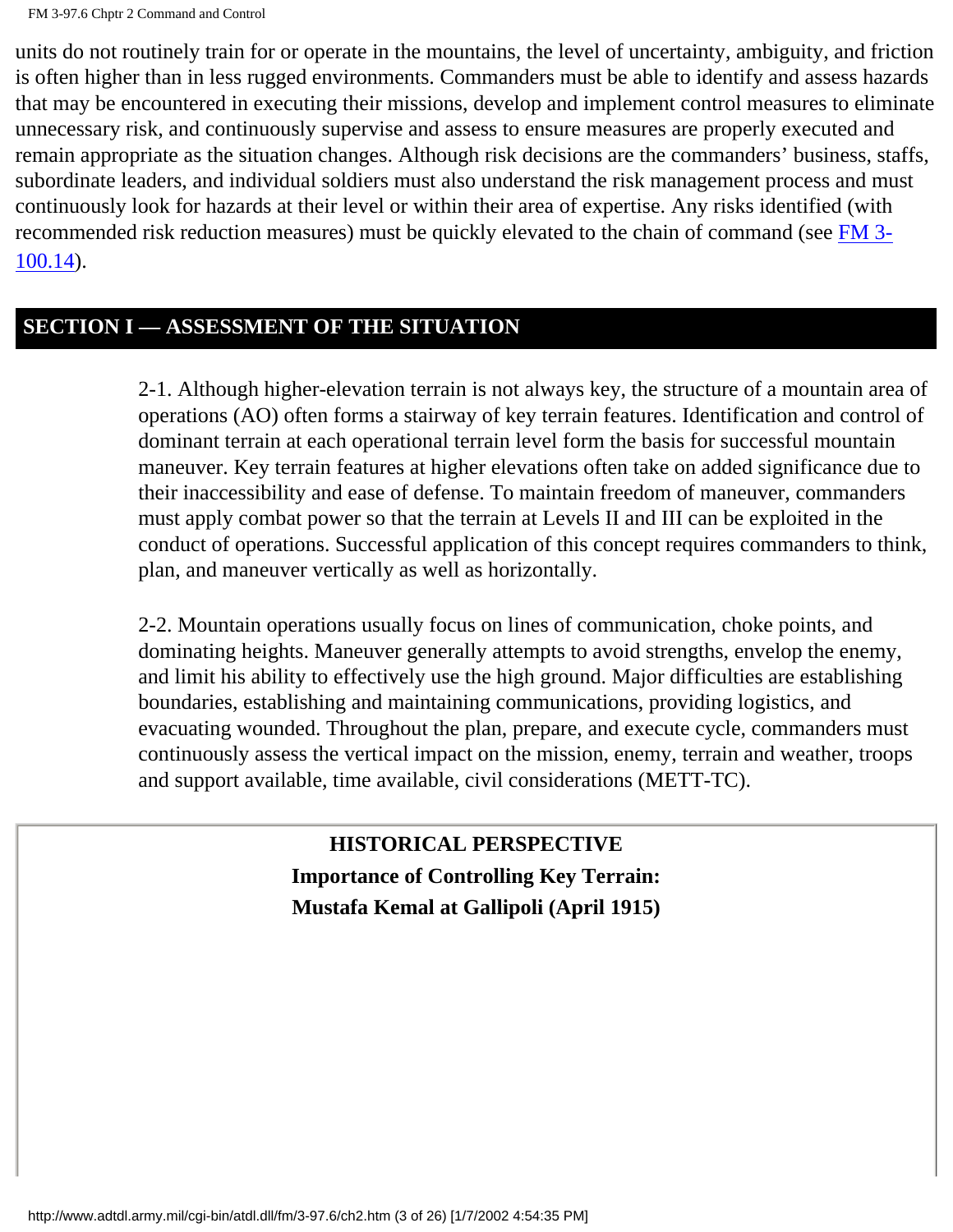On 25 April 1915, the Allies launched their Gallipoli campaign. However, LTC Mustafa Kemal's understanding of the decisive importance of the hilly terrain, his grasp of the enemy's overall intent, and his own resolute leadership preserved the Ottoman defenses. His troops seized the initiative from superior forces and pushed the Allied invasion force back to its bridgehead. The result was nine months of trench warfare, followed by the Allies' withdrawal from Gallipoli.

German Fifth Army Commander General von Sanders expected a major Allied landing in the north, at Bulair. The British, however, were conducting a feint there; two ANZAC divisions were already landing in the south at Ari Burnu (now known as "ANZAC cove") as the main effort. The landing beaches here were hemmed by precipitous cliffs culminating in the high ground of the Sari Bair ridge, a fact of great importance to the defense. Only one Ottoman infantry company was guarding the area. Although prewar plans had established contingencies for using 19th ID, Kemal, the division commander, had received no word from his superiors regarding the developing scenario. Nevertheless, understanding that a major Allied landing could easily split the peninsula, he decided that time was critical and set off for Ari Burnu without waiting for his senior commander's approval. In his march toward Ari Burnu that morning, he recognized that the hilly terrain in general and the Sari Bair ridge in particular were of vital strategic importance: if the enemy captured this high ground they would be in an excellent position to cut the peninsula in half.

Kemal now engaged the enemy. He impressed upon his men the importance of controlling the hilltops at all costs, issuing his famous order: "I am not ordering you to attack. I am ordering you to die. In the time it takes us to die, other forces and commanders can come and take our place." Despite being outnumbered three-to-one, the Turkish counterattack stabilized their position and prevented the Allies from capturing the Sari Bair ridge. Nightfall brought about a lull in the fighting. There was some sniping and a few local encounters on 26 April, and on 27 April Kemal finally received major reinforcements. The front stabilized and the opposing armies settled down into trench warfare. On 16 January 1926, the Allies admitted defeat and withdrew.

The 19<sup>th</sup> ID's counterattack, which prevented the ANZAC from establishing themselves on the Sari Bair ridge, may well have decided the outcome of the entire Gallipoli campaign. Despite his lack of situational knowledge, Kemal instinctively understood the enemy's intent and, recognizing the importance of controlling the hilltops and ridgelines, was committed to concentrating his combat power to seize and hold this key terrain.

Compiled from "The Rock of Gallipoli," Studies of Battle Command, George W. Gawrych

## <span id="page-35-0"></span>**MISSION**

2-3. Mission analysis must include the spatial and vertical characteristics of the AO. Although defeating the enemy continues to be the basic objective of tactical operations, the task of controlling specific operational terrain levels will be paramount. At brigade level and below, major tactical objectives are normally translated into tasks pertaining to seizing, retaining, or controlling specific dominating heights at either Level II or Level III.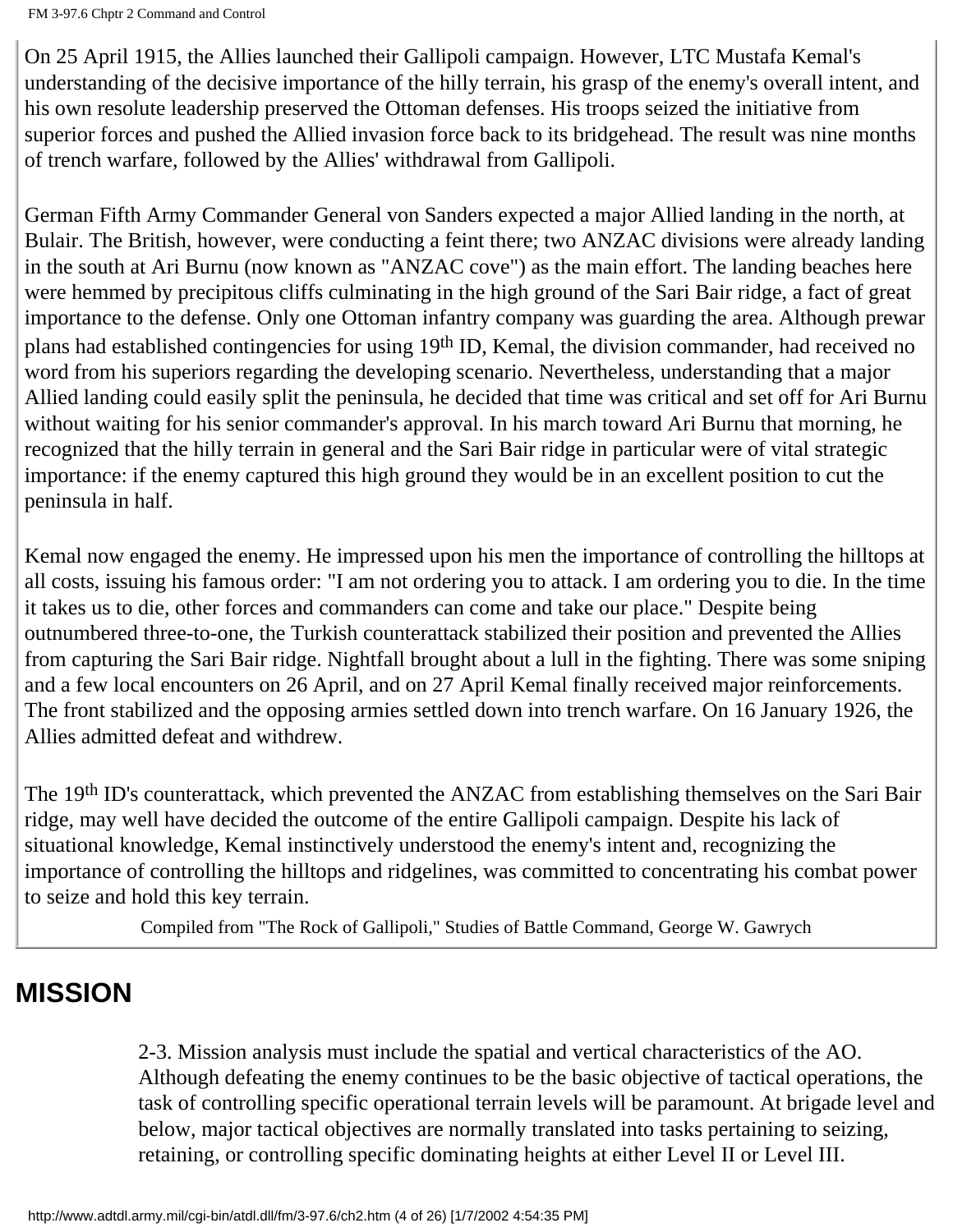Therefore, it is imperative to identify the tasks and assets necessary to access each operational terrain level.

2-4. At any operational terrain level, defending and delaying are easier at defiles, while attacking is more difficult. Due to the compartmented terrain, units usually execute offensive missions by conducting several simultaneous smaller-scale attacks, utilizing the full height, width, and depth of their area of operations. Consequently, commanders must always consider the impact of decentralization on security.

2-5. One method of maintaining freedom of action is to seize or hold key terrain. In the mountains, key terrain is frequently identified as terrain that is higher than that held by the enemy. Seizing this terrain often depends on long and difficult envelopments or turning movements. Therefore, the specified and implied tasks associated with mobility and sustainment, as well as command and control, must be considered in terms of their vertical difficulty.

## <span id="page-36-0"></span>**ENEMY**

2-6. An enemy will normally position forces in depth and height along likely avenues of approach. Mountain terrain facilitates wide dispersal, allowing relatively small units to hold dominant terrain in a connected system of strong points. To prevent bypassing and envelopment attempts, the enemy may adopt a many-tiered, perimeter defense. Aside from the

relative size of forces, the type of enemy units and their equipment

- **Utilize the environment to his advantage**
- **Conduct air operations**
- **Conduct decentralized operations**
- **Utilize the terrain in Levels II and III**
- **Employ obstacles or barriers to restrict maneuverability**
- **Conduct limited-visibility operations**
- **Sustain his maneuver elements**

#### **Figure 2-1. Factors Affecting Assessment of the Enemy Situation**

must be compared with those of friendly forces, to include a comparison of the suitability of forces, tactics, and training. When considering the enemy's ability to operate in mountainous terrain, commanders should consider how well the enemy can accomplish the tasks and actions listed in [Figure 2-1](#page-36-0). Again, in analyzing both enemy and friendly factors during mountain operations, the vertical, as well as the horizontal, perspective should be fully integrated into all aspects of the assessment.

## **TERRAIN AND WEATHER**

2-7. As in all military operations, terrain analysis involves observation and fields of fire,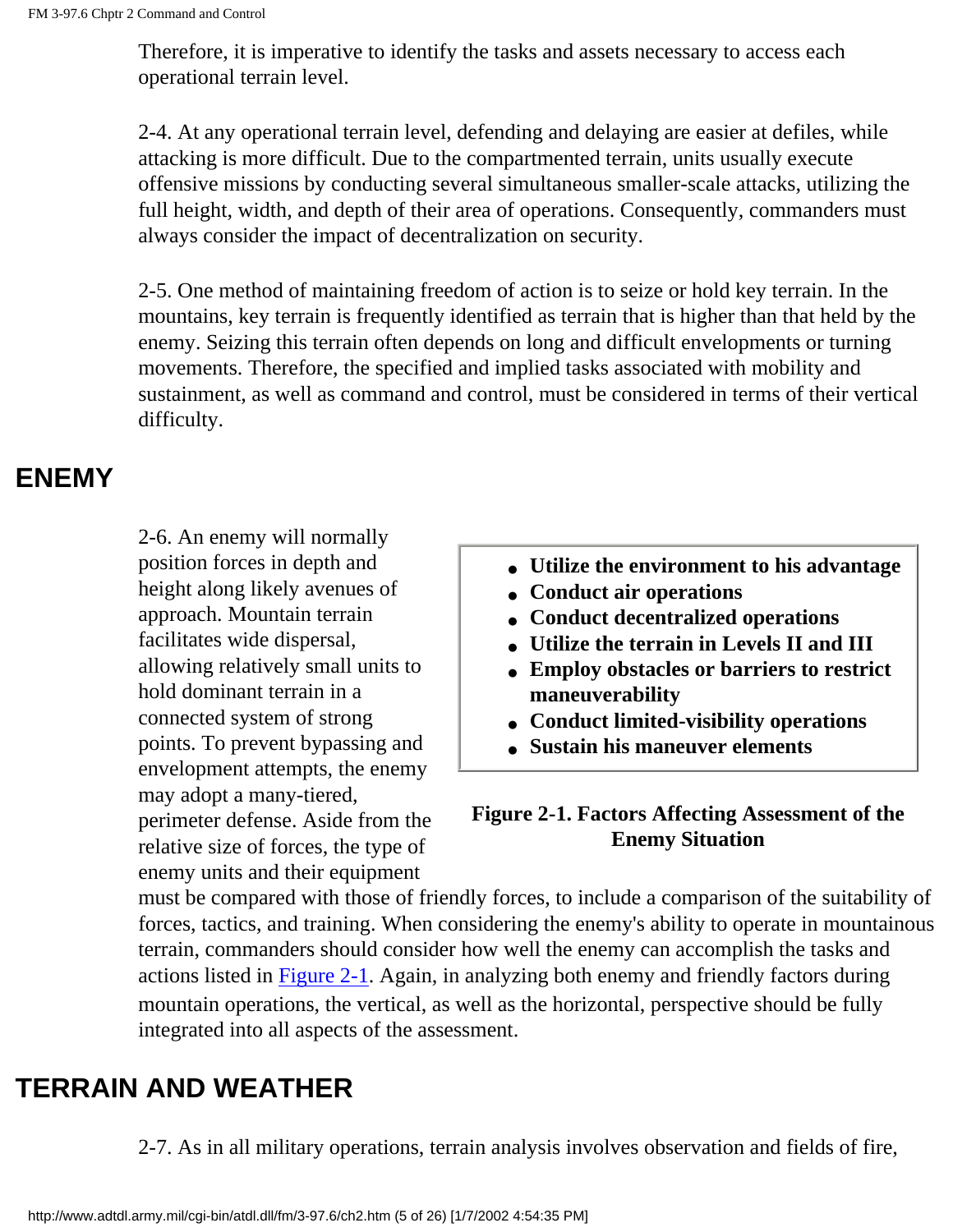cover and concealment, obstacles, key terrain, and avenues of approach (OCOKA). Terrain often influences the conduct of operations more in the mountains than on flatter terrain. The mountains form the nonlinear and vertical structure of the battlefield, and the influences of geography and climate dictate the extent to which commanders modify tactics. Examples of these difficulties are often encountered in the concentration of forces, as well as in the maintenance of command and control.

2-8. In the mountains, as elsewhere, surprise is easier to achieve for the force that knows the terrain better and has the skills and equipment necessary to achieve greater mobility. The appropriate use of vertical terrain improves the element of surprise if the terrain has been analyzed properly to determine the best means to counter the enemy's reactions. Once the commander decides on a preliminary course of action, he should immediately initiate a detailed terrain reconnaissance.

2-9. In a mountainous environment, the terrain normally favors the defender and necessitates the conduct of limited visibility operations. Highly trained units can achieve significant tactical gains and decisive victories by exploiting limited visibility. However, limited visibility operations in mountainous terrain require precise planning, careful daylight reconnaissance, exceptionally good command and control, and a high degree of training. Imaginative and bold limited visibility operations can minimize the advantage of terrain for the defender and shift the balance of combat power to the side that can best cope with or exploit limited visibility.

#### <span id="page-37-0"></span>**OBSERVATION AND FIELDS OF FIRE**

2-10. Although mountainous terrain generally permits excellent long-range observation and fields of fire, steep slopes and rugged terrain affect a soldier's ability to accurately estimate range and frequently cause large areas to be hidden from observation. The existence of sharp relief and dead space facilitates covert approaches, making surveillance difficult despite such long-range

- 1. **The ability to observe and identify targets in conditions of bright sunlight**
- 2. **The ability to estimate range in clear air**
- 3. **The ability to apply wind corrections**
- 4. **The ability to shoot accurately up and down vertical slopes**

#### **Figure 2-2. Factors Affecting Observation and Fields of Fire**

observation. Four factors that influence what can be seen and hit in mountainous terrain are listed in [Figure 2-2](#page-37-0).

## **COVER AND CONCEALMENT**

2-11. The identification and proper use of the cover and concealment provided by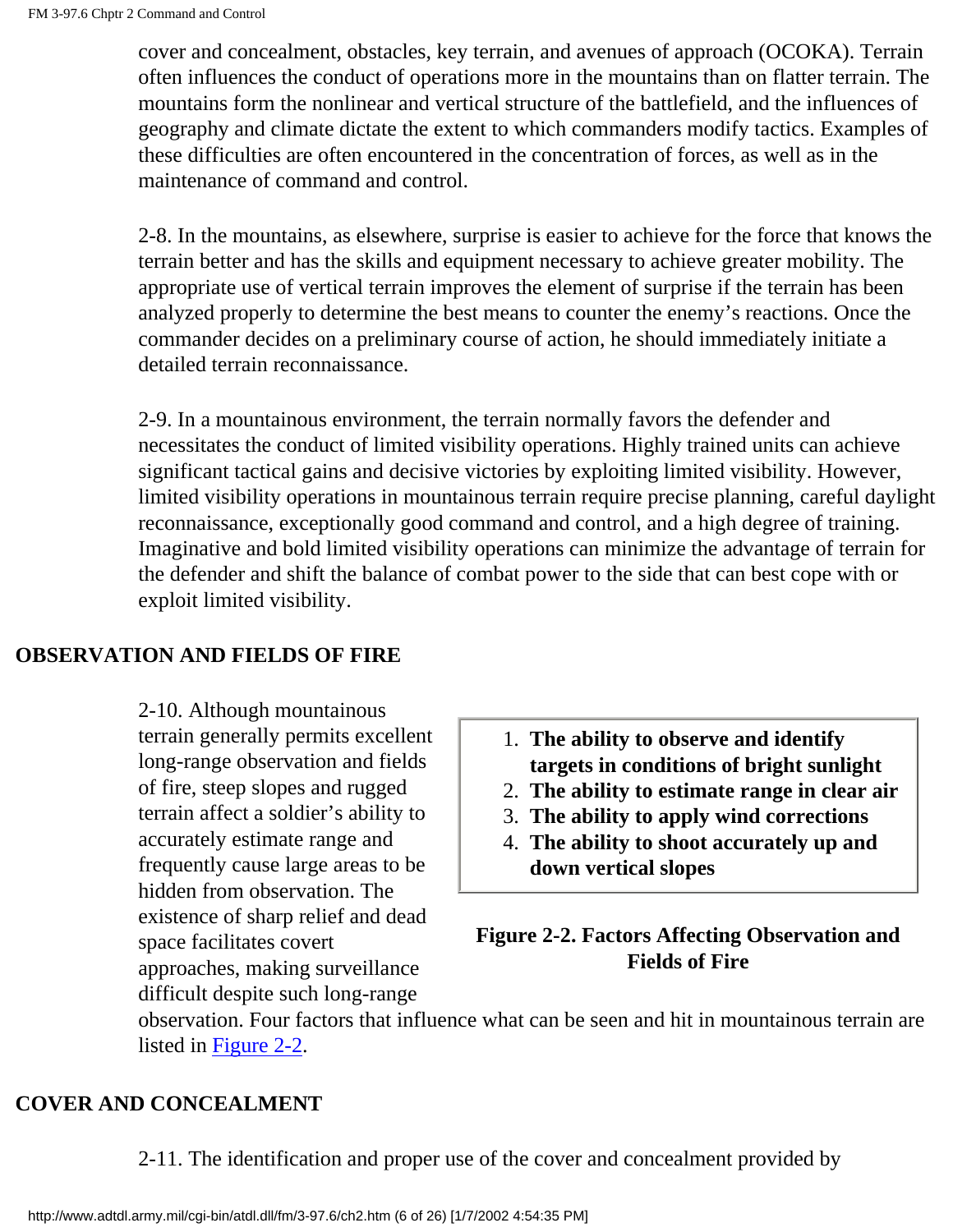mountainous terrain are fundamental to all aspects of mountain operations. The ridge systems found in Level II may provide covert approaches through many areas that are hidden from observation by the vegetation and relief. The difficulties a force encounters in finding available cover and concealment along ridges are fewer than those on the peaks, especially above the timberline. Uncovered portions of an approach leave a force exposed to observation and fire for long periods. The enemy can easily detect movement in this region, leaving commanders with three primary options to improve cover and concealment:

- 1. Identify and exploit avenues of approach the enemy would consider unlikely, due to their difficult ascent or descent.
- 2. Negotiate routes during periods of limited visibility.
- 3. Provide overwhelming route security.

#### **OBSTACLES**

2-12. Obvious natural obstacles include deep defiles, cliffs, rivers, landslides, avalanches, crevices, and scree slopes, as well as the physical terrain of the mountains themselves. Obstacles vary in their effect on different forces. Commanders must evaluate the terrain from both the enemy and friendly force perspective. They must look specifically at the degree to which obstacles restrict operations, and at the ability of each force to exploit the tactical opportunities that exist when obstacles are employed. Man-made obstacles used in conjunction with restrictive terrain are extremely effective in the mountains; however, their construction is very costly in terms of time, materiel, transportation assets, and labor. Commanders must know the location, extent, and strength of obstacles so that they can be incorporated into their scheme of maneuver.

#### **KEY TERRAIN**

2-13. Key terrain generally increases in importance with an increase in elevation and a decrease in accessibility. In the mountains, however, terrain that is higher than that held by the opposing force is often key, but only if the force is capable of fighting there. A wellprepared force capable of maneuver in rugged terrain can gain an even greater advantage over an ill-prepared enemy at higher elevation levels.

2-14. The vast majority of operations in the mountains requires that the commander designate decisive terrain in his concept of operations to communicate its importance to his staff and subordinate commanders. In operations over mountainous terrain, the analysis of key and decisive terrain is based on the identification of these features at each of the three operational terrain levels. There are few truly impassable areas in the mountains. The commander must recognize that what may be key terrain to one force may be an obstacle to another force. He must also recognize that properly trained combatants can use high obstructing terrain as a means to achieve decisive victories with comparatively small-sized combat elements.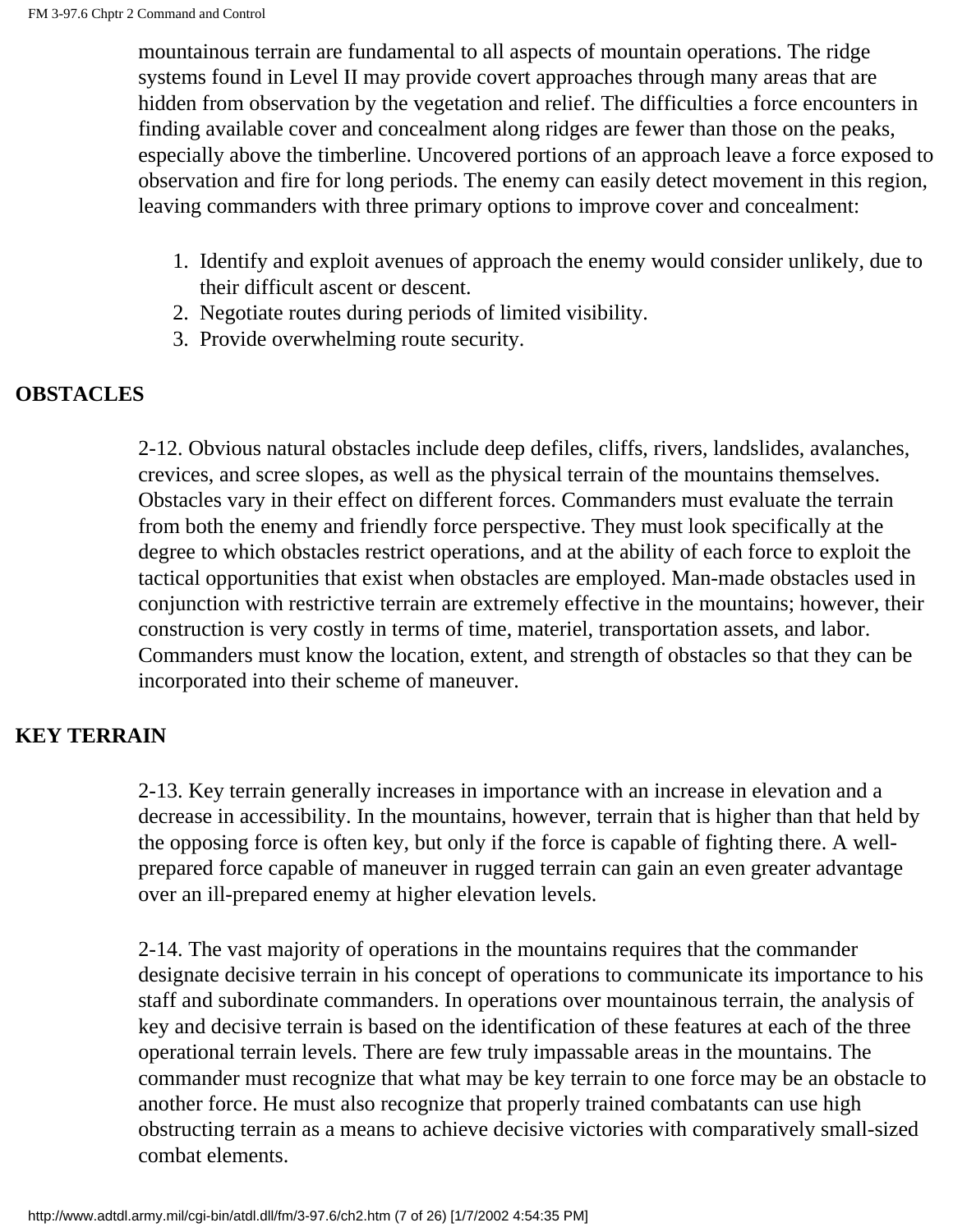#### <span id="page-39-0"></span>**AVENUES OF APPROACH**

2-15. In mountainous terrain, there are few easily accessible avenues of approach, and they usually run along valleys, defiles, or the crests and spurs of ridges. This type of geography allows the defender to economize in difficult terrain and to concentrate on dangerous avenues of approach. A typical offensive tactic is to conduct a coordinated assault with the main effort along accessible avenues of approach, and supporting efforts by one or more maneuver elements on difficult and unexpected avenues of approach. Normally, high rates of advance and heavy concentration of forces are difficult or impossible to achieve

- **Ability to achieve surprise**
- **Vulnerability to attack from surrounding heights**
- **Ability to provide mutual support to forces on other avenues of approach**
- **Effect on rates of advance**
- **Effect on command and control**
- **Potential to accommodate deception operations**
- **Ability to support necessary CS and CSS operations**
- **Access to secure rest and halt sites**
- **Potential to fix the enemy and reduce the possibility of retreat**

#### **Figure 2-3. Factors Affecting Analysis of Avenues of Approach**

along mountainous avenues of approach. Relief features may create large areas of dead space that facilitate covert movement. Units may use difficult and unlikely avenues of approach to achieve surprise; however, these are extremely high-risk operations and are prone to failure unless forces are well trained and experienced in mountaineering techniques. In mountainous terrain, the analysis of avenues of approach should be based on a thorough reconnaissance and evaluated in terms of the factors listed in [Figure 2-3](#page-39-0).

#### **WEATHER**

2-16. As discussed in [Chapter 1,](#page-9-0) weather and visibility conditions in the mountainous regions of the world may create unprecedented advantages and disadvantages for combatants. To fight effectively, commanders must acquire accurate weather information about their AO. Terrain has a dominant effect on local climate and weather patterns in the mountains. Mountainous areas are subject to frequent and rapid changes of weather, including fog, strong winds, extreme heat and cold, and heavy rain or snow. Thus, many forecasts that describe weather over large areas of terrain are inherently inaccurate. Commanders must be able to develop local, terrain-based forecasts by combining available forecasts with field observations (local temperature, wind, precipitation, cloud patterns, barometric pressure, and surrounding terrain). Forecasting mountain weather from the field improves accuracy and enhances the ability to exploit opportunities offered by the weather,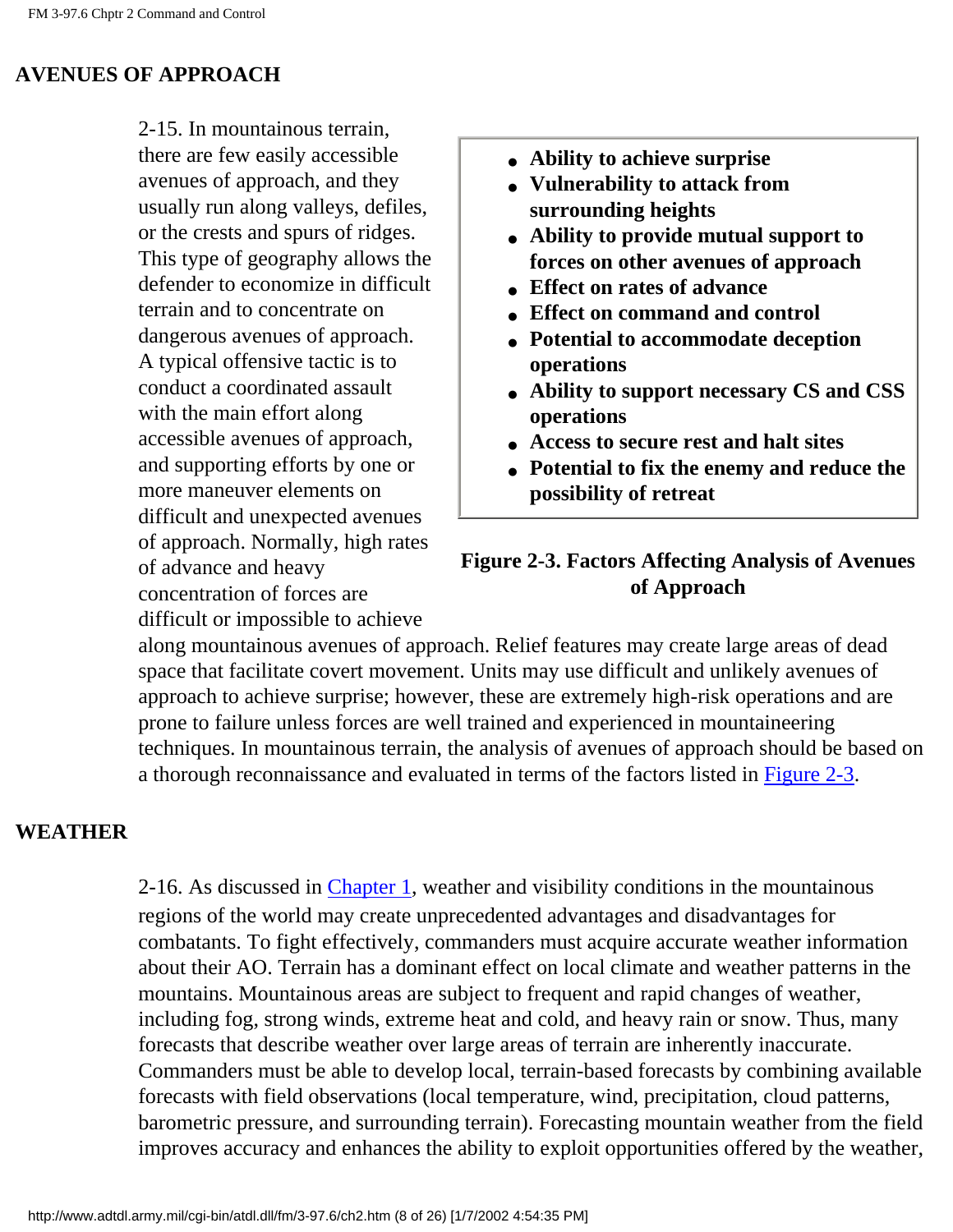while minimizing its adverse effects (see [Appendix B\)](#page-126-0).

## **TROOPS AND SUPPORT AVAILABLE**

2-17. Commanders must assess the operational and tactical implications of the restrictive environment on mobility, protection, firepower, and logistics. The complex task of arranging activities in time, space, and purpose requires commanders to fully understand the impact of elevation, weather, and visibility on the capabilities of his subordinate elements and relative combat power. Mountainous terrain and weather can greatly enhance the relative combat power of defending forces and, conversely, it can drastically reduce those of the attacking forces. For example, an infantry battalion may be inadequate to defeat a defending infantry company in the mountains. Instead, an infantry battalion may only be capable of defeating a well-positioned infantry platoon. However, commanders must carefully consider each unique situation and weigh all tangible and intangible aspects of combat power (maneuver, firepower, leadership, protection, and information) when comparing strengths and determining the forces necessary to accomplish the mission.

2-18. Commanders must also assess the proper mix of heavy and light forces that capitalizes on the unique strengths that each type of force can bring to mountain operations while minimizing their limitations. While generally complicating command and control, an appropriate mix allows commanders more flexibility in the synchronization of their operations. Additionally, the difficulty providing combat support and combat service support for mountain operations must be evaluated to determine if the proportion of support troops to combat troops is sufficient.

2-19. Prior to and throughout an operation, commanders must continually assess the effect that the rugged mountain environment and sustained combat operations has on the ability of their soldiers to accomplish the mission. Commanders may need to slow the pace of their operation, transition to the defense for short periods, or rotate units to ensure that their soldiers are physically capable of striking effectively at decisive times and locations. Too often, commanders consider only the operational readiness (OR) rate of equipment and logistics levels when determining their overall ability to continue offensive actions. Failure to consider this intangible human aspect may result in increased loss of lives and mission failure.

2-20. Vertical operations are an integral part of mountain operations and are one means to improve the success of decisive engagements. Commanders must review the state of training of their units to ensure they are adequately prepared to maneuver and fight at various elevations. Increased requirements for aviation support require aviation units to be capable of operating in the specific mountain environment. Units must also have sufficient numbers of pathfinders and trained air assault personnel to select and mark landing zones (LZs) and prepare sling loads.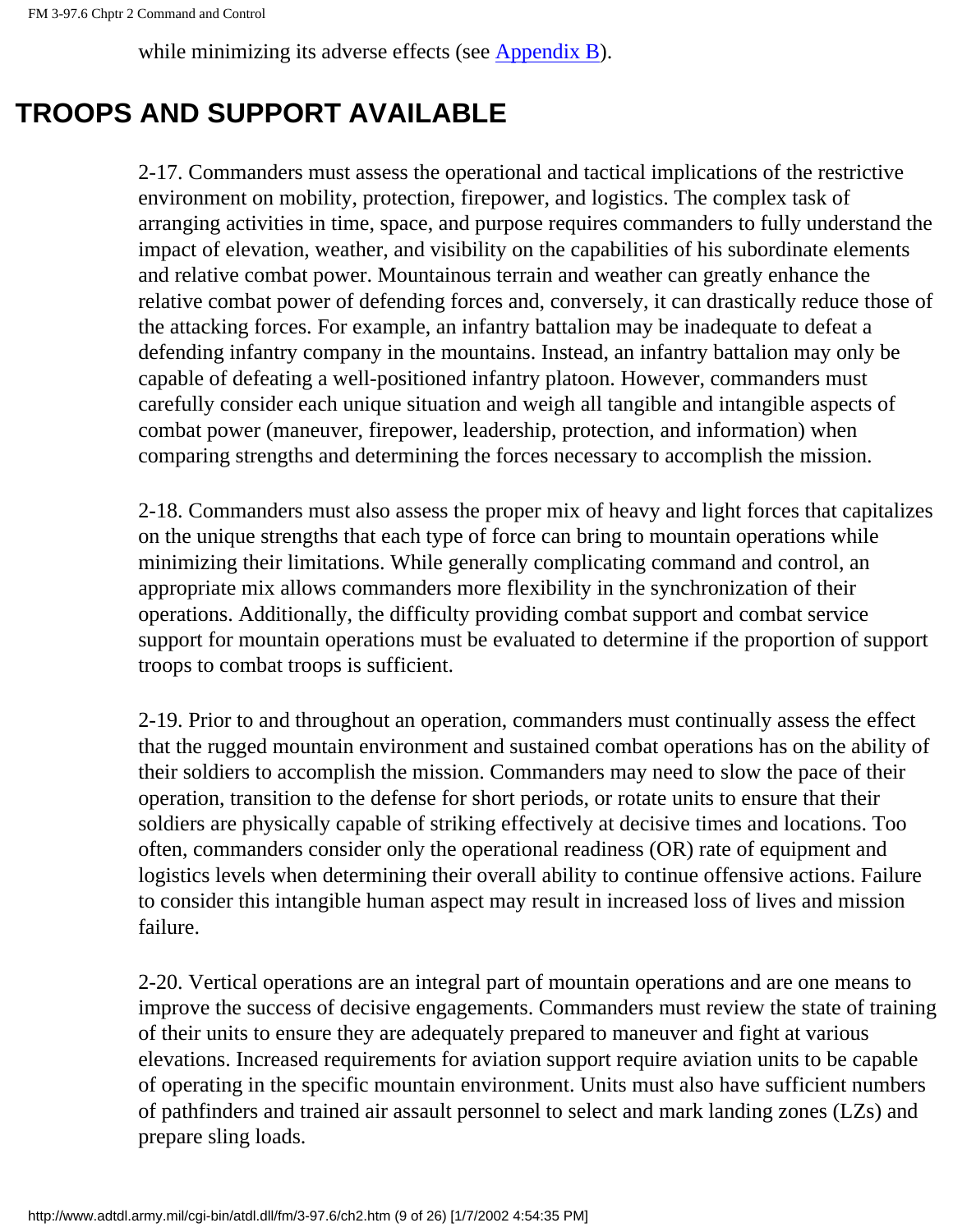## <span id="page-41-0"></span>**TIME AVAILABLE**

2-21. In the mountains, proper timing is fundamental to creating opportunities to fight the enemy on favorable terms. Restrictive terrain, weather, the accumulation of chance errors, unexpected difficulties, and the confusion of battle increase the time necessary to assemble, deploy, move, converge, and mass combat power, effectively decreasing the amount of time available to plan and prepare. To optimize the time

- **Adaptability of plans to the terrain and varying weather**
- **Increased time needed to conduct reconnaissance, execute movements, and synchronize events on the battlefield**
- **Significant variance in the number of hours of visibility with season and elevation**

#### **Figure 2-4. Factors Affecting Time Available**

available, commanders must continuously evaluate the impact of reduced mobility caused by the weather and terrain. At times, commanders may need to conduct a tactical pause to facilitate the concentration of combat power at a decisive point. However, they must consider time with respect to the enemy as time available is always related to the enemy's ability to execute his own plan, prepare, and execute cycle. [Figure 2-4](#page-41-0) summarizes the time considerations that are different from or greater than those encountered on flatter terrain.

## **CIVIL CONSIDERATIONS**

2-22. Generally, civilian population centers will be located at the lower elevations of Level I close to sources of water and along major lines of communications. Refugees and displaced civilians may increase congestion on the already limited road and trail networks normally found in mountainous environments, further complicating maneuver and sustaining operations.

2-23. Commanders must also consider the impact of operations on the often-limited civilian resources available in the mountains. The wisdom of using local resources to lighten intheater supply requirements must be balanced against the impact on civilians and their local economy. While the purchase of goods and services from the local economy is generally welcomed, it may serve to inflate prices and make it impossible for local civilians to purchase their own scarce and needed supplies.

2-24. In mountainous regions, commanders often encounter a populace of diverse political and ethnic orientation that may support, oppose, or be ambivalent to US operations or the presence of US forces. Depending on friendly force objectives, commanders may conduct public relations, civil affairs, humanitarian assistance, and psychological operations (PSYOP) to influence perceptions and attitudes of neutral or uncommitted parties. Even if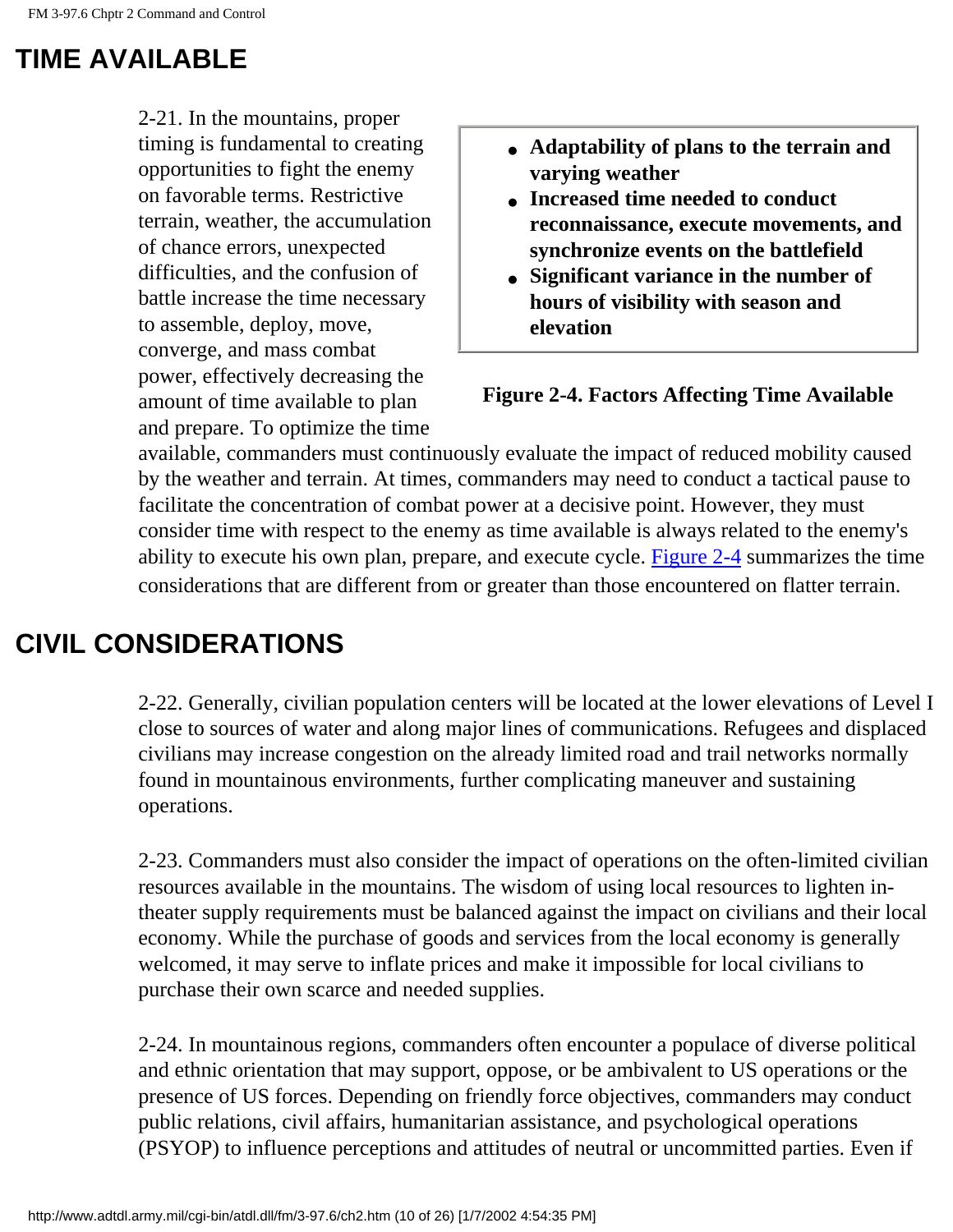commanders choose not to commit resources to enlist civilian sympathy and support, they must still adjust their operations to minimize damage and loss of life to innocent civilians.

#### **SECTION II — LEADERSHIP**

2-25. To help ease their anxiety in combat, soldiers must have confidence in their leaders. This confidence may diminish rapidly unless leaders demonstrate the ability to lead over formidable terrain and under the most difficult weather conditions. Superficial knowledge of mountain warfare and ignorance or underestimation of mountain hazards and environmental effects may result in mission failure and the unnecessary loss of soldiers' lives.

2-26. Effective leadership in mountain operations combines sound judgment with a thorough understanding of the characteristics of the mountain environment. Commanders must first develop flexible and adaptable leadership throughout the chain of command. They must then be able to understand and exploit the operational and tactical implications of the mountain environment, as well as its effects on personnel, equipment, and weapons. The keys to meeting this challenge are proper training and operational experience in the mountains. To fight effectively, leaders creatively exploit the opportunities offered by the mountain environment while minimizing the adverse effects it can have on their operations.

2-27. Leadership rapidly becomes the primary element of combat power on the mountain battlefield. Commanders must recognize the distinctive effects created by decentralization of command, develop a depth of leadership that forms the vital link to unity of effort, and organize and direct operations that require minimum intervention. While specific situations require different leadership styles and techniques, the nature of mountain warfare generally necessitates that commanders embrace the philosophy of command and control known as *mission command* (see [FM 6-0](#page-146-0)). This type of command and control requires subordinates to make decisions rapidly within the framework of the commander's concept and intent. Commanders must be able to accept some measure of uncertainty, delegate, and trust and encourage subordinate leaders at all levels to use initiative and act alone to achieve the desired results, particularly when the situation changes and they lose contact with higher headquarters.

## **SECTION III — COMMUNICATIONS**

2-28. The communications means available to support operations in mountainous regions are the same as those to support operations in other regions of the world. However, rapid and reliable communications are especially difficult to achieve and maintain in mountainous areas. The mountainous environment requires electronic equipment that is light, rugged, portable and able to exploit the advantages of higher terrain. The combined effects of irregular terrain patterns, magnetic and ionospheric disturbances, cold, ice, and dampness on communications equipment increase operating, maintenance, and supply problems and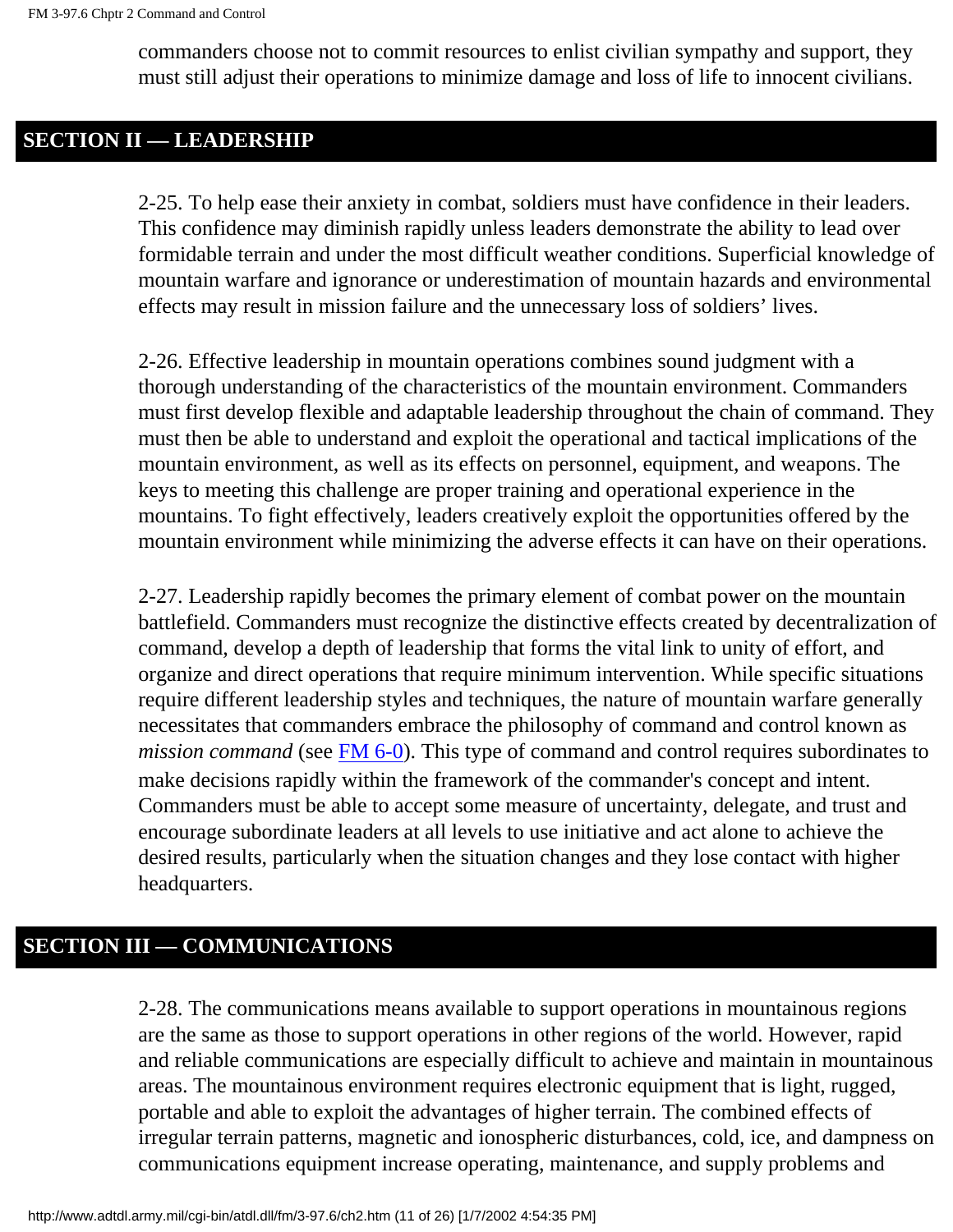require precise planning and extensive coordination.

## **COMBAT NET RADIO**

#### **SINGLE-CHANNEL GROUND AND AIRBORNE RADIO SYSTEMS (SINCGARS)**

2-29. The Single-channel Ground and Airborne Radio System (SINCGARS) family of frequency modulation (FM) radios is good for the control of battalion and smaller-sized units operating in a mountainous environment (see FM 6-02.32 and FM 6-02.18). If available, hands-free radios, such as helmet-mounted radios, are an excellent means of communication for small unit tactics and close-in distances, particularly while negotiating rugged terrain. In colder environments, shortened battery life greatly reduces the reliability of manpacked systems that rely on constant voltage input to maintain maximum accuracy.

2-30. Since even a small unit may be spread over a large area, retransmission sites may be needed to maintain communications and increase range. These sites require extensive preparation and support to ensure the survival of personnel and the continued maintenance of equipment. Retransmission systems are often placed on the highest accessible terrain to afford them the best line-of-sight; however, through simple analysis, these locations are often predictable and make them more vulnerable to enemy interdiction. The importance and difficulty of maintaining adequate communications in mountainous terrain requires commanders to devote additional resources for the protection of these limited assets and operators skilled in the proper use of cover and concealment, noise and light discipline, and other operations security (OPSEC) measures.

2-31. Physical range limitations, difficulties in establishing line-of-sight paths due to intervening terrain, and limited retransmission capabilities often make it difficult to establish a brigade and larger-sized radio net. However, commanders can, if within range, enter subordinate nets and establish a temporary net for various contingencies. In the mountains or if the mobile subscriber equipment network is not yet fully developed, commanders should consider the increased need for the improved high frequency radio (IHFR) family of amplitude modulation (AM) radios and single-channel tactical satellite communications terminals for extended distances.

#### <span id="page-43-0"></span>**SATELLITE COMMUNICATIONS (SATCOM)**

2-32. Satellite communications (SATCOM) terminals are light, small, portable ground terminals that are able to communicate in spite of rugged terrain. During operations in mountainous areas having little or no infrastructure to support command and control, satellite communications become the primary means of communications. Single channel SATCOM are currently transmitted over the ultrahigh frequency (UHF) band and readily support forces operating in the mountains, while providing worldwide tactical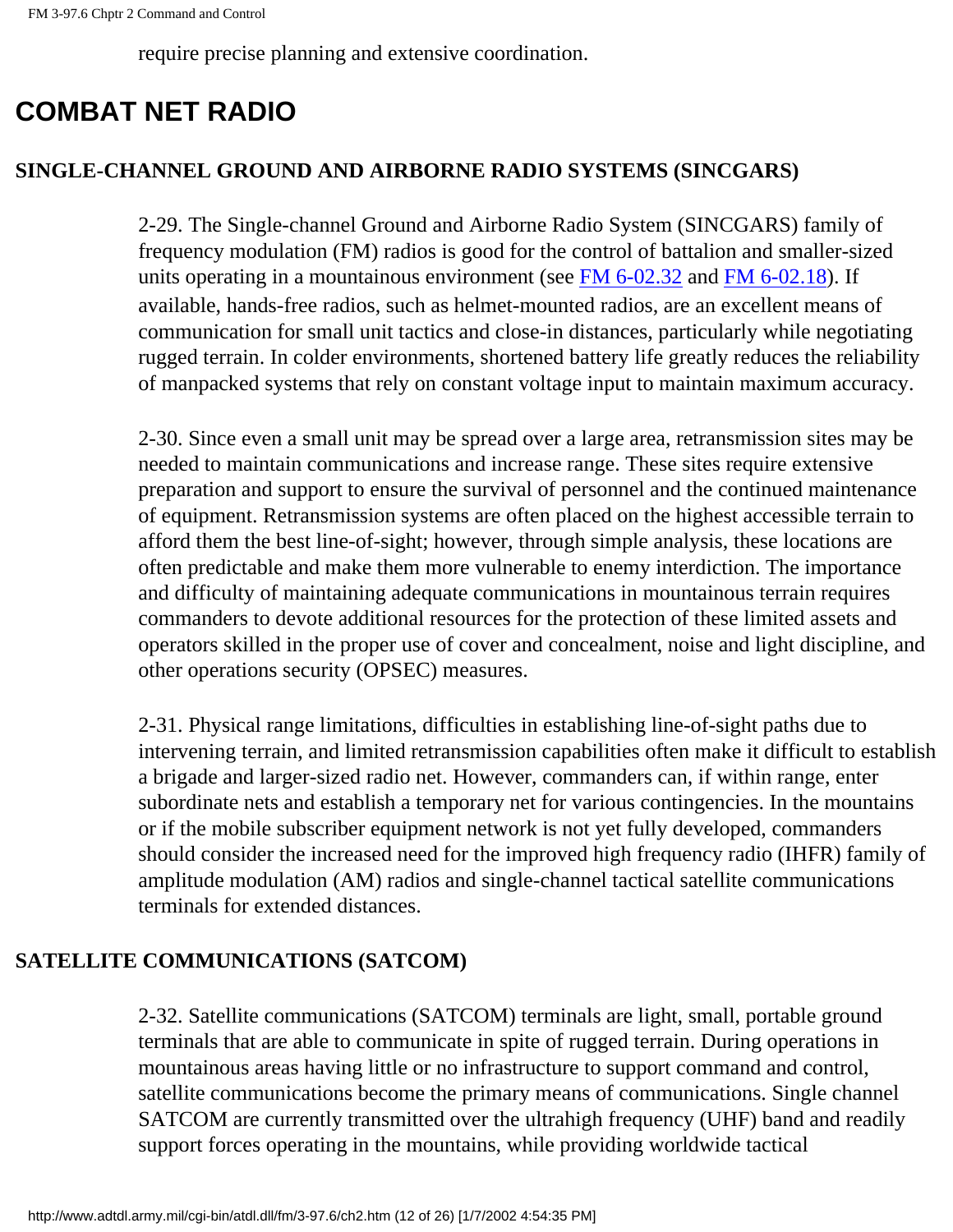communications, in-theater communications, combat net radio (CNR) range extension, and linkage between elements of longrange surveillance units (LRSUs) and Army special operations forces (ARSOF). SATCOM can network with multiple users, communicate while enroute,

- **Greater freedom from siting restrictions**
- **Extended range, capacity, and coverage**
- **Mobility and rapid employment**
- **Extremely high circuit reliability**

#### **Figure 2-5. SATCOM Advantages**

penetrate foliage while on the ground, and has several other advantages making it an ideal system for mountain communications (see [Figure 2-5](#page-43-0)). However, limitations include restricted access, low-rate data communications, and lack of antijam capability. Commanders should review [FM 6-02.11](#page-146-1) for further information on the employment of SATCOM.

#### **COMMAND AND CONTROL (C2) AIRCRAFT**

2-33. Using  $C<sup>2</sup>$  aircraft can assist the commander in overcoming ground mobility restrictions and may improve communications that would otherwise limit his ability to direct the battle. In the mountains, terrain masking, while making flight routing more difficult, may provide the degree of protection needed to allow an increased use of aircraft. To avoid radar or visual acquisition and to survive,  $C<sup>2</sup>$  aircraft must use the same terrain flight techniques employed by other tactical aviation units. This flight method often degrades FM communications and reinforces the requirement for radio relay or retransmission sites.

#### **ANTENNAS AND GROUNDS**

2-34. Directional antennas, both bidirectional and unidirectional, may be needed to increase range and maintain radio communications. Although easy to fabricate, directional antennas are less flexible and more time-consuming to set up. Positioning of all antennas is also crucial in the mountains because moving an antenna even a small distance can significantly affect reception.

2-35. Antenna icing, a common occurrence at high elevations, significantly degrades communications. Ice may also make it difficult to extend or lower antennas, and the weight of ice buildup, combined with increased brittleness, may cause them to break. Antennas should have extra guy wires, supports, and anchor stakes to strengthen them to withstand heavy ice and wind loading. All large horizontal antennas should be equipped with a system of counterweights arranged to slacken before wire or poles break from the excess pressures of ice or wind. Soldiers may be able to remove wet snow and sleet that freezes to antennas by jarring their supports, or by attaching a hose to the exhaust pipe of a vehicle and directing the hot air on the ice until it melts. However, soldiers must exercise great care to ensure that the antenna is not damaged in their attempts to dislodge the ice.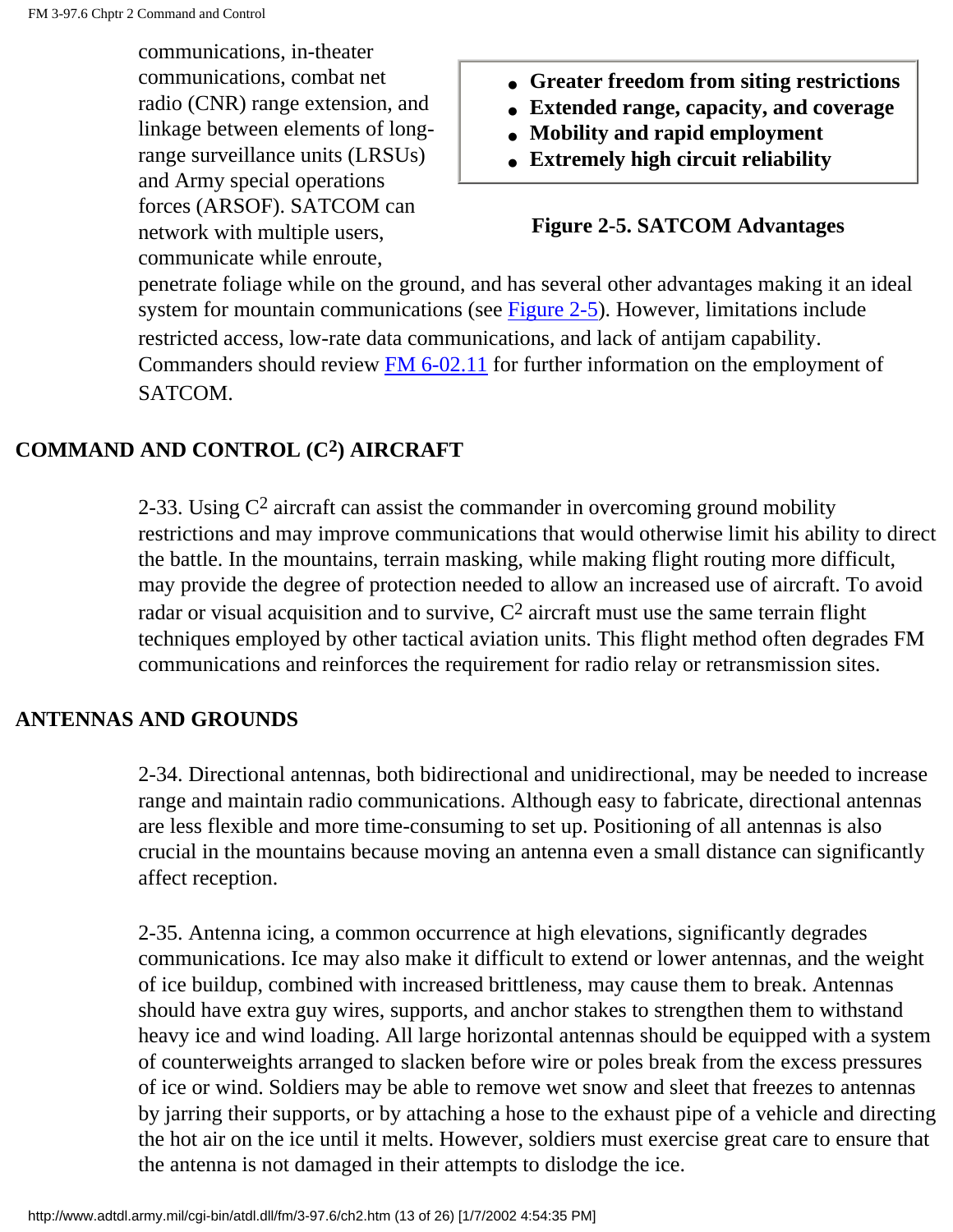2-36. Ground rods and guy wires are often difficult to drive into rocky and frozen earth. Mountain pitons are excellent anchors for antenna guys in this type of soil. In extreme cold, ropes can be frozen to the ground and guys tied to these anchor ropes. Adequate grounding is also difficult to obtain on frozen or rocky surfaces due to high electrical resistance. Where it is possible to install a grounding rod, it should be driven into the earth as deep as possible or through the ice on frozen lakes or rivers. Grounding in rocky soil may be improved by adding salt solutions to improve electrical flow.

## **MOBILE SUBSCRIBER EQUIPMENT**

2-37. Like FM, mobile subscriber equipment (MSE) requires a line-of-sight transmission path and a tactical satellite or several relay sites to overcome mountainous terrain and maintain MSE connectivity (FM 6-02.55 contains in-depth information concerning the deployment and employment of MSE).

## **WIRE AND FIELD PHONES**

2-38. Wire is normally one of the most reliable means of communication. Unfortunately, in rugged mountains and particularly during the winter months, wire is more difficult and time consuming to install, maintain, and protect. Wire may be dispensed in mountain areas by tracked or wheeled vehicle, foot, skis, snowshoes, or oversnow vehicles. As in any environment, units must periodically patrol their wire lines to ensure that they have remained camouflaged and that the enemy has not tapped into them.

2-39. Snow-covered cables and wire can cause the loss of many man-days in recovering or maintaining circuits. This can be avoided by pulling the cable from under the snow after each snowfall and letting it rest just below the surface of the snow. Trees or poles can be used to support wire. Allowances must be made for drifting snow when determining the height above ground at which to support the lines. However, when crossing roads, it is preferable to run the wire through culverts and under bridges rather than bury or raise wire overhead. In addition to ease, this technique reduces maintenance requirements associated with vehicles severing lines, particularly with higher volumes of traffic on limited road networks. If long-distance wire communications are required, the integration of radio relay systems must be considered.

2-40. Great care must be taken in handling wire and cables in extreme cold weather. Condensation and ice on connectors make connecting cables difficult and can degrade the signal path. When rubber jackets become hard, the cables must be protected from stretching and bending to prevent short circuits caused by breaks in the covering. Therefore, all tactical cable and wire should be stored in heated areas or warmed prior to installation. TC 24-20 provides more detailed information on the installation and maintenance of wire and cable.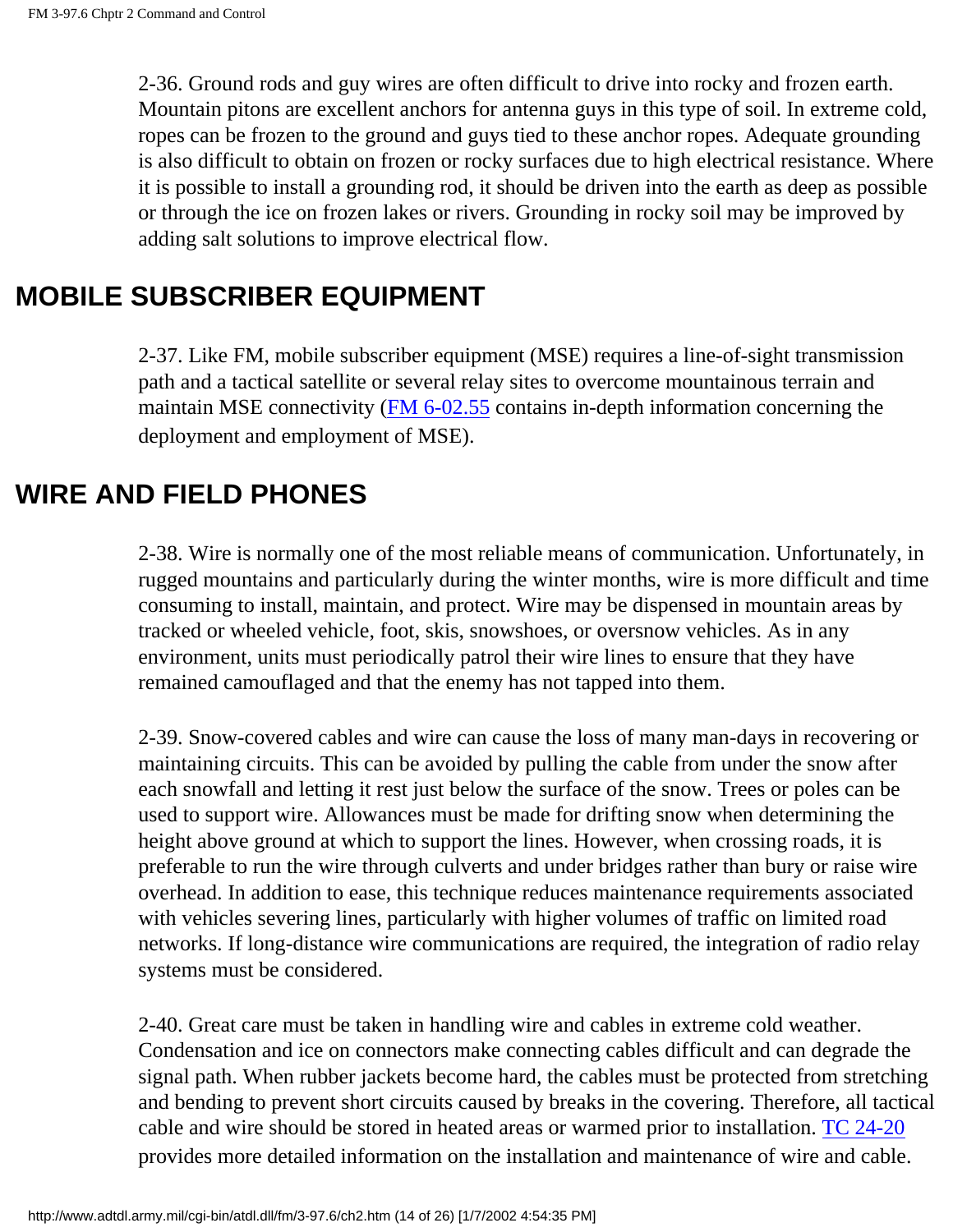2-41. Field phones are useful in a stationary position, such as a mountain patrol base or an ambush site, although leaders must consider the weight and difficulties encountered in laying and maintaining wire in these sites of limited duration. The batteries that are used to operate field telephones and switchboards are subject to the same temperature limitations as those used to power tactical radio sets.

2-42. When used with a hands-free phone, commercially available rope with a communication wire in it is ideally suited for mountain operations. This system is lightweight and easy to manage, and provides an added measure of security during limited visibility operations. In addition to the standard uses, since it functions as both a rope and a wire, it can be used to control movement on all types of installations, and it can serve as a primary means of communication for climbing teams.

## **AUDIO, VISUAL, AND PHYSICAL SIGNALS**

2-43. Leaders can use simple audio signals, such as voice or whistles, to locally alert and warn. Sound travels farther in mountain air. Although this effect may increase the possibility of enemy detection, interrupting terrain, wind conditions, and echoes can restrict voice and whistle commands to certain directions and uses.

2-44. Like audio signals, visual signals such as pyrotechnics and mirrors have limited use due to enemy detection, but may work for routine and emergency traffic at the right time and place. Blowing sand or snow, haze, fog, and other atmospheric conditions may periodically affect range and reliability.

2-45. Units should use hand and arm signals instead of the radio or voice whenever possible, especially when close to the enemy. Luminous tape on the camouflage band, luminous marks on a compass, or flashlights may be used as signals at night over short distances. Infrared sources and receiving equipment, such as night vision goggles, aiming lights, and infrared filters for flashlights, can be used to send and receive signals at night. However, an enemy outfitted with similar equipment can also detect active devices.

2-46. A tug system is a common method of signaling between members of a roped climbing team. However, tug systems are often unreliable when climbers are moving on a rope or when the distance is so great that the friction of the rope on the rock absorbs the signals. Separate tug lines can be installed in static positions by tying a string, cord, or wire from one position to the next. Soldiers can pass signals quietly and quickly between positions by pulling on the tug line in a prearranged code.

## **MESSENGER**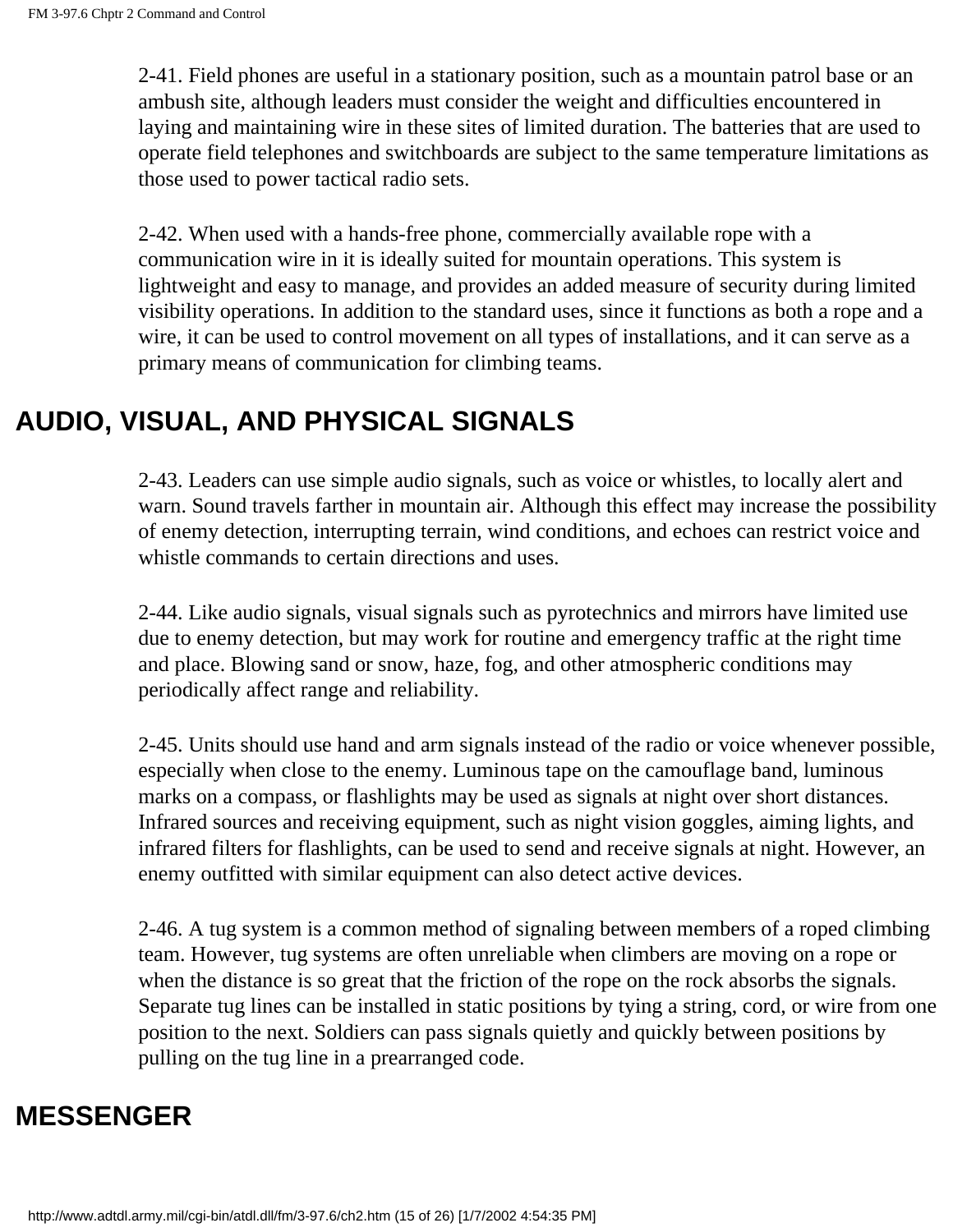2-47. Although slow, communication by messenger is frequently the only means available to units operating in the mountains. Messengers should be trained climbers, resourceful, familiar with mountain peculiarities, and able to carry their own existence load. During the winter, advanced skiing skills may also be required. Messengers should always be dispatched in pairs. Air messenger service should be scheduled between units and integrated with the aerial resupply missions. Vehicles may also be employed to maintain messenger communications when conditions of time, terrain, and distance permit.

#### **SECTION IV — TRAINING**

2-48. Because US forces do not routinely train in a mountain environment, they must make extensive preparations to ensure individual and unit effectiveness. Ultimate success in the mountains depends largely on developing cohesive, combat-ready teams consisting of welltrained soldiers. To be successful, commanders must understand the stratification of mountain warfare, recognize the unique aspects of leadership required, and implement training programs that prepare soldiers for the rigors of mountain fighting.

#### <span id="page-47-0"></span>2-49. In the mountains,

commanders face the challenge of maintaining their units' combat effectiveness and efficiency. To meet this challenge, commanders conduct training that provides soldiers with the mountaineering skills necessary to apply combat power in a rugged mountain environment, and they develop leaders capable of applying doctrine to the distinct characteristics of mountain warfare.

- **Mountaineering skills**
- **Air assault and air movement operations**
- **Deception**
- **Stealth and infiltration**
- **Limited visibility operations**
- **Patrolling**
- **Reconnaissance**
- **Communications**
- **CS and CSS operations**

#### **Figure 2-6. Training Areas of Emphasis**

2-50. The ability to apply doctrine and tactics in mountainous environments is not as easy to develop as technical proficiency. Training, study, and garrison experimentation may provide the basis for competence. However, only through experience gained by practical application in the mountains will leaders become skilled in mountain warfare. Proficiency in the areas listed in [Figure 2-6](#page-47-0) will provide commanders with a degree of flexibility in the application of doctrine to a mountain area of operations.

2-51. The best combat and combat support plans cannot ensure victory unless commanders concentrate on developing a leadership climate that is derived from the human dimension of mountain warfare. The complexities of mountain combat make it extremely important to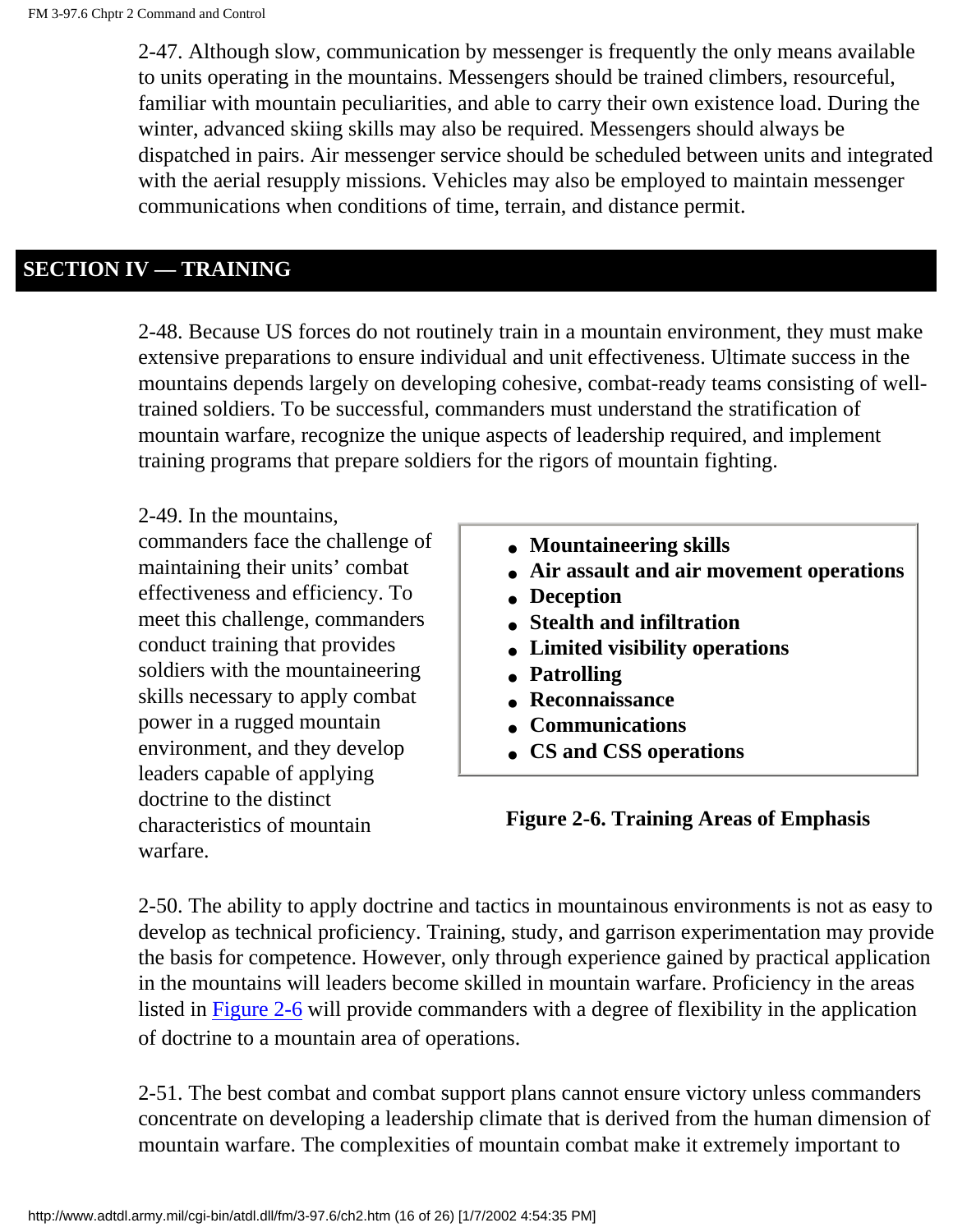establish training programs that modify the traditional application of tactics so that units can reach their full potential. Training must simulate the tempo, scope, and uncertainty of mountain combat to create the versatility required to capitalize on the harsh environment as a force multiplier.

2-52. Competent units operate effectively in mountains and focus on the battle. Unprepared units, however, may become distracted by the environment and end up expending as much effort fighting the environment as they do fighting the enemy. Soldiers cannot be fully effective unless they have the proper clothing and equipment, and are trained to protect themselves against the effects of terrain and frequent and sudden changes in weather.

## **INITIAL TRAINING ASSESSMENT**

2-53. In addition to the questions applicable to every mission, commanders must consider the following when preparing for operations in a mountainous environment:

- What kind of mountains will the unit be operating in?
	- What elevations will the unit be operating at?
	- What are the climatic and terrain conditions of the AO?
	- Are at least two years of accurate weather reports available (see Appendix  $\overline{B}$ )?
- When must the unit be ready to move?
- What training resources are needed and available?
- Are local training areas and ranges available?
	- If not, what alternative arrangements can be made?
	- What available training areas most closely resemble the AO?
- What special equipment does the unit require?
- What training assistance is available?
	- Does the unit have former mountain warfare instructors, military mountaineers, or others with experience in a mountainous environment?
	- Are instructors available from outside the unit?
- What special maintenance is required for weapons and equipment?
- What is the level of physical fitness?
- What additional combat, combat support, and combat service support units are necessary to accomplish the operational missions?
	- Can specific units be identified for possible coordinated training?
- Will allied and multinational troops participate?

2-54. As commanders get answers to these and other questions, they must develop training programs to bring their units to a level where they will be fully capable of operating successfully in mountainous conditions. To do this, they must establish priorities for training. The training requirements listed in [Figure 2-7](#page-49-0) are only a guide. Commanders should add, delete, and modify the tasks as necessary, depending on the specific AO, the state of readiness of their units when they begin preparations for mountain operations, and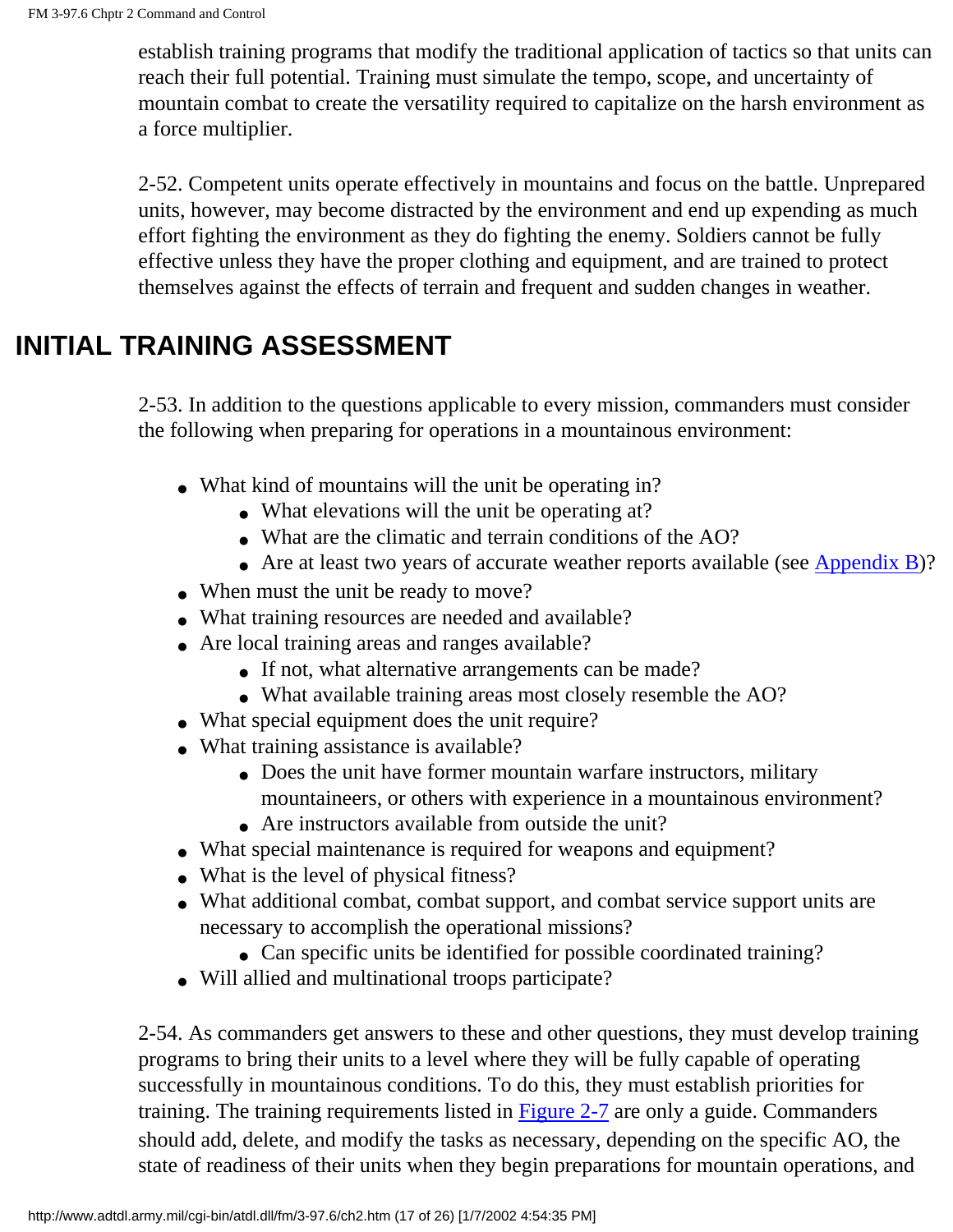the time and facilities available (see FM 7-10).

<span id="page-49-0"></span>

| <b>TRAINING</b><br><b>REQUIREMENTS</b>        | ALL | <b>STAFF AND</b><br><b>LEADERS</b> | <b>TEAMS AND</b><br><b>CREW</b><br><b>MEMEBERS</b> | <b>SPECIALISTS</b> |
|-----------------------------------------------|-----|------------------------------------|----------------------------------------------------|--------------------|
| Physical Conditioning and<br>Acclimatization  |     |                                    |                                                    |                    |
| Mountain Illnesses and Injuries               |     |                                    |                                                    |                    |
| Mountain Living and Survival                  |     |                                    |                                                    |                    |
| Mountain Navigation Techniques                |     |                                    |                                                    |                    |
| Mounted and Dismounted March.<br>Planning     |     |                                    |                                                    |                    |
| Communications Techniques                     |     |                                    |                                                    |                    |
| Weapons/Equipment Training                    |     |                                    |                                                    |                    |
| <b>Additional Maintenance</b><br>Requirements |     |                                    |                                                    |                    |
| Camouflage and Concealment                    |     |                                    |                                                    |                    |
| Obstacles                                     |     |                                    |                                                    |                    |
| Above-ground Fortifications                   |     |                                    |                                                    |                    |
| Level 1 Mountaineering                        |     |                                    |                                                    |                    |
| Level 2 and 3 Mountaineering                  |     |                                    |                                                    |                    |
| <b>Driver and Pilot Training</b>              |     |                                    |                                                    |                    |
| Air Assault/Air Movement<br>Operations        |     |                                    |                                                    |                    |
| NBC Operations                                |     |                                    |                                                    |                    |

**Figure 2-7. Mountain Preparatory Training**

## **PHYSICAL CONDITIONING**

2-55. Soldiers who have lived and trained mostly at lower elevations tend to develop a sense of insecurity and fear about higher elevations — many are simply afraid of heights in general. With this in mind, leaders must plan training that accustoms soldiers to the effects of the mountain environment. Physical conditioning must be strictly enforced, since "new muscle" strain associated with balance and prolonged ascents/descents quickly exhausts even the most physically fit soldiers. Even breathing becomes strenuous, given the thinner atmosphere at higher altitudes. Therefore, training must emphasize exercises designed to strengthen leg muscles and build cardiovascular (aerobic) endurance (see FM 3-25.20). Frequent marches and climbs with normal equipment loads enhance conditioning and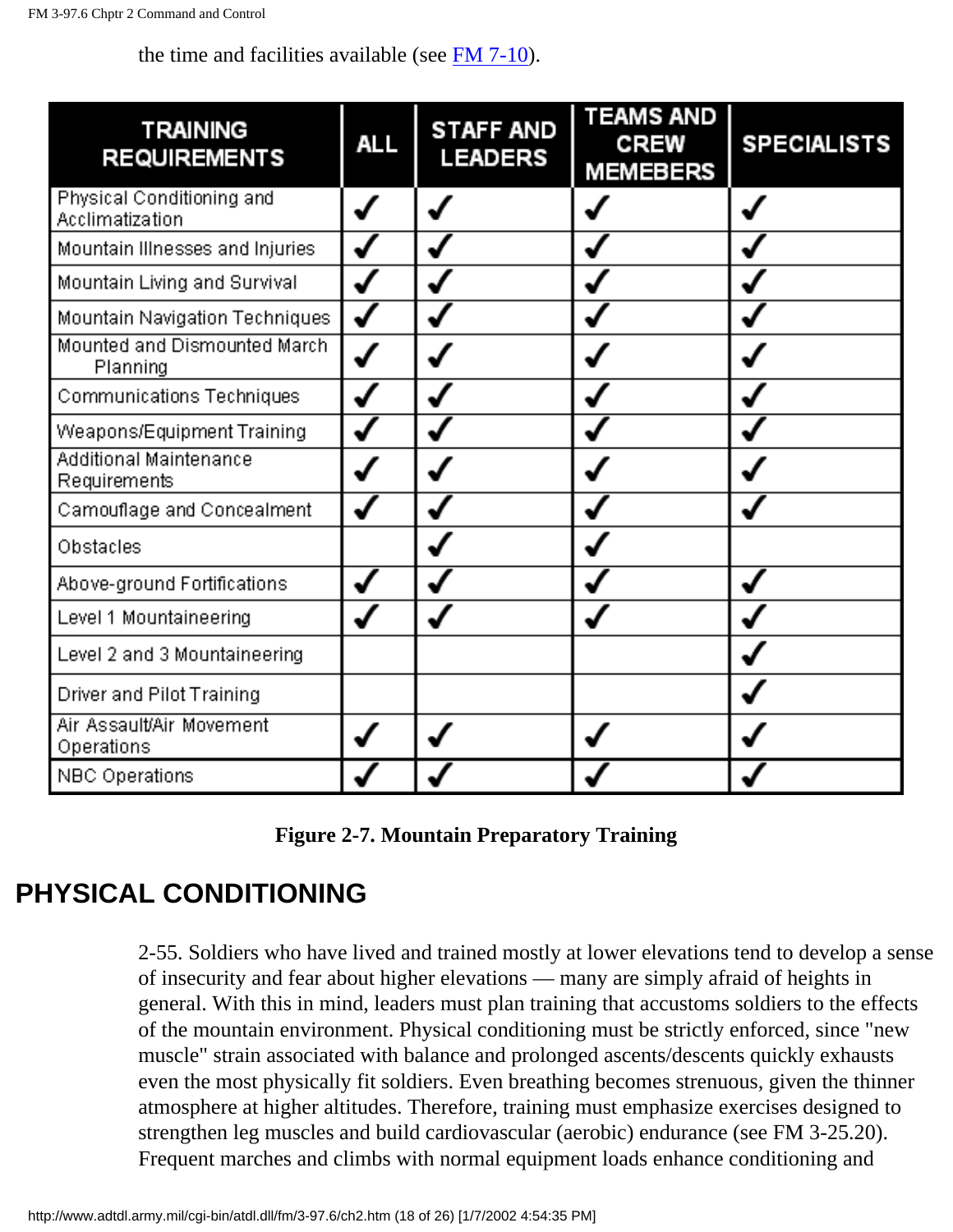familiarize soldiers with mountain walking techniques.

## <span id="page-50-0"></span>**MOUNTAIN LIVING**

2-56. Successful mountain living requires that personnel adjust to special conditions, particularly terrain and weather. To develop confidence, soldiers should train in conditions that closely resemble those they will face. Lengthy exercises test support facilities and expose soldiers to the isolation common to mountain operations. The mountain area of operations can be harsh, and training should develop soldiers

- **Temperature extremes and clothing requirements**
- **Bivouac techniques and shelter construction**
- **Elevation and rarified air effects**
- **Hygiene, sanitation, and health hazards**
- **Locating and purifying water**
- **Food-gathering techniques**

#### **Figure 2-8. Mountain Living Training**

who possess the necessary field craft and psychological edge to operate effectively under mountainous conditions. Although [FM 4-25.10](#page-146-2) and [FM 3-25.76](#page-145-0) do not specifically address mountain environments, much of their information applies. Regardless of the level of technical mountaineering training required, all soldiers deploying to a mountainous region should be trained in the areas listed in [Figure 2-8](#page-50-0).

## **NAVIGATION**

2-57. Navigation in the mountains is made more difficult because of inaccurate mapping, magnetic attraction that affects compass accuracy, and the irregular pace of the soldiers. It is easy to mistake large terrain features that are very far away for features that are much closer. The increased necessity for limited-visibility operations restricts the use of terrain techniques as the primary means of determining and maintaining direction. Individuals must train to use a variety of equipment, such as a compass, an altimeter, global positioning system devices, and maps, as well as learn techniques pertaining to terrestrial navigation, terrain association, dead reckoning, resectioning, and artillery marking (see [FM 3-25.26\)](#page-144-0).

## **WEAPONS AND EQUIPMENT**

2-58. Nearly every weapon or piece of equipment familiar to the soldier is affected to some degree by the mountain environment. In addition to honing skills, training must focus on the specific operational area and ways to overcome anticipated environmental impacts when using weapons and equipment.

2-59. Individual marksmanship training must emphasize the effect of wind and include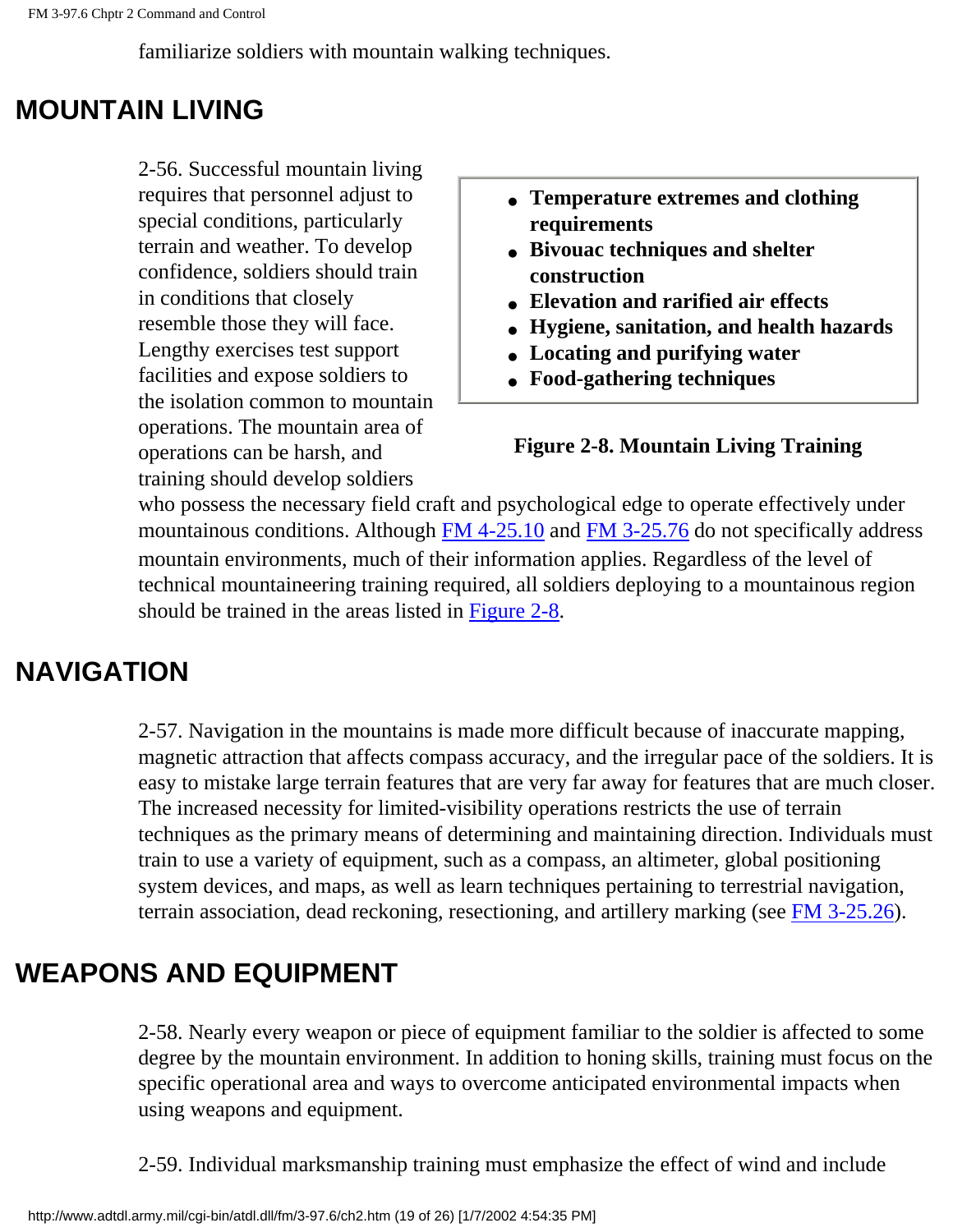practical training in wind measurement techniques and adjusted aiming points (holdoff). Practical training in range estimation techniques, combined with using laser range finders, M19 binoculars, target reference points, and range cards, helps to overcome difficulties in range estimation.

2-60. In the conduct of their preparations, commanders should strive to increase the number of qualified snipers within their units, as they are ideal in the mountains and can be used to adversely affect enemy mobility by delivering long range precision rifle fire on selected targets. They can inflict casualties, slow enemy movement, lower morale, and add confusion to enemy operations. A single sniper team in well-concealed positions, such as mountain passes, can severely impede enemy movement (see [FM 3-21.20](#page-144-1) and [FM 3-91.2](#page-145-1) for further information on sniper employment).

## **CAMOUFLAGE AND CONCEALMENT**

2-61. The basic principles of camouflage and concealment also apply in mountain operations (see [FM 3-24.3\)](#page-144-2). However, certain elements must be adjusted for snow. With snow on the ground, standard camouflage nets and paint patterns are unsuitable. In areas where snow cover is above 15 percent of the background, winter camouflage nets should take the place of standard nets and temporary white paint should be used over the green portions of vehicles. In terrain with more than 85 percent snow cover, the vehicles and equipment should be solid white. However, with less than 15 percent snow cover, standard patterns should be maintained.

2-62. Snow provides excellent conditions for threat thermal and ultraviolet sensor detection. To counter these types of sensors, soldiers must be trained to utilize the terrain to mask themselves and their weapons and equipment from enemy detection. The mountainous terrain often limits the access routes to and from selected positions. Commanders must take appropriate measures to conceal vehicle tracks and limit movement times to periods of limited visibility. Snow presents a significant problem, making movement discipline an absolute requirement. When moving, leaders should be trained to follow the shadows along windswept drift lines as much as possible. Drivers should learn to avoid sharp turns, which are easily recognizable in the snow, and follow existing track marks where possible.

## **FORTIFICATIONS**

2-63. Fighting and protective positions in the mountains do not differ significantly from other environments, except in areas of snow and rock (see **FM** 3-34.112 for more information on common survivability positions and [FM 3-97.11](#page-145-3) for positions created in snow). Digging positions in rocky ground is difficult and often impossible. If demolitions, pneumatic drills, and jackhammers are available, positions may be blasted or drilled in the rock to afford some degree of protection. More often, it will be necessary to build above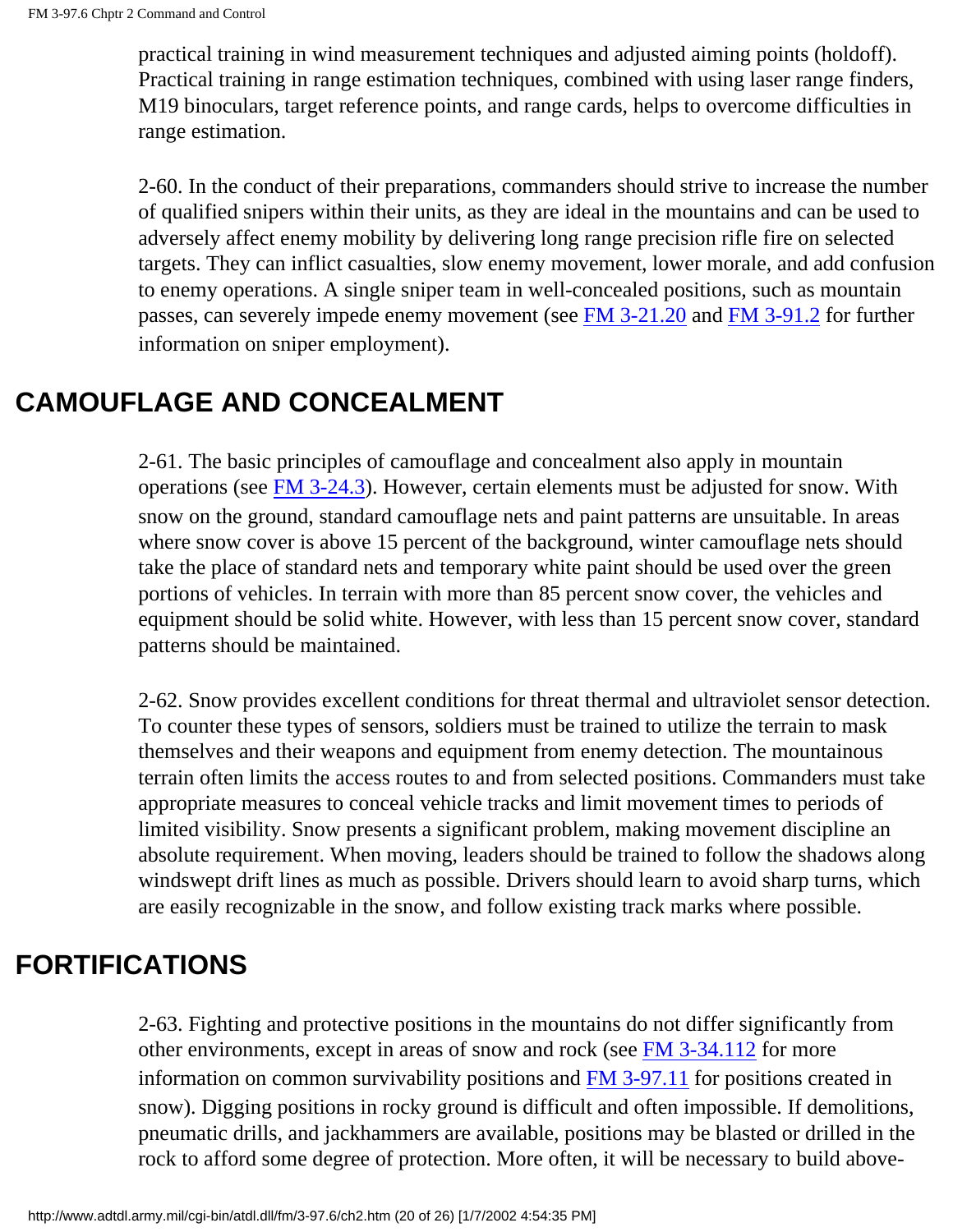ground positions by stacking boulders, stones, and gabions. If possible, existing rock formations should be used as structural wall components.

2-64. If above-ground positions are to be used, considerable care should be taken to avoid siting them in view of any likely enemy avenues of approach. Even a two-man position is difficult to conceal if it is above the timberline. Camouflage nets and the use of background rocks are necessary to break up the outline of the position and hide straight edges.

<span id="page-52-0"></span>2-65. Positions should be built of the largest rocks available, wedged securely together. Extreme care should be taken that the walls are stable and not leaning or sloping downhill. An unstable wall is more of a liability than an asset, as the first impact may cause it to collapse onto the defenders. Rocks and gabions should be stacked to systematically overlap each joint or seam to help ensure stable construction. Larger rocks or stones can be used to help bond layers of rock beneath. If possible, a layer of sandbags should be placed on the top of and around the inside of the wall. Substantial overhead cover is normally required in rocky areas. The effects of artillery bursts within and above a protective position are greatly enhanced by rock and gravel displacement or avalanche. [Figure 2-9](#page-52-0) shows simple examples of the right and wrong way to build these positions.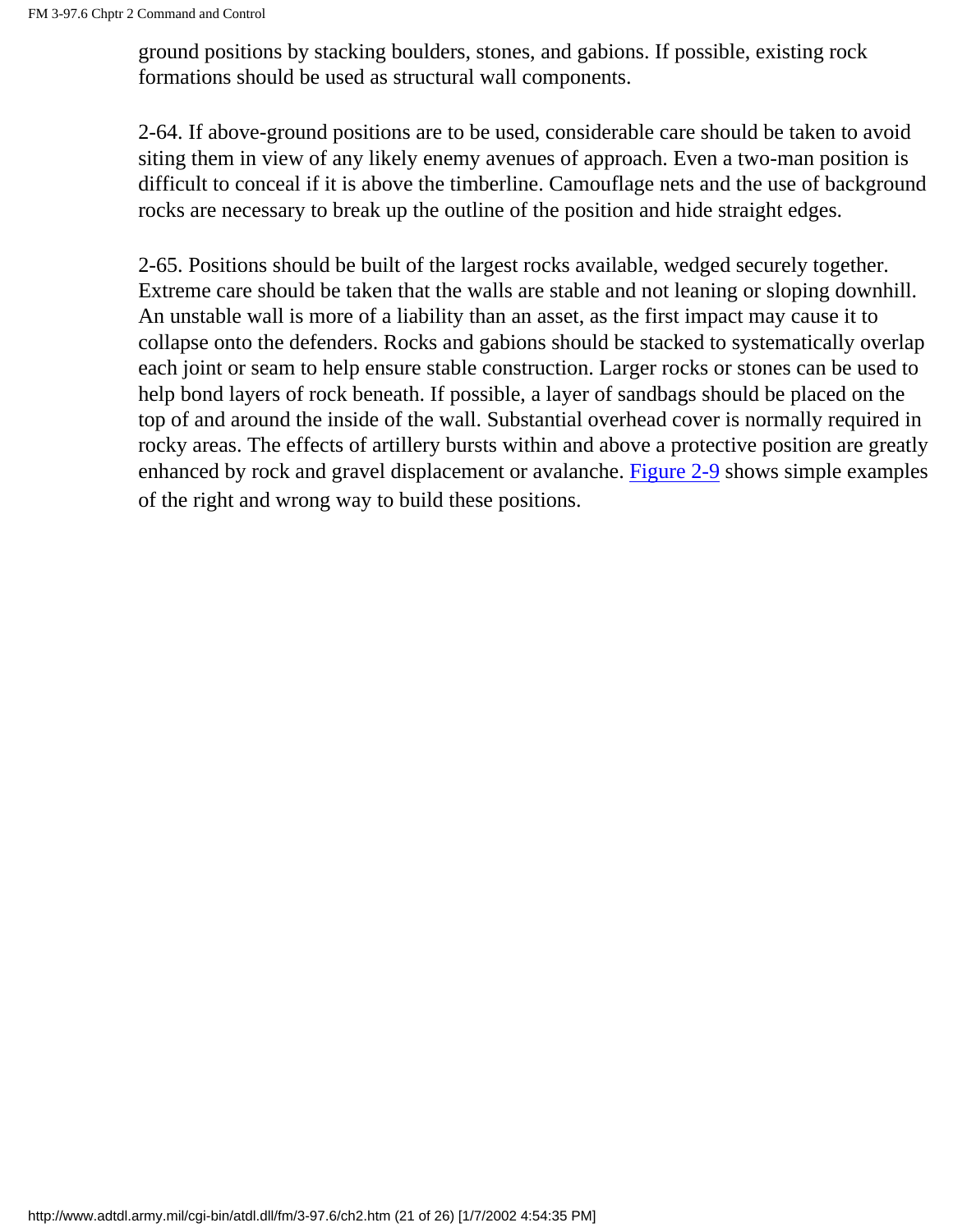

**Figure 2-9. Fortifications in Rocky Soil**

## **MILITARY MOUNTAINEERING**

2-66. The skills required for movement are often difficult to learn and usually very perishable. Commanders must understand the application and mechanics of technical mountaineering systems needed for mobility and movement of soldiers and equipment. In the mountains, a unit may be ineffective unless it has the prerequisite technical training. However, some mountains may feature terrain that is relatively benign, requiring minimal specialized techniques. Other areas will mandate the need for more advanced mountaineering skills. One key to quickly determining the type and extent of training required is to analyze and classify the level of individual movement required according to the dismounted mobility classification table introduced in [Chapter 1](#page-9-0). Once commanders have determined the specific level and tasks required, TC 90-6-1 will provide them with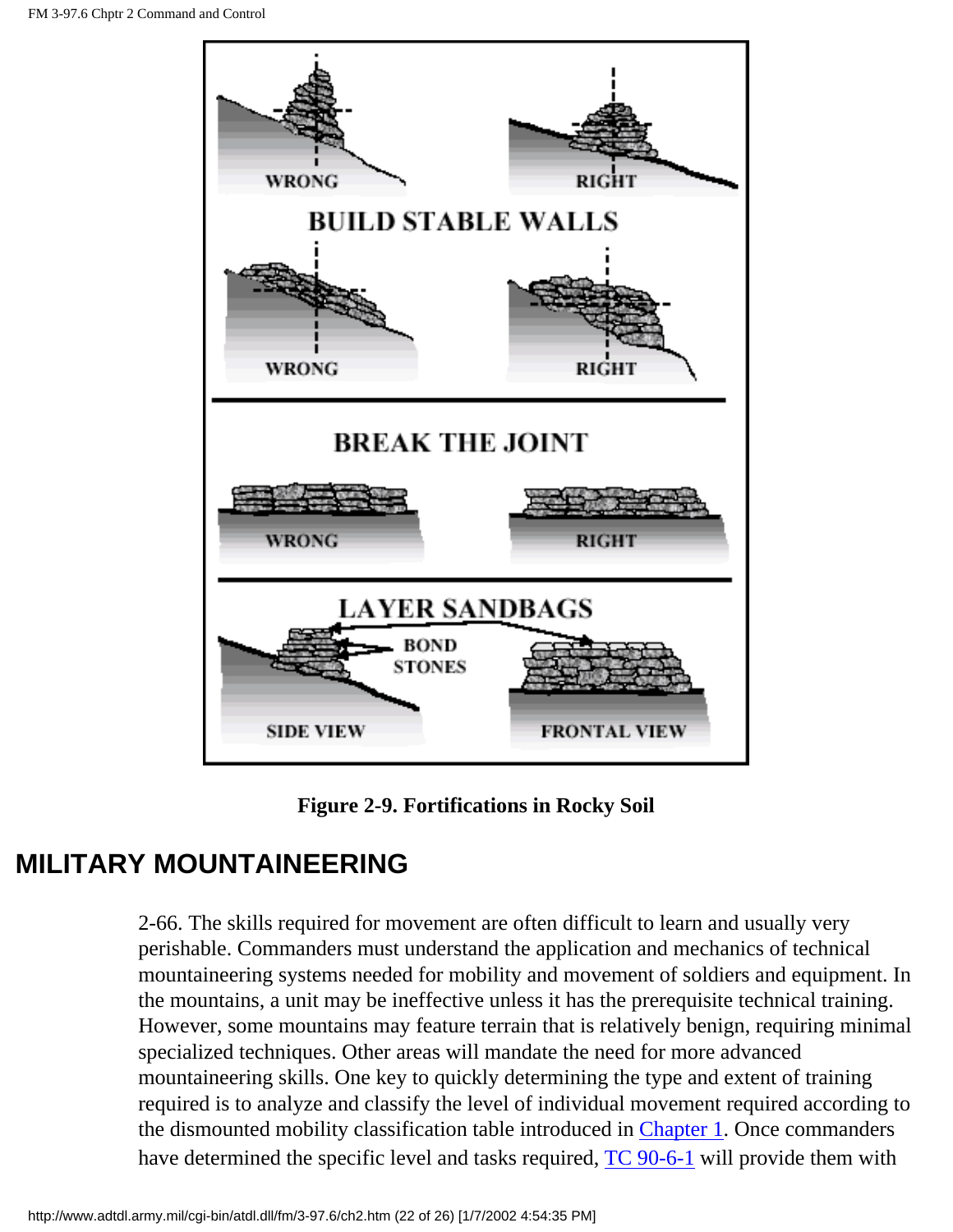detailed information on specific mountaineering techniques and equipment (described below).

2-67. Military mountaineering training provides tactical mobility in mountainous terrain that would otherwise be inaccessible. Soldiers with specialized training who are skilled in using mountain climbing equipment and techniques can overcome the difficulties of obstructing terrain. Highly motivated soldiers who are in superior physical condition should be selected for more advanced military mountaineering training (Levels 2 and 3) conducted at appropriate facilities. Soldiers who have completed advanced mountaineering training should be used as trainers, guides, and lead climbers during collective training. They may also serve as supervisors of installation teams (see [Chapter 4\)](#page-71-0) and evacuation teams (see [Chapter 5\)](#page-106-0). Properly used, these soldiers can drastically improve mobility and have a positive impact disproportionate to their numbers. Units anticipating mountain operations should strive to achieve approximately ten percent of their force with advanced mountaineering skills.

#### **LEVEL 1: BASIC MOUNTAINEER**

2-68. The basic mountaineer, a graduate of a basic mountaineering course, should be trained in the fundamental travel and climbing skills necessary to move safely and efficiently in mountainous terrain. These soldiers should be comfortable functioning in this environment and, under the supervision of qualified mountain leaders or assault climbers, can assist in the rigging and use of all basic rope installations. On technically difficult terrain, the basic mountaineer should be capable of performing duties as the "follower" or "second" on a roped climbing team, and should be well trained in using all basic rope systems. These soldiers may provide limited assistance to soldiers unskilled in mountaineering techniques. Particularly adept soldiers may be selected as members of special purpose teams led and supervised by advanced mountaineers. [Figure 2-10](#page-54-0) lists the minimum knowledge and skills required of basic mountaineers.

<span id="page-54-0"></span>

| • Characteristics of the mountain<br>environment (summer and winter)<br>• Mountaineering safety<br>• Use, care, and packing of individual<br>cold weather clothing and equipment<br>• Care and use of basic mountaineering<br>equipment<br>• Mountain bivouac techniques<br>• Mountain communications<br>• Mountain travel and walking<br>techniques<br>• Hazard recognition and route selection | • Rope management and knots<br>• Natural anchors<br>• Familiarization with artificial anchors<br>• Belay and rappel techniques<br>• Use of fixed ropes (lines)<br>• Rock climbing fundamentals<br>• Rope bridges and lowering systems<br>• Individual movement on snow and ice<br>• Mountain stream crossings (to include<br>water survival techniques) |
|--------------------------------------------------------------------------------------------------------------------------------------------------------------------------------------------------------------------------------------------------------------------------------------------------------------------------------------------------------------------------------------------------|---------------------------------------------------------------------------------------------------------------------------------------------------------------------------------------------------------------------------------------------------------------------------------------------------------------------------------------------------------|
|                                                                                                                                                                                                                                                                                                                                                                                                  | • First aid for mountain illnesses and                                                                                                                                                                                                                                                                                                                  |

http://www.adtdl.army.mil/cgi-bin/atdl.dll/fm/3-97.6/ch2.htm (23 of 26) [1/7/2002 4:54:35 PM]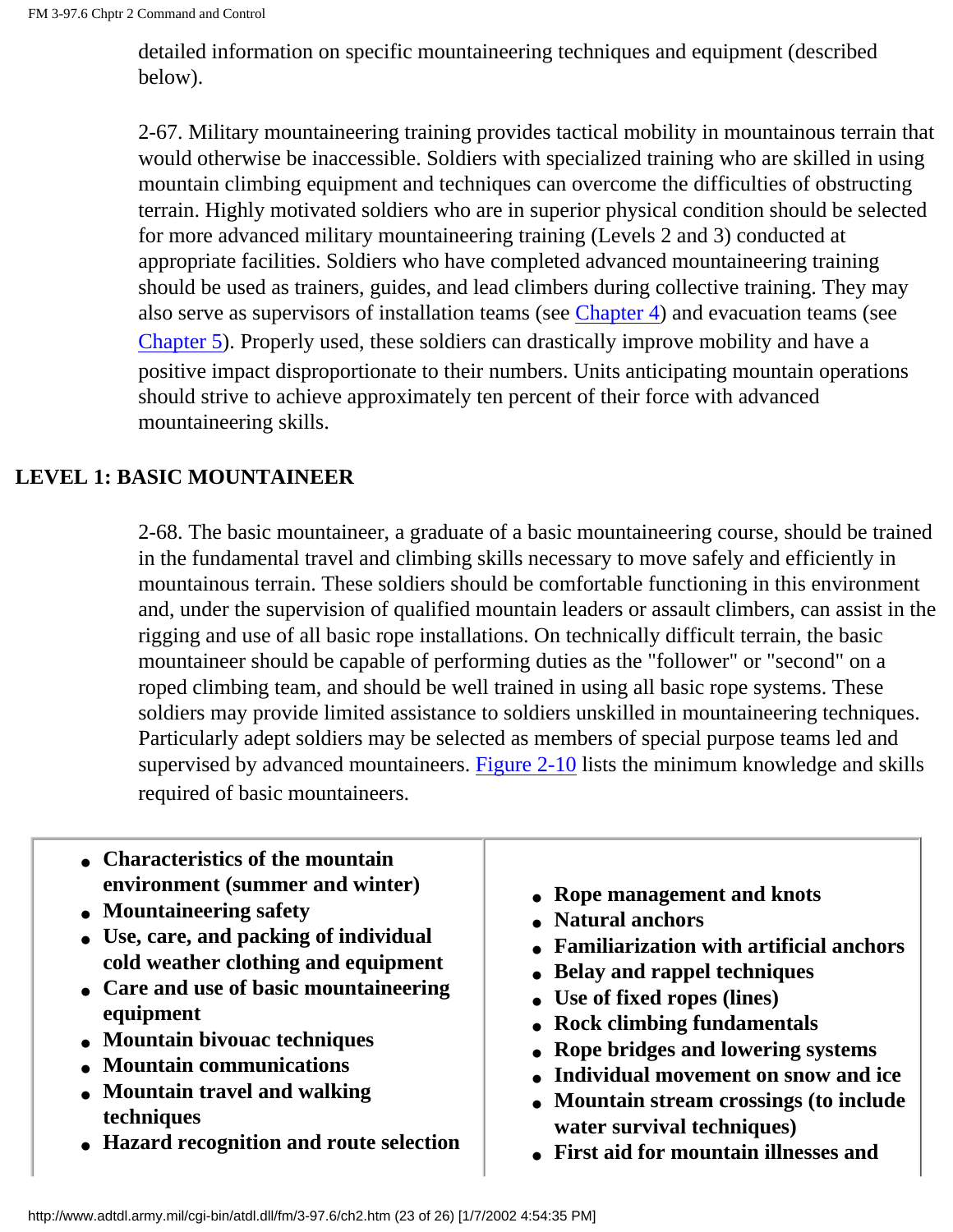- **Mountain navigation**
- **Basic medical evacuation**

**injuries**

#### **Figure 2-10. Level 1: Basic Mountaineer Tasks**

2-69. In a unit training program, level 1 qualified soldiers should be identified and prepared to serve as assistant instructors to train unqualified soldiers in basic mountaineering skills. All high-risk training, however, must be conducted under the supervision of qualified level 2 or 3 personnel.

#### **LEVEL 2: ASSAULT CLIMBER**

2-70. Assault climbers are responsible for the rigging, inspection, use, and operation of all basic rope systems. They are trained in additional rope management skills, knot tying, belay and rappel techniques, as well as using specialized mountaineering equipment. Assault climbers are capable of rigging complex, multipoint anchors and high-angle raising/lowering systems. Level 2 qualification is required to supervise all high-risk training associated with Level 1. At a minimum, assault climbers should possess the additional knowledge and skills shown in [Figure 2-11.](#page-55-0)

<span id="page-55-0"></span>

| • Use specialized mountaineering<br>equipment<br>• Perform multipitch climbing:<br>- Free climbing and aid climbing<br>- Leading on class 4 and 5 terrain<br>• Conduct multipitch rappelling<br>• Establish and operate hauling systems<br>• Establish fixed ropes with intermediate | • Movement on moderate angle snow<br>and ice<br>• Establish evacuation systems and<br>perform high angle rescue<br>• Perform avalanche hazard evaluation<br>and rescue techniques |
|--------------------------------------------------------------------------------------------------------------------------------------------------------------------------------------------------------------------------------------------------------------------------------------|-----------------------------------------------------------------------------------------------------------------------------------------------------------------------------------|
|--------------------------------------------------------------------------------------------------------------------------------------------------------------------------------------------------------------------------------------------------------------------------------------|-----------------------------------------------------------------------------------------------------------------------------------------------------------------------------------|

#### **Figure 2-11. Level 2: Assault Climber Tasks**

#### **LEVEL 3: MOUNTAIN LEADER**

2-71. Mountain leaders possess all the skills of the assault climber and have extensive practical experience in a variety of mountain environments in both winter and summer conditions. Level 3 mountaineers should have well-developed hazard evaluation and safe route finding skills over all types of mountainous terrain. Mountain leaders are best qualified to advise commanders on all aspects of mountain operations, particularly the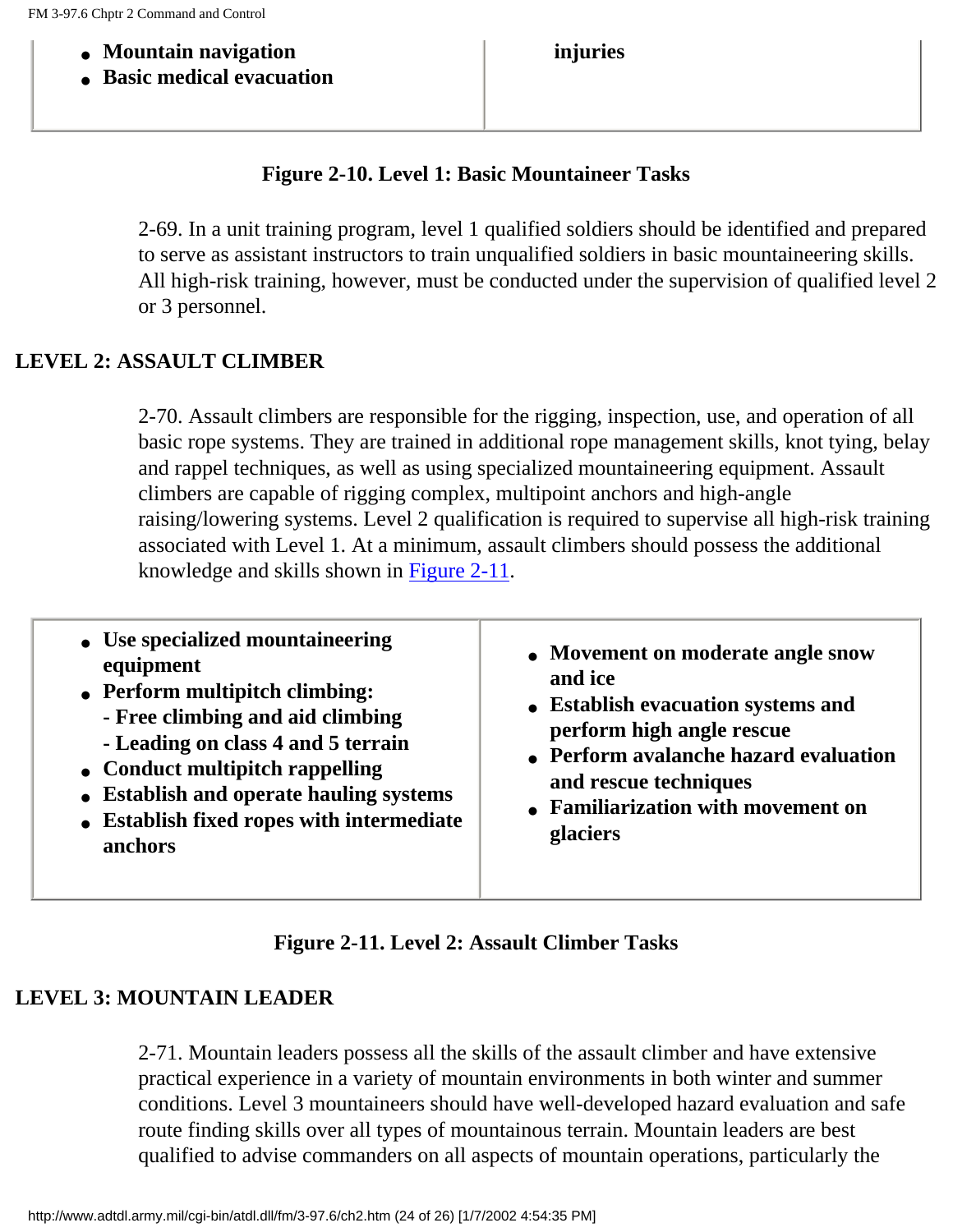preparation and leadership required to move units over technically difficult, hazardous, or exposed terrain. The mountain leader is the highest level of qualification and is the principle trainer for conducting mountain operations. Instructor experience at a military mountaineering training center or as a member of a special operations forces (SOF) mountain team is critical to acquiring Level 3 qualification. [Figure 2-12](#page-56-0) outlines the additional knowledge and skills expected of mountain leaders. Depending on the specific AO, mountain leaders may need additional skills such as snowshoeing and all-terrain skiing.

- <span id="page-56-0"></span>● **Recognizing and evaluating peculiar terrain, weather, and hazards**
- **Preparing route, movement, bivouac, and risk management plans for all conditions and elevation levels**
- **Roped movement techniques on steep snow and ice**
- **Multipitch climbing on mixed terrain (rock, snow, and ice)**
- **Glacier travel and crevice rescue**
- **Establish and operate technical high angle, multipitch rescue and evacuation systems**
- **Winter shelters and survival techniques**
- **Leading units over technically difficult, hazardous or exposed terrain in both winter and summer conditions**

#### **Figure 2-12. Level 3: Mountain Leader Tasks**

## <span id="page-56-1"></span>**DRIVER TRAINING**

2-72. Driving in mountains is extremely difficult. To be successful, drivers must know their equipment's limitations and capabilities. Training should center on practical exercises in mountainous terrain that gradually introduce drivers to more complex terrain and weather conditions. The exact nature of the mountainous terrain determines the training (see [Figure 2-13\)](#page-56-1).

- **Identification and recognition of potential dangers**
- **Movement along steep grades combined with:**
	- **Narrow roads and sharp curves**
	- **Loose rock and gravel**
	- **Ice and snow (to include using tire chains for wheeled vehicles)**
	- **Towed loads**
- **Increased cold weather maintenance requirements**

#### **Figure 2-13. Driver Training**

**ARMY AVIATION**

2-73. The mountainous environment, particularly its severe and rapidly changing weather,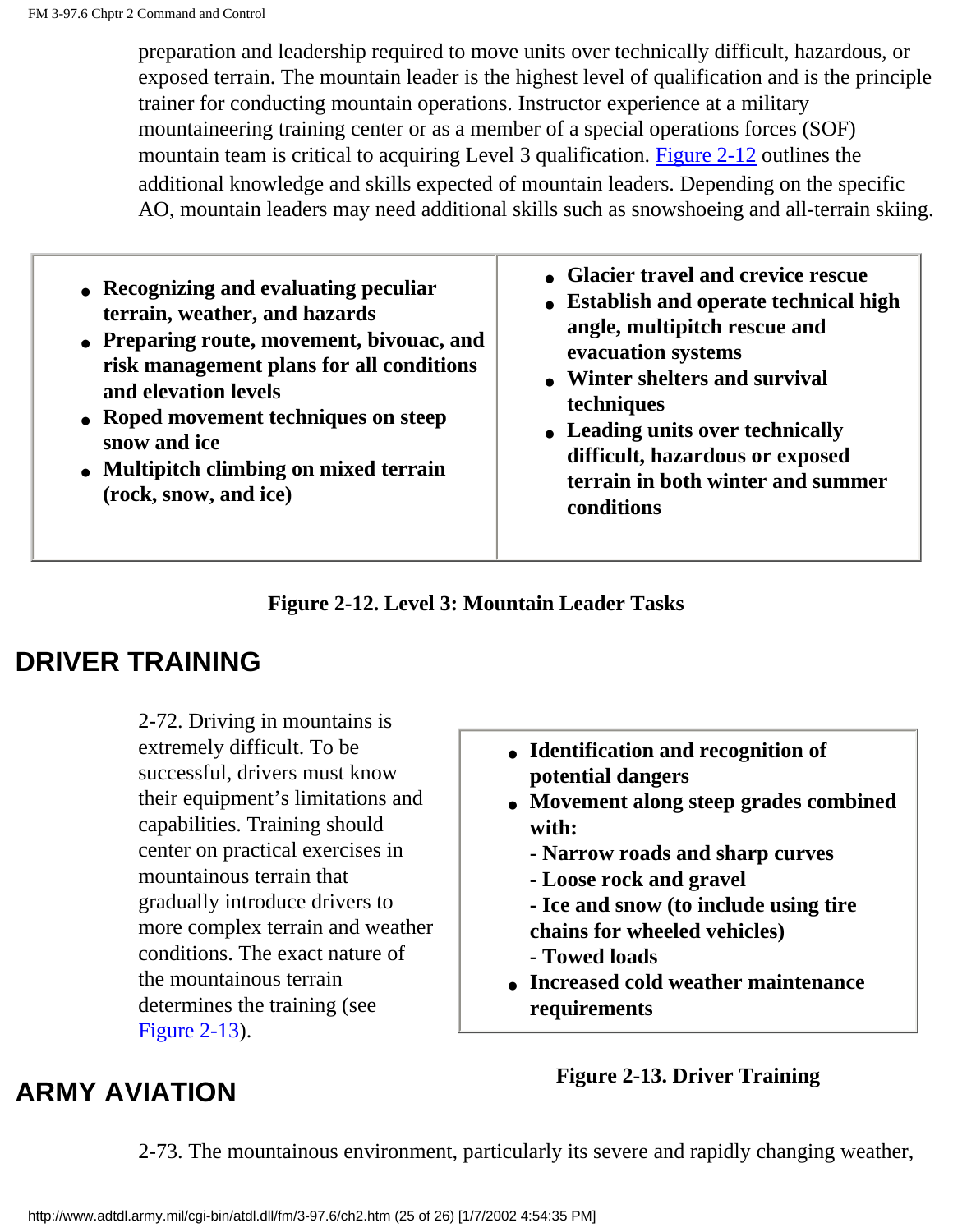affects aircraft performance capabilities, accelerates crew fatigue, and influences basic flight techniques. These techniques can be acquired only through a specific training program for the particular type of mountainous terrain. Additionally, limited visibility operations in the mountains are extremely hazardous and require extensive training for those aviation units involved. Common problems associated with mountain operations become much more complex at night, even when using night vision devices. Few Army aviation units regularly train for mountain operations, so it is critical to alert them as soon as possible to facilitate the required training to ensure safe and successful mission execution.

## **RECONNAISSANCE AND SURVEILLANCE**

2-74. Training in reconnaissance and surveillance should focus on trafficability (route, mobility, and bridge classification), potential drop zones or landing areas, likely defensive positions, and potential infiltration routes. Infiltration and exfiltration are relatively easy in mountainous terrain and constitute a significant threat to the maneuver elements and their support units.

## **TEAM DEVELOPMENT**

2-75. The decentralized nature of mountain combat and the need for the exercise of a mission command philosophy of command and control involve assigning missions to independently operating small teams that may be isolated from their higher headquarters. The disruptive influences of the environment and sustained physical stress further increase the perception of isolation (see  $FM$  4-02.22). The most important factor that sustains a soldier in combat is the powerful psychological support that he receives from his primary group, such as a buddy team, squad, or platoon. He is less likely to feel the stress of loneliness under the isolated conditions of mountain warfare if his primary group maintains its integrity.

2-76. The soldier's ability to survive and operate in the mountains is the basis for the selfconfidence needed to feel accepted by the team. Leaders must develop small-unit cohesion down to the buddy team. Each soldier must have a buddy to share both responsibilities and rewards. The leader must not simply assign two soldiers as a buddy team, but pair soldiers whose skills and attributes complement each other. Each soldier can then learn his buddy's specialized skills adding depth to the unit if one soldier becomes disabled. Soldiers work with their buddies, as well as function as part of the larger squad team. The combined strengths of buddies enhance both unit effectiveness and combat power. **FM 6-22** has more information on team development.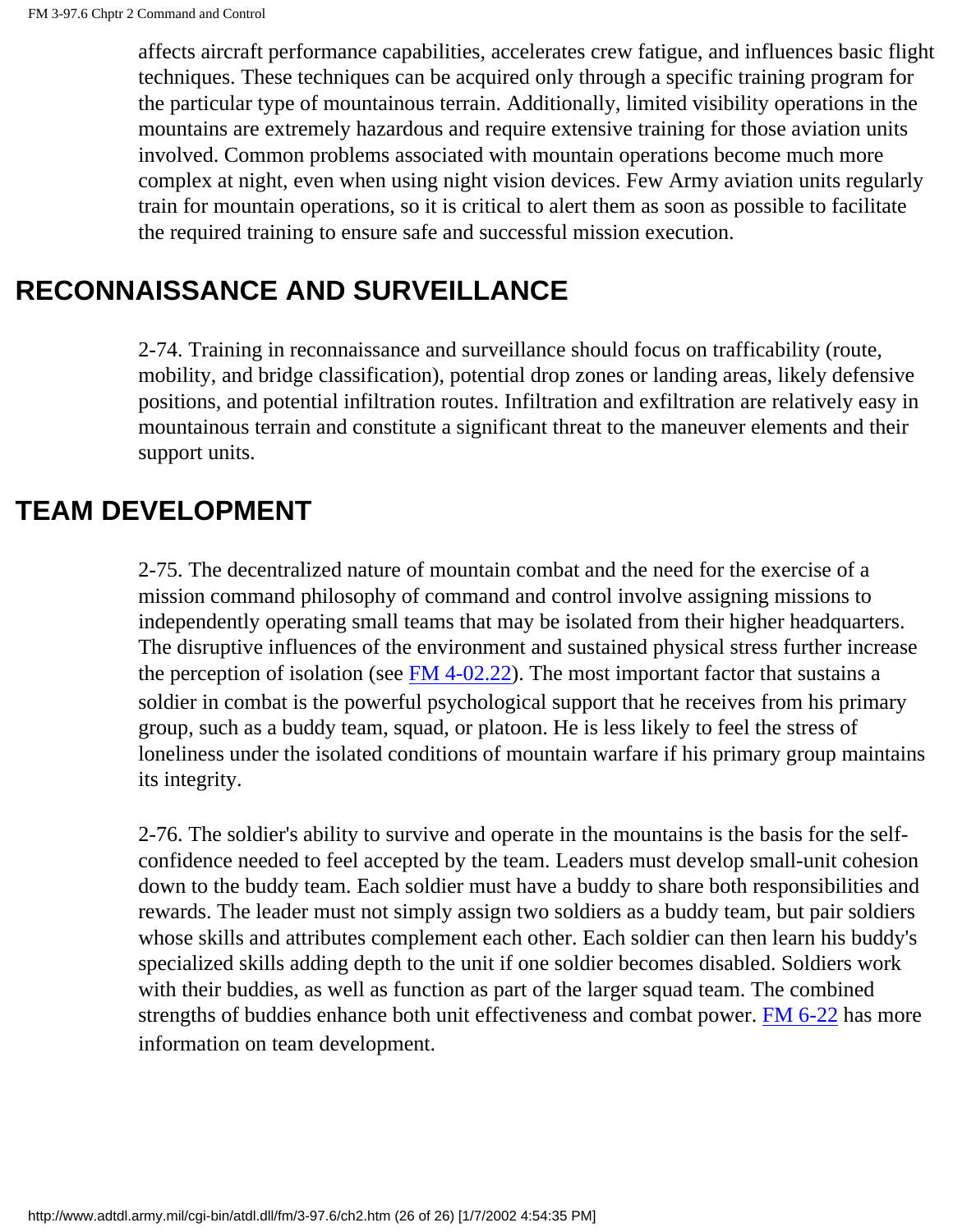

## **Chapter 3**

# **Firepower and Protection of the Force**



Employing fire support systems, which are an integral part of maneuver, is included in this chapter. This arrangement, however, does not suggest any change in the close doctrinal relationship between fires and maneuver during mountain operations.

#### **SECTION I — FIREPOWER**

## **FIELD ARTILLERY**

3-1. The basic tactical principles for artillery remain valid in mountains, subject to the limitations imposed by terrain and weather.

#### **MOVEMENT AND POSITIONING**

3-2. Rugged terrain and reduced mobility increase the reliance on

## **Contents**

**Section I — Firepower Field Artillery Mortars Air Support Electronic Warfare Section II — Protection of the Force Air Defense Artillery Engineer Operations**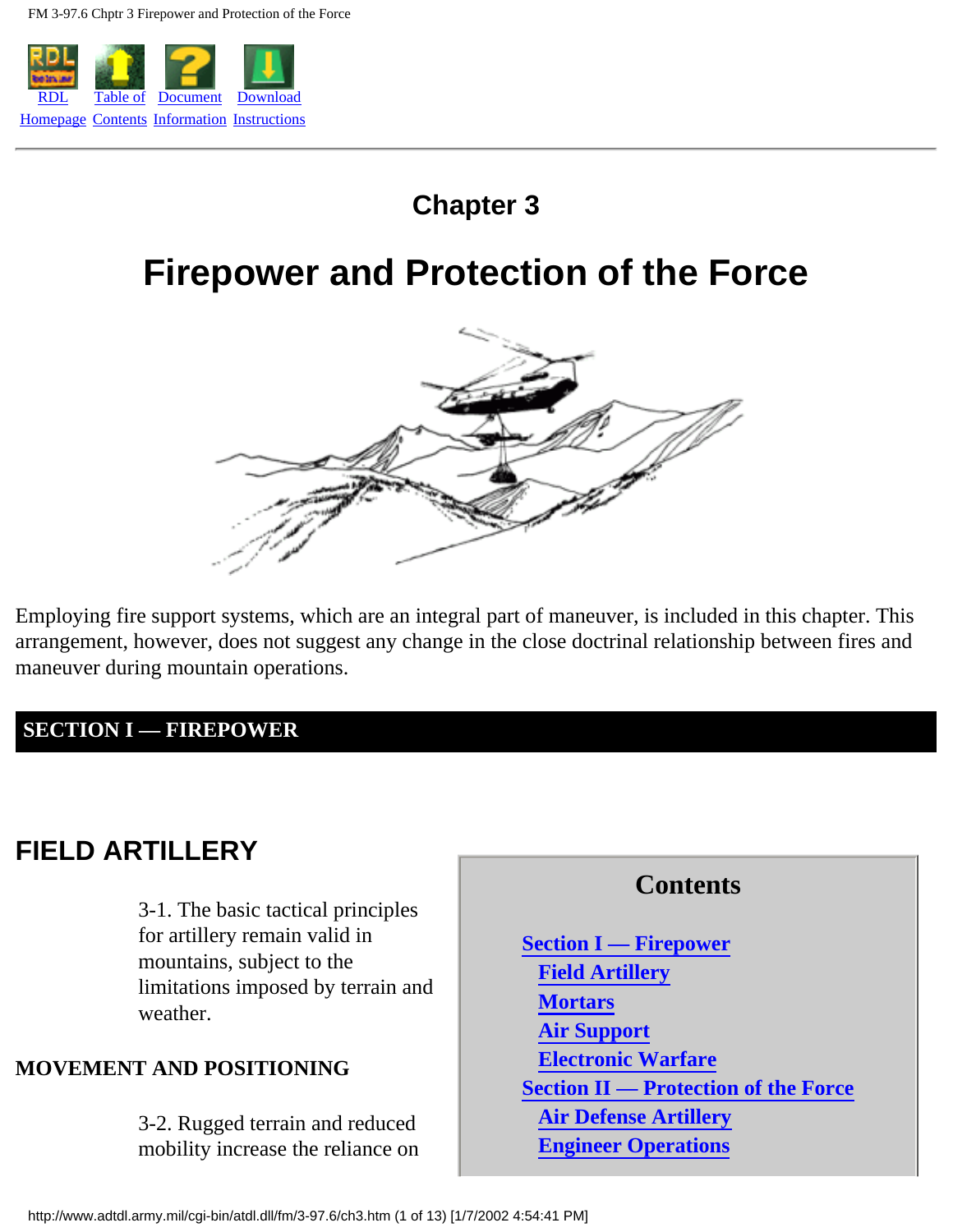field artillery fire support. **NBC Protection** However, the employment and positioning of field artillery

systems may be severely impacted by the extreme difficulty of ground mobility in mountainous terrain. Self-propelled artillery is often limited to traveling on the existing road and trail networks and positioning in their immediate vicinity. Towed field artillery is usually more maneuverable; it can be brought into position with the aid of trucks, tractors, and fixed or rotary-winged aircraft. Therefore, gun crews should be proficient in equipmentrigging techniques and air assault procedures, and possess ample sling-load equipment. Field artillery emplaced by helicopter normally requires continued airlift for subsequent displacement and ammunition resupply, and often necessitates substantial engineer support.

3-3. Light field artillery may require forward displacement of gun sections by helicopter to provide forward troops the necessary support. Medium field artillery may give the longer range required, but may be limited by high-terrain crest clearance. Normally, field artillery is employed far enough to the rear to take advantage of increased angles of fall. Flat areas, such as dry riverbeds, villages and towns, and farmland, can usually accommodate firing units, however, these positions present particular problems in the mountains for the following reasons:

- Dry riverbeds are hazardous because of the danger of flash flooding.
- Towns and villages usually have adequate flat areas such as parks, schoolyards, and playing fields but they are relatively scarce and often targeted by the enemy.
- Farmland is often difficult to negotiate from spring to fall. In the winter, if the ground is frozen, farmland may provide good firing positions; however, frozen ground may cause difficulty emplacing spades, base plates, and trails.

3-4. Good artillery positions, selected for cover, flash defilade, and accessibility to road nets and landing zones (LZs), are difficult to find, and their relative scarcity makes it easier for the enemy to target probable locations. In some instances, it may be necessary to by-pass the best position for one less suitable to reduce the enemy's counterfire effects. Commanders must ensure that positions on dominant terrain provide adequate defilade. Positions on commanding terrain are preferable to low ground positions because there is—

- A reduction in the number of missions requiring high-angle fires.
- A reduced amount of dead space in the target area.
- Less exposure to small arms fire from surrounding heights.
- Less chance of being struck by rockslides or avalanches.

3-5. Some weapons may be moved forward to provide long-range interdiction fires or, in extreme cases, direct fires to engage a road-bound enemy in mountain passes or along valley floors. Because of rugged terrain, higher angles of fire, and reduced ranges, it is generally necessary to displace artillery more frequently than on level terrain to provide continuous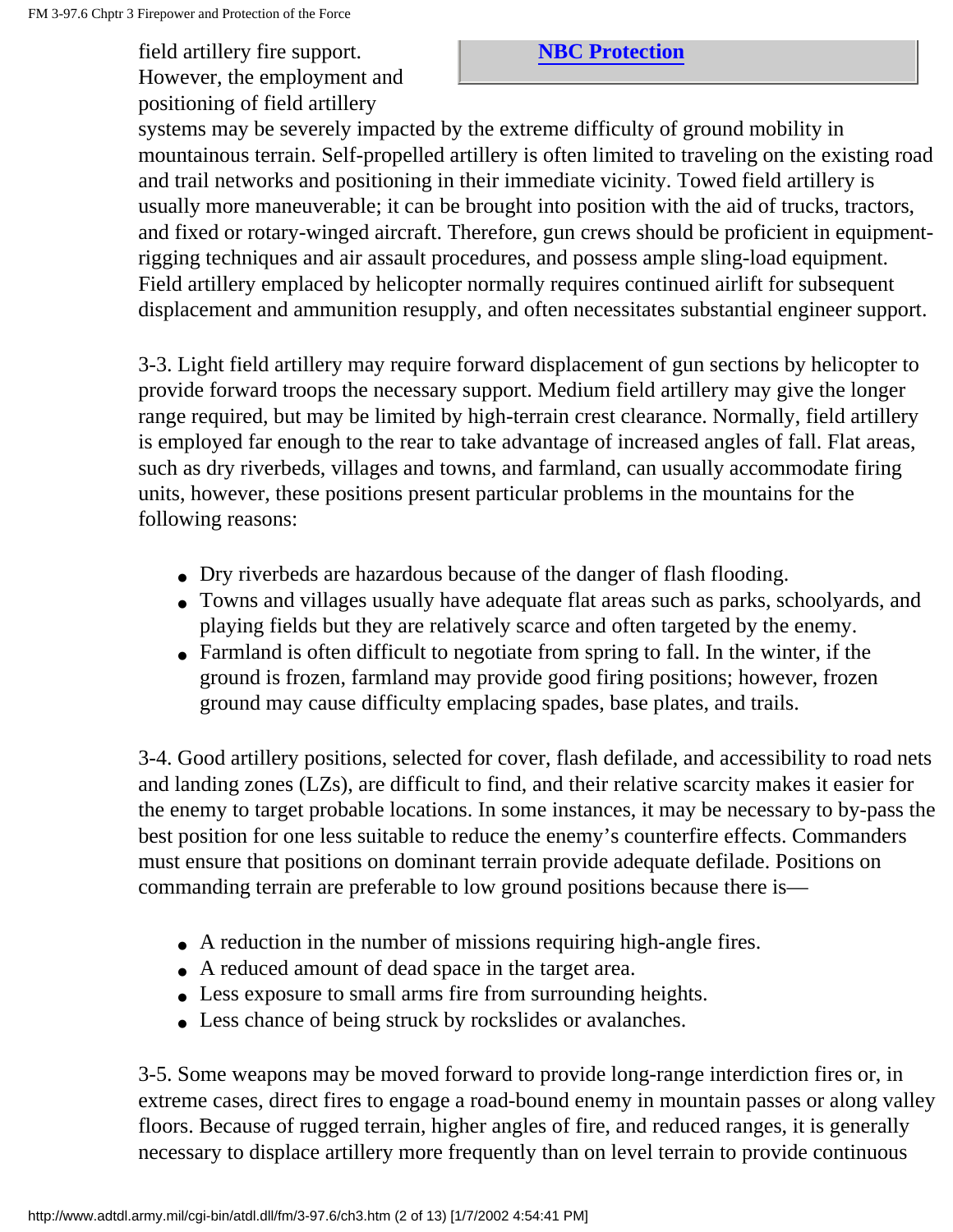support. In the mountains, commanders must often employ field artillery in a decentralized manner because of the limited space for gun positions.

#### **ACQUISITION AND OBSERVATION**

3-6. Because of high angle fire requirements, radar can be effective against enemy indirect fire systems. In many instances, terrain masking and diminished line-of-sight may degrade its effectiveness. Sites should be selected on prominent terrain to obtain the lowest possible screening crest. However, it is often difficult to obtain a low and consistent screening crest in mountainous terrain. Too low a screening crest drives the search beam into the ground. Too high a screening crest allows the enemy to fire under the beam and avoid detection. When positioning weapons locating radars, commanders should also consider the following:

- Although time-consuming, visibility diagrams are extremely useful in determining the probability of acquiring targets within the sectors of search of the radar.
- To limit search areas, radars should focus on terrain that can be occupied by artillery and mortars.
- Accurate survey control is essential because of the extreme elevation variations in mountainous terrain. Helicopters may be useful in performing survey by use of the Position Azimuth Determining System (PADS). If possible, digital radar maps may be used to minimize the time required for height correction of the weapon system. Digital maps allow the Firefinder systems to initially locate weapon systems to within 250 meters. This allows the radar operator to make only two to three visual elevation adjustments to accurately locate the weapon system.
- Impact predict is computed at the radar's elevation, therefore, excessive errors in the impact predict can be expected.
- Firefinder radars in the same area must not face one another and radiate at the same time. This causes interference and emissions burnout, resulting in equipment failure. If radars need to face one another to accomplish the mission, commanders must coordinate to ensure that they do not radiate at the same time.
- Computing track volume may become a critical task in determining a radar's effectiveness for a proposed position (see [FM 3-09.12](#page-144-3) for computations).
- Units will use more shelling reports (SHELREPs) to determine enemy firing locations.

3-7. The majority of all field artillery fires in mountains will be observed, especially close support and defensive fires. Unobserved fires are frequently unreliable because of poor maps and rapidly changing meteorological conditions that cause registration corrections for high angle fire to be valid for only short periods of time.

3-8. Generally, field artillery observation posts should be emplaced on the highest available ground to increase observation. Low clouds or fog may require moving them to preplanned emplacements at lower elevations. Observers must be prepared to perform assault climbing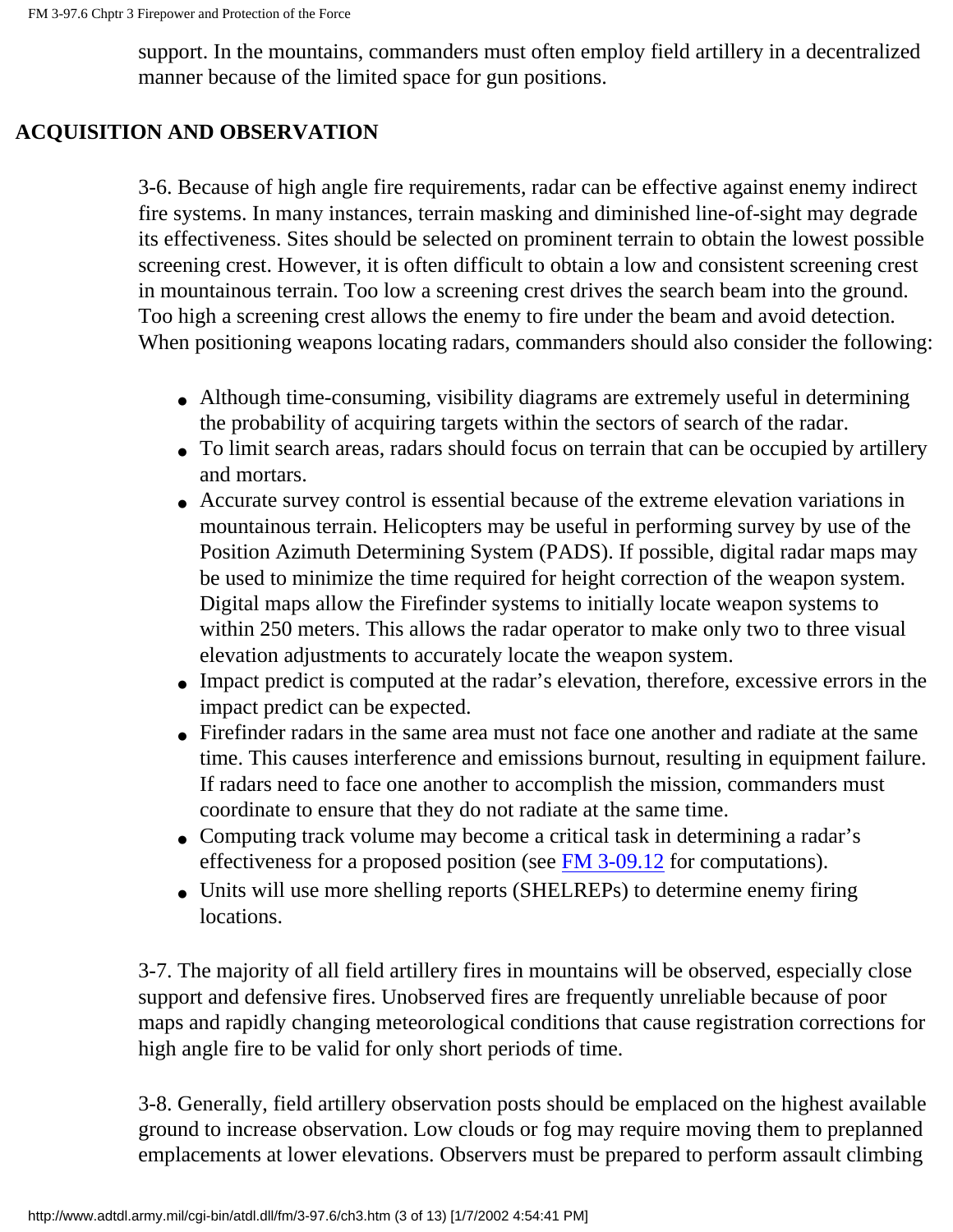to reach the most advantageous observation site. Commanders may use aerial observers or unmanned aerial vehicles (UAVs) to detect long-range targets and complement forward observers by adjusting fires beyond terrain masks, in deep defilade, and on reverse slopes. However, in extremely high mountains aerial observers may be confined to valleys and lower altitudes due to altitude limitations on different types of aircraft.

3-9. Laser weapons demand increased emphasis on observation techniques. Laser target ranging and designation systems help to overcome difficulties in range estimation by providing accurate directional distance and vertical angle information for use in locating enemy targets. However, when positioning with a laser designator, an observer should consider line-of-sight with the target, as well as cloud height. Cloud ceilings that are too low will not allow laser guided munitions enough time to lock on and maneuver to the target.

#### **TARGETING**

3-10. Because of the decentralized nature of mountain operations, targets warranting massed fires may present themselves less often than in open terrain. However, narrow defiles used as routes of supply, advance, or withdrawal by the enemy are potentially high payoff targets for interdiction fires or large massed fires. Large masses of snow or rocks above enemy positions and along main supply routes are also good targets, because they can be converted into highly destructive rockslides and avalanches that may deny the enemy the use of roads and trails, and may destroy elements in defilade. In the mountains, suppression of enemy air defenses takes on added importance because of the increased dependence on all types of aircraft. Commanders and their staffs should carefully review [FM 3-60](#page-145-4). A clear understanding of the targeting methodology combined with the knowledge of the capabilities and limitations of target acquisition and attack systems in a mountain environment is crucial to the synchronization of all available combat power.

3-11. To provide accurate and timely delivery of artillery fires in mountainous terrain, commanders must take into account the following:

- High angles of elevation and increased time of flight for rounds to impact.
- Targets on reverse slopes, which are more difficult to engage than targets on flat ground or rising slopes, requiring more ammunition for the same coverage.
- Increased amounts of dead space that cannot be hit by artillery fires.
- Intervening crests that require detailed map analysis.
- When the five requirements for accurate predicted fire (target location and size, firing unit location, weapons and ammunition information, meteorological information, and computational procedures) are not achievable, registration on numerous checkpoints becomes essential because of the large variance in elevation (see [FM 3-09.40](#page-144-4) for more detailed information).

#### **MUNITIONS**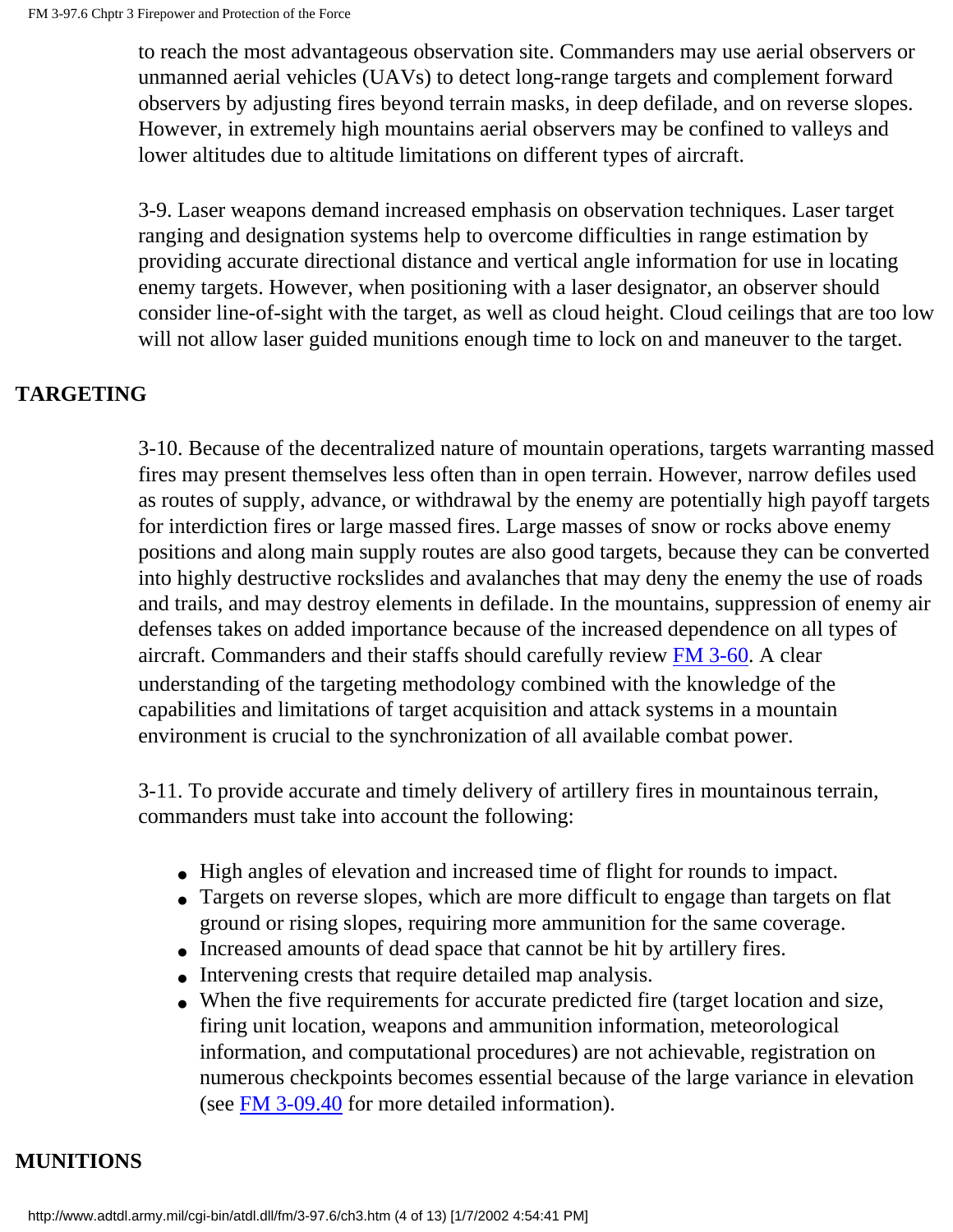3-12. Terrain and weather also affect the use of field artillery munitions. Considerations for munitions employment in the mountains are discussed below.

- Impact fuze, high explosives (HE) shells and dual-purpose improved conventional munitions (DPICMs) are very effective on rocky ground, scattering stones and splintering rocks, which themselves become missiles. However, deep snow reduces their bursting radius, making them approximately 40 percent less effective. The rugged nature of the terrain may afford added protection for defending forces; therefore, large quantities of HE may be required to achieve the desired effects against enemy defensive positions.
- Variable time (VT) or time fuzes should be used in deep snow conditions and are particularly effective against troops on reverse slopes. There are some older fuzes that may prematurely detonate when fired during heavy precipitation (M557 and M572 impact fuzes and M564 and M548 time fuzes).
- Smoke, DPICM, and illuminating fires are hard to adjust and maintain due to swirling, variable winds and steep mountain slopes. Smoke (a base-ejecting round) may not dispense properly if the canisters become buried in deep snow. In forested mountains, DPICMs may get hung up in the trees. These types of munitions are generally more effective along valley floors.
- Using the artillery family of scatterable mines (FASCAM) and Copperhead is enhanced when fired into narrow defiles, valleys, and roads. FASCAM may lose their effectiveness on steep terrain and in deep snow. Melting and shifting snow may cause the anti-handling devices to detonate prematurely the munitions, however, very little settling normally occurs at temperatures lower than 5 degrees Fahrenheit. Remote antiarmor mine system (RAAMS) and area denial artillery munitions (ADAM) must come to rest and stabilize within 30 seconds of impact or the submunitions will not arm, and very uneven terrain may keep the ADAM trip wires from deploying properly.

## **MORTARS**

3-13. Mortars are essential during mountain operations. Their high angle of fire and high rate of fire is suited to supporting dispersed forces. They can deliver fires on reverse slopes, into dead space, and over intermediate crests, and, like field artillery, rock fragments caused by the impact of mortar rounds may cause additional casualties or damage.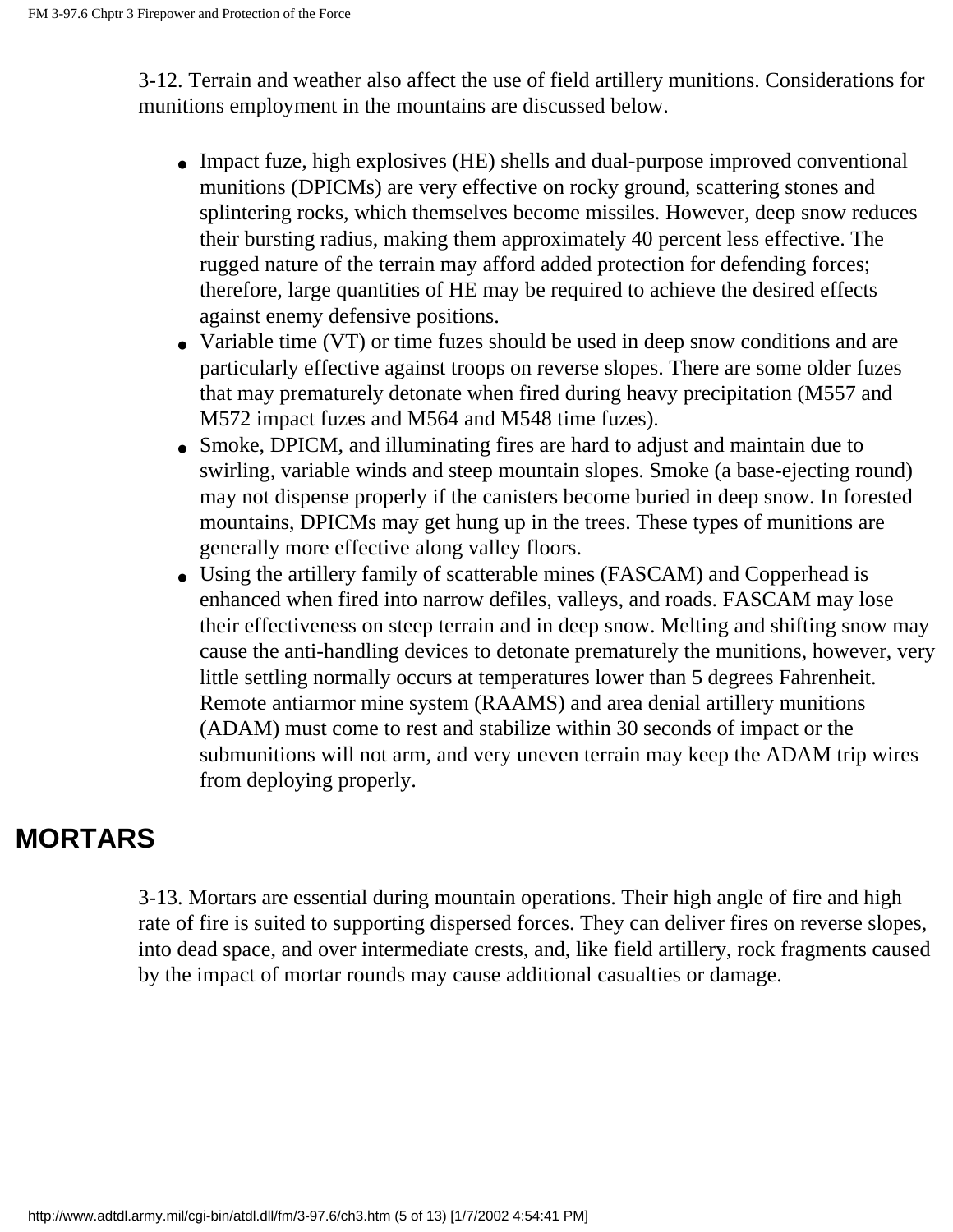3-14. The 60mm mortar is an ideal supporting weapon for mountain combat because of its portability, ease of concealment, and lightweight ammunition. The 81mm mortar provides longer range and delivers more explosives than the 60mm mortar. However, it is heavier and fewer rounds (usually no more than two per soldier) can be manpacked. The 120mm mortar may be more desirable in some situations, since they can fire either white phosphorous (WP) or HE at greater ranges than lighter mortars and have a significantly better illumination capability. However, because of the weight of these mortars and their ammunition, it may be necessary to transport fewer of them into mountainous terrain and use



the remaining gun crews as ammunition bearers, or position them close to a trail network in a valley or at lower elevations. The second technique may be satisfactory if the movement of the unit can be covered and sufficient firing positions exist.

## **AIR SUPPORT**

3-15. Air interdiction and close air support operations can be particularly effective in mountains, since enemy mobility, like ours, is restricted by terrain. Airborne forward air controllers and close air support pilots can be used as valuable sources of information and can find and designate targets that may be masked from direct ground observation. Vehicles and personnel are particularly vulnerable to effective air attack when moving along narrow mountain roads. Precision-guided munitions, such as laser-guided bombs, can quickly destroy bridges and tunnels and, under proper conditions, cause landslides and avalanches to close routes or collapse on both stationary and advancing enemy forces. Moreover, airdelivered mines and long-delay bombs can be employed to seriously impede the enemy's ability to make critical route repairs. Precision-guided munitions, as well as fuel air explosives, can also destroy or neutralize well-protected point targets, such as cave entrances and enemy forces in defilade.

3-16. Low ceilings, fog, and storms common to mountain regions may degrade air support operations. Although, global positioning system (GPS) capable aircraft and air delivered weapons can negate many of the previous limitations caused by weather. Terrain canalizes low altitude air avenues of approach, limiting ingress and egress routes and available attack options, and increasing aircraft vulnerability to enemy air defense systems. Potential targets can hide in the crevices of cliffs and the niches of mountain slopes, and on gorge floors. Hence, pilots may be able to detect the enemy only at short distances, requiring them to swing around for a second run on the target and giving the enemy more time to disperse and seek better cover. Additionally, accuracy may be degraded due to the need for pilots to divert more of their attention to flying while simultaneously executing their attack.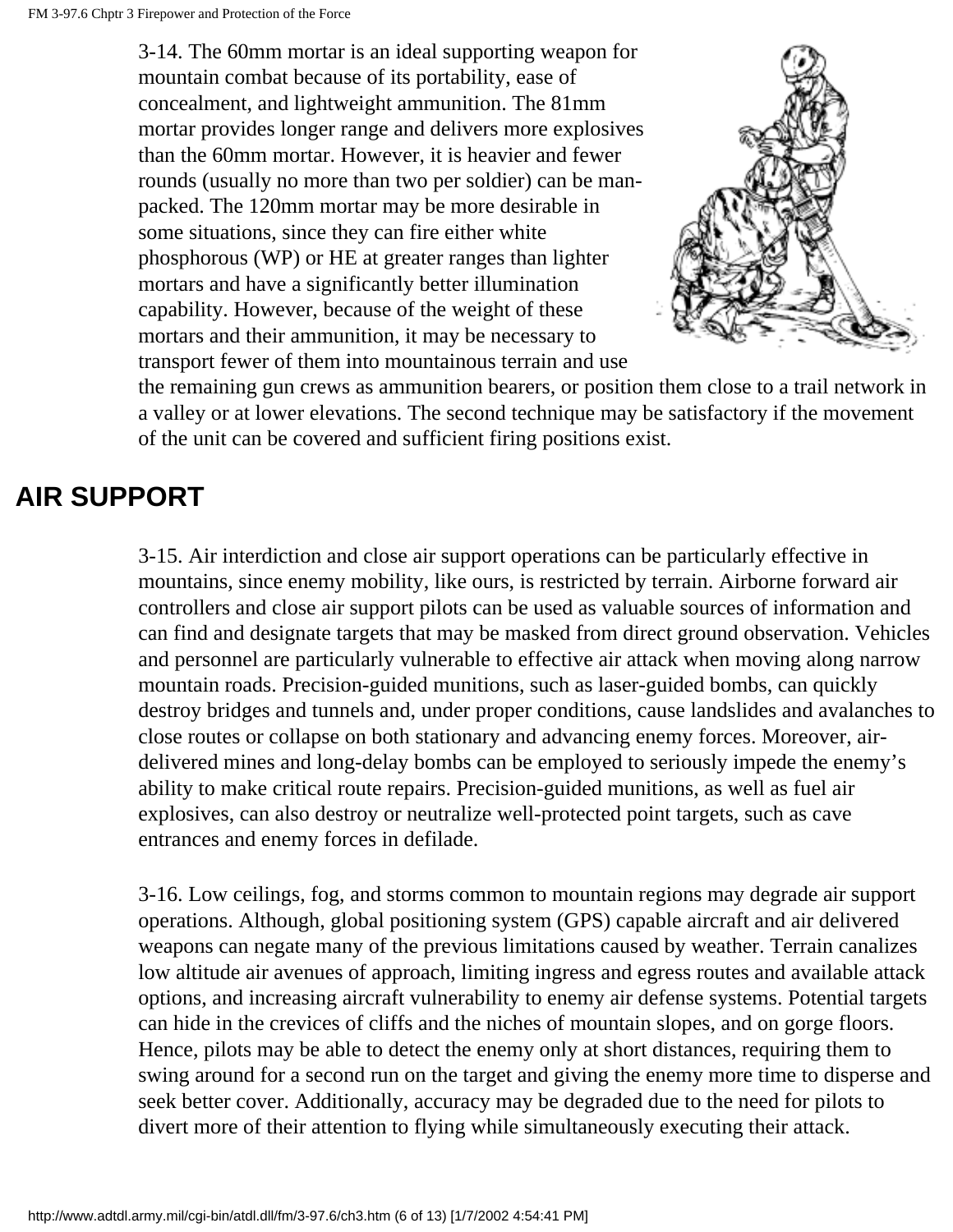## **ELECTRONIC WARFARE**

3-17. The ability to use electromagnetic energy to deceive the enemy, locate his units and facilities, intercept his communications, and disrupt his command, control, and target acquisition systems remains as important in the mountains as elsewhere. The effects of terrain and weather on electronic warfare (EW) systems are often a result of the effects on the components of those systems (particularly soldiers, communications, and aviation). Although a number of the effects are discussed in more detail elsewhere in this manual (and in applicable FMs and TMs), for ease some of the more common degrading effects of the mountainous environment on the components of electronic warfare systems are described in Figure 3-1.

|                                              | <b>ENVIRONMENTAL</b><br><b>FACTORS</b> |             |        |              |             |                  |                         |                                                                                                                                                                                                                                                                                                                                                         |
|----------------------------------------------|----------------------------------------|-------------|--------|--------------|-------------|------------------|-------------------------|---------------------------------------------------------------------------------------------------------------------------------------------------------------------------------------------------------------------------------------------------------------------------------------------------------------------------------------------------------|
| ΕW<br><b>COMPONENT</b>                       | с<br>O<br>U<br>D<br>S                  | F<br>о<br>G | R<br>N | s<br>N<br>wl | w<br>Ν<br>D | Τ<br>E<br>M<br>P | E<br>R<br>R<br>А<br>N   | <b>REMARKS</b>                                                                                                                                                                                                                                                                                                                                          |
| Soldiers <sup>1</sup>                        | v                                      |             |        |              |             |                  |                         | Clouds, fog, precipitation, and terrain affect<br>visibility and observation.<br>Precipitation, temperature, and the rugged terrain<br>affect soldier performance and ability to operate<br>systems.                                                                                                                                                    |
| Electronics and-<br>wire/cables <sup>2</sup> |                                        |             |        |              |             |                  |                         | Extreme cold, combined with rugged terrain,<br>increases fragility and breakage.<br>Precipitation and humidity affect electronic com-<br>ponents.                                                                                                                                                                                                       |
| Antennas <sup>2</sup>                        |                                        |             |        |              |             |                  |                         | Strong winds damage or prevent erection.<br>Precipitation and cold create ice, causing break-<br>age (increased load and wind resistance) and<br>reduce effectiveness.<br>Terrain affects masking and line-of-sight<br>restrictions.                                                                                                                    |
| Aircraft <sup>3</sup>                        |                                        |             |        |              |             |                  |                         | Clouds, fog, and precipitation degrade visibility<br>and may prevent aircraft from flying under visual<br>flight rules (VFR), precluding missions requiring<br>aircraft landing at unimproved mountain LZs.<br>Cold and precipitation lead to icing, which im-<br>pedes lift.<br>Compartmented terrain affects flight routes and<br>target acquisition. |
| Vehicles                                     |                                        |             | v      | v            |             | $\sqrt{1}$       | $\overline{\mathbf{v}}$ | Rain, snow, and rugged terrain decrease mobility.                                                                                                                                                                                                                                                                                                       |
| Radars/ Sensors                              |                                        |             |        |              | v v v v     |                  |                         | Wind increases background noise, reducing<br>efficiency.<br>Terrain affects masking and line-of-sight<br>restrictions.                                                                                                                                                                                                                                  |

http://www.adtdl.army.mil/cgi-bin/atdl.dll/fm/3-97.6/ch3.htm (7 of 13) [1/7/2002 4:54:41 PM]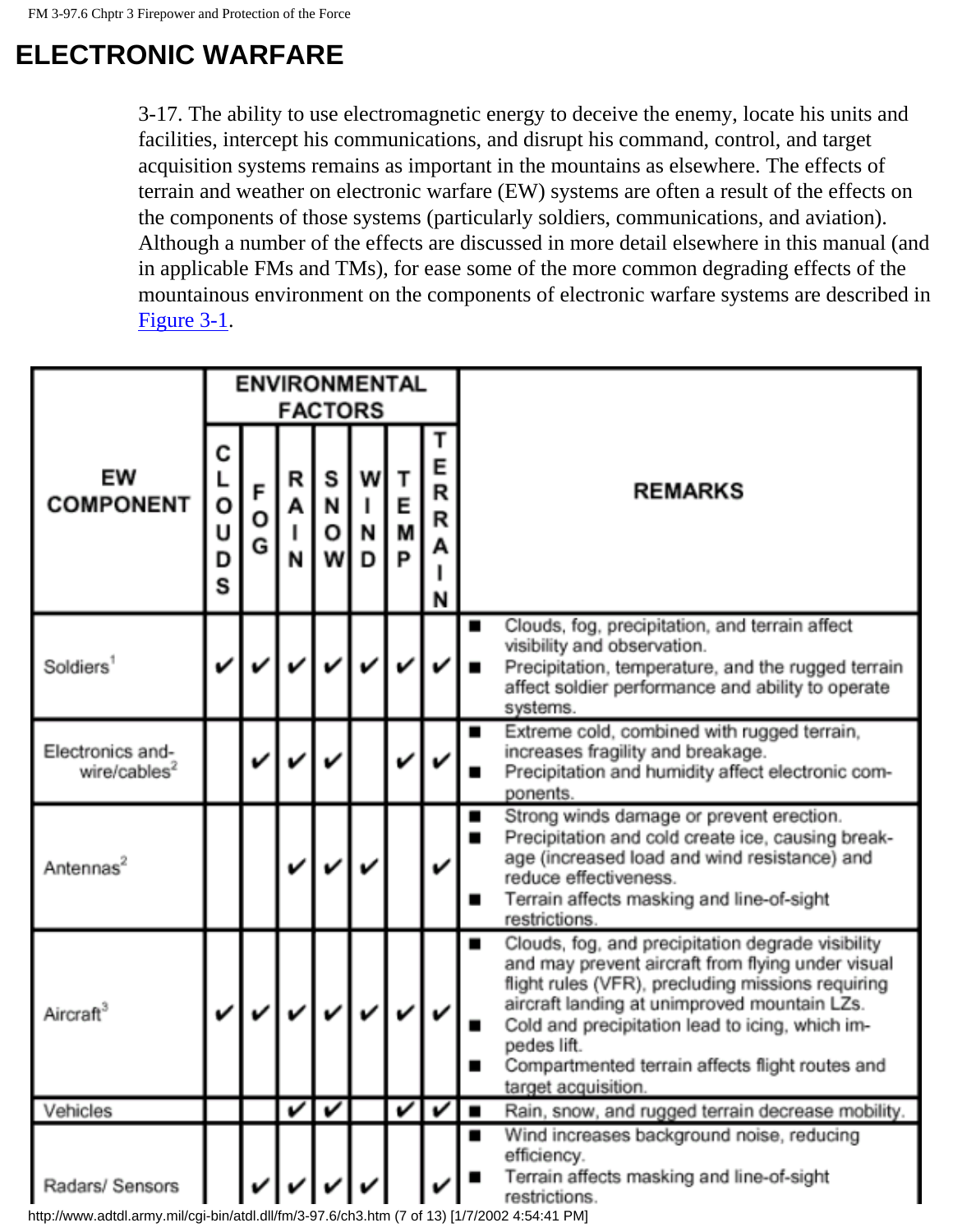| FM 3-97.6 Chptr 3 Firepower and Protection of the Force                |  |  |  |                                                                                                                                                     |
|------------------------------------------------------------------------|--|--|--|-----------------------------------------------------------------------------------------------------------------------------------------------------|
| Radars/ Sensors                                                        |  |  |  | Terrain affects masking and line-of-sight<br>restrictions.<br>Fog and precipitation decrease infrared and<br>electro-optical systems effectiveness. |
| Batteries                                                              |  |  |  | Terrain reduces effectiveness and battery life -<br>some systems may not even work under reduced<br>power.                                          |
| See Chapter 1 (Effects on Personnel)<br>See Chapter 2 (Communications) |  |  |  | See Chapter 4 (Helicopters) and the Previous Section (Air Support)                                                                                  |

#### **Figure 3-1. Effects of the Mountainous Environment on EW Systems**

## **SECTION II — PROTECTION OF THE FORCE**

## **AIR DEFENSE ARTILLERY**

3-18. The severe mountain environment requires some modification of air defense employment techniques. Suitable positions are scarce and access roads are limited. In some instances, supporting air defense weapons may not be able to deploy to the most desirable locations. Consequently, the man-portable air defense systems (MANPADS) may be the only air defense weapon capable of providing close-in protection to maneuver elements.

3-19. Mountain terrain tends to degrade the electronic target acquisition capabilities of air defense systems. This degradation makes it more difficult for the air defense planner to locate and select position to provide adequate coverage for the force, and increases the importance of combined arms for air defense (CAFAD) and passive air defense measures (see [FM 3-01.8\)](#page-143-0). Individual and crew-served weapons can mass their fires against air threats. The massed use of guns in local air defense causes enemy air to increase their standoff range for surveillance and weapons delivery, and increase altitude in transiting to and from targets. These reactions may make the enemy air more vulnerable to air defense artillery (ADA).

3-20. Enemy aircraft will probably use defiles and valleys in mountainous terrain for lowaltitude approaches to take advantage of terrain masking of radar. Congested roads and trails, and their junctions, may become lucrative targets for enemy air strikes. Enemy pilots may avoid early detection by using terrain-clearance or terrain-following techniques to approach a target. Rugged mountain terrain degrades air defense detection, but, at the same time, mountain ridges and peaks tend to canalize enemy aircraft. Detailed terrain analysis, coupled with predictive analysis to identify probable enemy air avenues of approach, aids in effective site selection.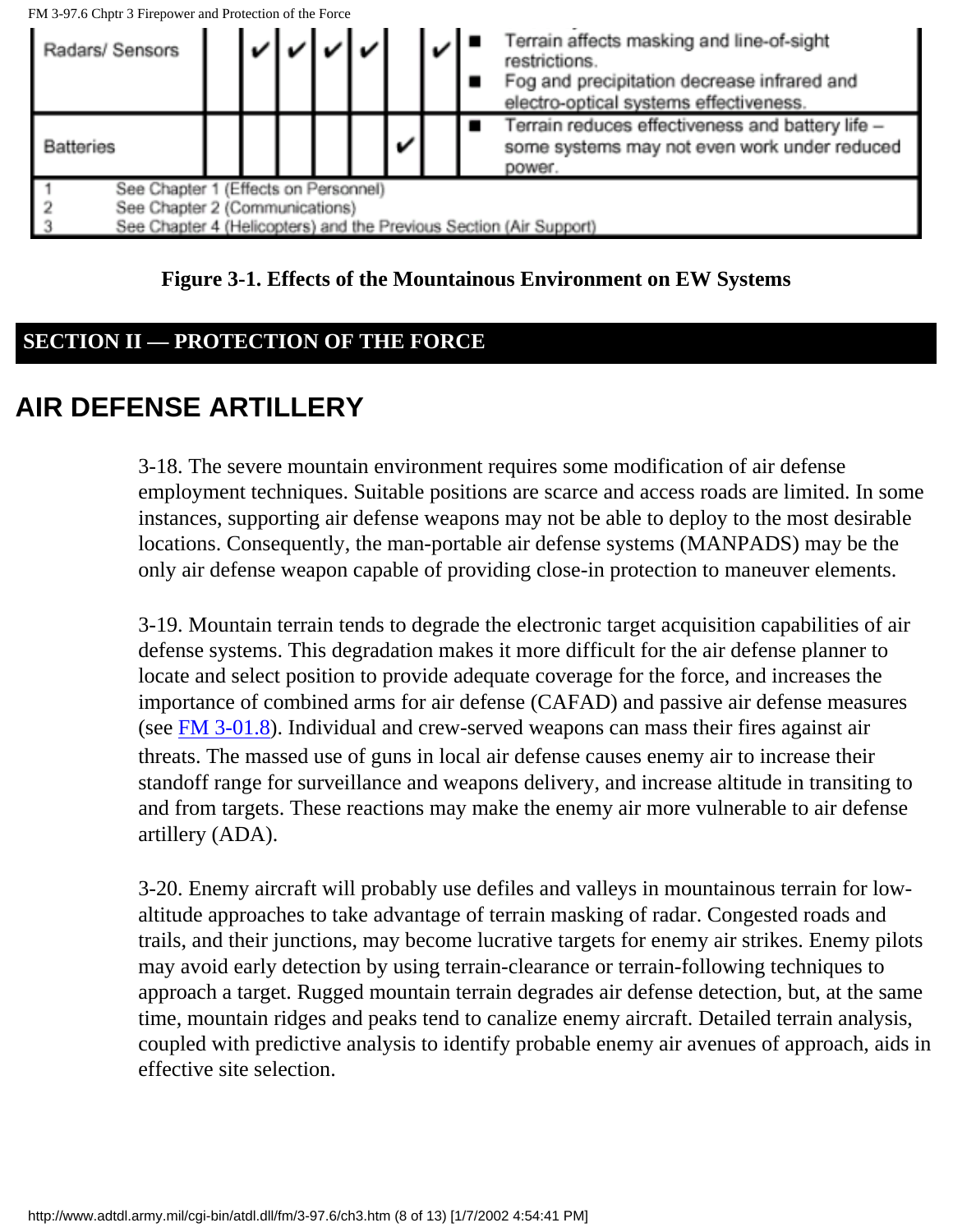3-21. Movement to and occupation of positions in mountainous terrain require additional time. Planners must consider slope (pitch and roll), site preparation, and access route improvement prior to movement. Bradley Stinger fighting vehicle (BSFV) units often are unable to accompany small, lightly equipped maneuver elements, and may be restricted to



supporting elements in more accessible areas of the battlefield. Avenger fire units can be sling-loaded by heavy lift aircraft and MANPADS airlifted into otherwise inaccessible positions. However, equipment emplaced by helicopters is resupplied and repositioned by the same means. When moving dismounted, MANPAD teams are limited to one missile per soldier, unless other members of the unit are tasked to carry additional missiles.

3-22. Because of terrain masking of radars and the difficulty in establishing line-of-sight communications with the Sentinel or light and special division interim sensor (LSDIS) radar, early warning for short-range air defense (SHORAD) systems may be limited. Soldiers must maintain continuous visual observation, particularly along likely low-level air avenues of approach. Therefore, when possible, Sentinel or LSDIS radars should be emplaced on the highest accessible terrain that provides the best air picture for target detection and early warning, not necessarily peaks and summits.

## **ENGINEER OPERATIONS**

3-23. Engineer combat support requirements increase in mountainous terrain because of the lack of adequate cover, the requirement for construction of field fortifications and obstacles, and the need to breech or reduce enemy obstacles. With such an enormous multitude of tasks, effective command and control of engineer assets is essential for the optimal utilization of these relatively scarce resources (see also the discussion of engineer augmentation and employment in the mobility section of [Chapter 4](#page-71-0)).

3-24. Digging fighting positions and creating temporary fortifications above the timberline is generally difficult because of thin soil with underlying bedrock. As described in [Chapter](#page-32-0)  [2,](#page-32-0) boulders and loose rocks may be used to build hasty, aboveground fortifications. Wellassembled positions constructed in rock are strong and offer good protection, but they require considerable time and equipment to prepare.

3-25. Engineers assist maneuver units with light equipment and tools carried in or brought into position by ground vehicles or helicopters. Bulldozers, armored combat earthmovers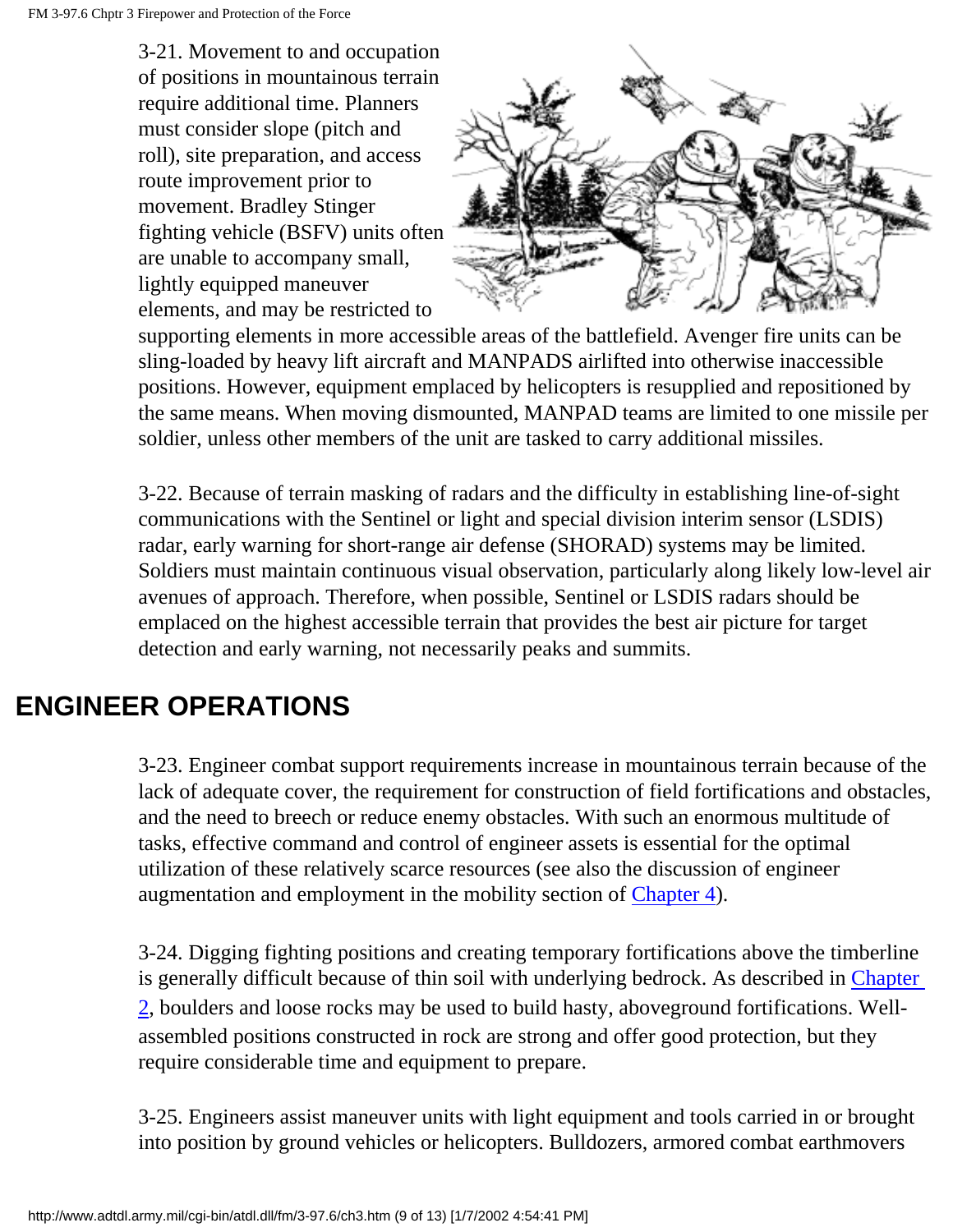(ACEs), and small emplacement excavators (SEEs) can be used in some situations to help prepare positions for command bunkers and crew-served weapons. They can also be used to prepare positions off existing roads for tanks, artillery, and air defense weapons. Conventional equipment and tools are often inadequate in rocky terrain, and extensive use of demolitions may be required. In the mountains, a greater number of engineer assets will be devoted to maintaining mobility and maneuver and unit commanders should assume that available engineer support will be limited to assist them with their survivability efforts. To enhance survivability and mobility a minimum of two soldiers per maneuver platoon should be capable of using standard demolitions.

## **NBC PROTECTION**

3-26. Terrain and weather dictate a requirement for a high degree of nuclear, biological, and chemical (NBC) defense preparedness in mountainous areas. Due to limited mobility, viable tactical positions, and limited communication abilities, friendly units must be self-sufficient in protecting themselves against NBC weapon system effects.

3-27. Wearing mission-oriented protective posture (MOPP) gear at high elevations, when possibly combined with altitude sickness, increased dehydration, and increased physical exertion, degrades performance and increases the likelihood of heat casualties. Commanders should make every effort to keep soldiers out of MOPP gear until intelligence indicators reveal that an NBC attack is imminent or it is confirmed that a hazard actually exists (see [FM 3-11.4](#page-144-5) for a discussion on vulnerability analysis). When precautions must be taken against hazards, commanders must make decisions early and allow extra time for tactical tasks. Commanders should also refer to TC 3-10 for greater detail on tactics, techniques, and procedures necessary to operate under NBC conditions.

#### **NUCLEAR**

3-28. A mountainous environment can amplify or reduce the effects of and distort the normal circular pattern associated with nuclear blasts. The irregular patterns reduce the accuracy of collateral damage prediction, damage estimation, and vulnerability analysis.

3-29. Air blast effects are amplified on the burst side of mountains (see Figure 3-2). Mountain walls reflect blast waves that can reinforce each other, as well as the shock front. Therefore, it is possible that both overpressure and dynamic pressure, and their duration will increase. An added danger is the creation of rockslides or avalanches. A small yield nuclear weapon detonated 30 kilometers or more from the friendly positions may still cause rockslides and avalanches, and easily close narrow roads and canalized passes. On the other hand, there may be little or no blast effects on the side of the mountain away from the burst.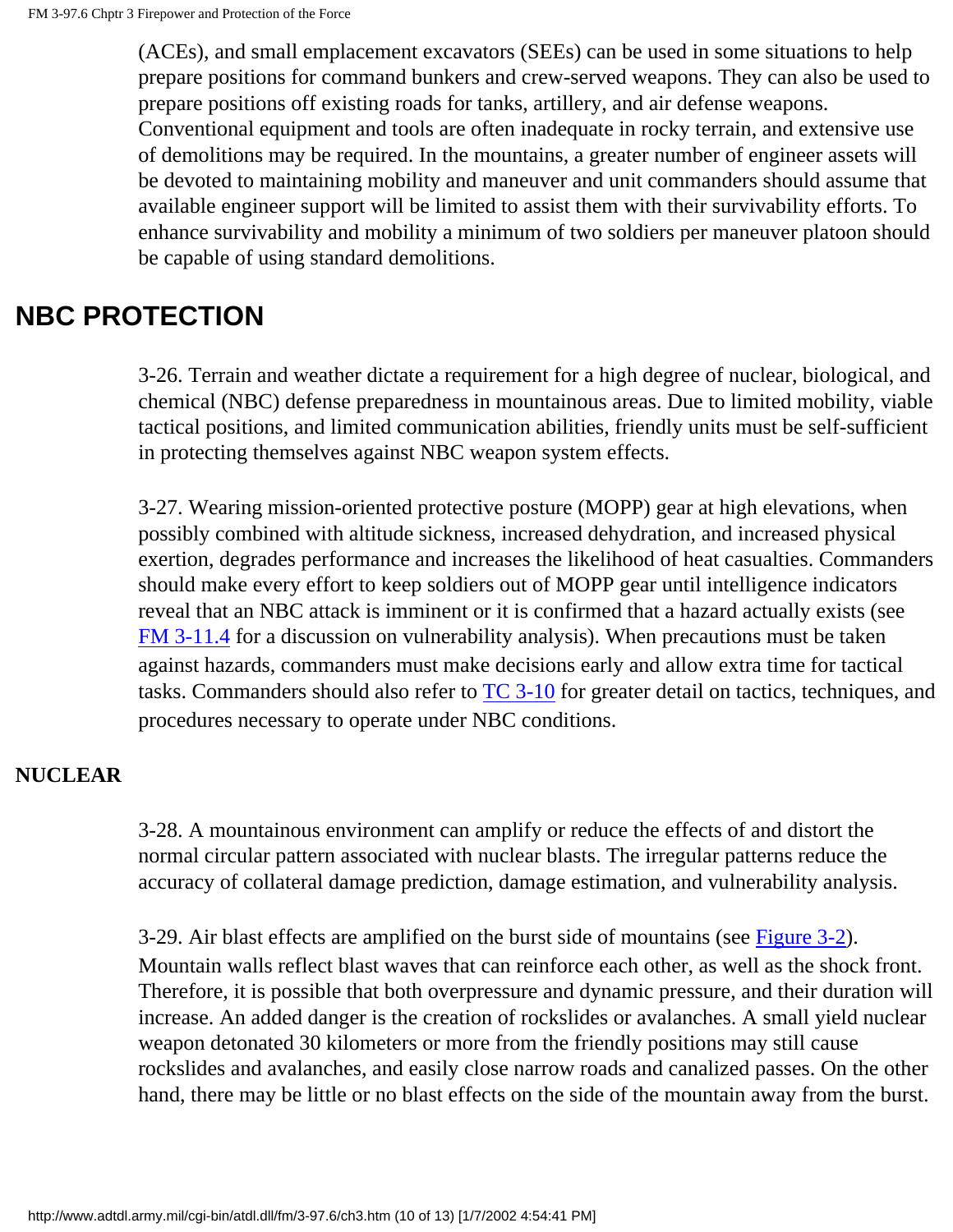

**Figure 3-2. Effects of Mountains on Radiation and Blast**

3-30. Hills and mountains block thermal radiation, and trees and other foliage reduce it. Low clouds, fog, and falling rain or snow can absorb or scatter up to 90 percent of a burst's thermal energy. During colder weather, the heavy clothing worn by soldiers in the mountains provides additional protection. However, the reflection from snow and the thin atmosphere of higher elevations may increase the effects of thermal radiation. Snow and ice melted by thermal radiation can result in flash flooding.

3-31. Frozen and rocky ground may make it difficult to construct shelters for protection from the effects of nuclear weapons. However, natural shelters such as caves, ravines, and cliffs provide some protection from nuclear effects and contamination. In some instances, improvised shelters built of snow, ice, or rocks may be the only protection available. The clear mountain air extends the range of casualty-producing thermal effects. Within this range, however, the soldiers' added clothing reduces casualties from these effects.

3-32. In mountainous regions, the deposit of radiological contamination is very erratic in speed and direction because of variable winds. Hot spots may occur far from the point of detonation, and low-intensity areas may occur very near it. Limited mobility makes radiological surveys on the ground difficult, and the difficulty of maintaining a constant flight altitude makes air surveys highly inaccurate. Additionally, melting snow contributes to the residual radiation pattern. After a nuclear detonation, streams should be checked for radiation contamination before using them for drinking or bathing. As with the other effects, the pattern of initial and induced nuclear radiation may be modified by topography and the height of the burst.

#### **BIOLOGICAL**

3-33. Most biological pathogens and some toxins are killed or destroyed by the ultraviolet rays in sunlight. Above the timberline, there is little protection from the sun; thus, the effectiveness of a biological attack may be reduced. Downwind coverage may be greater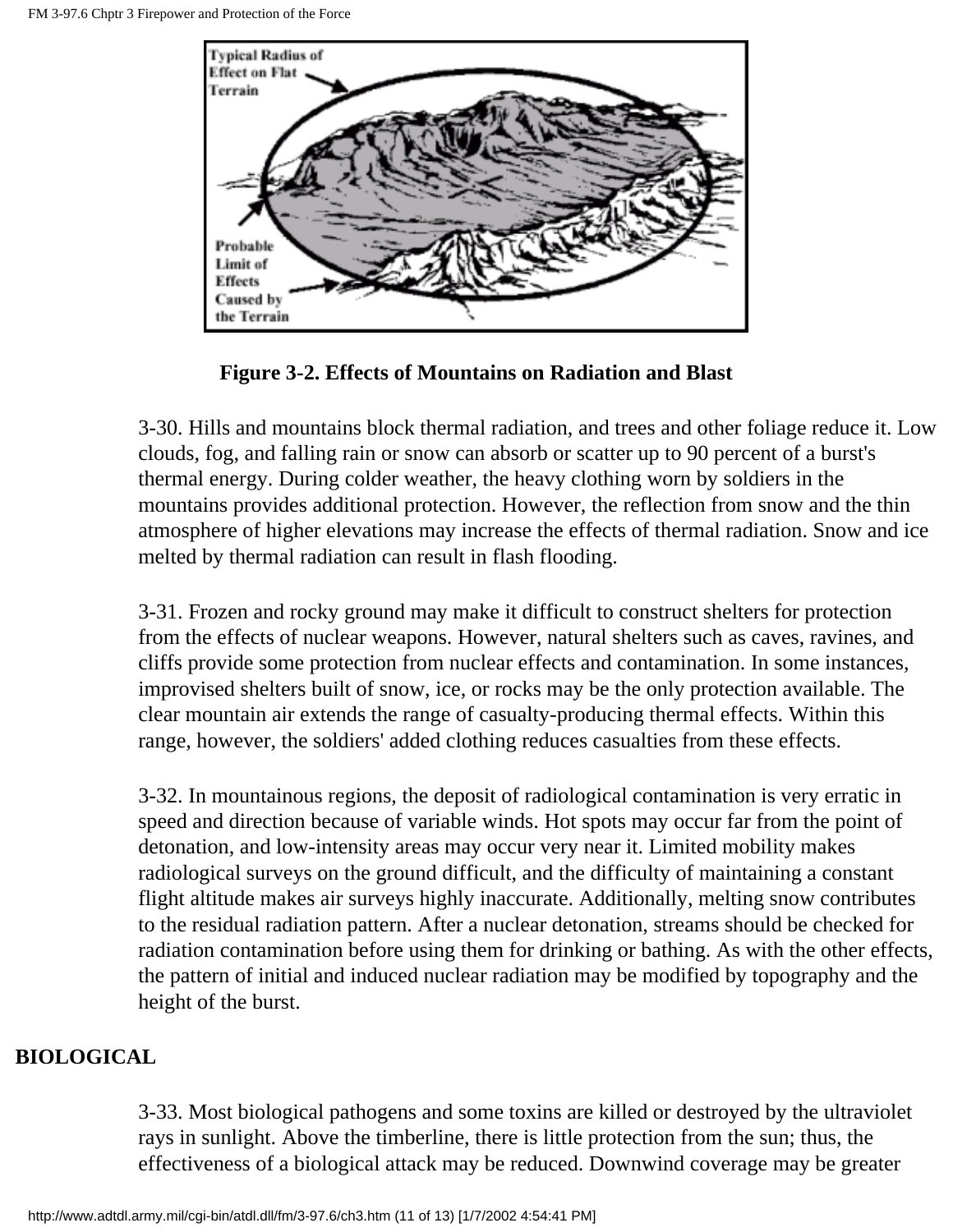because of the frequent occurrence of high winds over mountain peaks and ridges. Additionally, inversion conditions favor the downwind travel of biological agents through mountain valleys. Typically, winds flow down terrain slopes and valleys at night and up valleys and sunny slopes during the day. The effects of mountainous terrain and rapidly changing wind conditions on the ability to predict and provide surveys of contamination for biological agents are similar to that for nuclear radiation.

3-34. Temperatures and humidity also affect the survivability of biological agents. Generally, cool temperatures favor survival, and higher humidity increases the effectiveness of the agents. Extreme cold weather and snow deposited over a biologically contaminated area can lengthen the effective period of the hazard by allowing the agent to remain alive but dormant until it is disturbed or the temperature rises. If the use of biological agents is known or suspected, commanders should ensure that soldiers pay added attention to personal hygiene and consume only purified/treated water.

#### **CHEMICAL**

3-35. Wind and terrain can also cause the effectiveness of chemical agents to vary considerably. Depending on conditions, effects can be significantly enhanced or almost ineffective. High winds and rugged terrain cause chemical agent clouds to act in a manner similar to radioactive fallout. Inversions in mountain valleys may also effectively cap an area, slowing the dissipation rate. Because of terrain and winds, accurate prediction of the downwind travel of toxic agent clouds is difficult.

3-36. In mountain warfare, chemical munitions are likely to be delivered by air. The generally cooler daytime temperatures in mountainous terrain slow the evaporation process, thus allowing a potential contamination hazard to remain active longer. Midday temperatures favor using persistent or blister-type agents, since nonpersistent agents dissipate too rapidly to cause any effect and unsupervised personnel are more likely to remove protective clothing for comfort.

3-37. The actions to protect against chemical agents in the mountains are not significantly different than from the requirements in less mountainous terrain. However, in extreme cold weather, survey and monitoring is often limited to the individual team mission, the FOX system may be limited to roads and trails, and the detection of vapor hazards is limited when the temperature falls below 32 degrees Fahrenheit. Decontamination may be more difficult due to freezing conditions, and the virulency period of contamination hazard for persistent agents may increase.

#### **SMOKE AND OBSCURANTS**

3-38. Smoke operations in mountainous areas are characterized by difficulties encountered due to terrain and wind. Inadequate roads enhance the military value of existing roads,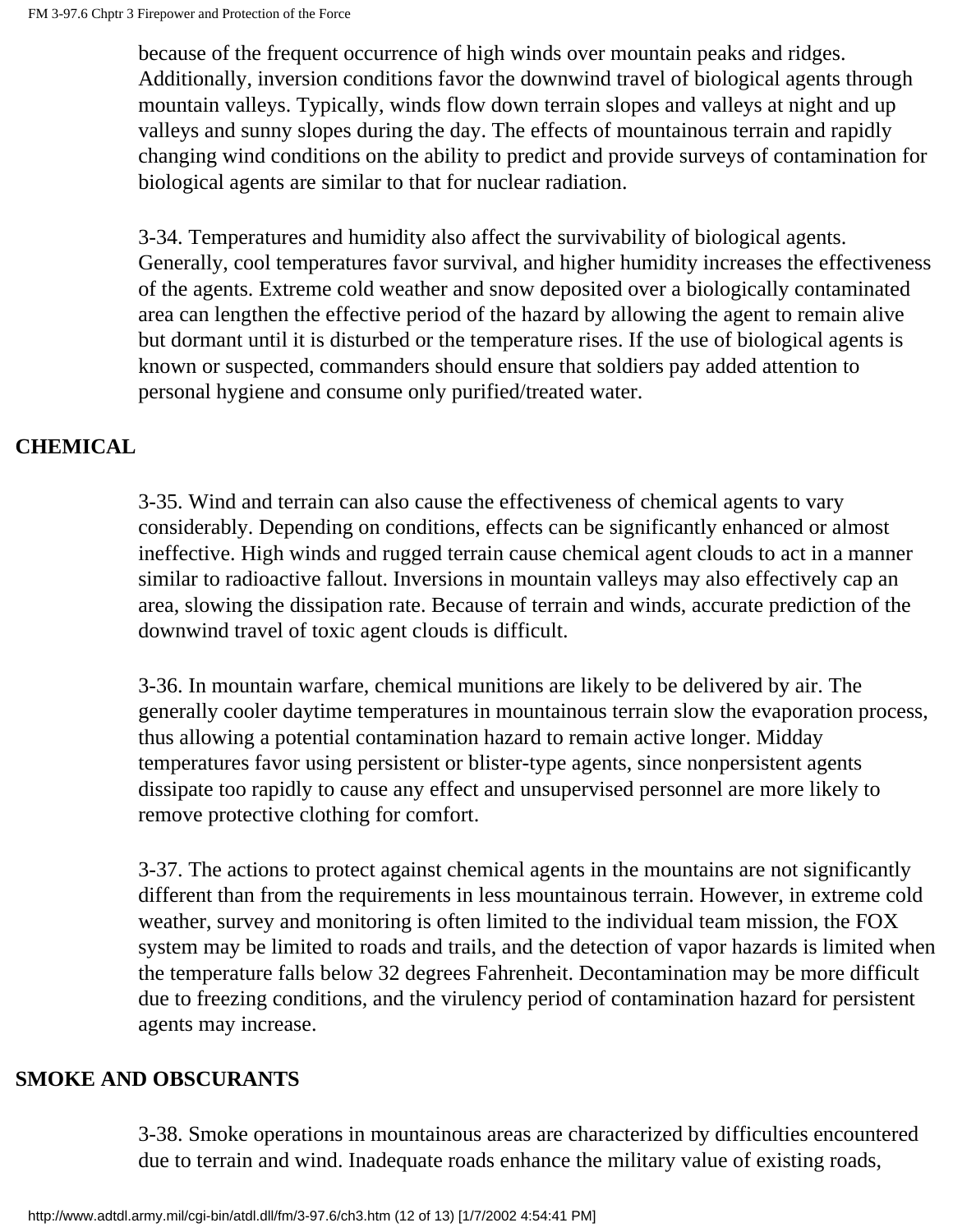mountain valleys, and passes and add importance to the high ground that dominates the other terrain. Planners can use smoke and flame systems to deny the enemy observation of friendly positions, supply routes, and entrenchments, and degrade their ability to cross through tight, high passes and engage friendly forces with direct and indirect fires.

3-39. Thermally induced slope winds that occur throughout the day and night increase the difficulty of establishing and maintaining smoke operations, except in large and medium sized valleys. Wind currents, eddies, and turbulence in mountainous terrain must be continuously studied and observed, and their skillful exploitation may greatly enhance smoke operations rather than deter them. Smoke screens may be of limited use, due to enemy aerial observation, to include UAVs, and observation by enemy forces located on high ground. Smoke units may be required to operate for extended periods with limited resupply unless petroleum, oils, and lubricants (POL) supplies are emplaced in hide positions with easy access.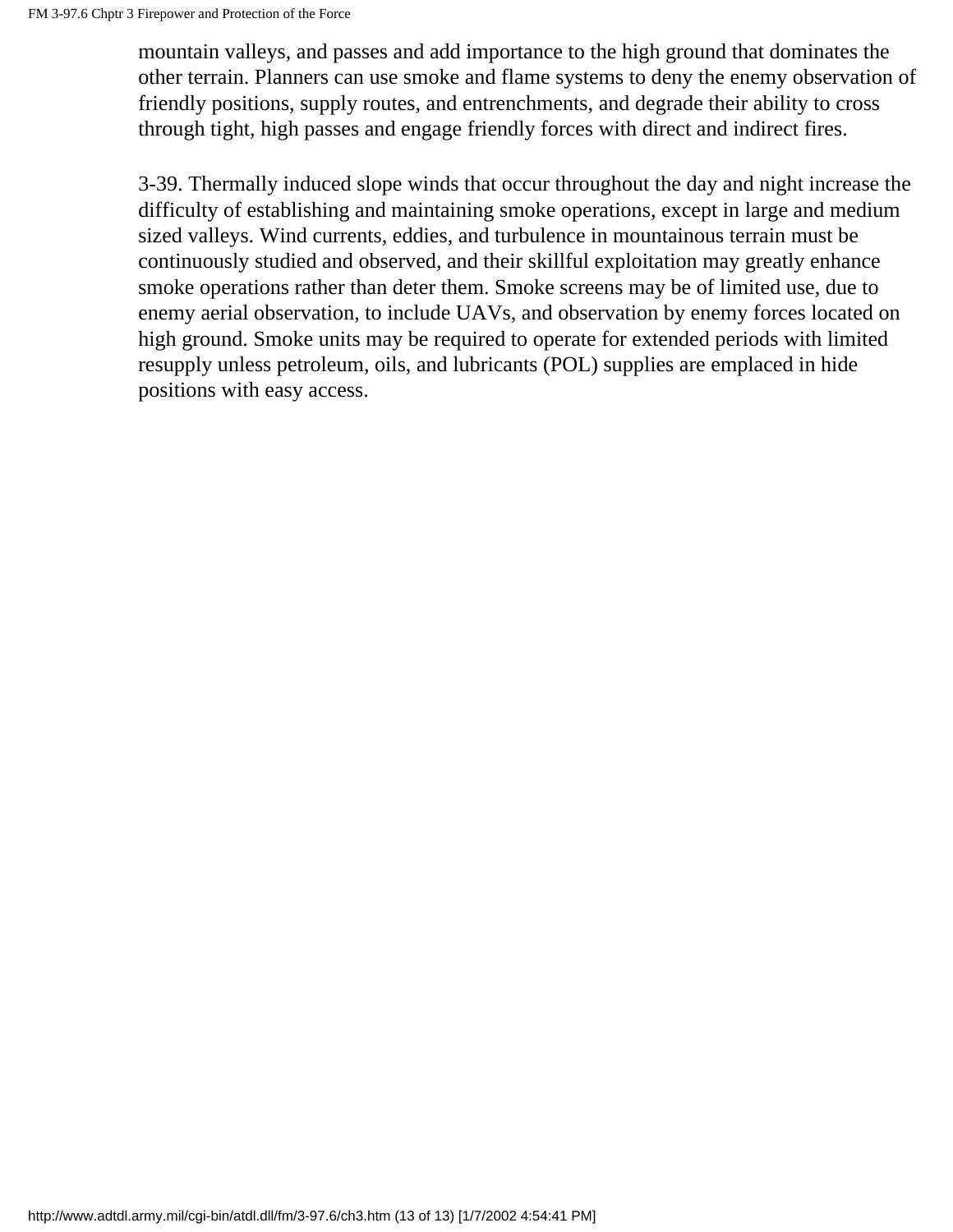<span id="page-71-0"></span>

## **Chapter 4**

# **Maneuver**



The mountain environment requires the modification of tactics, techniques, and procedures. Mountains limit mobility and the use of large forces, and restrict the full use of sophisticated weapons and equipment. These limitations enable a well-trained and determined enemy to have a military effect disproportionate to his numbers and equipment. As such, mountain campaigns are normally characterized by a series of separately fought battles for the control of dominating ridges and heights that overlook roads, trails, and other potential avenues of approach. Operations generally focus on smaller-unit tactics of squad, platoon, company, and battalion size. Because access to positions is normally difficult, adjacent units often cannot provide mutual support and reserves cannot rapidly deploy. Attacks in extremely rugged terrain are often dismounted, with airborne and air assaults employed to seize

## **Contents**

**Section I — Movement and Mobility Mounted Movement Dismounted Movement Mobility Special Purpose Teams Section II — Offensive Operations Planning Considerations Preparation [Forms of Maneuver](#page-90-0) [Movement to Contact](#page-92-0) [Attack](#page-93-0) [Exploitation and Pursuit](#page-95-0) [Motti Tactics](#page-95-1) [Section III — Defensive Operations](#page-97-0)**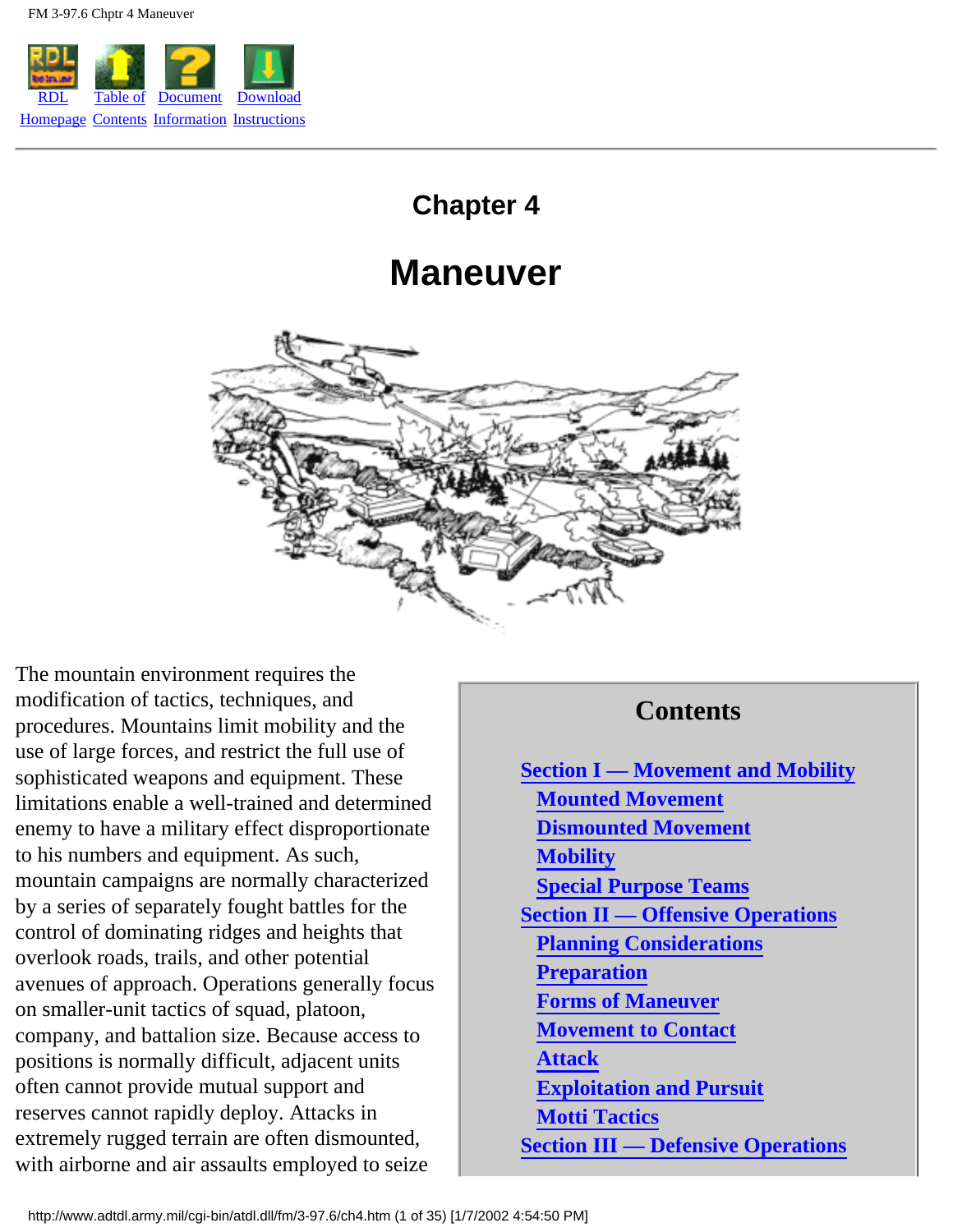high ground or key terrain and to encircle or block the enemy's retreat. While the mountainous terrain is usually thought to offer the greatest advantage to the defender, the attacker can often gain success with smaller forces by effectively using deception, bold surprise actions, and key terrain.

 **[Planning Considerations](#page-98-0) [Preparation](#page-99-0) [Organization of the Defense](#page-99-1) [Reverse Slope Defense](#page-102-0) [Retrograde Operations](#page-103-0) [Stay-Behind Operations](#page-104-0)**

Although mountains often increase the need to employ light forces, commanders should not be misled into believing that this environment is the sole domain of dismounted units. On the contrary, the integrated use of mounted and dismounted forces in a mountainous environment, as elsewhere, increases a commander's capabilities while reducing his limitations. However, the employment of mixed forces must be based on sound mission, enemy, terrain and weather, troops and support available, time available, civil considerations (METT-TC) analysis of the specific mountain area of operations (AO). The infantry, armor, and combined arms series of field manuals, at both battalion and brigade level, provide the capabilities and limitations for each type force, planning and safety considerations, as well as, various concepts for employment. In all cases, commanders should assign complementary missions to each type force that capitalizes on their strengths and reduces their weaknesses, and takes into consideration the differential in operations tempo. Working together on the mountain battlefield, armored and dismounted forces can offset each other's weaknesses and provide much greater lethality than any one alone.

### **SECTION I — MOVEMENT AND MOBILITY**

4-1. To move decisively in all directions without losing momentum in a mountain area of operations requires meticulous planning and careful preparation. In a mountainous environment, numerous conditions exist that affect mobility. The force that can maintain its momentum and agility under these conditions has the best chance of winning. Reduced mobility is a primary limitation to be considered during all phases of planning for mountain operations. Rugged terrain, the time of year, the weather, and the enemy have a decisive influence on movement in the mountains. Commanders must ensure that they have sufficient time and space to deploy their forces for battle by maintaining constant security and selecting proper routes and movement techniques. Additionally, they must closely manage limited off-road areas. Tactical operations centers, artillery units, aid stations, air defense artillery, battalion trains, and other supporting units will compete for limited space in restrictive mountainous terrain.

4-2. At any elevation level, movement is generally considered to be either movement across or along terrain compartments. When moving across terrain compartments from one ridge to another, elements should use bounding overwatch. Lead elements should secure the high ground and provide overwatching fires as the rest of the element crosses the low ground. When moving along a terrain compartment, forces should move on the high ground without silhouetting themselves or, at a minimum, place an element there to secure their flanks.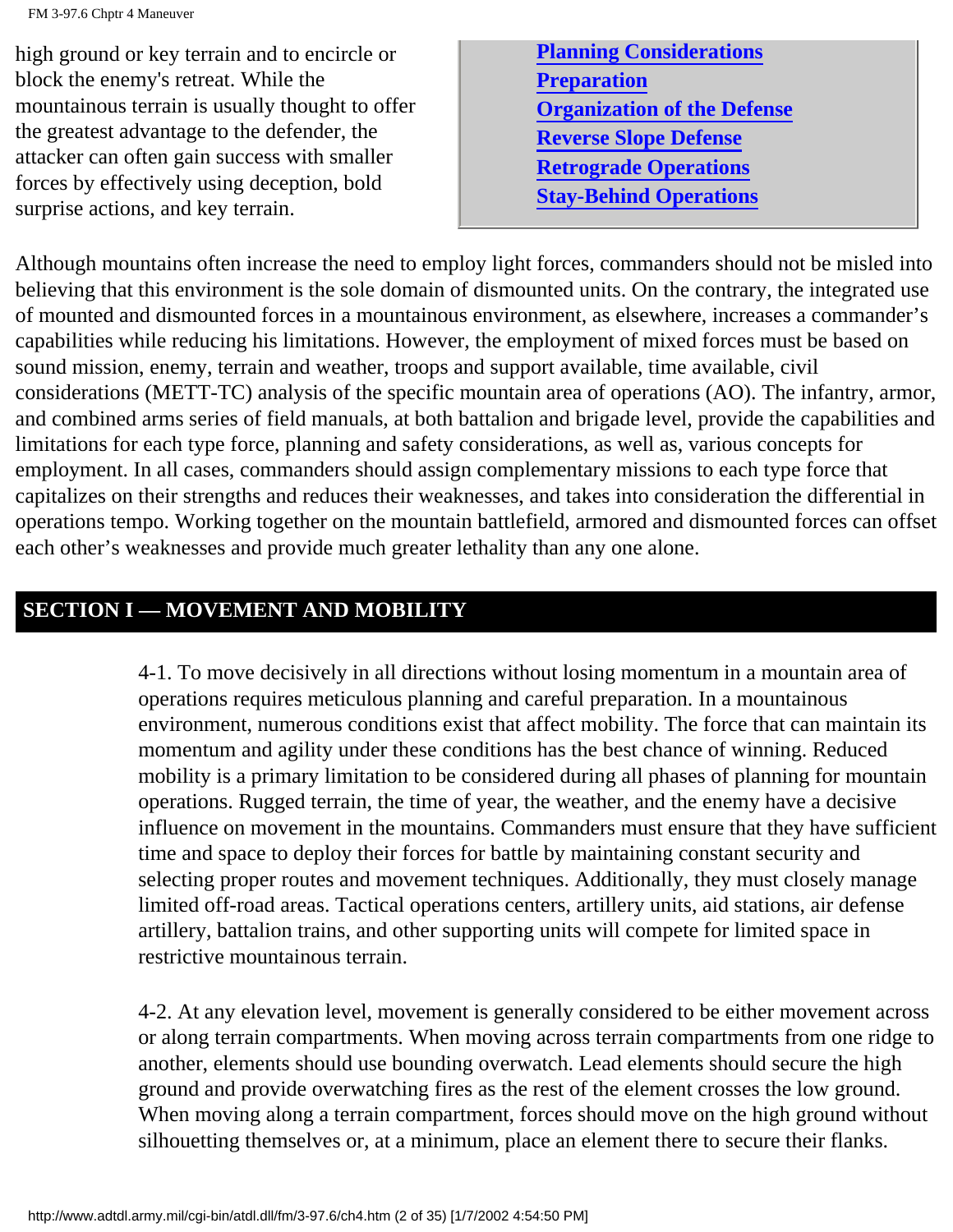4-3. Maneuver forces should move by stealth and exploit the cover and concealment of terrain. Using rough, unlikely routes and movement during limited visibility helps avoid enemy detection. All movements must exploit known weaknesses in enemy detection capabilities. Whenever possible, movement should be planned to coincide with other operations that divert the enemy's attention.

4-4. Because of the narrow routes sometimes encountered, especially in the higher elevations, formations may be compressed to columns or files. To reduce vulnerability to the enemy, forces should move separated from each other on multiple and unlikely routes. When moving dismounted along unlikely routes, special teams construct fixed ropes, hauling systems, traverse systems, and other mountaineering installations to provide access to higher elevation levels and increased mobility.

4-5. The danger of surprise attack is most acute in terrain that makes deployment from the march impossible. Even with well-thought-out movement plans, maneuver elements must take both active and passive security measures at all times. Restrictive terrain facilitates templating and determining the movement of forces, making the actions of an armored force more predictable. Elements may avoid detection by using planned fires to destroy known enemy sensors and observation posts or by placing fires to divert the enemy's attention away from an exposed area through which the element must move. However, the placement of fires in a particular area or along a route may compromise operational security.

4-6. When the danger of rockslides or avalanches exists, the distance between elements should be increased as much as four to six times more than required on flat terrain. The more the conditions vary for each unit, the more thorough the planning must be, especially if units must reach the objective simultaneously. Often, a reserve of time must be programmed if units move on multiple routes, over unfamiliar terrain, or during limited visibility, or if they face an uncertain enemy situation.

## **MOUNTED MOVEMENT**

### **WHEELED AND TRACKED VEHICLES**

4-7. Generally, the mountain terrain above the valley floor severely limits movement of wheeled vehicles and is too restricted for tracked vehicles. Trafficable terrain tends to run along features with steep slopes on either side, making mounted movement vulnerable to vehicular ambushes and attack aircraft. Recovery vehicles must always accompany mounted forces in mountainous terrain to rapidly remove disabled vehicles from the limited and narrow trail network.

4-8. Tanks and other armored vehicles, such as infantry fighting vehicles (IFVs), are generally limited to movement in valleys and existing trail networks at lower elevations.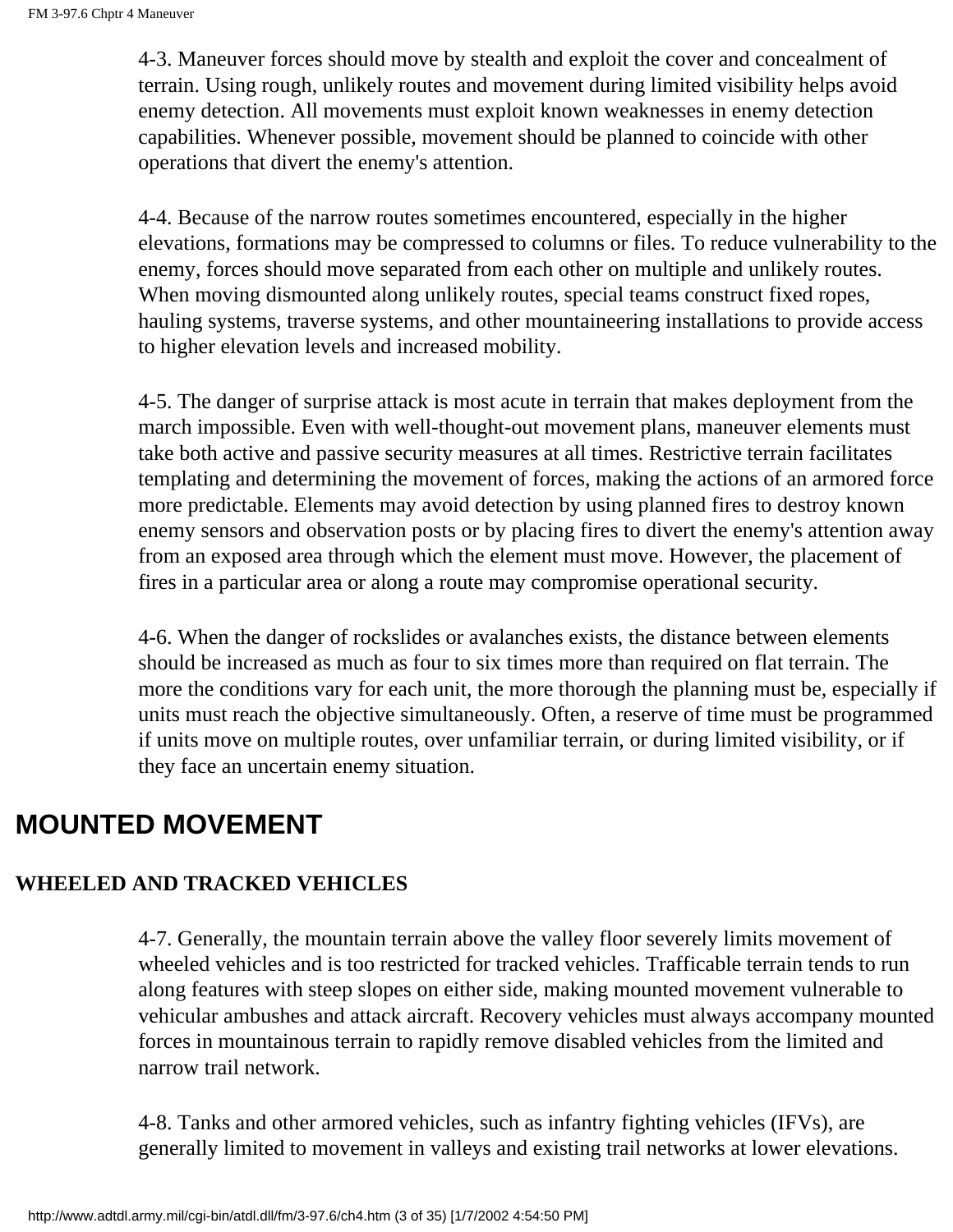Even at these levels, the trails may require extensive engineer work to allow tracked vehicles to pass over them. Tanks, Bradley fighting vehicles (BFVs), and cavalry fighting vehicles (CFVs) can support by fire if accessible firing positions are available; however, it will rarely be possible for them to accompany dismounted infantry in the assault. In such cases, commanders may seek to use their increased firepower to isolate the objective for the dismounted assault. If employed above Level I, armored vehicles are forced to fight in smaller numbers, yet a single tank at a critical point may have a decisive effect. Although antitank weapons employed from higher elevations can easily penetrate the top of armored vehicles, in many situations, the inability to elevate the weapon system's main gun sufficiently to return fire may further increase its vulnerability.

4-9. Low atmospheric pressure considerably increases the evaporation of water in storage batteries and vehicle cooling systems, and impairs cylinder breathing. Consequently, vehicles expend more fuel and lubricant, and engine power is reduced by four to six percent for every 1,000-meter (3,300-foot) increase in elevation above sea level. This translates to a fuel and oil increase of approximately 30 to 40 percent or more.

4-10. Figure 4-1 contains questions that are part of any mounted movement plan. Limited road networks and restricted offroad mobility significantly increase their importance. In the mountains, failure to address these questions in detail may seriously jeopardize the overall mission.

- **How fast can the march be conducted?**
- **Will there be other traffic on the route?**
- **Are there potential areas that offer covered, off-road positions?**
- **Are there any locations along the route that could be used for resupply?**
- **Are there alternate routes?**

#### **Figure 4-1. Mounted Movement Planning**

#### **HELICOPTERS**

4-11. Utility and cargo helicopters are key to the rapid movement of soldiers and equipment in the mountains. However, any operation that depends primarily on continuous aviation support to succeed is extremely risky. High elevations and rapidly changing and severe weather common to mountainous regions is very restrictive to aviation operations and makes availability of aviation support very unpredictable. At high altitudes, weather that appears to be stable to the ground observer may significantly affect helicopters. The effects of fog, frontal systems, winds, and storms are readily discernible. Additionally, higher altitudes may restrict aircraft lift capabilities and decrease aircraft allowable gross weight in mission profile. Aircraft icing is common at high altitude and may occur suddenly. Deice/anti-ice capabilities exist for rotor blades, however, icing may still decrease lift and, in severe cases, prevent flight altogether. Therefore, commanders must become intimately familiar with the conditions that may limit the full effectiveness of Army aviation when operating in a mountain environment (see [FM 3-04.203\)](#page-143-0).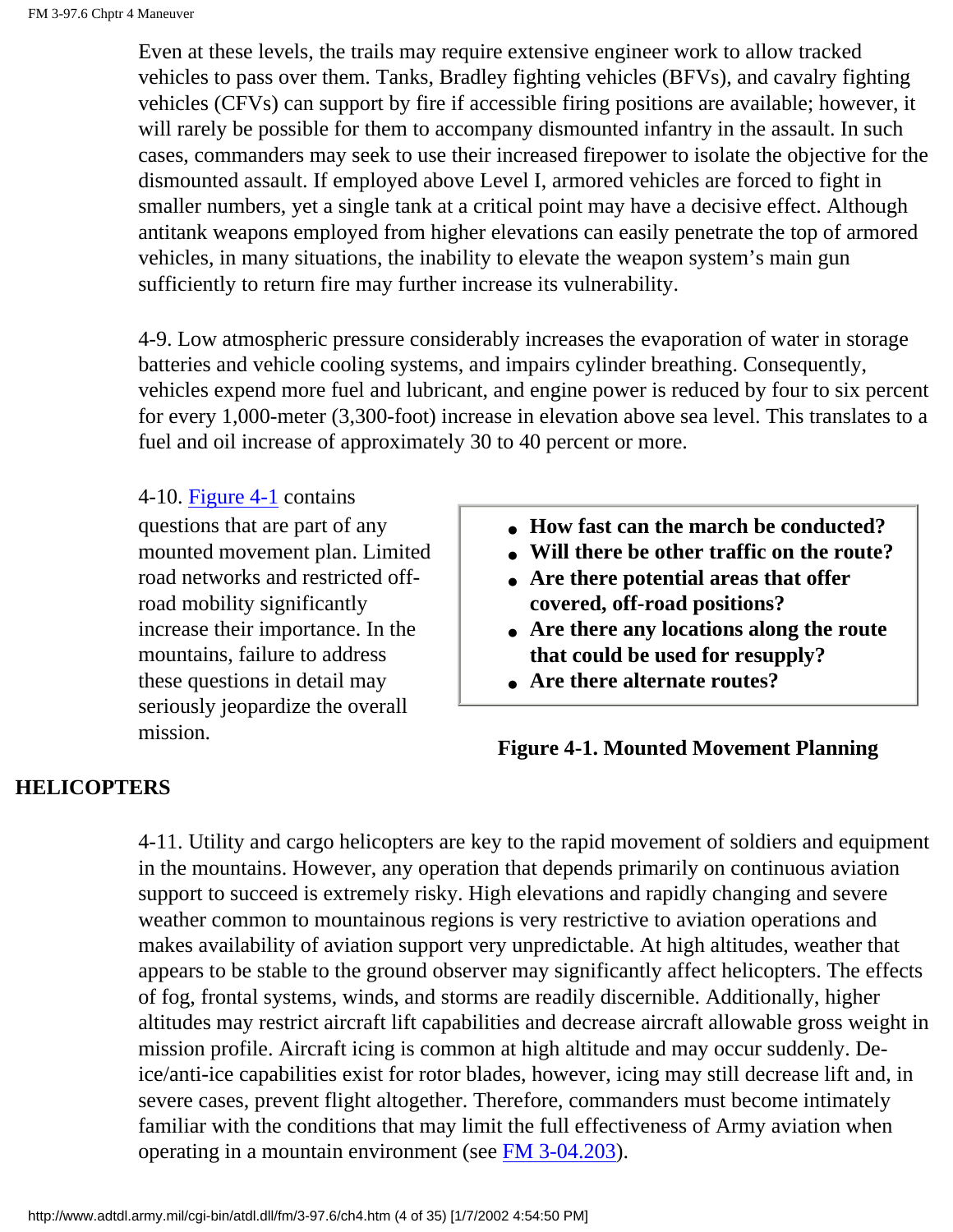4-12. Additionally, commanders must consider the effect of altitude on soldiers when planning air assault operations (see *Chapter 1*). If possible, commanders should use soldiers acclimatized at or above the elevation level planned for the air assault. Depending on the situation, it may be better to have troops walk in rather than fly them to the necessary elevation level.

4-13. Rugged, mountainous terrain complicates flight route selection and places an additional navigational load and strain on the entire crew, as they have little margin for error. Direct routes can seldom be flown without exposing aircraft to an unacceptable risk of detection and destruction by the enemy. Tactical flight routes follow valley corridors, where it is possible to obtain cover and concealment while maintaining the highest possible terrain flight altitude. Terrain flight in the mountains may preclude using closed formations. Multihelicopter operations are normally flown in "loose" or "staggered trail" formations with increased spacing between aircraft.

4-14. Terrain suitable for multiple helicopter landing zones (LZs) in mountainous regions is limited. Level areas that are suitable for mountain LZs frequently require little preparation beyond the clearance of loose material, since the ground is usually firm enough to support helicopters. Conversely, if LZs must be developed, clearing may be difficult due to the rocky ground. Stand-off space from rock wall faces must be cleared and a level landing surface must be created. Demolitions



may be required to clear large rocks but care must be used to prevent rockslides or avalanches started by the explosive shock. During the winter, snow must be packed to prevent whiteouts. Similarly, sandy or dusty LZs should be dampened with water to prevent brownouts.

4-15. When only single aircraft landing zones are available, in-flight spacing between helicopters must be significantly increased. Although helicopter LZs should be located on the windward side of ridges or peaks to take advantage of the more stable winds, concealment from enemy observation and the mission are the most important factors in site selection in forward areas. When it is impossible for helicopters to land, personnel may rappel and light equipment may be sling-loaded into a LZ or, in some situations, lowered by rope while the helicopter hovers. However, this may increase turnaround time and aircraft vulnerability. Since available landing sites are often limited, the enemy can be expected to target all likely locations. Personnel should secure terrain that dominates a landing site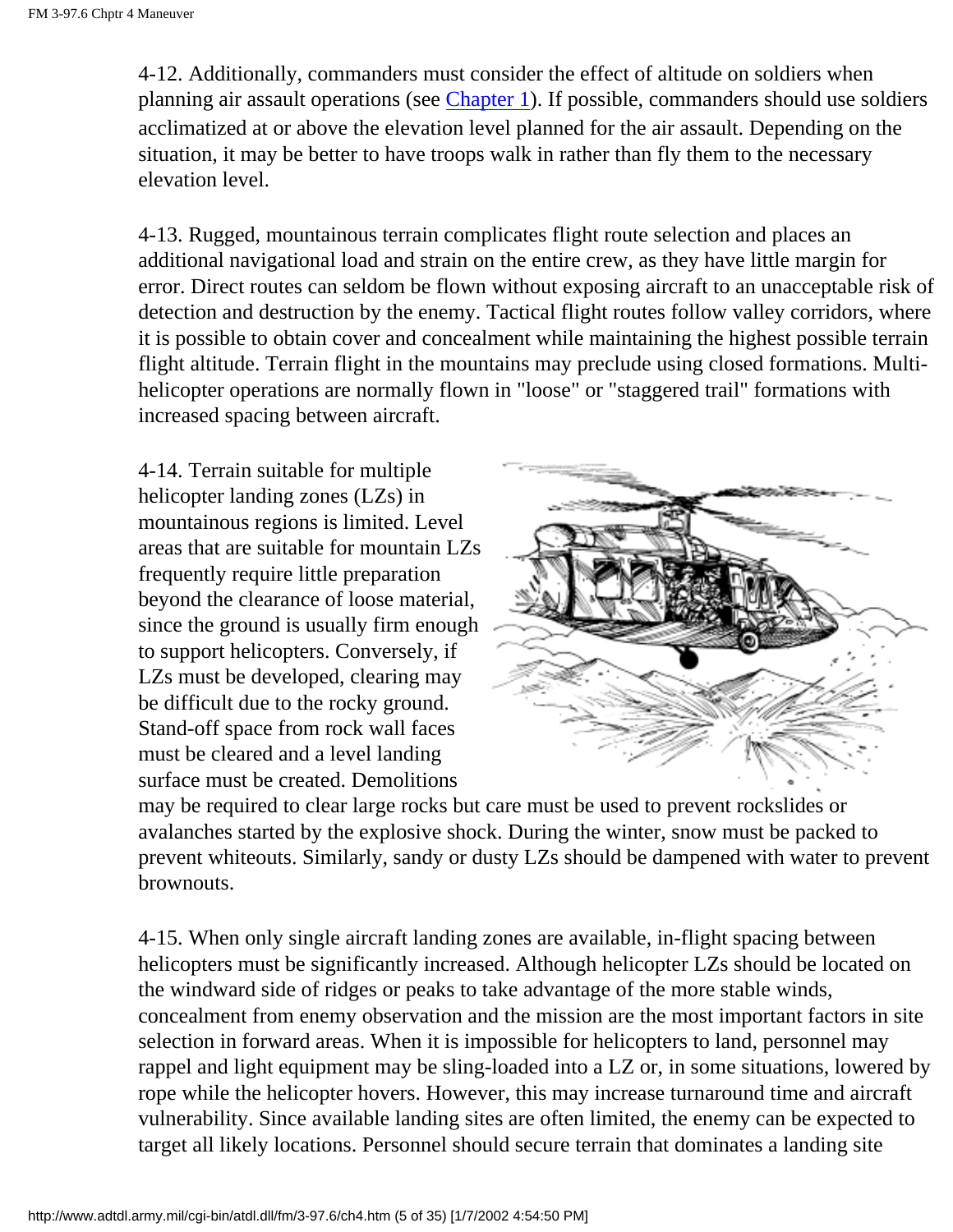before using it. They must extensively suppress enemy air defense weapons during air assault or supply operations.

4-16. Attack helicopters can be well suited for a mountain environment; however, commanders must be continuously mindful of weather and elevation effects on their employment. They can be the commander's most mobile maneuver forces in mountain warfare, enabling him to concentrate combat power quickly and exploit enemy weaknesses. During stable weather conditions, attack helicopters equipped with a variety of ordnance can rapidly engage targets beyond the range of other weapons or those masked by intervening crests. As discussed earlier, higher altitudes and icing conditions affect lift and subsequently armament loads. Ice can also prevent attack helicopters from firing their weapons altogether.

4-17. Employment time and fuel consumption increases because of the few direct routes. Terrain compartments provide excellent terrain masking and radar and visual acquisition avoidance, and allow for rapid movements to the flanks and rear of an isolated enemy force. However, these same compartments may limit aircraft maneuverability and necessitate smaller flight formations, which, in turn, may affect target engagement techniques. The compartmented terrain, combined with extended distances, may require engagement without the support of other combined arms. If terrain precludes placement of fuel and arming points in the forward area, turnaround time increases and on-station time decreases. Since groundto-air communication is often degraded by intervening terrain, in-flight operational control over extended ranges may be difficult.

4-18. Enemy motorized and mechanized forces may be slowed and canalized as they move up steep grades, down narrow valleys, and along mountain trails. These types of conditions allow attack helicopters to engage slower moving targets that have little room to maneuver or hide. However, these same conditions also make it difficult for pilots to select positions that allow line-of-sight to the target, sufficient tracking distance, acceptable standoff range, and adequate cover and concealment. Positions located high on a ridgeline may support successful target acquisition, tracking, and standoff, but create dangerous silhouettes and look-down angles (the angle from the aircraft to the target) that exceed aircraft weapon constraints. Lower positions, possibly in draws or saddles, may provide concealment to the flanks and an extensive backdrop to help conceal positions, but can decrease a pilot's ability to locate and track targets. Intervisibility lines may mask targets, and extreme terrain relief within the aircraft's optics field of view may inhibit tracking.

4-19. Remote Hellfire engagements avoid most of these problems (see Figure 4-2), but they may increase the time of flight of the missile. A remote engagement limits the number of aircraft exposed for tracking and lasing targets. When engaging with remote fires, a designating team is placed in a position overwatching the enemy's route of march. The remaining aircraft position themselves in covered and concealed battle positions oriented on the engagement area. If possible, these battle positions should be located below the reverse military crest or the counterslope of the ridgeline paralleling the engagement area. Aircraft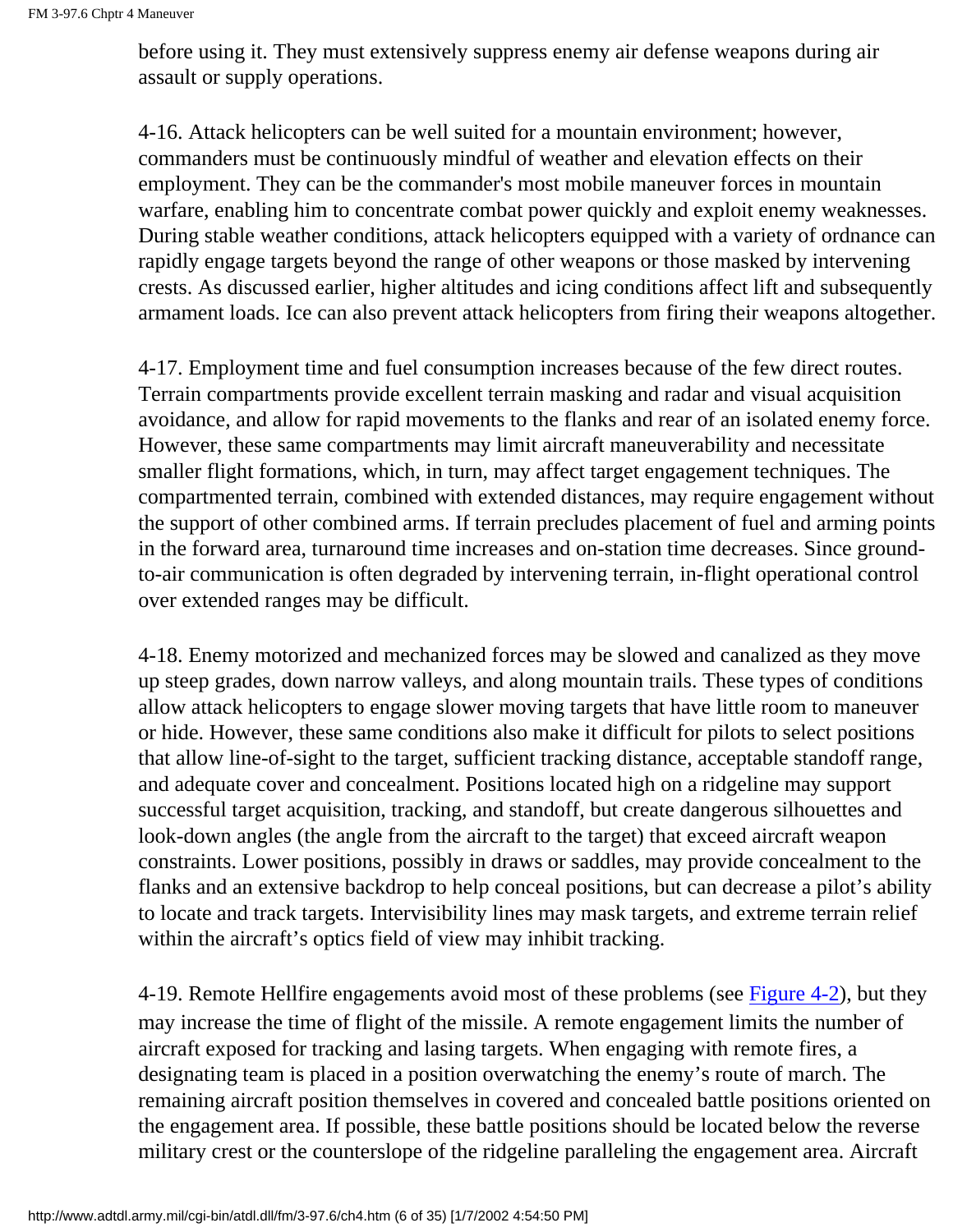in these battle positions will act as remote platforms by providing missiles to the designators without unmasking. This tactic prevents the enemy from achieving line of sight on the firing aircraft.

4-20. The AH-64D Longbow Apache will provide an even greater killing capability for the mountain commander. It is able to detect,



#### **Figure 4-2. Remote Hellfire Engagements**

classify, prioritize, and engage targets with Longbow Hellfire missiles without visually acquiring the target. The commander of the AH-64D Longbow Apache utilizes the its fire control radar and mast-mounted site to target all of the vehicles in the enemy's march formation. A data transfer handover is then executed to all other AH-64D Longbow Apaches within the company. After the data transfer has been completed, the company can then engage the enemy march column without exposing the remote platforms. When employing the AH-64D Longbow Apache with radar guided Hellfire missiles, engagement times are greatly reduced and aircraft exposure to the enemy is limited. Regardless of the type of helicopter, a thorough terrain analysis and early involvement of aviation operational planners are key to successful application of Army aviation assets in mountainous terrain.

## **DISMOUNTED MOVEMENT**

4-21. Dismounted movement is often extremely slow and arduous, and may require the skills of technical mountaineering teams to secure the advance. For example, movement in Level II may dictate that elements secure the high ground in Level III. As with any type of movement, proper movement techniques and formations and constant security to avoid unplanned enemy contact are some of the keys to successful dismounted movement.

4-22. Foot marches in the mountains are measured in time rather than distance. When making a map reconnaissance, map distance plus one-third is a good estimate of actual ground distance. One hour is added for each 300 meters of ascent or 600 meters of descent to the time required for marching a map distance. Figure 4-3 shows dismounted movement calculations for an estimated 16-kilometer march on flat and mountainous terrain. Although not included in this example, commanders must also consider acclimatization, fatigue, soldiers' loads, limited visibility, and other factors that affect movement times (see [FM 3-](#page-144-0)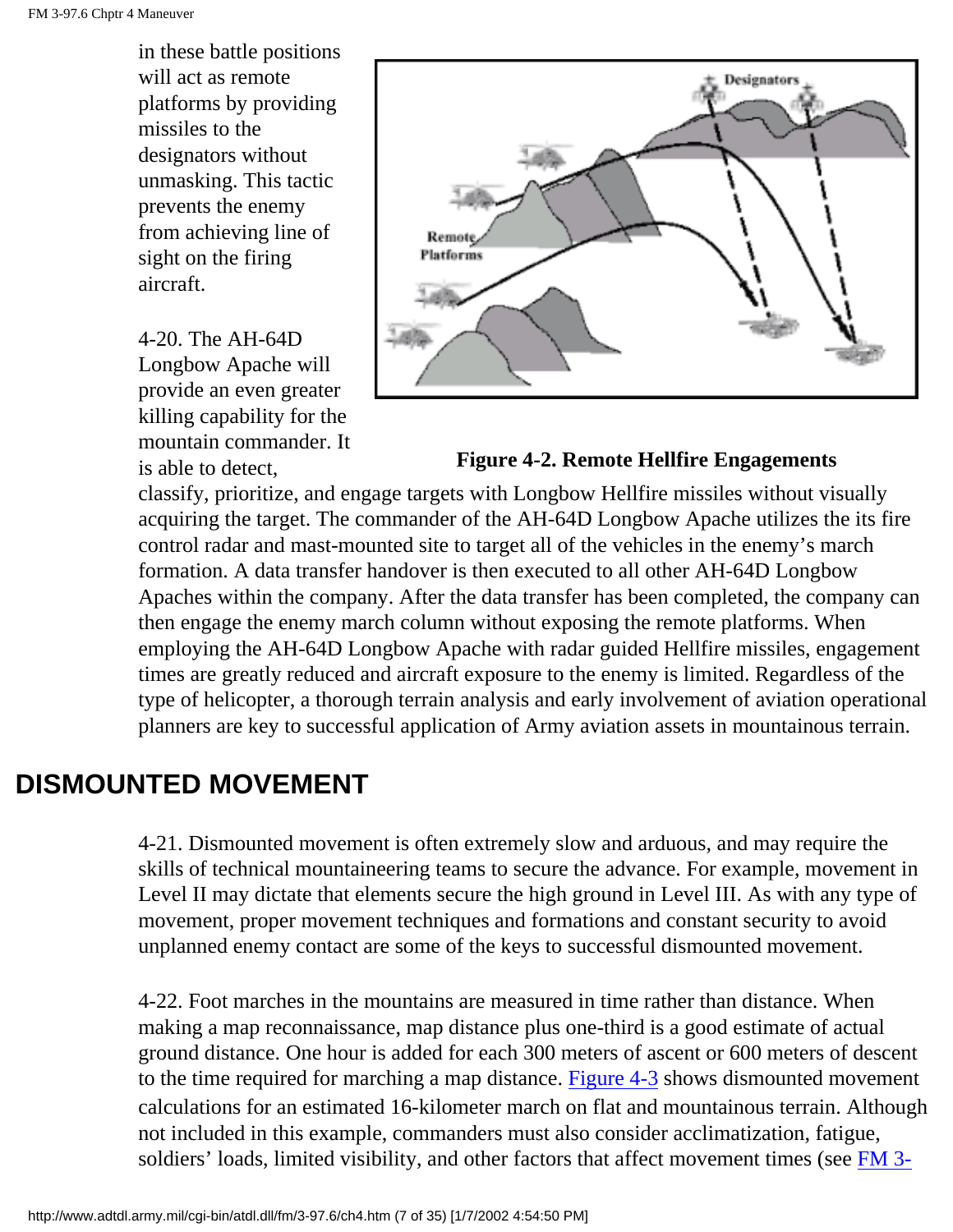[25.18](#page-144-0) for additional factors influencing dismounted march rates).

| <b>Flat Terrain</b>                                          | <b>Mountain Terrain</b>                                            |
|--------------------------------------------------------------|--------------------------------------------------------------------|
| Total<br>16 kilometers / 4 kilometer per hour<br>$=$ 4 hours | Normal Time<br>16 kilometers / 4 kilometer per hour<br>$=$ 4 hours |
|                                                              | Ascent<br>600 meters / 300 meters per hour<br>$= 2$ hours          |
|                                                              | Descent<br>600 meters / 600 meters per hour<br>$= 1$ hour          |
|                                                              | Total<br>$4 + 2 + 1$<br>$= 7$ hours                                |

### **Figure 4-3. Example Dismounted Movement Calculations**

4-23. Commanders cannot permit straggling or deviations from the selected route. Every aspect of march discipline must be rigorously enforced to keep a column closed with the knowledge that the interval between individuals depends on terrain and visibility.

4-24. To prevent an accordion effect, soldiers must allow enough distance between themselves to climb without causing the following individual to change pace. In mountainous terrain, a slow, steady pace is preferred to more rapid movement with frequent halts. Commanders must incorporate scheduled rest halts into their movement plans based on distance, availability of covered and concealed positions, and other factors described above. If possible, commanders should not conduct rest halts during steep ascents or descents. At the start of a march, soldiers should dress lightly so that they begin slightly chilly. However, a short halt should be taken to adjust clothing and equipment after the first 15 minutes of movement. In addition, soldiers must put on special mountaineering equipment before reaching steep terrain.

4-25. In glacial areas, the principal dangers and obstacles to movement are crevices, snow and ice avalanches. Exposure to the hazards of glaciated mountains is increased at companylevel and above, and movement should be limited to separate platoon and lower levels. When moving on glaciers, an advance element should be used. This group identifies the best routes of advance, marks the trail, and provides directions and distances to follow-on units. A marked trail is especially important during inclement weather and low visibility, and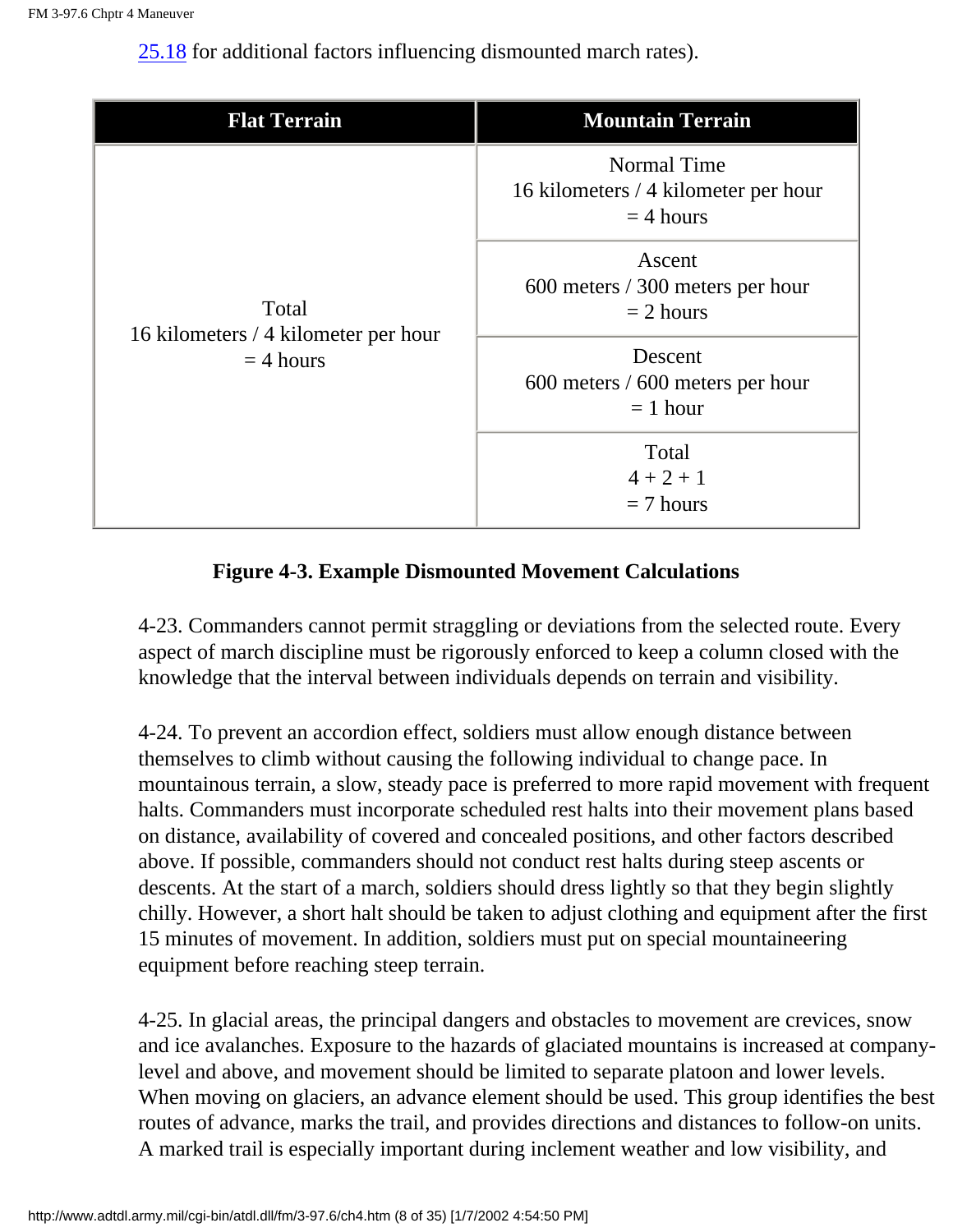provides a route for retrograde. Commanders must carefully weigh the advantages of a marked route against the possibility of ambush and the loss of surprise.

## **MOBILITY**

4-26. During mountain operations where limited mobility exists, it is critical that units maintain security and control of available road/transportation networks. This includes securing key bridges, fords, crossing sites, intersections, and other vulnerable choke points. These locations must be protected against enemy air, obstacle, and ground threats. However, commanders must carefully balance their available combat power between protecting their freedom of mobility/maneuver and allocating forces to critical close combat operations. Effective risk analysis and decisions are essential. Route clearance operations, patrols, traffic control points (TCPs), and other security operations aid commanders in securing routes. During offensive operations, commanders may need to commit forces to seize key terrain and routes that afford their forces greater mobility and tactical options against the enemy.

4-27. Engineer support in front of convoys and combat formations is often necessary to clear and reduce obstacles, such as washouts, craters, mines, landslides, and avalanches, as well as, snow and ice in colder regions. Reducing obstacles is more difficult in mountainous areas because of reduced maneuver space, lack of heavy equipment, and an increased competition for engineer support. Minefields should normally be breached, since bypassing properly sited obstacles is often impossible. In the mountains, using mechanical mine plows and rollers is frequently impossible due to the lack of roads and trails, and removal of mines by hand or through demolitions is often required. Commanders must exercise extreme caution when employing demolitions in the vicinity of snow and rock covered slopes because they can cause dangerous rockslides, avalanches, and secondary fragmentation. [FM](#page-145-0) [3-34.2](#page-145-0) has information on breaching operations and synchronization required.

4-28. Creating new road systems in mountainous regions is usually impractical because of the large amount of rock excavation required. Therefore, roadwork is generally limited to the existing roads and trails often requiring extensive construction, improvement, maintenance, and repair to withstand the increased military traffic and severe weather conditions. In certain mountainous areas, materials may be difficult to obtain locally and impossible to make full use of conventional heavy engineer equipment for road and bridge construction or repair. In such cases, large numbers of engineers are required and units must rely heavily on hand labor, light equipment, and demolitions.

4-29. Secondary roads and trails should be steadily improved to accommodate trucks and infantry fighting vehicles, and, eventually, heavier vehicles. Their selection depends on necessity and the speed with which the routes can be put into service. Abnormal gradients on roads may be necessary to ensure that construction keeps pace with tactical operations. Sidehill cuts are the rule, and the same contour line is followed to avoid excessive fills or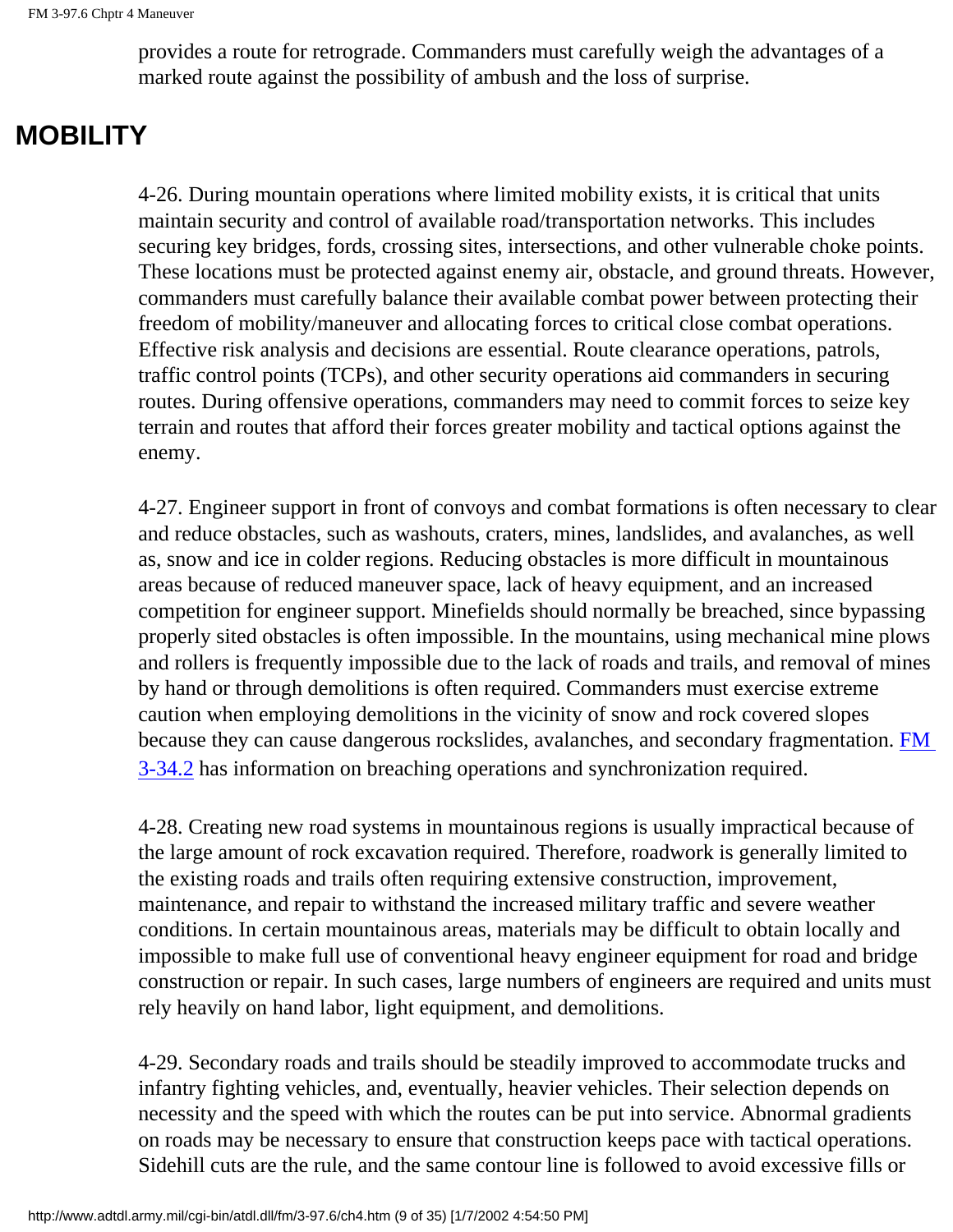bridging. Turnouts should be installed approximately every 500 meters to reduce traffic congestion on single-lane roads or trails. Drainage requirements must be considered in detail because of the effects of abnormally steep slopes, damaging thaws, and heavy rains.

4-30. Stream and river crossing operations are difficult and must usually be accomplished by expedient means. Bridging operations in mountainous terrain are normally limited to spanning short gaps and reinforcing existing bridges by using prefabricated materials and fixed spans from floating bridge equipment. However, standard design or improvised suspension bridges may still be needed for longer spans. Because existing bridges may have low vehicle load classifications, standard fixed tactical bridges and bridging materials should be on hand to quickly reinforce or replace them. In extremely rough terrain, cableways and tramways may be constructed to move light loads and personnel across gorges, and up and down steep slopes.

### **COUNTERMOBILITY**

4-31. Obstacles become more important because of the compartmented terrain and already limited road and trail networks. It is easy to create effective obstructions in mountains by cratering roads, fully or partially destroying bridges, or inducing rockslides and avalanches. Units can use antitank minefields effectively to canalize the enemy, deny terrain, or support defensive positions. Commanders should remember that clearing or reducing these same obstacles may be extremely difficult and a hindrance to future operations. Using reserve and situational obstacles, lanes and gaps, and plans to rapidly reduce friendly obstacles must be an integral part of all defensive operations. Commanders must also consider the enemy's ability to create similar obstacles and minefields when developing courses of action that hinge on speed of movement or a particular avenue of approach.

4-32. Reinforcing obstacles can be used effectively with the natural ruggedness of mountains to deny the enemy terrain and to delay and impede his movement. As in all environments, the engineer and maneuver force commander must site obstacles based on terrain and the availability of weapon systems.

4-33. Antitank mines are laid along the comparatively narrow approaches suitable for mounted attacks. Flash floods and excessive runoff may dislodge mines from their original location; however, they normally remain armed. Family of scatterable mines (FASCAM), particularly artillery-delivered and helicopter-delivered mines, increases the flexibility of the maneuver unit commander, reduces the engineer effort, and is a valuable resource in protecting rear areas from enemy envelopment and breakthroughs. Using FASCAM should be weighed against the time in delivery, displacement of the artillery, and the additional logistics burden that may be involved.

### **ENGINEER AUGMENTATION AND EMPLOYMENT**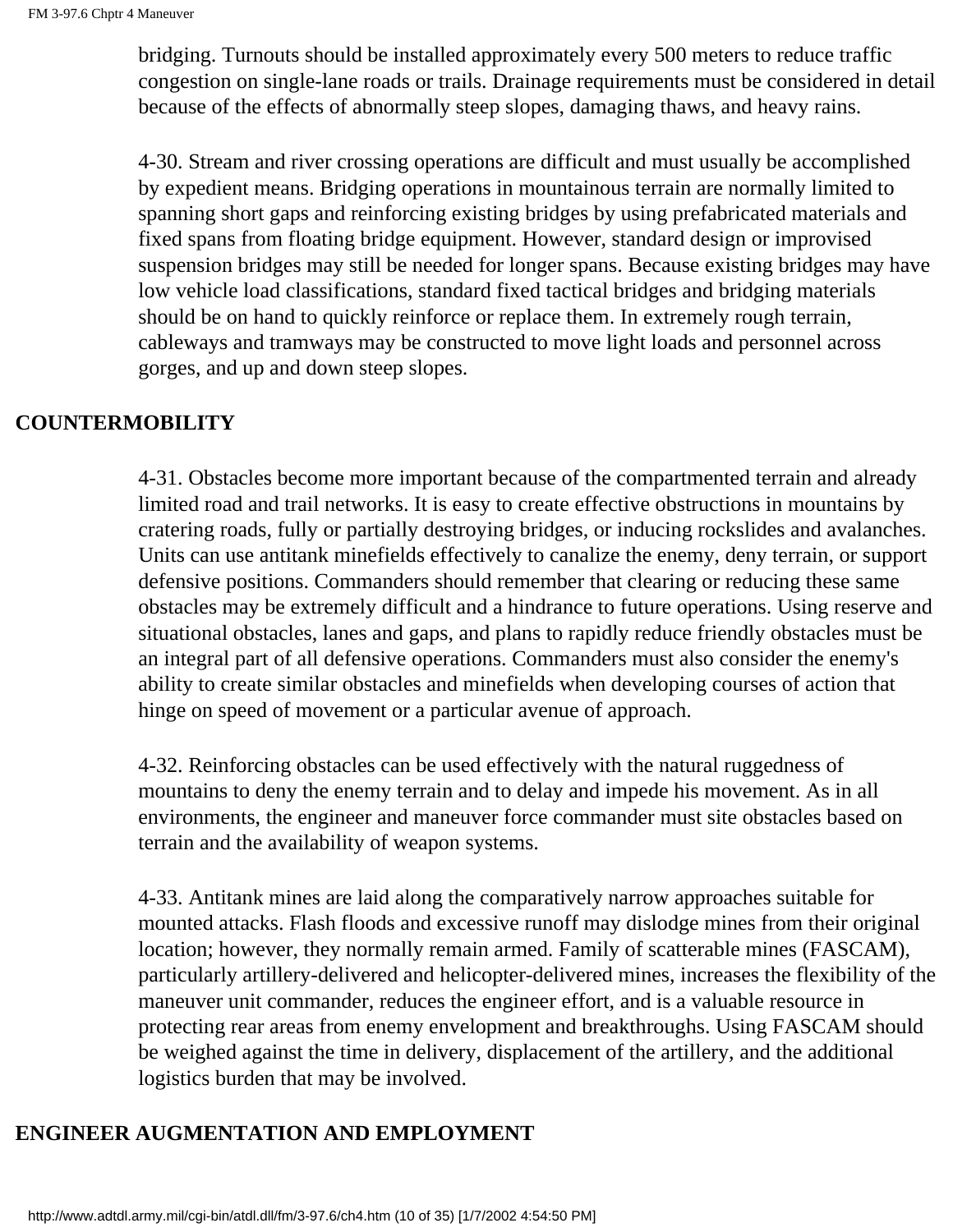4-34. Because mountain terrain requires small-unit decentralized operations, an engineer platoon or company should be allocated to each maneuver battalion, light or heavy. Allocation in this manner may leave division and brigade rear areas short of engineer support.

4-35. An additional corps engineer battalion (wheeled) and an engineer light equipment company may be needed to augment an infantry division. Platoons from the engineer light equipment company may be tasked to assist divisional platoons with the engineer effort in each maneuver battalion area. The corps combat engineer battalion (wheeled) provides heavy equipment and dump trucks required to support road improvement and maintenance in division and brigade rear areas. Also, this corps combat engineer battalion (wheeled) can accomplish such tasks as constructing or reinforcing bridges. To operate efficiently, additional items, such as compressors, jackhammers, power drills, chain saws, and bulldozers, may be necessary, as well as large amounts of explosives and obstacle materials.

## **SPECIAL PURPOSE TEAMS**

4-36. On steep, exposed, or technically difficult terrain, soldiers with advanced mountaineering skills may be required to maintain or improve mobility. Advanced climbers may deploy ahead of maneuver forces during limited visibility or inclement weather to erect aids that will help maneuver elements move in difficult terrain. They may also be committed to lead forces or to operate independently to strike the enemy suddenly over unlikely routes and to occupy certain key heights that can be defended easily because of their position. The specific employment of special purpose teams is based on the mission, tasks, and requirements of the commander.

4-37. Commanders must analyze operational terrain levels and identify the mobility requirements necessary to obtain and maintain freedom of both tactical maneuver and operational movement (see Figure 4-4). It is critical that special purpose teams are properly organized *before* a mission begins. Once movement is underway, unplanned deviations have little chance of success. Bypassing obstacles in mountainous terrain is almost always difficult or impossible. In many instances, the best available bypass will channel friendly forces into enemy kill zones or ambushes.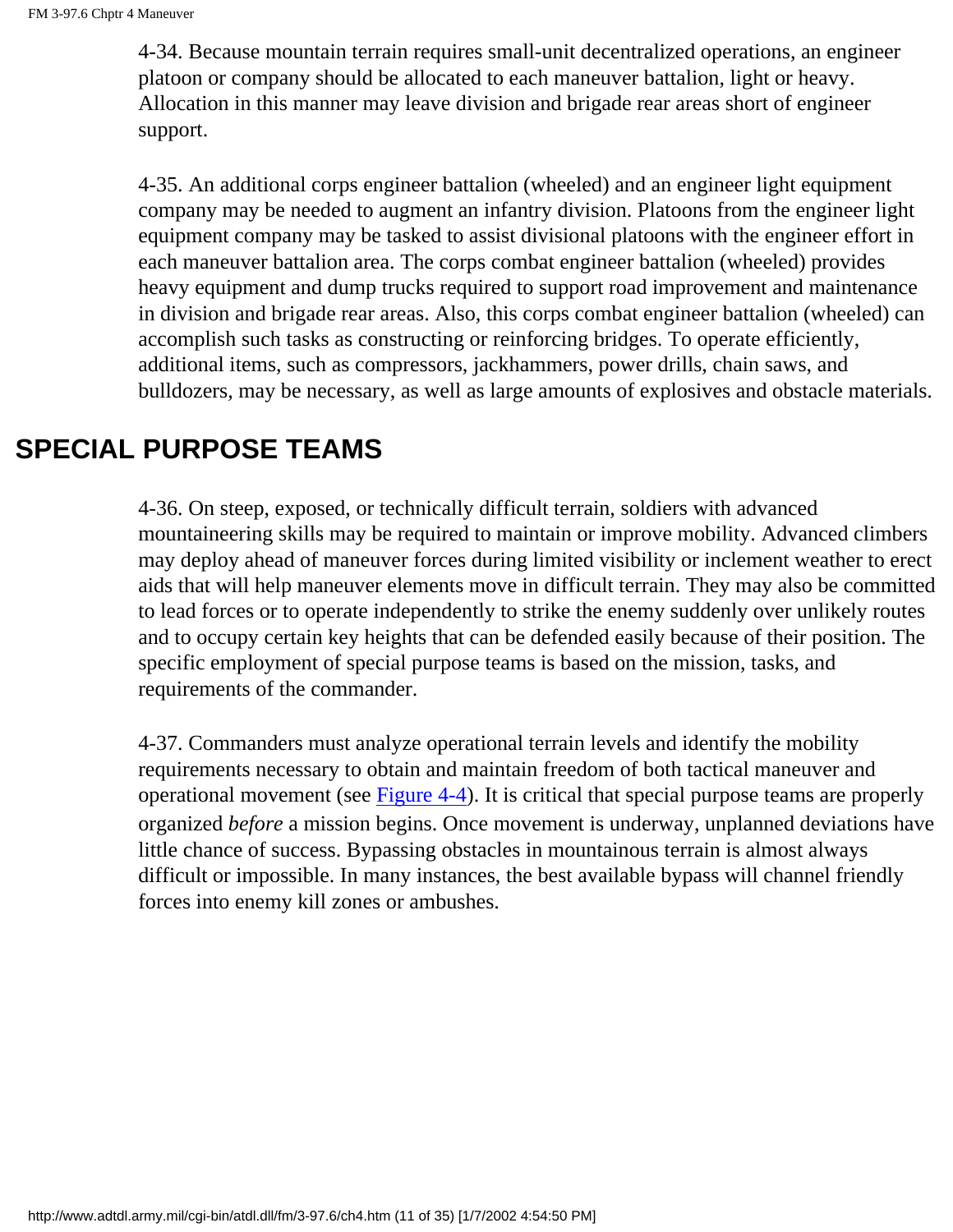

**Figure 4-4. Relationship of Terrain to Skills and Special Purpose Teams**

4-38. To enable a force to move personnel, equipment, and supplies on the mountain battlefield with limited delays due to terrain, visibility, or obstacles, commanders should organize soldiers with advanced mountaineering training as guides, lead climbing teams, installation teams, and evacuation teams (evacuation teams are covered in the combat health support portion of [Chapter 5](#page-106-0)).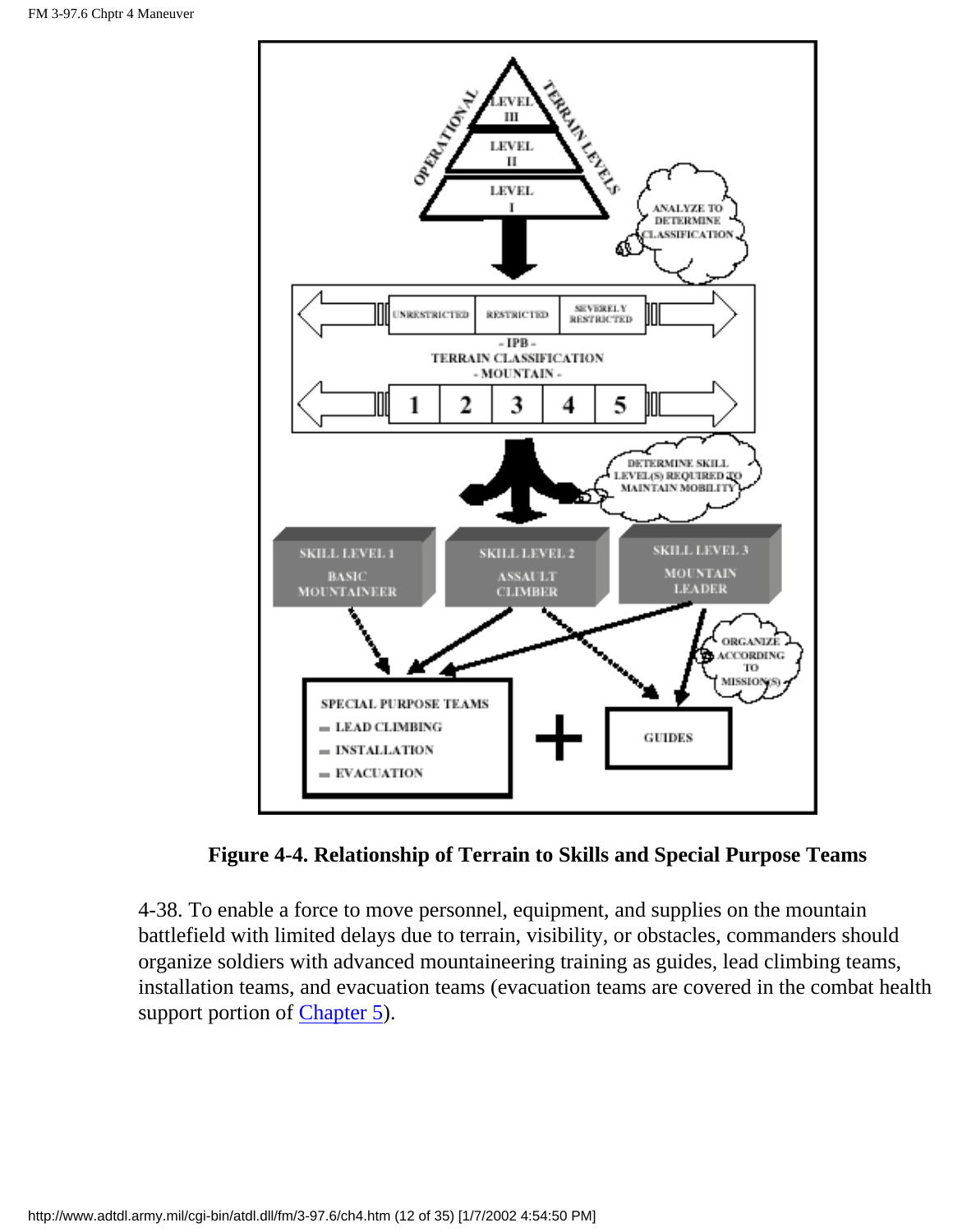### **HISTORICAL PERSPECTIVE**

#### **The 10th Mountain Division and Riva Ridge (February 1945)**

After attempts to capture Bologna in Italy's Po Valley during the winter of 1944-1945 failed, Allied commanders focused on the possibility of wide sweeping movements aimed at encircling Bologna and all the German armies in the region. The plan called for using the 10<sup>th</sup> Mountain Division to capture a series of mountain peaks and ridges dominating a 10-mile section of Highway 64, one of two main routes leading from Pistoia through the northern Apennines to Bologna. This would provide the Allies with a better position before starting the spring offensive, since seizure of this terrain would result not only in the Germans' being unable to protect their vital lines of communications, but also in the Americans' being able to observe German activity almost all the way to the Po Valley, approximately 40 miles away. The Division's baptism-by-fire was to be in a region dominated by two ridges whose highest peaks rose 3,000 to 5,000 feet. One of these ridges, Pizzo di Campiano-Monte Mancinello, became known as Riva Ridge (see Figure 4-5).

These heights appeared to be impregnable, as it was doubtful that any force large enough to overwhelm the Germans could be massed unobserved for an assault. The Germans had all the advantages of the commanding heights, and there was little cover for troops crossing the barren, snow-covered ground. It was clear that Riva Ridge would have to be cleared before the decisive attack could advance up Mount Belvedere and along the ridge towards Monte della Torraccia. Therefore, the plan was for the mountain troops to climb the 1500 foot cliff and surprise the Germans, who would not be expecting the attack up the face of the cliff.

The 86<sup>th</sup> Mountain Infantry Regiment's 1st Battalion and one company from its 2nd Battalion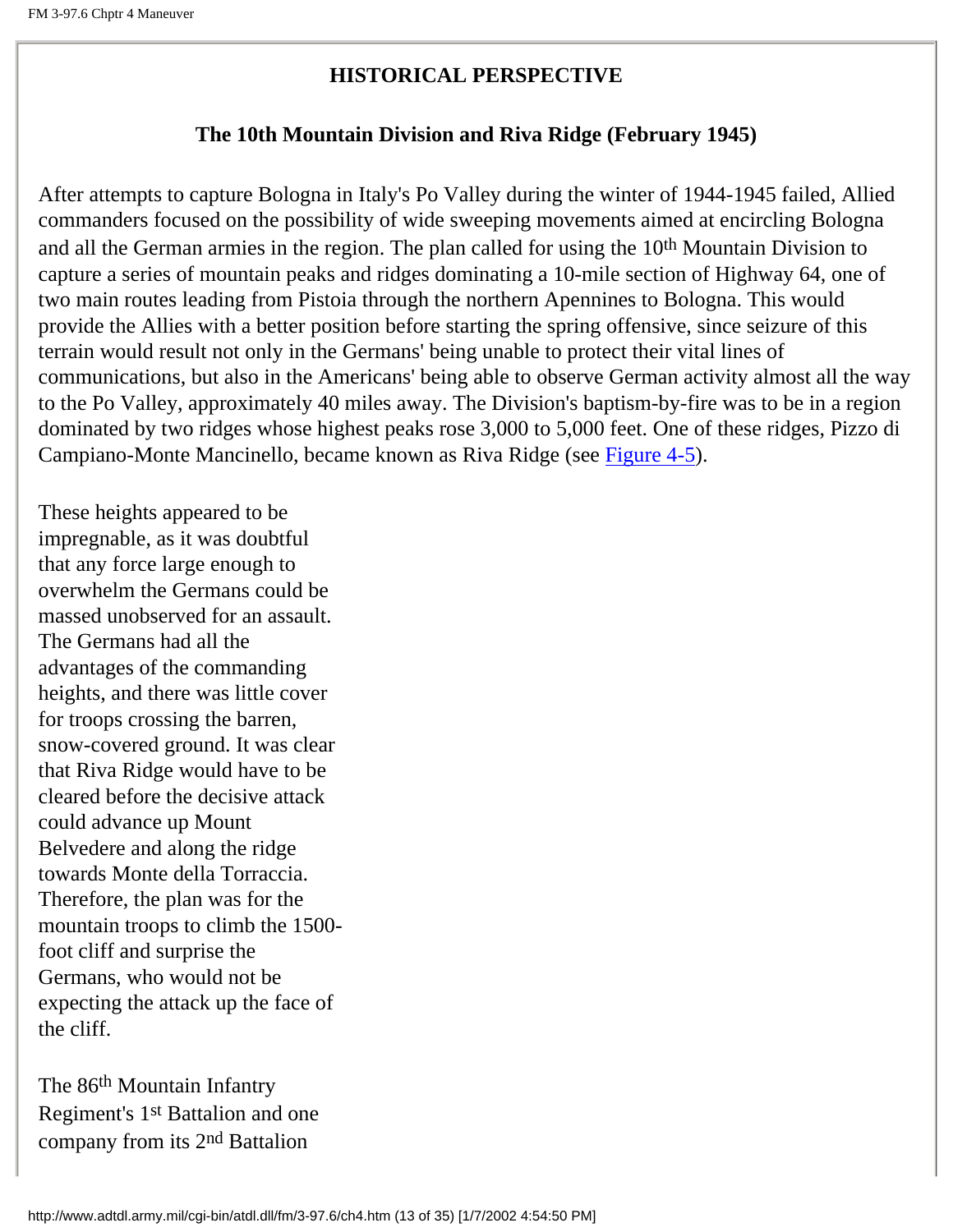were assigned to negotiate the cliff and capture Riva Ridge, thereby setting the conditions for other assault elements to achieve their objectives. Select teams of climbers assembled their ropes, pitons, and other gear. The teams climbed in the dead of night, hammering pitons into the rock, attaching links to them, and fastening ropes to the links. These served as fixed lines to assist those who followed in their ascent of the vertical face of the ridge. The lead climbing teams reached the top around midnight, and battalion units began their ascent in force. By 0400 on 20 February, all three of 1st Battalion's companies and the company from the 2nd Battalion had reached their individual objectives on top of the ridge without being seen. They attacked the defending Germans and completely surprised them. German daylight counterattacks were repulsed and the division's left flank was secured on Riva Ridge - opening the way for the rest of the division to accomplish its mission.

The capture of Riva Ridge was the only significant action in which the division put to use its specialized stateside training. Nevertheless, no one would deny that this single mountain operation justified all the



**Figure 4-5. Riva Ridge**

demanding training the 10<sup>th</sup> Mountain Division had undergone.

Adapted from See Naples and Die, Robert B. Ellis.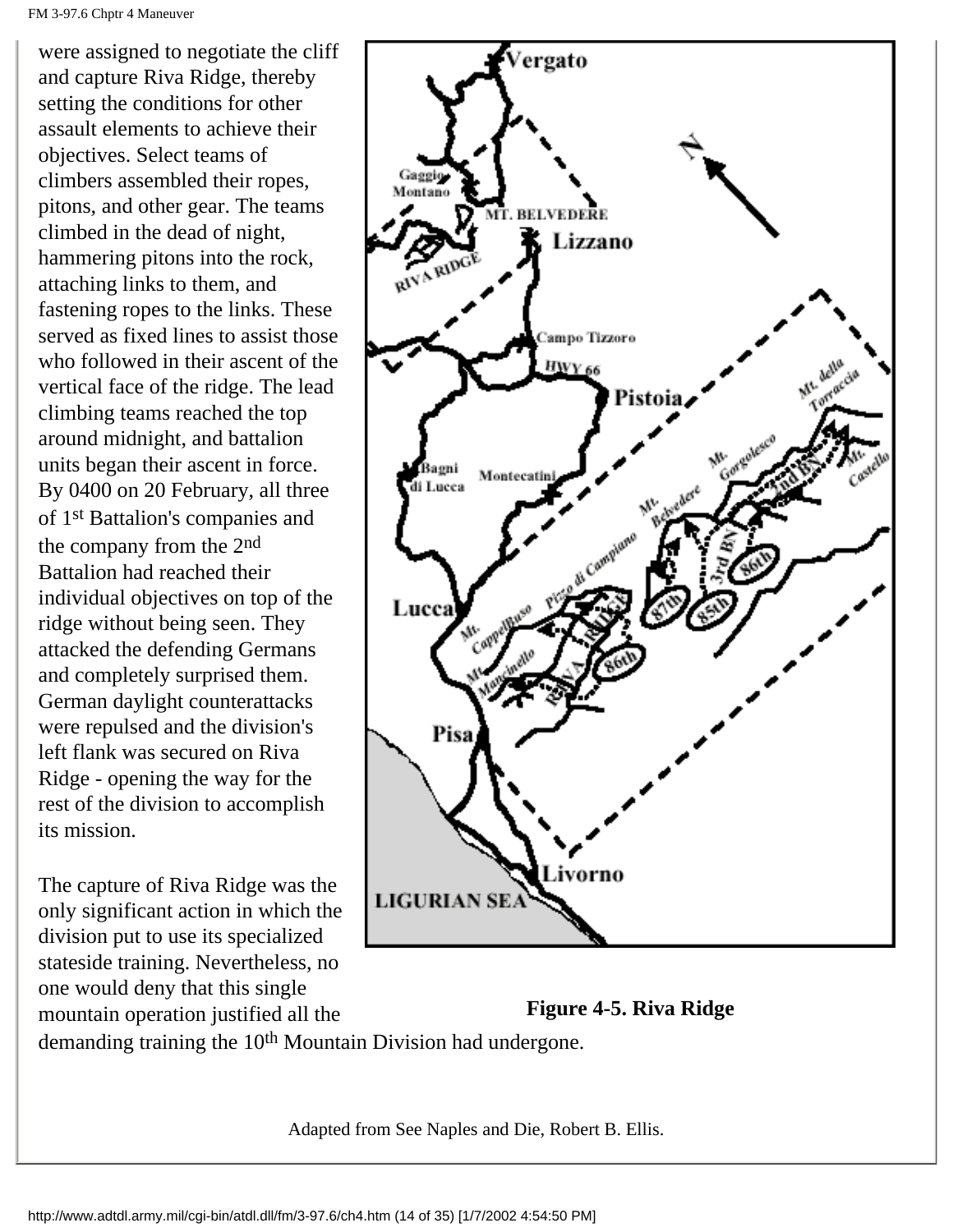### **GUIDES**

4-39. Mountain guides are useful for any operation, particularly on terrain above Class 3, which requires accurate judgment and extensive technical knowledge. They act primarily as advisors to unit commanders and assist with planning when technical mountaineering problems affect the tactical scheme of maneuver. They must be experienced in all aspects of mountaineering (usually a Level 3 mountaineer) and capable of ensuring that the force is never beyond the margin of its operational capabilities while operating on mountainous terrain. Mountain guides must possess the skills, knowledge, and experience necessary to develop a true perspective of the obstacles and conditions that must be overcome.

4-40. Mountain guides should perform the following functions for the commander:

- 1. Conduct a terrain analysis of the assigned area.
- 2. Select the best march routes.
- 3. Identify danger areas, obstacles, and hazards.
- 4. Estimate the effects of elevation on force capabilities.
- 5. Determine the technical means necessary to employ the force.
- 6. Estimate the time of unit movements.
- 7. Develop a movement sketch indicating the azimuth, time, and mountaineering requirements.
- 8. Lead units, usually company-level and above, on difficult terrain.
- 9. Supervise all aspects of mountaineering safety.

#### **LEAD CLIMBING TEAMS**

4-41. As with all special purpose teams, lead climbing teams have highly skilled soldiers qualified in advanced mountaineering techniques (normally Level 2 mountaineers). To a lesser degree, lead climbing teams perform many of the same functions as guides. They also accompany a unit over unprepared routes and assist with actually conducting its mission by maintaining and improving mobility. In some instances, lead climbing teams may operate independently of other forces to accomplish specific missions.

4-42. These teams are capable of climbing at night with the aid of night-vision goggles and can conduct operations over any type of terrain. Lead climbing teams should be utilized to install fixed ropes to assist personnel over exposed terrain. They make the most difficult climbs and act as rope leaders. Members of the lead climbing teams must be extremely proficient in the technical aspects of mountaineering, since they select the specific routes to be climbed. This responsibility emphasizes the importance of accurate judgment, since a single mistake could jeopardize the success of the unit's mission. Commanders should consider assigning lead climbing teams to, or developing an organic capability within: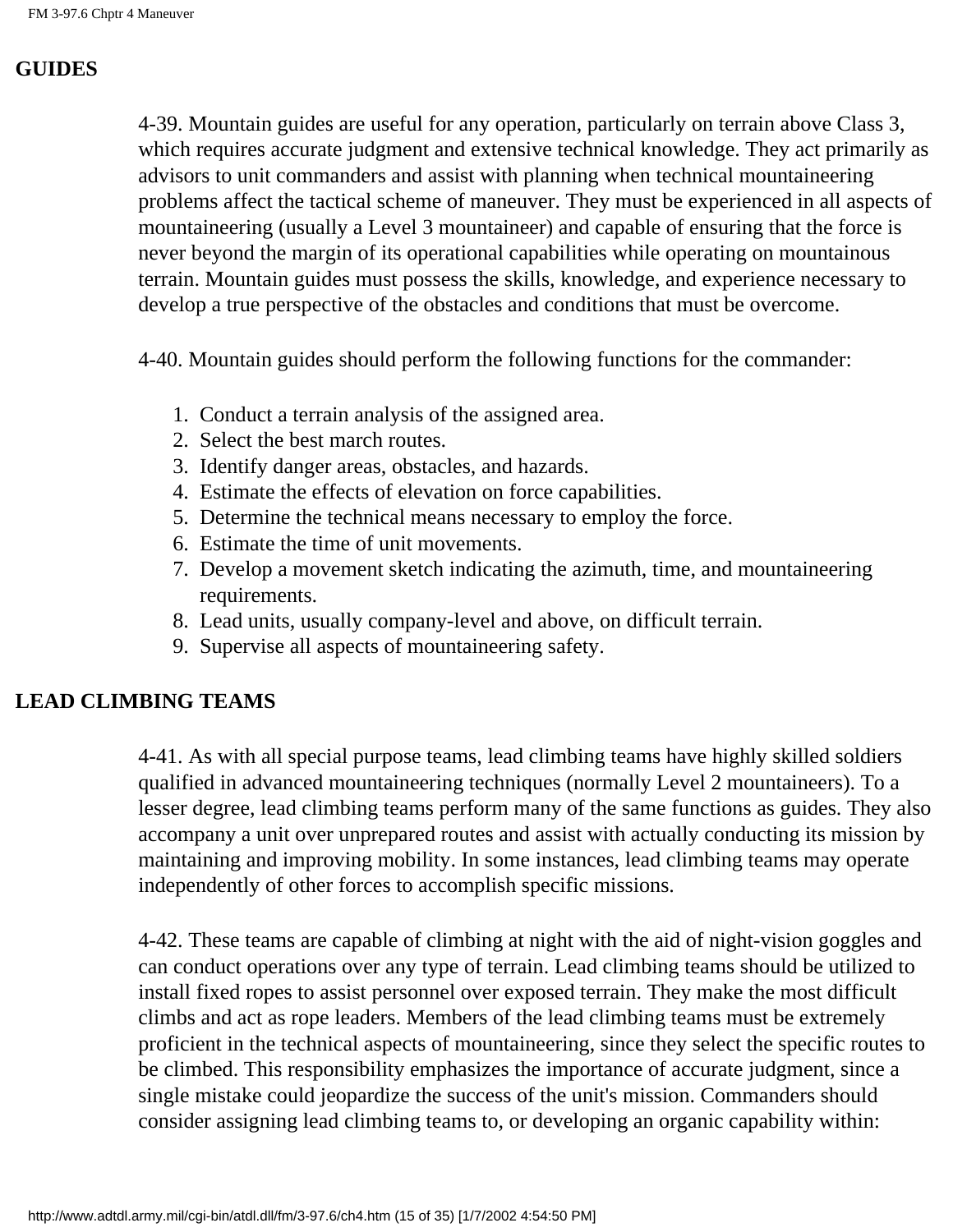- Ground reconnaissance elements.
- Forward observer parties.
- Air defense sections.
- Communications sections.
- Security elements.
- Assault elements.
- Sniper sections.

4-43. The number of lead climbing teams required is dependent on the mission and difficulty of the elevation level or dismounted mobility classification. If more than one point of attack is to be used or a more mobile patrol is needed, it may be necessary to employ additional lead climbing teams. Lead climbing teams may also assist in the attack of very steep objectives by negotiating the most unlikely avenues of approach. They can be dispatched ahead of the attacking elements to secure the advance at night and during periods of inclement weather. The commander's imagination and their limited availability are the only restraints toward using lead climbing teams.

4-44. In precipitous terrain, lead climbing teams can be used alone to conduct small reconnaissance patrols or to form the nucleus of larger patrols. They may also be used to expedite movement of flank security elements over difficult terrain and during poor visibility. At least one team should be attached to each element, depending on the size of flank security and the operational terrain level in which operations take place. When the AO dictates a rate of march on the flanks that is slower than that of the main body, flank security elements should be located adjacent to the advance echelon. Lead climbing teams are detached as necessary to reconnoiter and hold dominant terrain features on the flanks of the line of march. As the trail element passes and the security position is no longer required, the lead climbing team's flank outposts join the main body or proceed forward to another security location.

### **INSTALLATION TEAMS**

4-45. Installation team members are qualified in the construction and maintenance of technical mountaineering systems, referred to as installations, which facilitate unit movement. These teams deploy throughout the AO, in any weather or visibility conditions, to erect mountaineering installations that overcome obstacles to the movement of friendly forces and supplies.

4-46. In most situations, installation teams should consist of six qualified members, enough to build most installations. Installation teams deploy early and prepare the AO for safe, rapid movement by constructing various types of mountaineering installations (see Figure 4-6). Following construction of an installation, the team, or part of it, remains on site to monitor the system, assist with the control of forces across it, and make adjustments or repairs during its use. After passage of the unit, the installation team may then disassemble the system and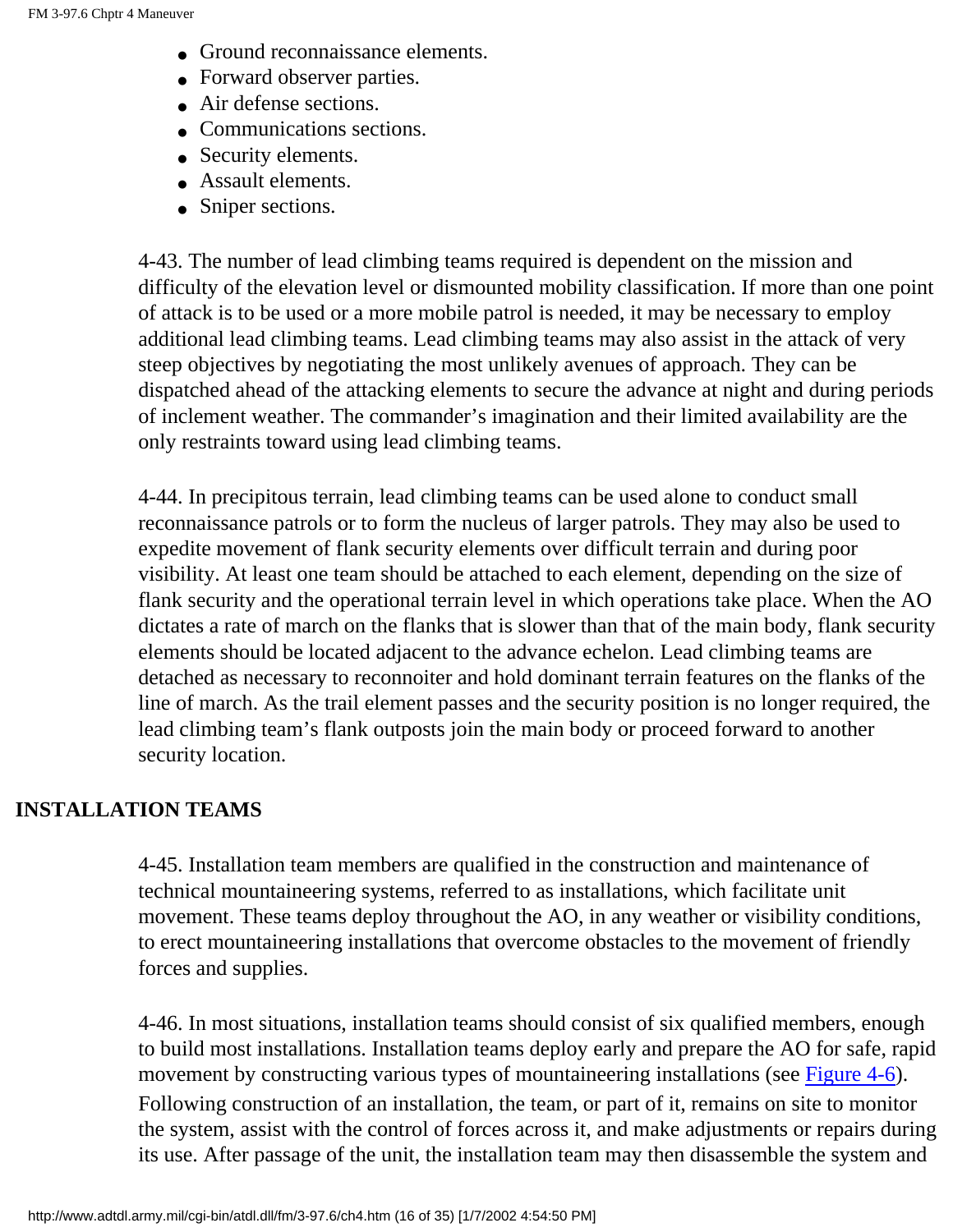deploy to another area as needed.

4-47. Although installation teams can assist, commanders remain responsible for establishing a traffic control system and the rate of negotiation to expedite tactical movement and prevent unnecessary massing of personnel and equipment on either side of the obstacle. Plans for the traffic control system include arrangements for staging and holding areas, as well as movement. A prearranged order of movement, disseminated to all elements of the force, facilitates rapid movement. The traffic control plan also includes instructions for dispersing forces on the far side once they negotiate the obstacle. The successful negotiation of systems depends on how quickly a force can consolidate on the far side and continue its mission.



**Figure 4-6. Types of Installations**

4-48. Commanders must carefully consider the proportion of installation team assets allocated to maneuver with those assigned to sustain essential logistics activities. When considering a unit's scheme of maneuver, the number and types of installations depend on METT-TC, emphasizing factors listed in Figure 4-7.

4-49. Once operations stabilize, installation teams can direct and assist engineers in the construction of fixed alpine paths. Fixed alpine paths consist of permanent or semipermanent mountain aids that assist troops in traversing rugged mountain terrain and facilitate the movement of equipment and supplies to and from forward areas.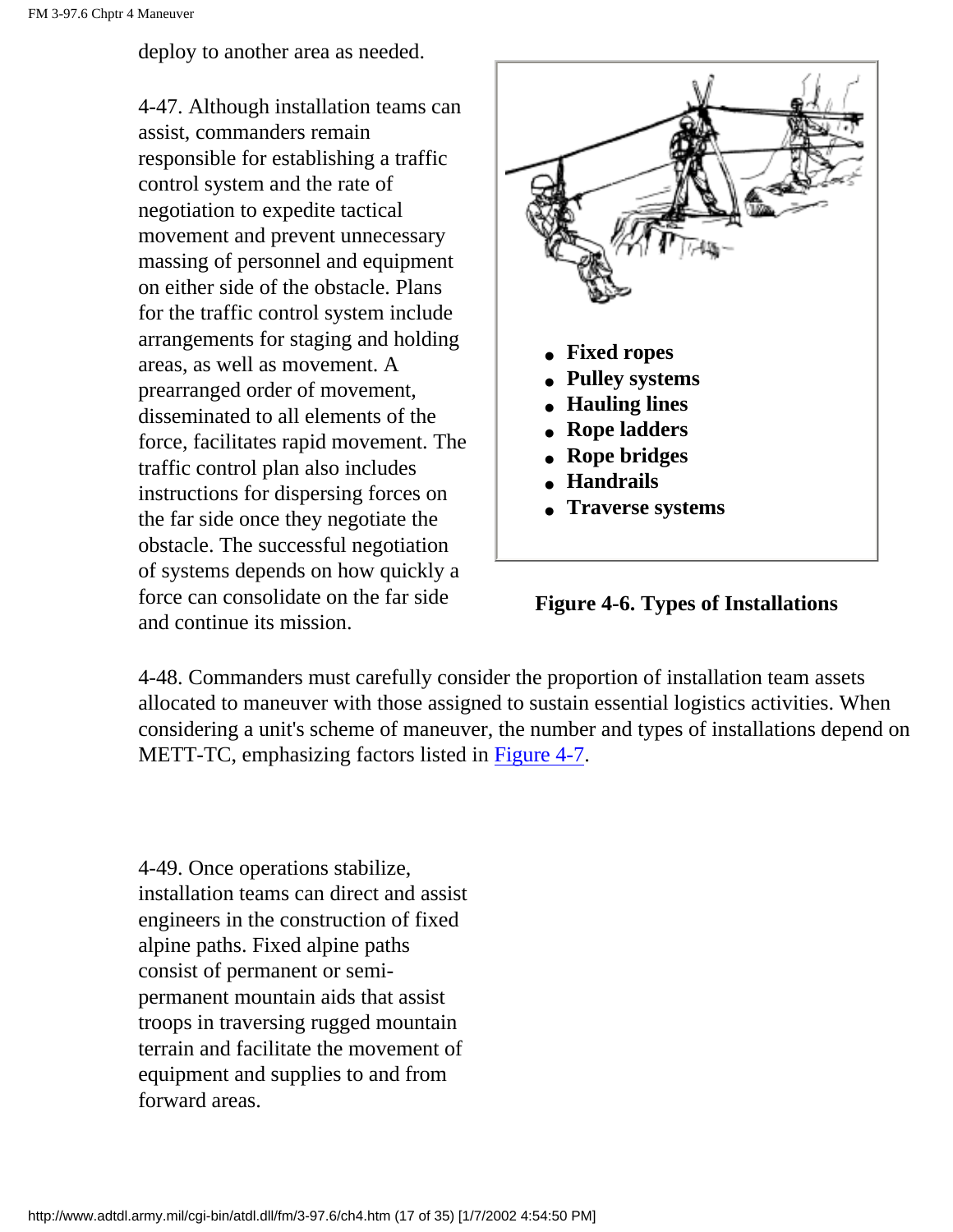### **SECTION II — OFFENSIVE OPERATIONS**

4-50. Offensive operations in the mountains vary depending on the degree of restrictions dictated by mountains of different heights and character, but are normally planned and conducted utilizing the movement to contact and the attack. Exploitation and pursuit are conducted, but less frequently than in other environments.

4-51. Mountain operations will most likely be fought to gain control of key or decisive terrain. The goal is to seize

- **Number of routes required by the maneuver force**
- **Size of the maneuver force**
- **Amount and type of maneuver force equipment**
- **Number of installations required to extend logistics support**
- **Weather and visibility conditions**
- **Number of installation teams available**

### **Figure 4-7. Factors Influencing Mountain Installations**

objectives that are important for continuing the battle, such as lines of communication, passes, ridges, and choke points. Every attempt must be made to fight from the heights down. Frontal attacks against defended heights have little chance of success and attacks are usually made along the flanks and to the rear of the enemy. Consequently, envelopment becomes the preferred form of maneuver.

4-52. The missions assigned to units operating in a mountainous region remain the same as those in lowland regions. Commanders should place an increased emphasis on:

- Limited-visibility operations.
- Mobility and survivability.
- Securing friendly lines of communications while severing those of the enemy.
- Reconnaissance and security.
- Centralized planning and decentralized small-unit actions.
- Environmental factors favoring operations of short duration and violent execution.

## **PLANNING CONSIDERATIONS**

4-53. When conducting offensive operations in the mountains, surprise is often a dominant consideration, rather than a supporting one. Units achieve surprise by achieving superior situational understanding, especially of the terrain, and by using that knowledge to do the unexpected. Friendly forces should conduct bold and imaginative operations to exploit enemy weaknesses or inability to operate in a mountainous environment. A well-trained force can achieve surprise by infiltrating and attacking the enemy's rear or attacking during periods of limited visibility, such as night, rain, or snow. They can use helicopters and their technical mountaineering skills to conduct decisive operations anywhere in the AO. The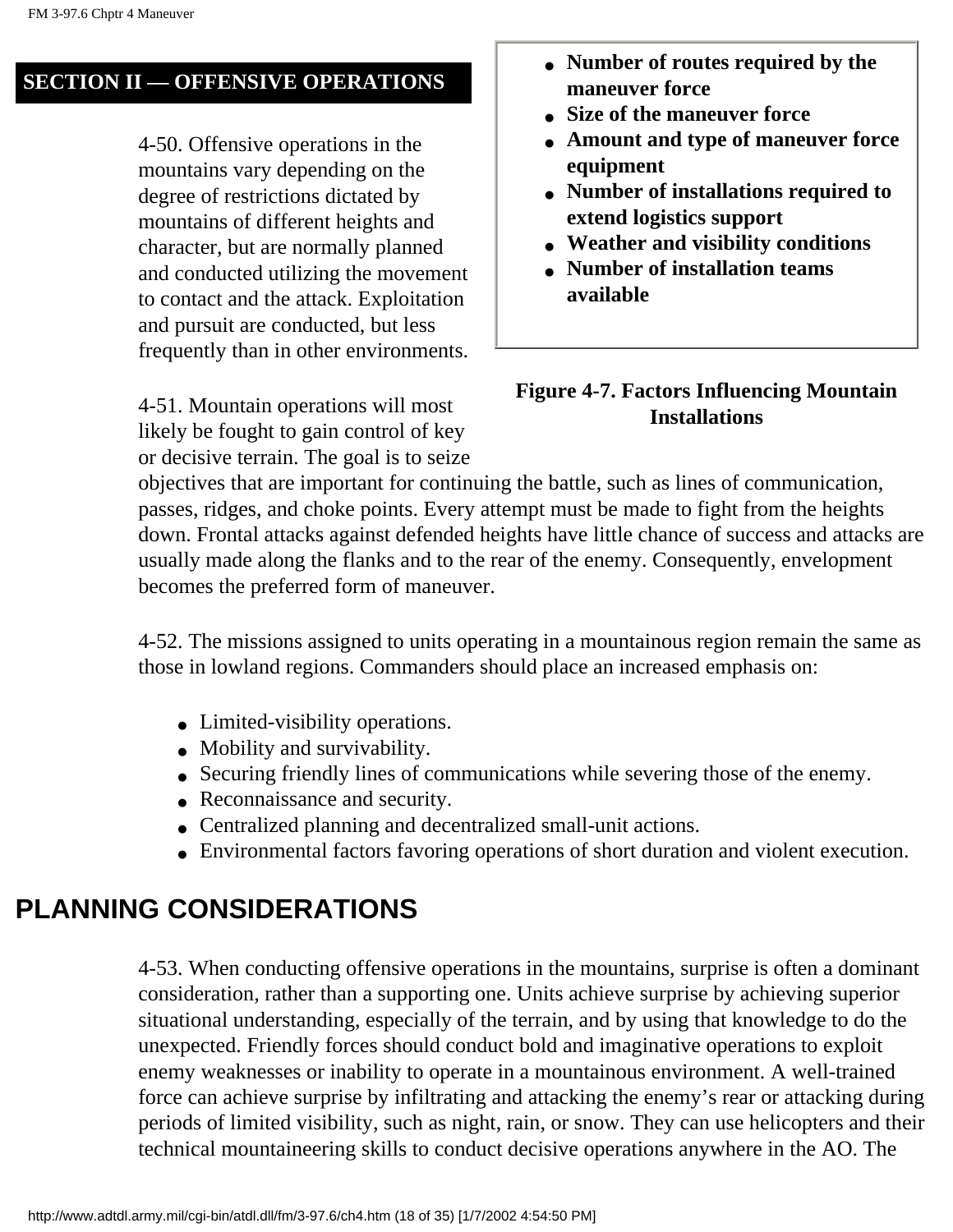effects of surprise can be dramatically increased if commanders select objectives in restrictive terrain that decrease the enemy's mobility and ability to react effectively.

4-54. The mountainous terrain increases the threat to concentrated formations. Usually, it is difficult to coordinate all forces by time and location so that they can rapidly support each other and achieve massed effects. The compartmented terrain separates adjacent units, precluding mutual support, and may adversely affect supporting distances. Therefore, it is critical to anticipate the concentration of forces and fires before the battle begins to achieve effective synchronization.

4-55. Commanders usually select decisive points for the attack based, in part, on their ability to seize and control key terrain. Each of these objectives often necessitates the seizure of one or more intermediate objectives. The compartmented terrain and resulting dispersion make it difficult for commanders to visualize the entire AO and complicates command and control, while the terrain often affords the defender excellent observation and decreases the attacker's ability to concentrate forces undetected.

4-56. Once a battle is joined, helicopters are the only rapid means for massing forces on terrain higher than Level I. When weather conditions permit, attack helicopters and tactical air assets are essential because they can move and strike over a large AO in a short time. Therefore, the suppression of enemy air defense may become a high priority during offensive operations.

4-57. Commanders must personally acquaint themselves with the terrain to the fullest extent possible. They combine this knowledge with other factors of METT-TC to develop simple, yet precise plans and orders. As previously discussed, compartmented terrain tends to divide the battle into many isolated engagements that are difficult to control. A complex and inflexible plan will not withstand the changing situations associated with this type of decentralized combat. An uncomplicated plan with a well-thought-out intent that is clearly communicated ensures understanding at the lowest level and allows subordinates to exploit battlefield opportunities even if communications fail.

## **PREPARATION**

4-58. The length of the preparatory phase is typically longer in a mountainous environment. An offensive action against an enemy defensive position must be based on thorough reconnaissance and orderly preparation. The primary factor in determining the technique to be used in destroying the enemy position is the strength of the enemy's defenses. The stronger the defenses, the more deliberate the attack must be. In mountainous terrain, evaluation and exploitation of the ground are essential. Commanders must prepare plans of attack that take advantage of the weaknesses found in the enemy's defensive system. In the mountains, a larger number of reconnaissance assets and additional time may be needed to determine the strength of enemy positions on the objective and all surrounding heights, and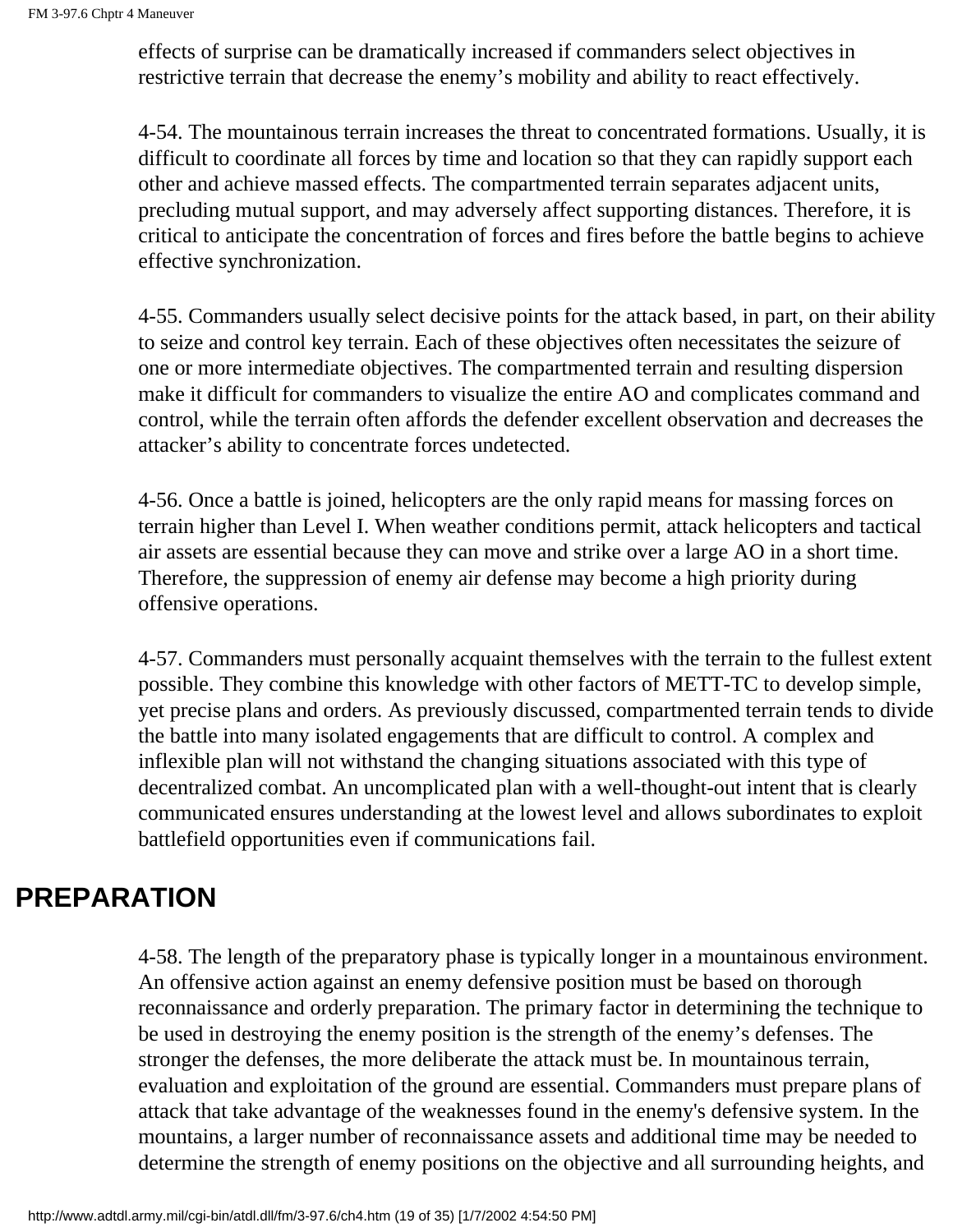favorable routes to and past the objective.

4-59. Difficult approach routes should be marked and prepared for safe passage. Easily traversed slopes, broad hills, plateaus, and valley floors, as well as mountainous terrain with well-developed road and transportation nets, permit deployment in breadth. High ranges with ridges and crests leading to the objective require organization in depth with extended lines of communications.

4-60. In trackless mountain terrain, company-sized teams usually conduct attacks. If the area assigned to a battalion permits, companies should approach the objective separately on multiple routes. In restrictive terrain, adequate maneuver space may not always be available and several units may be required to move along the same avenue of approach. It may even be necessary to conduct shaping operations to seize sections of terrain from which the enemy can dominate the forces' movement and approach.

4-61. The preparatory phase may also include feints and demonstrations to shape the battlefield. In mountainous terrain, the defending force has a number of advantages that allow it to defeat an attacking force much larger than its own, such as long-range observation, rugged natural cover, concealment, advance siting of weapons, and operations on familiar terrain. Feints and demonstrations mask friendly operations, expose enemy vulnerabilities, disorganize the defense, and allow the attacking force to engage the enemy discriminately. In a mountain area of operations, the benefits achieved from a successful deception effort may well outweigh the difficulties involved in mounting it.

## **FORMS OF MANEUVER**

4-62. The forms of offensive maneuver are common to all environments, to include mountainous terrain. While frequently used in combination, each form of maneuver attacks the enemy in a different way, and some pose different challenges to the commander attacking in the mountains.

#### **INFILTRATION**

4-63. Infiltration is frequently used in the mountains. The difficult terrain and recurring periods of limited visibility allow for undetected movement. Infiltration in a mountainous environment is used to shape the battlefield by attacking enemy positions from the flank or the rear, securing key terrain in support of the decisive operations, or disrupting enemy sustaining operations. Infiltration is normally conducted using one of three techniques: movement in small groups along one axis, movement in one group, or movement in small groups along several routes at the same time. Regardless of the technique used, units must move in a covert manner to reduce the chance of enemy contact.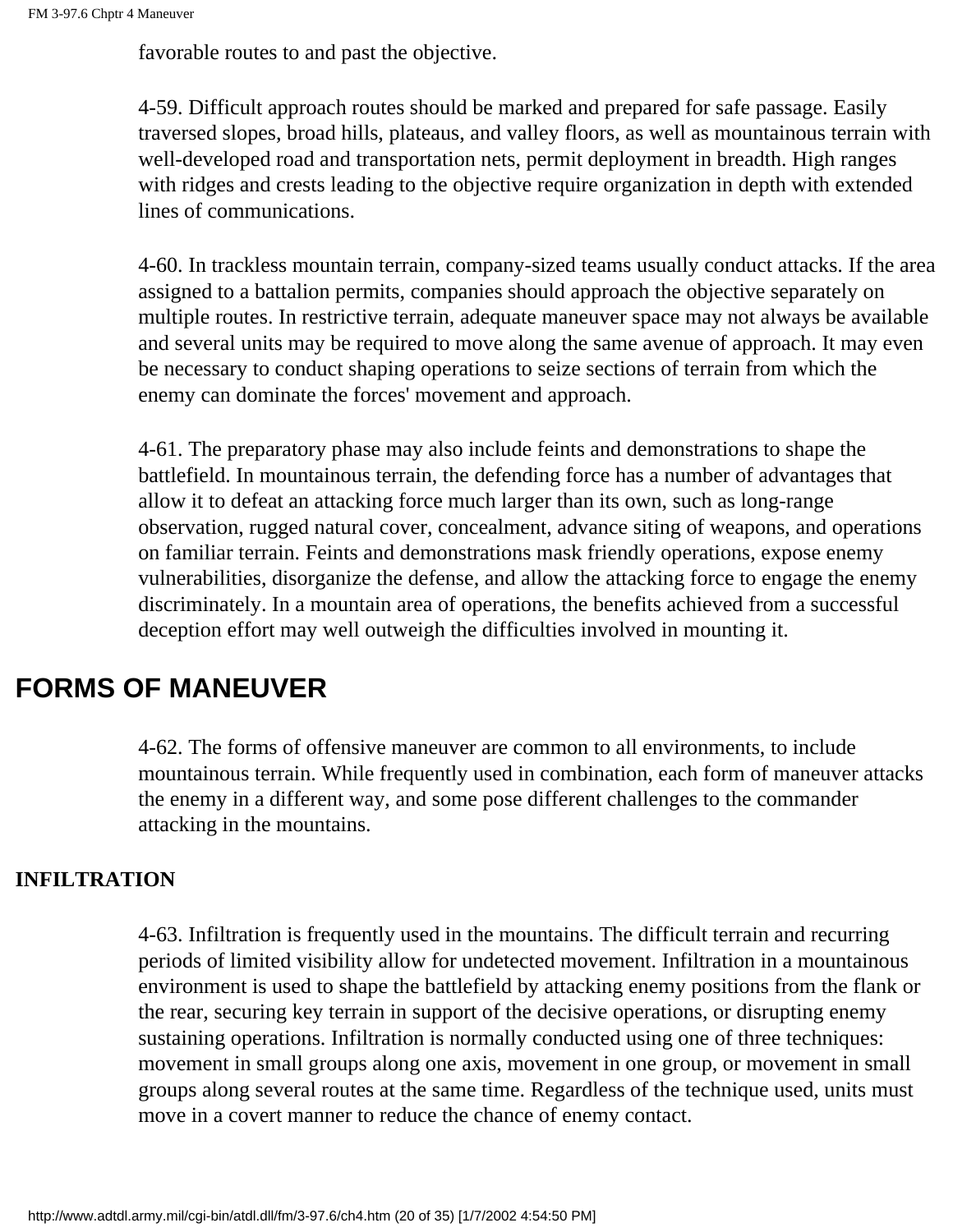4-64. With movement in small groups along one axis, all members of the force use the best route. Small groups are harder to detect and easier to control, and do not compromise the total force if detected. This technique may require an excessive amount of time and an increased number of guides and lead climbing teams, and does require an assembly area or linkup point prior to conduct of the decisive action. If the lead group is detected, other groups may be ambushed.

4-65. The enemy can more easily detect movement in one group. If the force is detected, the overall mission may be endangered. However, this technique has no reassembly problems, since reassembly is not required. Everyone uses the same route, easing navigation and reducing the number of guides and lead climbing teams required. A large force can fight out of a dangerous situation more easily than a small one. This technique minimizes coordination problems with other infiltrating units.

4-66. Movement in small groups along several routes at the same time has several advantages. It avoids putting the total force in danger and is less likely to be seen. It forces the enemy to react in many locations and makes it harder for him to determine the size of the force or its mission. Groups travelling over severely restrictive terrain may have significant assembly, control, and sustainment difficulties, and may require more guides, lead climbing teams, and installation teams.

#### **ENVELOPMENT AND TURNING MOVEMENT**

4-67. The envelopment and its variant, the turning movement, are used extensively in mountain operations. Both forms of maneuver seek to avoid the enemy's strength and attack the enemy at a decisive point or points where the enemy is weakest or unprepared, and both rely on superior agility. In the mountains, the ability to react faster than the enemy may be achieved through greater mountaineering skills, using airborne and air assaults, and, depending on the specific AO, amphibious assaults.

#### **PENETRATION**

4-68. Mountainous terrain normally makes penetration extremely dangerous or impossible because of the difficulty in concentrating overwhelming combat power in the area of penetration. Due to mobility restrictions, it is also difficult to develop and maintain the momentum necessary to move quickly through a gap and on toward the objective. The area of penetration is always vulnerable to flank attack, and this vulnerability significantly increases in mountainous terrain. A penetration may be useful when attacking an enemy that is widely dispersed or overextended in his defense. If a penetration must be conducted, flank defensive positions must be eliminated before the initial breach of enemy positions. Successful penetration of a defensive position in restrictive mountainous terrain requires using limited visibility, stealth, and covered and concealed terrain at selected breach points.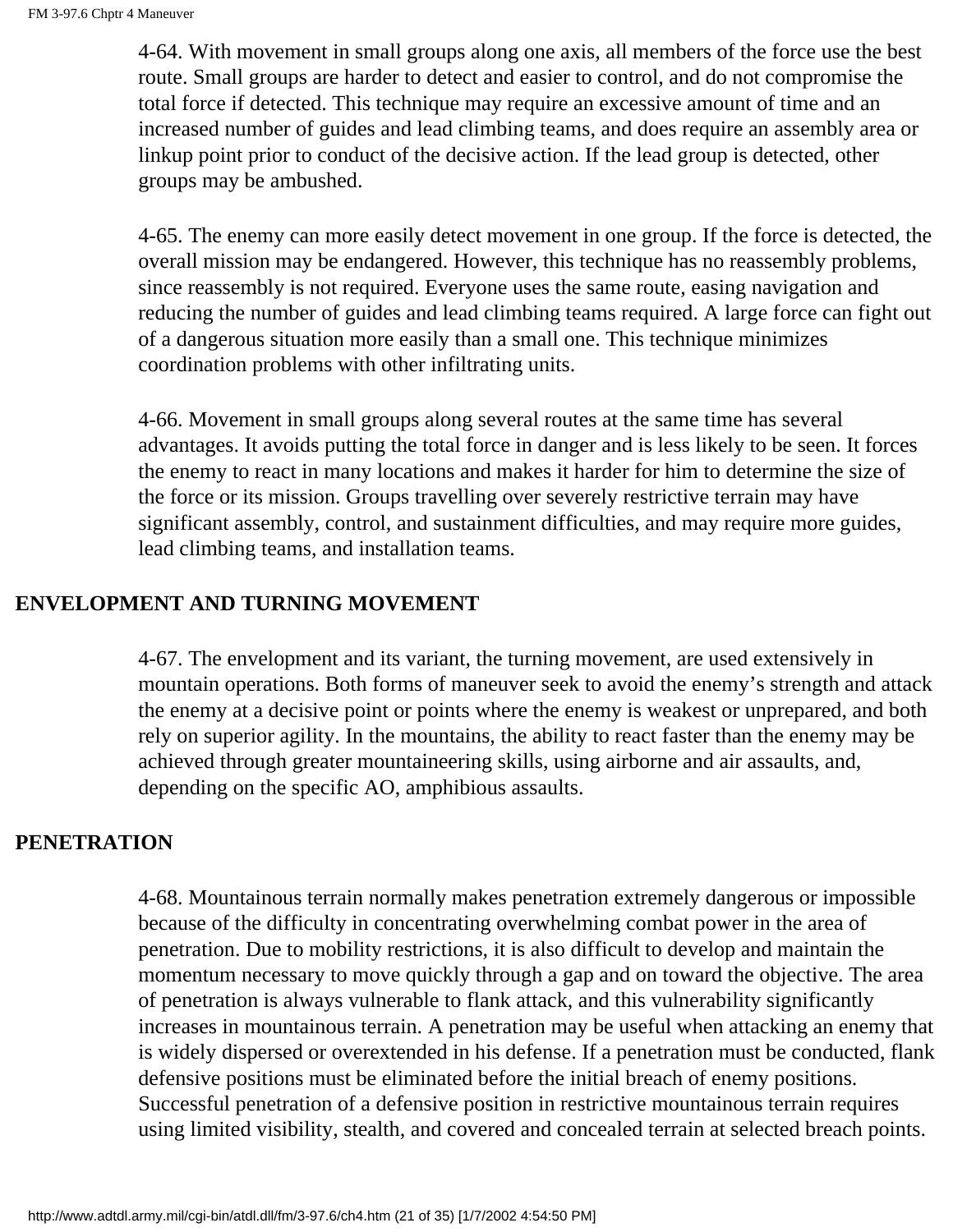### **FRONTAL ATTACK**

4-69. Frontal attacks in hilly or mountainous areas, even when supported by heavy direct and indirect fires, have a limited chance of success. Mountain terrain adds to the relative combat power of the defender. The frontal attack exposes the attacker to the concentrated fire of the defender while simultaneously limiting the effectiveness of the attacker's own fires. In the mountains, the frontal attack is an appropriate form of maneuver to conduct as a shaping operation designed to fix a force, while the decisive operation uses another form, such as the envelopment, to defeat the enemy.

## **MOVEMENT TO CONTACT**

4-70. The fundamentals regarding movement to contact also apply in a mountainous environment with the added likelihood of surprise attack and ambush. Limited mobility and dependence on restrictive terrain make it difficult to rapidly deploy from the movement formation. Plans and movement formations and techniques should be based on maintaining flexibility and providing continuous security.

4-71. During a movement to contact, the advance guard normally advances in column, moving continuously or by bounds, until it makes contact. While requiring less physical exertion, movement along the topographical crest of a ridgeline increases the possibility of enemy observation and should normally be avoided. Given adequate concealment, this exposure may be reduced by moving along the military crest. Ridgelines and crests can often provide a tactical advantage to the force that controls them. Their control may allow rapid movement from one terrain compartment to another and afford excellent observation into lower terrain levels. In all cases, commanders must address the control or clearance of ridgelines that dominate their planned avenues of approach.

4-72. The main body should never be committed to canalizing terrain before forward elements have advanced far enough to ensure that the main body will not become encircled. This is a critical factor when employing mixed heavy and light forces that have sharp differences in operational tempo. Combat service support must be decentralized and readily available to sustain the combat elements. Major terrain compartments may physically separate maneuver units moving as part of a larger force. Continuous reconnaissance to the front and flank security is essential to prevent the enemy from infiltrating the gaps between units.

4-73. As the enemy situation becomes better known, commanders may shorten the distance between elements to decrease reaction time, or they may begin to deploy in preparation for the attack. Lateral movement between adjacent columns is frequently difficult or impossible. However, every attempt should be made to maintain at least visual contact. Commanders must emphasize the use of checkpoint reporting, contact patrols, and phased operations to coordinate and control the movement of the overall force. Control measures should not be so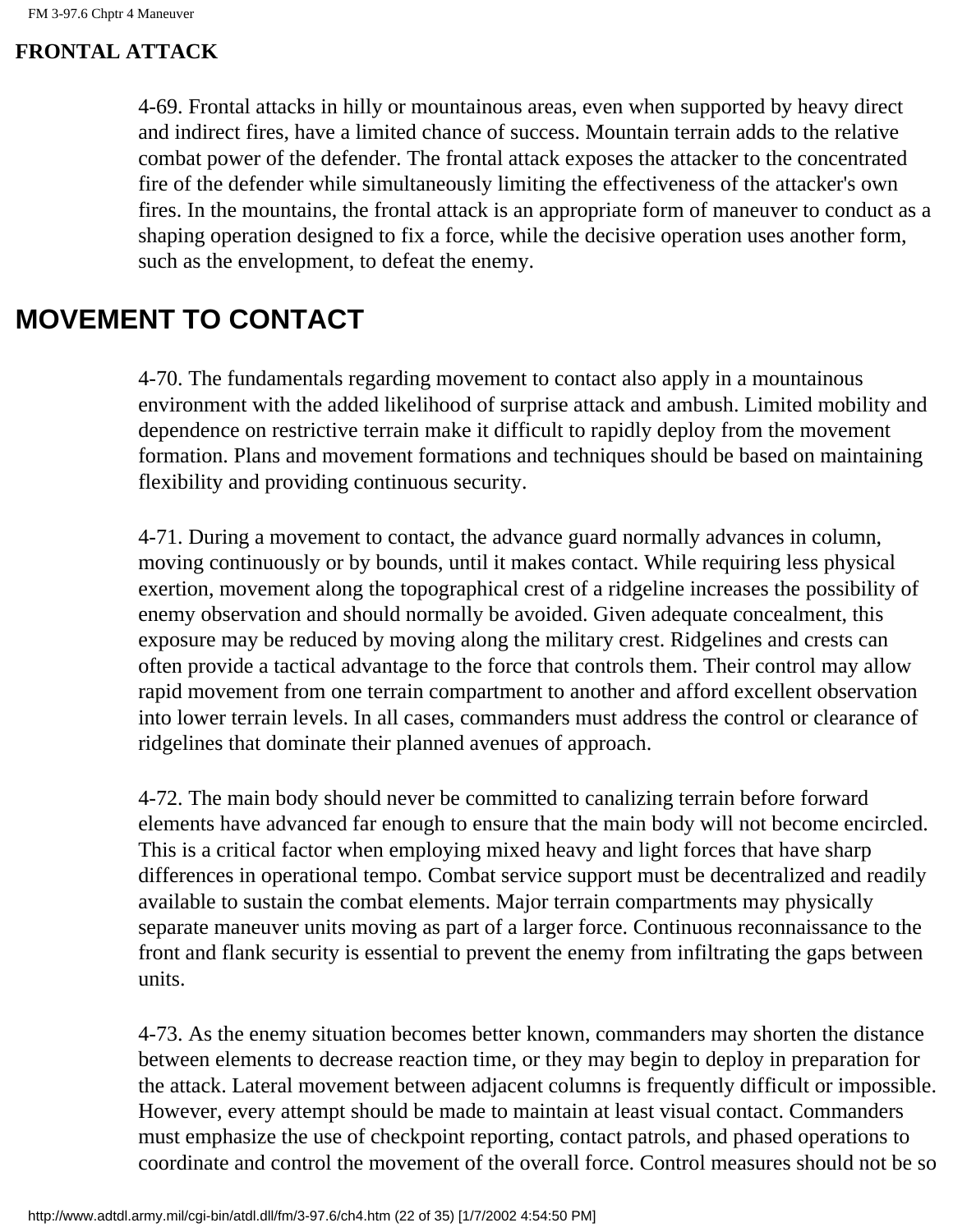numerous as to impede operations and stifle initiative. Proper control ensures that units and fires are mutually supporting, objectives are correctly identified, and units are in position to attack.

## **ATTACK**

4-74. Speed, flexibility, and surprise, normally advantages enjoyed by the attacker, are limited by restrictive terrain and the defender's increased ability to see and acquire targets at greater distances. These limitations make it difficult for units above the company team level to conduct a hasty attack against prepared positions. In the mountains, commanders usually need more time to coordinate fire support, pick routes to prevent enemy observation and detection, and select control measures to coordinate and control the operation. Therefore, deliberate attacks requiring a detailed scheme of maneuver and well-developed fire support plan become the norm at battalion-level and above. Since daylight contributes to the defender's ability to see and, thereby, reduces the attacker's chances of success, commanders should seek opportunities to exploit the advantages of limited visibility. Although these conditions slow movement even more and make coordinating forces more difficult, they decrease the enemy's ability to accurately sense what is happening and react effectively.

4-75. In planning and conducting the attack, commanders should recognize that the enemy will generally seek to control the valleys and trail networks, including adjacent slopes and high ground. Defenses normally be anchored around obstacles, and long-range, direct fire weapons employed in poorly trafficable terrain, often on slopes and protruding high ground. The enemy will attempt to engage the attacker in the valleys and low ground with flanking fires and artillery, often in a direct fire mode. Commanders must analyze the terrain to determine not only how the enemy will organize his defensive positions, but also how the terrain might contribute to the enemy's ability to counterattack. As friendly forces attempt to deploy for the attack, the enemy, using his advance knowledge of the terrain and prepared routes, may maneuver forces to counterattack from the flank or rear.

4-76. All terrain features that can be occupied by even a small enemy force should be secured. In many instances, overwatch positions may not be readily available within the range capability of organic weapons. Infiltration, technical climbing, and extensive breaching may be required to position weapons to support the assault. On many occasions artillery support, especially in high mountains, may not be available. In other instances, commanders may need to identify intermediate objectives for maneuver forces based on the need to ensure that artillery units have suitable, secure firing positions to range the enemy and support the attack. As in all environments, commanders must identify fire support requirements and allocate fires based on the ability to support and available ammunition. Because resupply may be limited and extremely difficult, they may need to place restrictions on the amount of ammunition expended on specific targets.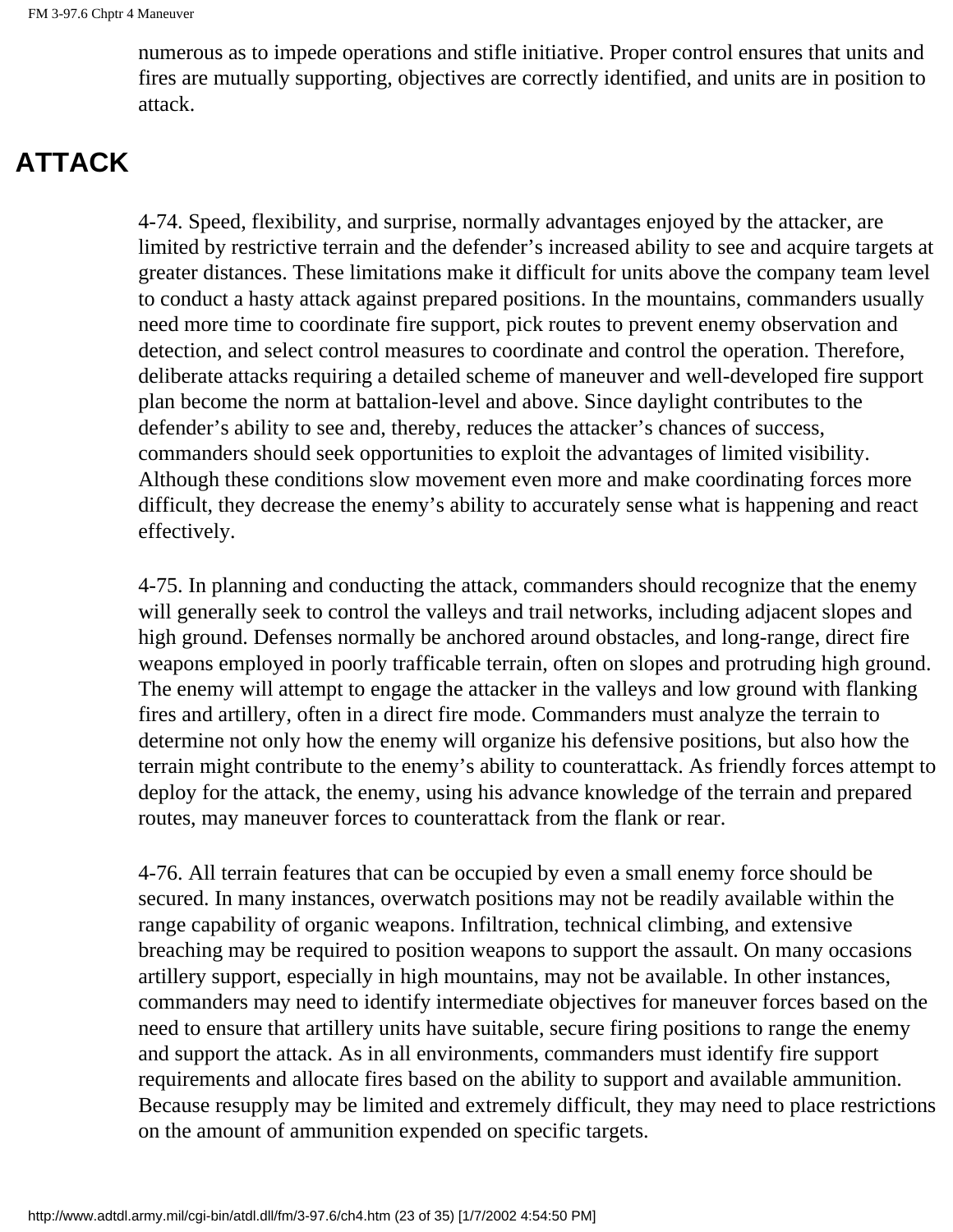4-77. Fire and movement during the assault are extremely difficult. In situations where machine guns can be positioned effectively, a rifle platoon can provide itself with support from a flank or from a height. However, during an assault up a slope, supporting fire cannot come from an overwatch position and must originate from the flanks or through gaps between the assaulting soldiers. Control is difficult to maintain when the assault is in steeply rising terrain. Commanders must pay special attention to the dangers of fratricide.

4-78. Fire and movement are easier in an assault over a downward slope. Down-slope assaults often have the advantage of good observation, but dead spaces and intervening terrain may reduce the effectiveness of supporting fires. Defensive positions laid out by a skillful enemy on a reverse slope significantly increase the effect of unfavorable down-slope conditions. This type of defense compels the attacking force to position its supporting weapons and observation posts on exposed crests. In this situation, support elements must be positioned to avoid terrain masking and crest clearance problems.

4-79. Breaching obstacles and preparing bypass routes that allow the assault force to move into the defensive position must be an integral part of the commander's plan. In rugged terrain, man-made obstacles that are covered by fire create a particularly dangerous and formidable barrier. Command and control of a covert, in-stride, deliberate, or assault breaches is more difficult than in open terrain, and mobility support is extensive if the obstacle cannot be reduced. Assaults in mountainous terrain almost always involve preparing routes that allow the assault force to rapidly move over difficult natural obstacles and into the objectives.

4-80. Commanders should maintain a strong reserve, if possible. In the mountains, as elsewhere, commanders can use their reserves to restore the momentum of a stalled attack, defeat enemy counterattacks, and exploit success. Reserves must be carefully positioned and organized so difficult terrain, limited road networks, or unpredictable weather does not delay their arrival. Once committed, commanders make every effort to reconstitute another reserve from available units.

4-81. An attack should not be halted on a summit or on a ridgeline objective, which enemy artillery and mortar fire will likely target. Reorganization is generally best conducted well forward of a crest line on the next suitable slope. Commanders must ensure that the enemy is not allowed the opportunity to counterattack to recapture key terrain. Rapid adjustment of positions and coordination with flanking units are essential. Support weapons, especially mortars, should be brought forward as quickly as possible. Helicopters are useful for this purpose and may be used for backhaul of casualties.

#### **COUNTERATTACK**

4-82. Counterattacks in the mountains must exploit the aspects of terrain that impair enemy momentum and make it difficult for him to mass and maneuver. Obstructing terrain that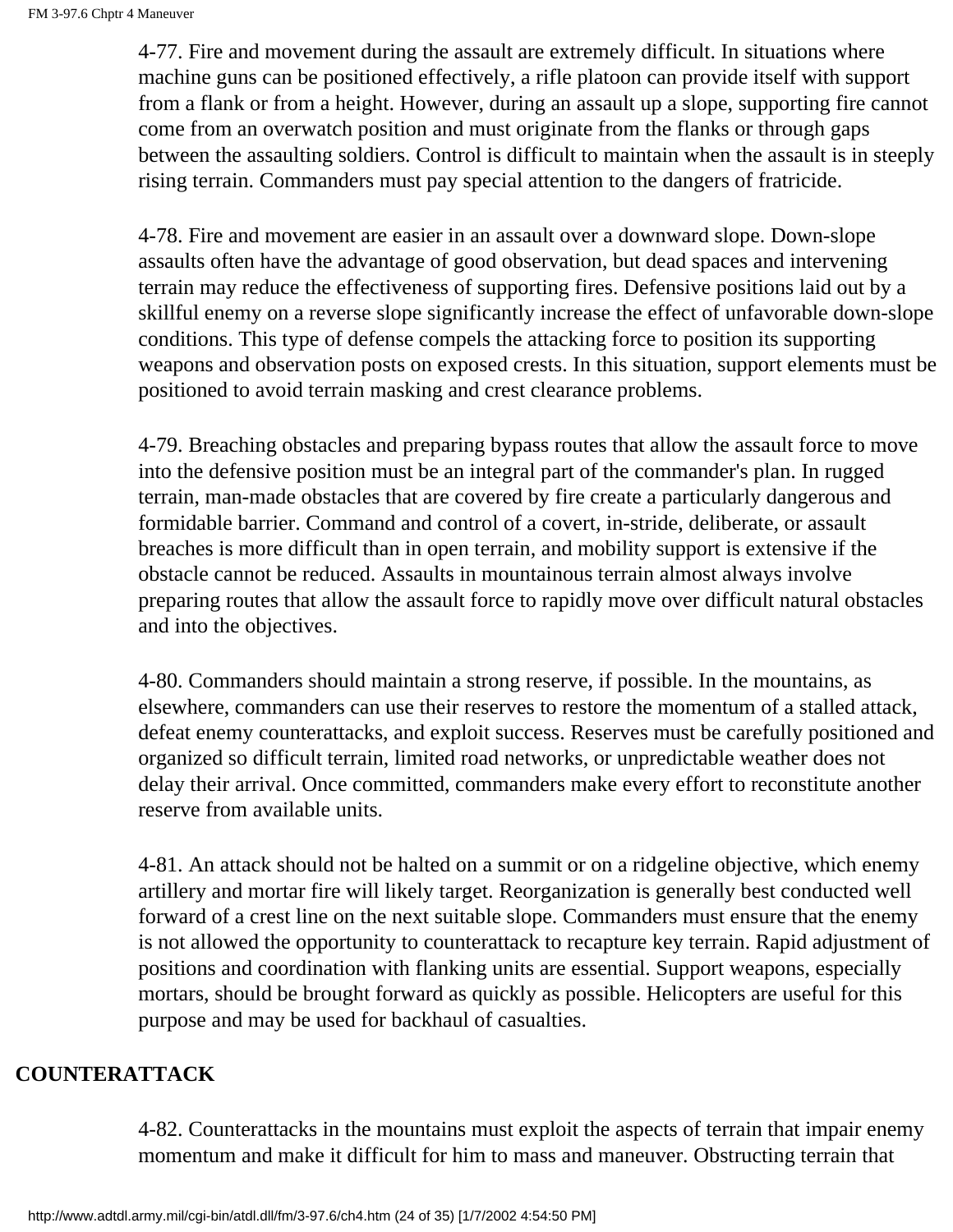canalizes movement and restricts mobility significantly increases the potential for counterattacks. In planning a counterattack, the commander must carefully consider the enemy's weaknesses or inability to operate in a mountainous environment. A counterattack, even on a very small scale, can have a decisive impact in mountainous terrain.

#### **RAID AND AMBUSH**

4-83. The restrictive terrain also affords increased opportunities to conduct raids and ambushes. These operations should take advantage of limited visibility and terrain that the enemy may consider impassable. In steep terrain, movement time increases significantly, and only light equipment can be taken. The force should use special climbing techniques to negotiate the difficult routes during limited visibility. Commanders must carefully consider the routes and methods used for extraction to ensure that the combat force does not become isolated after executing the mission. They can ensure a successful operation by avoiding detection through proper movement techniques and by skillfully using natural cover and concealment. It may be necessary to reposition some indirect fire support assets to cover dead space or use attack helicopters and close air support. The ambush or raid commander must know in advance if supporting fires cannot cover his routes to and from the objective.

#### **DEMONSTRATIONS AND FEINTS**

4-84. Because maneuver space is usually limited or confined and restricts the number of avenues of approach for heavier forces, deception plays an important part in the mountain battle. To mislead the enemy regarding friendly intentions, capabilities, and objectives, commanders should plan systematic measures of deception.

## **EXPLOITATION AND PURSUIT**

4-85. In a mountainous environment, exploitation and pursuit operations must be conducted discriminately and the mountain commander must always prepare for success. A battalion may exploit its own success to a limited extent, but it normally participates in the exploitation as part of a larger force. Air assault and attack helicopter units can be used to augment exploitation and pursuit operations. The exploiting commander must compensate for the ground mobility restrictions imposed by terrain and weather. Speed can best be achieved by isolating enemy positions with the smallest force possible. Engineer support should be well forward with the necessary equipment to allow combat troops to maintain momentum and avoid delay by enemy obstacles. The commander must be careful to prevent overextending either the exploiting force or its sustaining logistics. A withdrawing force is capable of establishing numerous strong points and firing positions on heights that allow it to quickly dissipate the combat power of the exploiting force.

## **MOTTI TACTICS**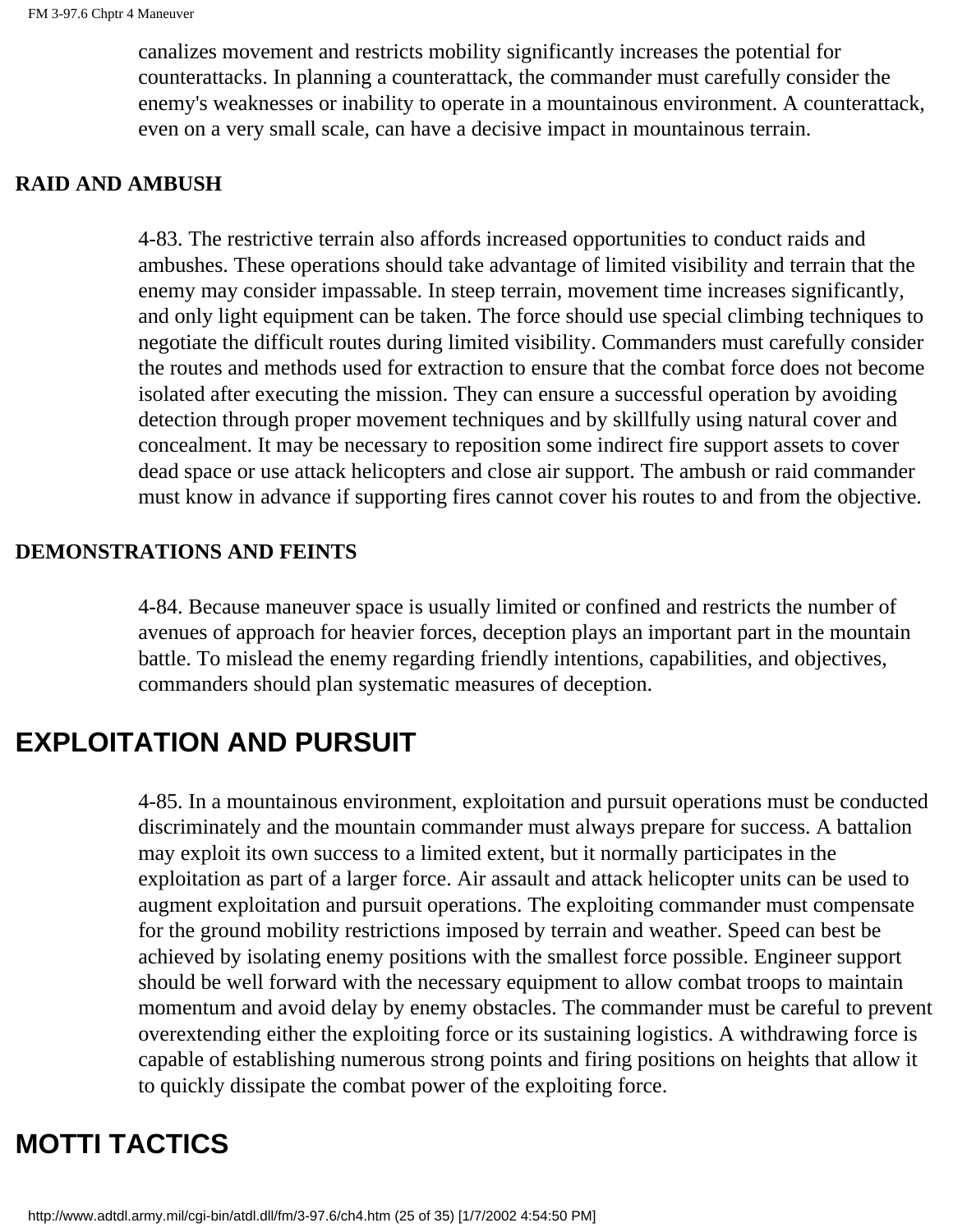4-86. Motti tactics are presented here to demonstrate how forces can exploit superior mobility skills and knowledge of the mountainous terrain and environment to defeat the enemy. The Finns developed these tactics during the Finnish-Russian War in 1939-1940. They are characterized by attacks on rear areas, bivouac sites, and command posts.

4-87. The Finnish word "motti" means a pile of logs ready to be sawed into lumber — in effect, setting the conditions so that a larger force can be defeated in detail. These tactics were most successful in the forested areas of Finland during the arctic winters. During the Finnish-Russian War, the Soviets were neither prepared for, nor trained for, warfare under such conditions. They were almost totally trail-bound, with few ski troops. In the 1980s, the Soviet Union experienced similar difficulties in the mountains of Afghanistan. In both instances, the road and trail-bound nature of their forces and their basic tactics left them vulnerable to motti tactics in mountainous terrain.

4-88. Generally, the force utilizing motti tactics never becomes decisively engaged. It disrupts the enemy's supply lines, denies him warmth and shelter, infiltrates his bivouacs, and destroys his rear areas to the point where he must remain in a high state of alert. These attacks, in combination with the environment, help to destroy the enemy's will to fight. Commanders should not only develop a thorough understanding of how to apply these tactics, but also understand the conditions that may leave their own forces vulnerable to its use (see Figure 4-8).

Motti tactics generally follow the sequence of:

- 1. Locating and fixing the enemy.
- 2. Isolating the enemy.
- 3. Attacking to defeat or destroy the enemy.

4-89. Reconnaissance is conducted to locate an enemy force moving in or toward an area that will restrict his

### **FORCES CAN USE MOTTI TACTICS WHEN THEY:**

- **Have superior technical mobility skills necessary to negotiate Class 4 and 5 terrain**
- **Are able to operate effectively in a noncontiguous area of operations with limited support, and despite temperature extremes and inclement mountain weather**
- **Are able to navigate in high mountainous terrain, dense vegetation, darkness, storms, and fog while making good use of available cover and concealment**
- **Maintain the element of surprise**

### **FORCES ARE VULNERABLE TO MOTTI TACTICS WHEN THEY:**

- **Operate within noncontiguous areas of operations**
- **Have limited mobility skills restricting their movements to roads, trails, and Class 1 and 2 terrain**
- **Have inadequate reconnaissance and**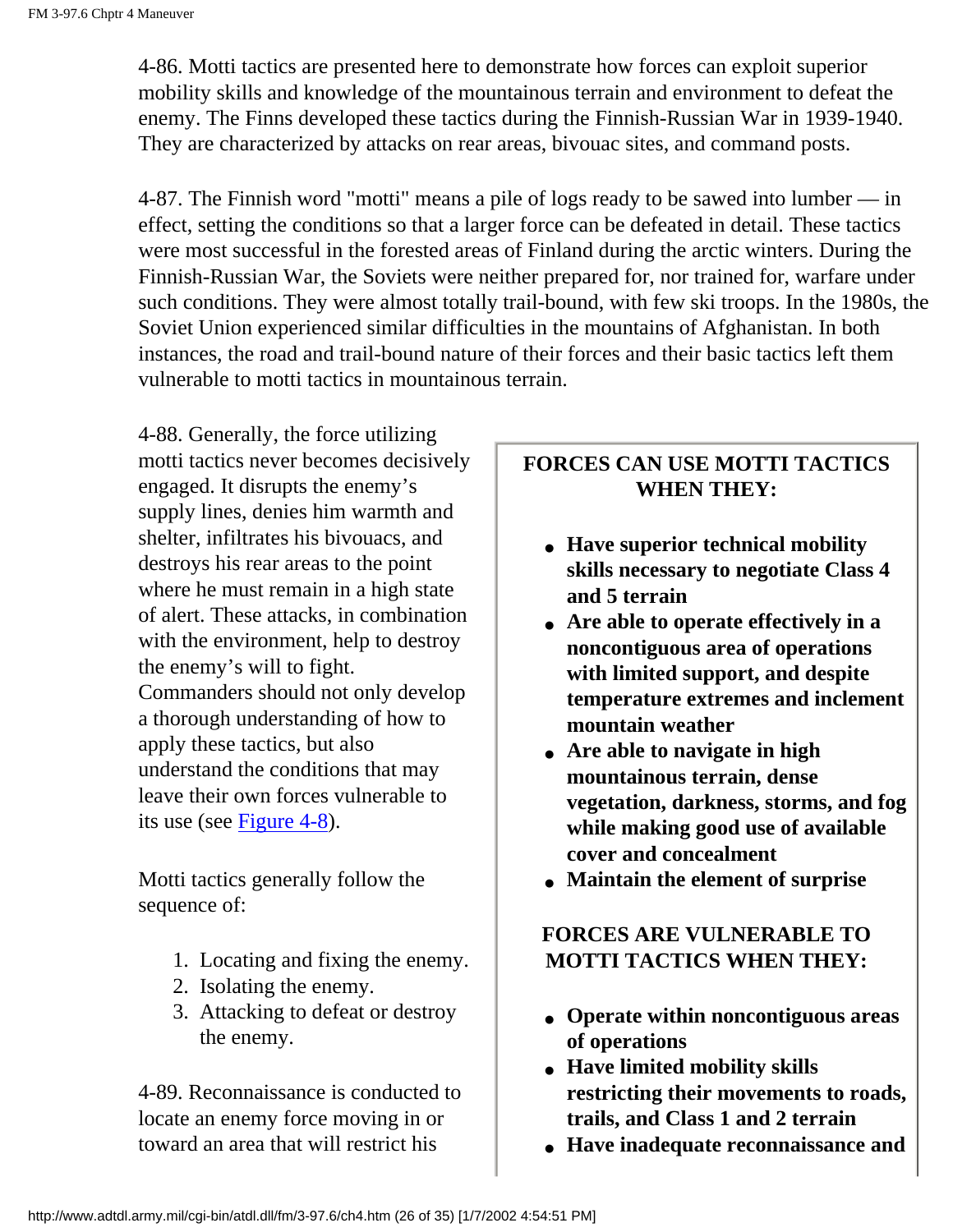movements to roads, trails, or linear terrain. Once identified, the force must be fixed so that it presents a linear target along the axis of advance to which it is bound. This is accomplished using obstacles and a

|  | security |
|--|----------|
|  |          |

### **Figure 4-8. Conditions Affecting the Use of Motti Tactics**

series of squad and platoon sized ambushes and raids. Obstacles may be natural, such as snow, crevices, deep mud, steep terrain, and water obstacles, or man-made, for example mines, landslides, avalanches, or destroyed bridges.

4-90. The ambushes and raids not only fix the enemy, they also disturb his composure, create an air of uncertainty, and prevent uninterrupted sleep and rest. Friendly units attack the enemy from the high ground. They make maximum use of night vision devices, as well as the difficult restrictive terrain. They avoid enemy security and interdict his operations. As a further result of these actions, the enemy is compelled to use more forces on security tasks. Unless the enemy can be easily defeated or destroyed, the attacking force rapidly withdraws after forcing the enemy to deploy. In general, this series of attacks confuses the enemy as to the friendly unit's exact location and intent, and slows his decision-making cycle so that he reacts ineffectively to subsequent operations.

4-91. The attacking force then isolates the enemy into smaller groups. Once isolated, the friendly force maneuvers to envelop and attacks to defeat or destroy the isolated elements. As the enemy exhausts himself in an effort to break out, the attacking force may regroup and repeat the sequence. It is imperative that the attacking force seal off the enemy and keep avenues of approach closed, and not ignore the threat to its flanks, which may increase as the attack progresses.

4-92. Overall, motti tactics wear the enemy down to a point where he is vulnerable to more direct attacks or to the point where it is no longer beneficial or feasible to continue operations in the area. Motti tactics employed alone only prove decisive over a long period of time, depending on the enemy's capabilities, strength, and resolve. Based on METT-TC, friendly forces normally must increase the operation's tempo to gain a quick, decisive outcome. Still, these type tactics may complement other more direct offensive operations in support of the overall plan.

### **SECTION III — DEFENSIVE OPERATIONS**

4-93. In the mountains, more so than in the lowlands, the strength of the defense depends on its selection and use of key and decisive terrain. Key and decisive terrain provides the defender—and usually denies the attacker—excellent observation and fighting positions. Reinforcing obstacles significantly enhance the natural obstacles of rugged mountainous terrain.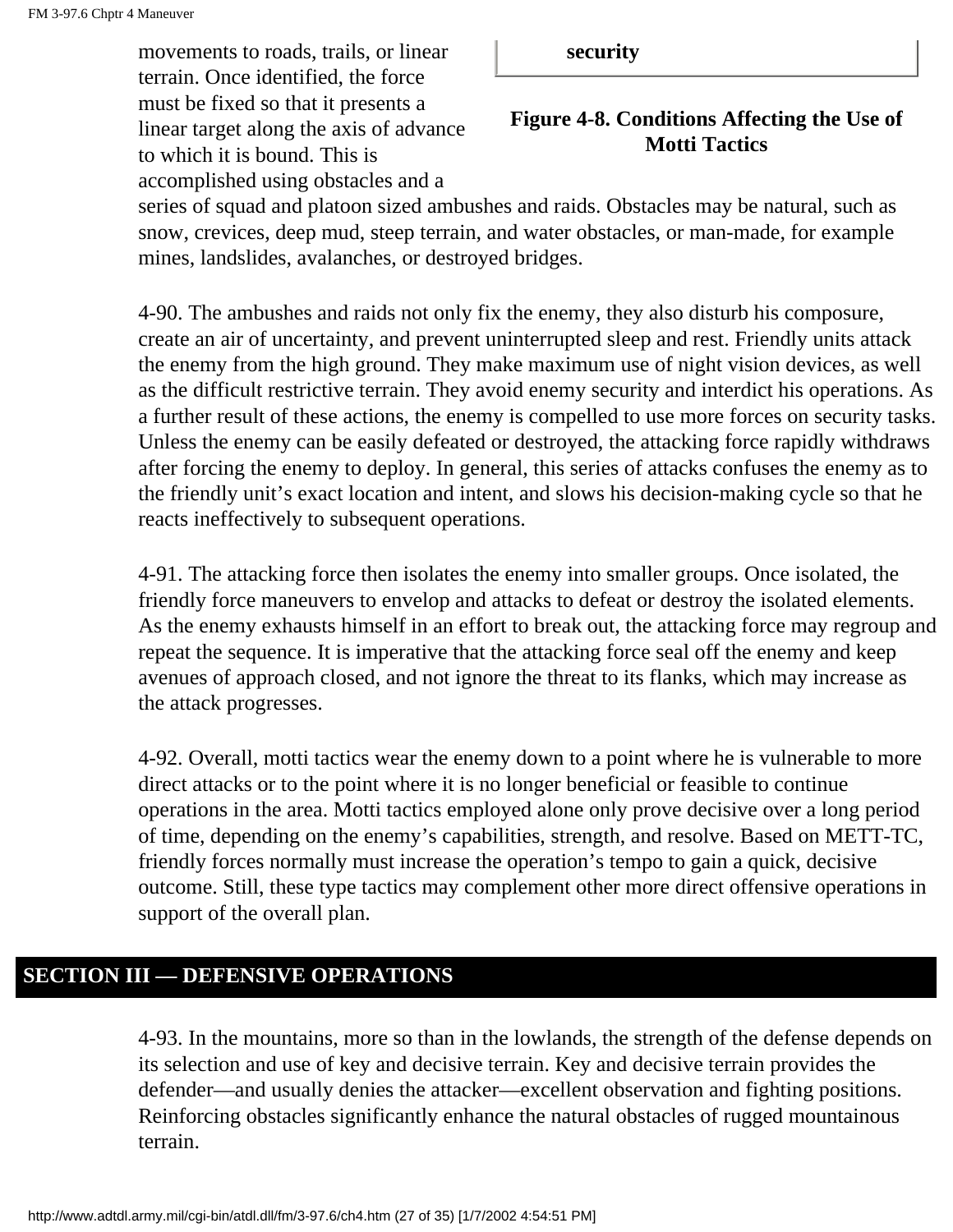4-94. The immediate objective of a mountainous defense is to deny the enemy access to key terrain that helps him conduct further operations. Therefore, it is necessary to defend in terrain that restricts and contains the enemy, as well as control the high ground that dominates this terrain. The effects of rapidly changing weather, visibility, and mountain hazards must be continually assessed. The terrain provides the defender with cover, concealment, and camouflage that can deceive the enemy regarding the strength and dispositions of friendly forces. The advantages of knowing the terrain, having fortified positions, siting weapons in advance, stockpiling supplies, and identifying or preparing lateral trail networks favor the defense. They allow the defender to shift forces on the ground more rapidly than the attacker. Delaying operations are particularly effective in the mountains and can be accomplished by a smaller force. These advantages combine to make the mountains an ideal place for defensive operations. Regardless of the scale of defensive operations, key factors in achieving success in the mountains are having good observation and aggressive reconnaissance, while denying the same to the enemy.

## <span id="page-98-0"></span>**PLANNING CONSIDERATIONS**

4-95. Defending commanders must develop flexible plans for control of fire, maneuver, communications, and logistics. Initially, the attacker has the initiative and decides where and when combat will take place. The defender must be agile enough to maintain control of the heights, strike effectively, and shift his effort quickly without losing momentum and flexibility. Tactical flexibility depends on planning in detail, organizing in depth, and retaining an adequate, mobile reserve.

4-96. Although the mountains generally allow observation at greater distances, intervening terrain features and weather often prevent commanders from seeing the area of operations beyond the area to their immediate front and flanks. Consequently, commanders normally allocate more assets for reconnaissance and security, echeloned in depth and in height, to ensure that they are able to sense all aspects of the AO and gain the time needed to decisively apply combat power.

4-97. Commanders must prevent the enemy from concentrating overwhelming combat power against isolated sections of their defense. The restrictive terrain is one of the primary advantages of the mountain defender, as it interferes with the attacker's synchronization, canalizes his movement, and impedes his ability to maneuver. However, unless commanders carefully analyze the terrain from both the friendly and enemy viewpoints, to include the horizontal and vertical perspectives, they leave themselves vulnerable to infiltration and possible attack from the flanks and rear along difficult and unexpected routes.

4-98. In the mountains, commanders usually organize for a perimeter defense to be prepared to defeat the enemy from any approach, to include those that may appear impassable. Although preparing for an all-around defense, they should weight a portion of the perimeter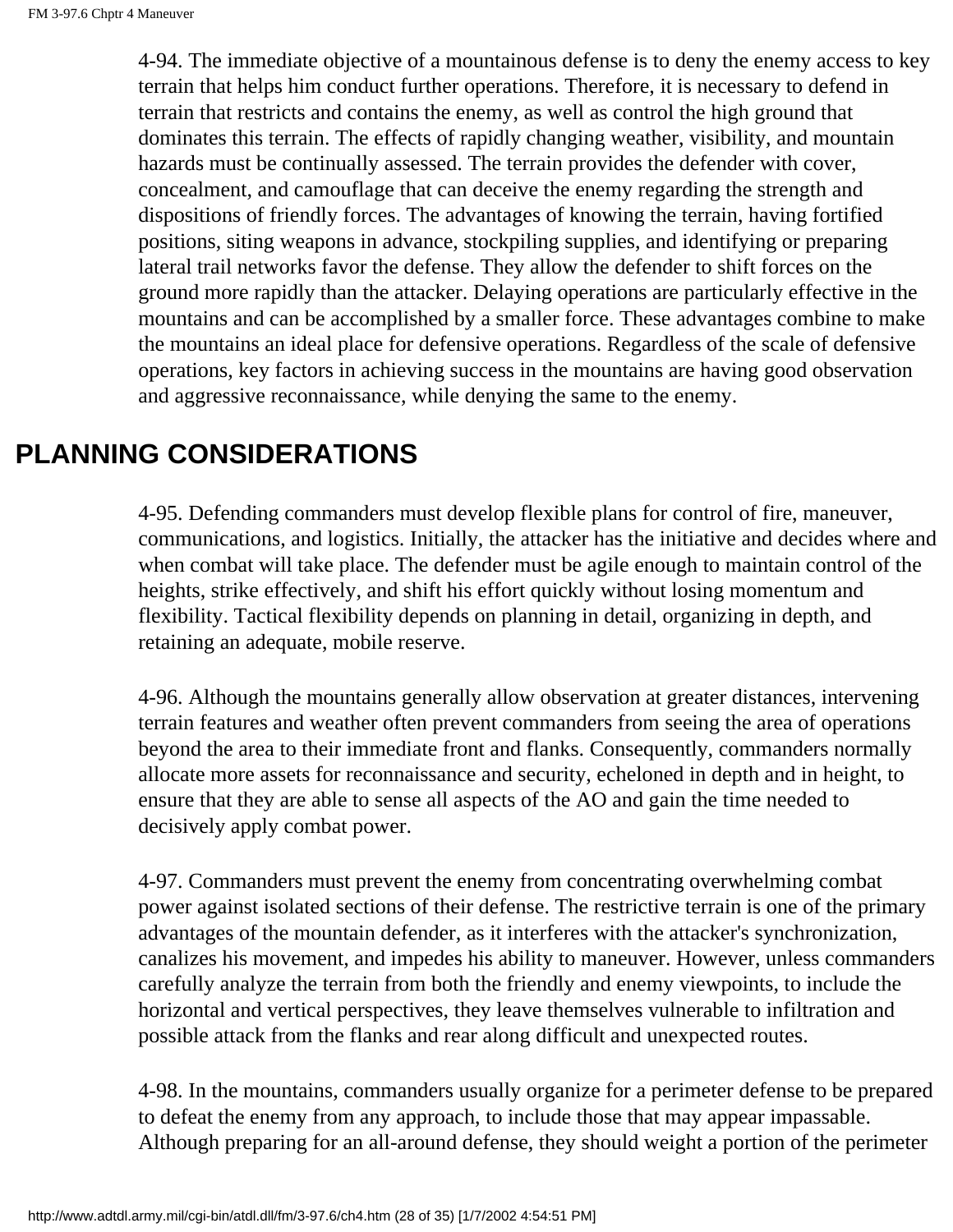to cover the most probable direction of enemy attack. Rocky terrain may make it more difficult to prepare defensive positions and rapidly changing weather may halt preparations altogether. If sufficient forces are not available, the commander must economize in some areas and rely more heavily on prepared positions, to include alternate and supplementary positions, obstacles, and well-planned indirect fires to cover gaps and dead space.

4-99. The width of an area to be defended depends mainly on the degree to which terrain is an obstacle. Terrain that significantly restricts enemy movement tends to favor a larger AO. Normally, an area should be approximately as deep as it is wide, and may include the entire length and surrounding heights of a valley. Ridges that run at right angles to the enemy's direction of attack also permit increased width with less depth. A defense in depth is required in valleys that run in the direction of the enemy's attack. In either case, it is essential to have forces deploy on the dominating heights that control approach routes.

4-100. Ideally, reserves should be mobile enough to react to enemy action in any portion of the perimeter. Less mobile reserves are positioned to block the most dangerous avenues of approach and assigned on-order positions on other critical avenues. Sharply compartmented terrain may require the creation of more than one reserve. Helicopters may be used to deploy reserves, but their use depends on the availability of suitable, secure LZs and favorable weather conditions.

## <span id="page-99-0"></span>**PREPARATION**

4-101. The process of preparing the defense must begin with a thorough reconnaissance. Preparations for a mountain defense require more time than in other terrain, and as units arrive they must begin immediate preparation of their defensive positions. In some instances, technical mountaineering skills may be needed to establish effective security and to emplace crew-served weapons properly. However, commanders must weigh the advantages gained from these inaccessible positions against difficulties in repositioning and resupply. Preparations for the defense must also include installing communications, stocking forward supply points with particular attention to Class IV, emplacing medical elements, adjusting air defense coverage, and arranging for security of installations in the rear area. Commanders must ensure that time is available to develop alternate routes and positions, rehearse and time movements between positions and along routes, and rehearse counterattacks.

<span id="page-99-1"></span>4-102. Commanders must seek every opportunity to recapture the initiative from the attacker and transition to offensive operations. Preparations for a counterattack in the mountains must include caching ammunition, preparing counterattack positions and routes to attack downhill, identifying crew-served weapon positions, and establishing rally points that are usually on the reverse slope.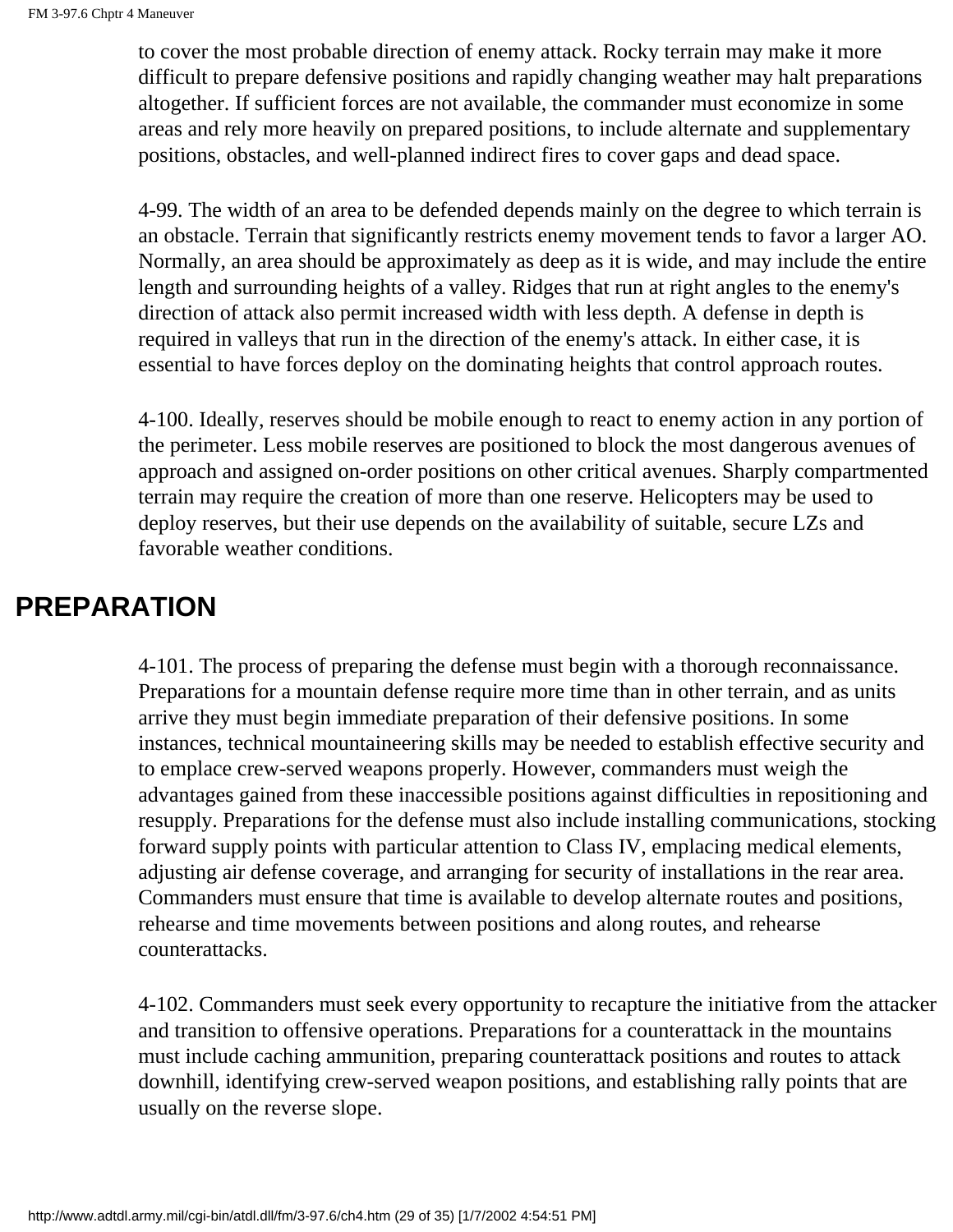## **ORGANIZATION OF THE DEFENSE**

4-103. Defensive operations in the mountains derive their strength, balance, and freedom of action from the effective use of terrain. The mobility restrictions found in mountainous areas, combined with the necessity to hold dominating ground, dictates that an area defense be used. Mountain defenses use security forces, continuous reconnaissance and combat patrols, as well as numerous observation posts. The mountain AO is usually organized into a security area, main battle area (MBA), and rear area.

### **SECURITY OPERATIONS**

4-104. While a screening force is often thought to be the most preferable form of security in extremely rugged mountainous terrain, all forms of security operations, to include guard, cover, and area, may be employed effectively in a mountain AO based on the factors of METT-TC with particular emphasis on:

- Forces available for security operations.
- Ability to maintain a mobility advantage.
- Size of the security area and the number of avenues of approach.
- Likelihood of enemy action.
- Size of the expected enemy force.
- Amount of early warning and reaction time needed.

4-105. A screen primarily provides early warning to the protected force and is usually an economy-of-force measure. The compartmented nature of mountainous terrain often serves to create multiple gaps and exposed flanks. The rugged terrain may also serve to restrict the movement of not only advancing enemy forces, but also the movement and mobility of larger friendly security forces. In these instances, commanders may choose to use minimum combat power to observe, identify, and report enemy actions at these locations, and engage and destroy enemy reconnaissance within the screening force's capability. The screening force may be able to avoid decisive contact by withdrawing into restrictive terrain that forces the enemy to utilize difficult climbing techniques if he continues the pursuit.

4-106. In the mountains as elsewhere, the screening force should adjust to the enemy advance and continue to screen as far forward as possible, even though elements of the force may have to withdraw. Retention of selected forward positions may allow surveillance and targeting forward of the MBA, upsetting the enemy's coordination. By allowing the enemy to bypass advance positions, the screening force can facilitate counterattack to the front of the forward edge of the battle area (FEBA) by providing observation of, and access to, the flanks and rear of attacking forces.

4-107. If a significant enemy force is expected or a significant amount of time and space is required to provide the required degree of protection, commanders usually resource a guard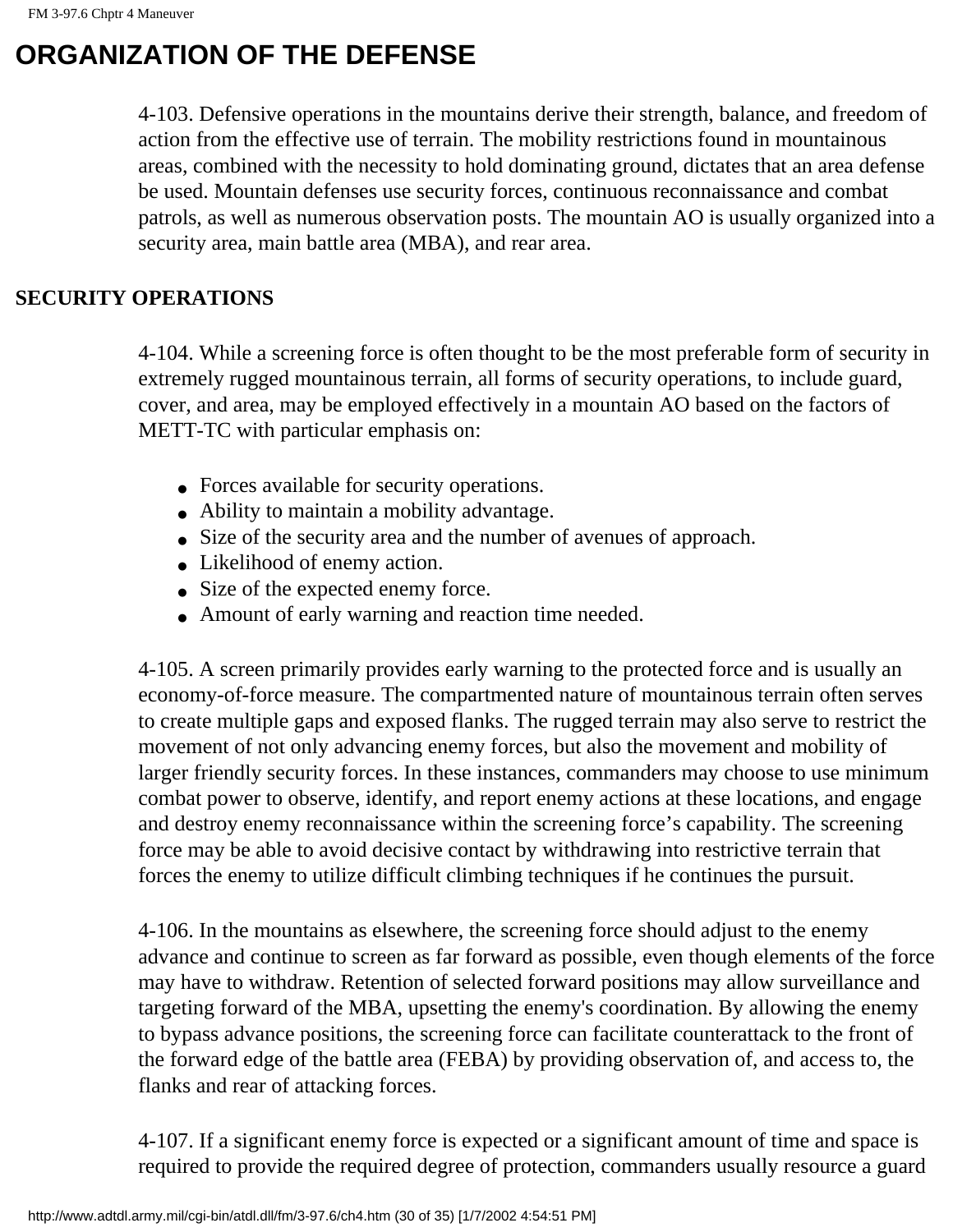or cover mission instead of a screen. As long as the security force can maintain a mobility advantage over the enemy, it can effectively delay and attack the enemy force by using obstacles and the restrictive terrain to its advantage. Although utilizing a greater proportion of his combat power, the appropriate use of a guard or cover force should provide the mountain commander greater depth in his security area and the ability to defeat, repel, or fix lead elements of an enemy ground force before they can engage the main body with direct and indirect fires.

4-108. No matter the type of security used, defending forces must prevent enemy infiltration by carefully positioning observation posts (OPs) and conducting continuous patrols and ambushes. Combat reconnaissance patrols and other intelligence gathering assets observe the enemy as far ahead of friendly positions as possible and report his strength and composition, as well as his route of movement. To accomplish this, reconnaissance patrols may need to rely heavily on technical climbing skills. Ground surveillance radar and unattended ground sensors can be used effectively, but the defender must be sure to cover all gaps and dead spaces. The defender must make best use of his time to study the ground and determine all possible infiltration routes.

#### **MAIN BATTLE AREA**

4-109. In rugged mountainous terrain, it may be difficult to maintain mutual support and overlapping observation. Elements should be employed to man observation posts, assist the passage of security forces into the MBA, cover obstacles and avenues of approach by fire, screen gaps between defensive positions, and ambush enemy infiltrators.

4-110. Defensive positions along ridges or dominating heights should include as much of the forward and reverse slopes as possible to add depth and all-around security. The actual size of unit positions is terrain-dependent. At a minimum, fighting positions and observation posts should be echeloned vertically, as well as in depth. When defending a mountain valley, forces should establish fighting positions that are located on adjacent heights and in depth to permit covering the valley with interlocking fire. These positions must also be anchored to restrictive terrain or adjacent defensive forces to prevent enemy envelopment. In wooded terrain, defensive positions may be organized on the forward edge of the woods, as well as on commanding heights. Obstacles should be widely employed to slow or stop enemy movement throughout.

4-111. Mountain warfare demands that forces conduct an aggressive defense. Defending units must infiltrate enemy units and attack headquarters, supply lines, and rear areas. Smaller patrols and OPs should be deployed well forward to direct artillery fire and attack aircraft on targets of opportunity, and to conduct personnel and antiarmor ambushes. Disruption operations should be conducted to force the enemy to deploy additional assets to protect lines of communication and delay and upset preparations for the attack. In the mountains, enemy forces can frequently be isolated if they are discovered in time and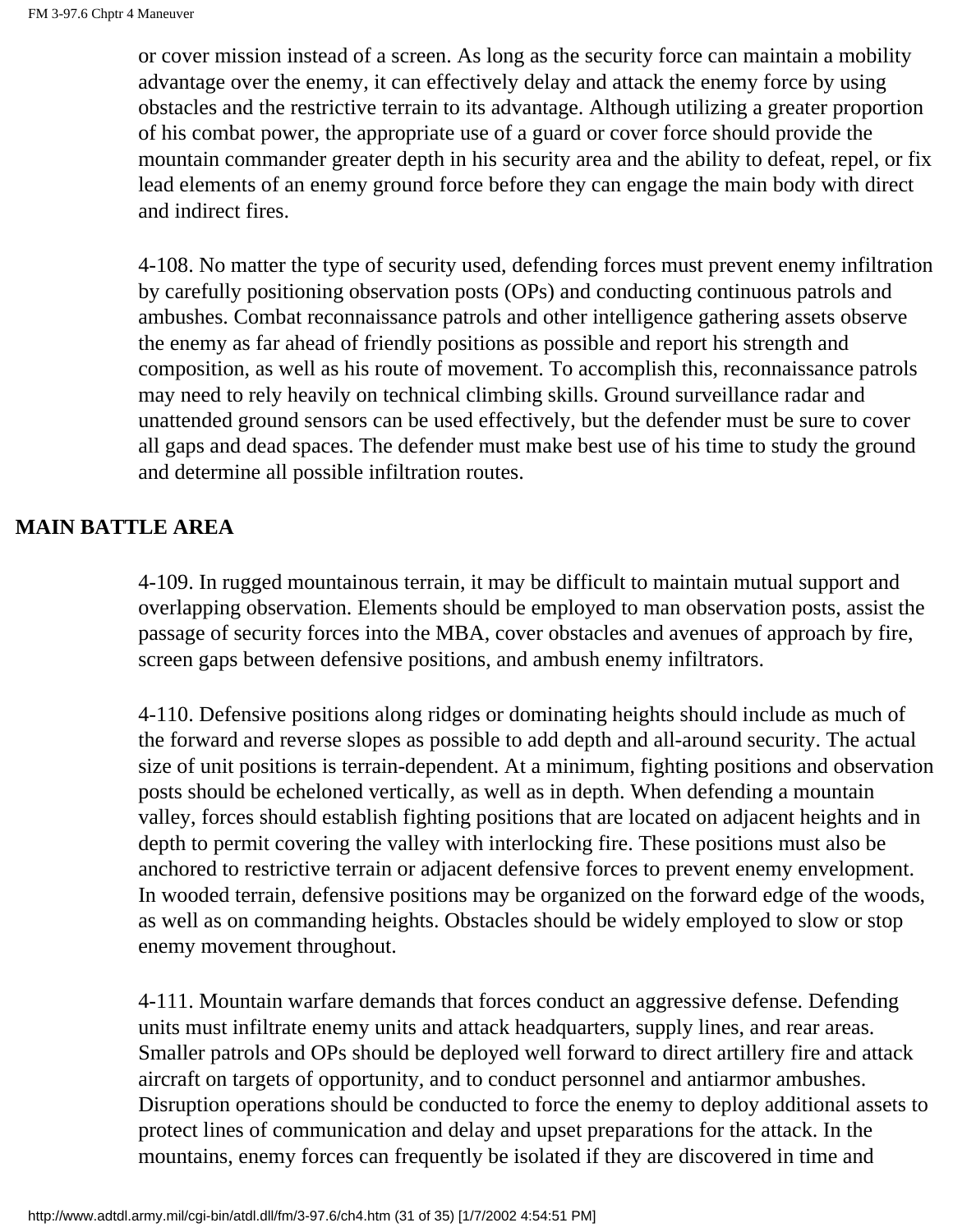reserves are effectively placed and highly mobile.

4-112. In the defense, the reserves' primary purpose must preserve the commander's flexibility. In mountainous terrain, the commander may need to rely on the reserves as his principal means of restoring his defense's integrity or exploiting opportunities through offensive action. Because of the difficulties of movement, small reserves may be located near primary defensive positions, ready for immediate counterattack. This type of small, responsive counterattack may be much more effective than a large-scale, major counterattack. It can catch the enemy exhausted after an uphill assault and before position consolidation. Large, centrally placed counterattack forces are normally unable to intervene in time unless the terrain permits mounted movement, or sufficient helicopter lift assets are committed to the reserve force or made rapidly available.

#### **REAR AREA**

4-113. To minimize the vulnerability of sustaining operations and extended lines of communication, command and control, as well as support operations, in the rear area must be dispersed, redundant, and as far from potential enemy approaches as possible. Because of limited space available in the rear area, the commander must be careful in selecting and locating positions for combat service support activities. These positions are likely to be confined to small valleys. Therefore, they are high-priority targets for enemy artillery and air attack or raids by small combat patrols, particularly at night or in bad weather. When possible, combat service support elements must avoid the most obvious positions and occupy atypical sites. However, they should be in the vicinity of a defined road network and an air loading area, even if the network or area is within Level II. Locating base defenses at Level II elevations may allow more access to supply bases for air resupply during inclement weather, such as the heavy fog often encountered in valleys and at lower elevations.

4-114. A perimeter defense is planned for each combat service support unit within the defensive area. Defensive positions should be selected on the dominating high ground. Sensors, OPs, and radars are used to cover avenues of approach and gaps between positions. Rear area forces must routinely conduct patrols and ambushes around the perimeter, especially at night and during other periods of limited visibility. Air defense assets should be located to protect rear area facilities. Tactical combat forces (TCF) must be prepared to respond rapidly to rear area threats and should be prepared to move to any of their objectives by multiple routes. However, units within the rear area must not fall into the trap of relying solely on a TCF for their security. No matter how well-organized or mobile the TCF, rear area units must provide their own well thought-out and active security measures, even at the cost of a reduced ability to sustain the force.

## <span id="page-102-0"></span>**REVERSE SLOPE DEFENSE**

4-115. Reverse slope defenses apply particularly well to mountain operations and pursue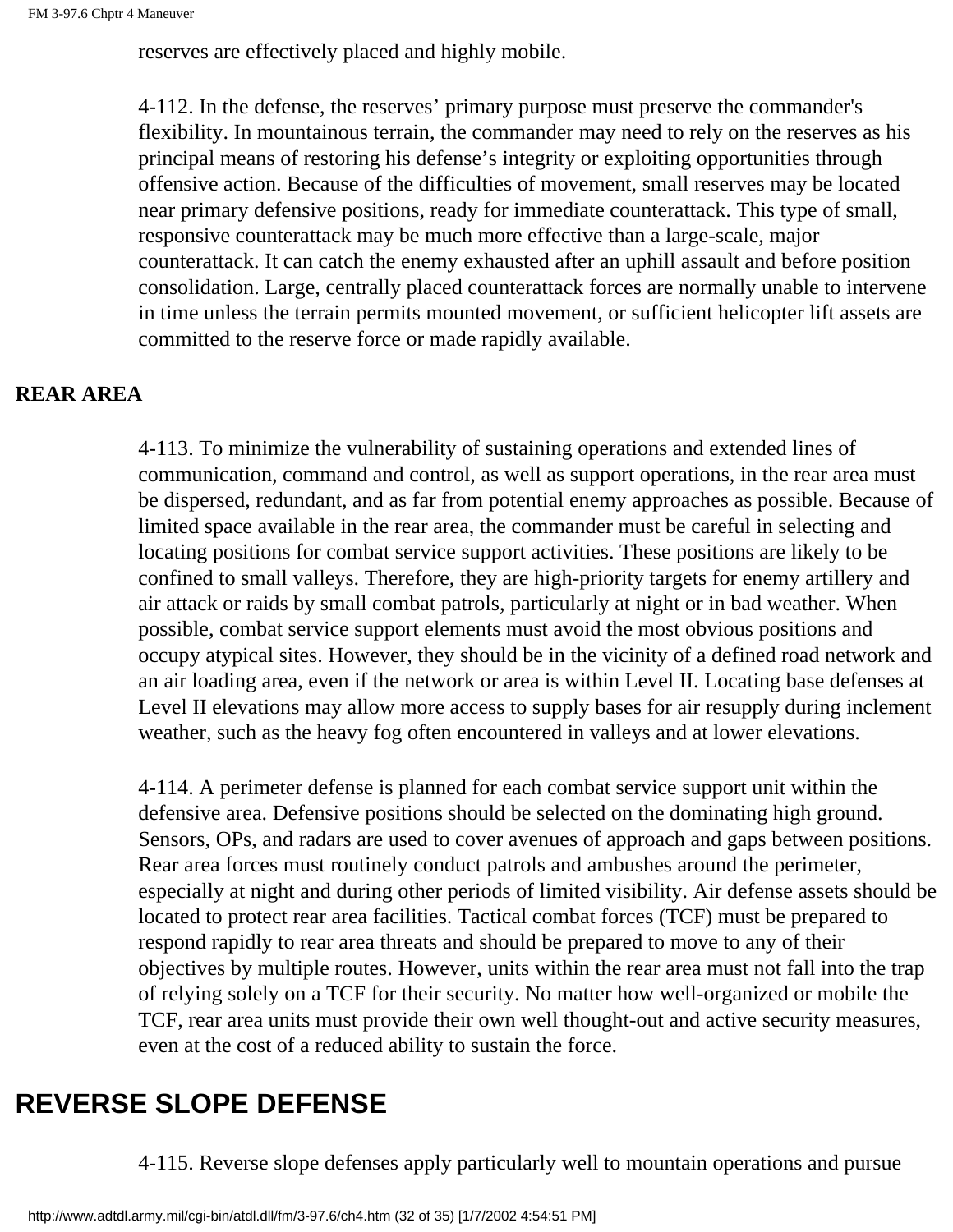offensive opportunities through surprise and deceptive operations by defending in a manner for which the enemy is unprepared. This defense seeks to reduce the effects of massed indirect fire from mortar, artillery, and close air support, and draws the battle into the small arms range of infantry weapons. The overall goal is to make the enemy commit his forces against the forward slope of the defense, causing his forces to attack in an uncoordinated fashion across the exposed topographical crest. Once this type of defense is employed, subsequent use may be of limited value, due to the loss of the key element of surprise.

4-116. All or parts of the defending force may use reverse slope techniques. In many instances, mountainous terrain favors a defense that employs combined forward and reverse slope positions to permit fires on enemy approaches around and over the crest and on the forward slope of adjacent terrain features. Key factors to this type of defense are mutually supporting covered and concealed positions, numerous natural and man-made obstacles, the ability to bring fire from all available weapons onto the crest, and a strong and mobile counterattack force.

4-117. The reverse slope defense is organized so that the main defensive positions are masked from enemy observation and direct fire by the topographical crest (see Figure 4-9). It extends rearward from the crest only to the maximum effective range of small arms fire. Observation and fires are maintained



#### **Figure 4-9. Reverse Slope Defense**

over the entire forward slope as long as possible to continue to destroy advancing enemy forces and prevent him from effectively massing for a final assault. A successful reverse slope defense is based on denying the topographical crest to the enemy, either by fire or by physical occupation. Although the crest may not be occupied in strength, control of the crest by fire is essential for success. For more detailed discussions of the reverse slope defense, see [FM 3-100.40](#page-146-0) and [FM 3-21.30.](#page-144-1)

## <span id="page-103-0"></span>**RETROGRADE OPERATIONS**

4-118. Retrograde operations of delay and withdrawal can be conducted in mountainous terrain with fewer assets because of the mobility difficulties of an advancing enemy. Delaying operations are particularly effective in the mountains. Numerous positions may exist where elements as small as a machine-gun or sniper team can significantly delay a large force. When conducting retrograde operations in mountainous terrain, the friendly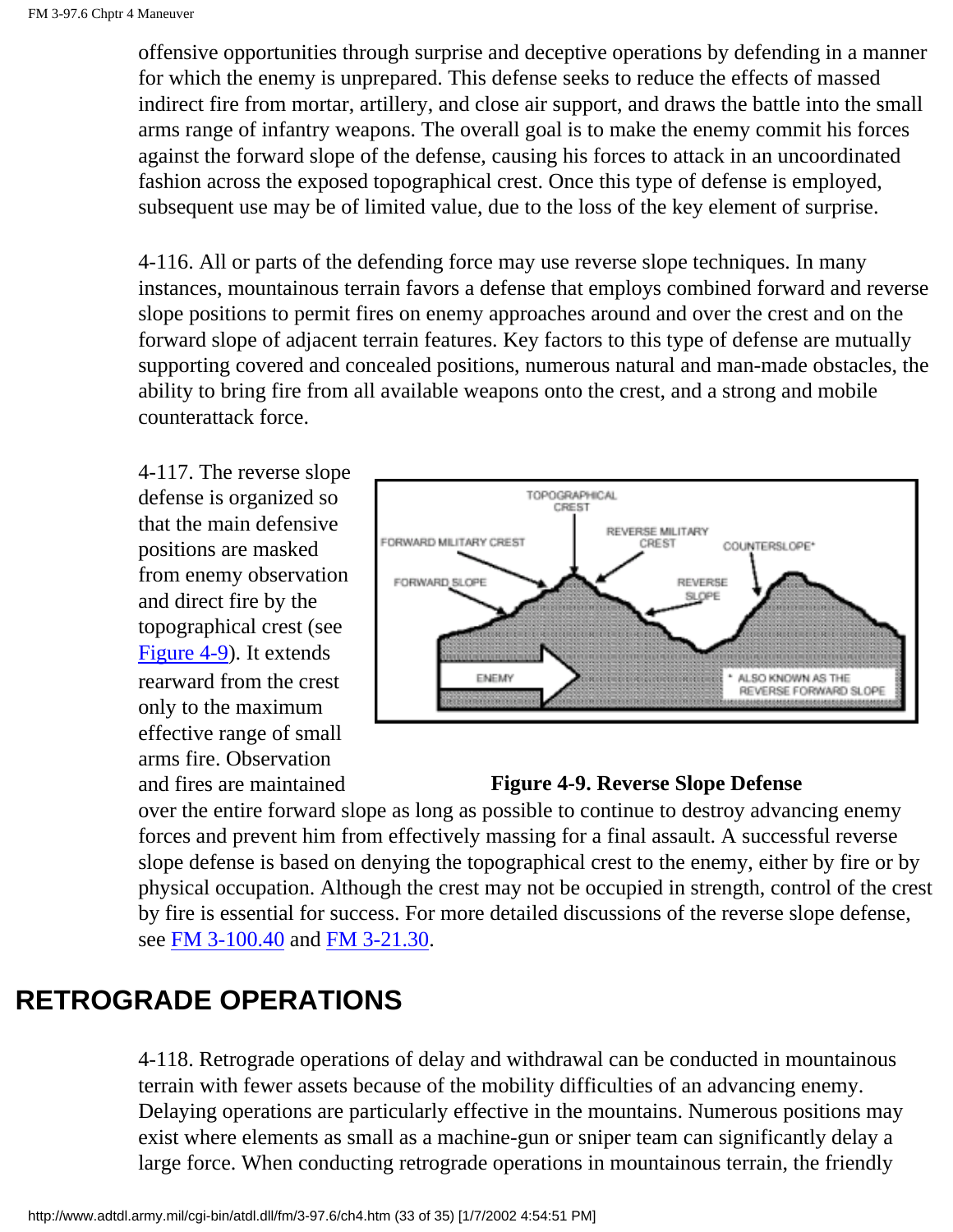force must accomplish several tasks.

- It must make maximum use of existing obstacles. However, the addition of relatively few reinforcing obstacles, such as the antitank mining of a route with very steep sides, often increases the value of existing obstacles.
- The force must conduct detailed reconnaissance of routes to rearward positions. Routes of withdrawal are not as numerous in mountainous terrain and often do not intersect as they do on flat terrain. These factors complicate subsequent link-up operations and necessitate meticulous planning.
- It must protect the flanks and rear to prevent encirclement, particularly by air assault. There are only a few LZs and they can significantly influence the outcome of a battle. At a minimum, they must be covered by fire.

## <span id="page-104-0"></span>**STAY-BEHIND OPERATIONS**

4-119. The compartmented terrain in the mountains lends itself to the employment of stay-behind forces as a tool for offensive action. Staybehind operations involve the positioning of friendly elements within operational areas before the enemy advances through the area. Stay-behind forces conceal their location and allow themselves to be bypassed as the enemy advances. (Figure 4-10 outlines the important tasks that stay-behind forces can accomplish for the mountain commander.)

- **Attack the enemy throughout the depth of his formations**
- **Disrupt the cohesion of the enemy offense by interrupting lines of communication and logistics**
- **Detract from the enemy's main effort by forcing him to allocate combat forces to rear areas**
- **Provide immediate intelligence**
- **Call for and control indirect fire and close air support**

### **Figure 4-10. Tasks for Mountain Stay-Behind Forces**

4-120. Stay-behind forces may be positioned forward of the FEBA, in the MBA, and not participate in the initial fight, or, under certain conditions, in the MBA after the fighting has started. When planning for stay-behind operations in the mountains, commanders must consider the following:

- Stay-behind forces should be a combined arms force that includes engineers.
- Indirect fire support or close air support should be available throughout their operations.
- Return routes must be well planned and reconnoitered in advance. Exfiltration, regardless of element size, should follow covered and concealed routes, and rally points should be designated forward of and behind the lines of friendly forces.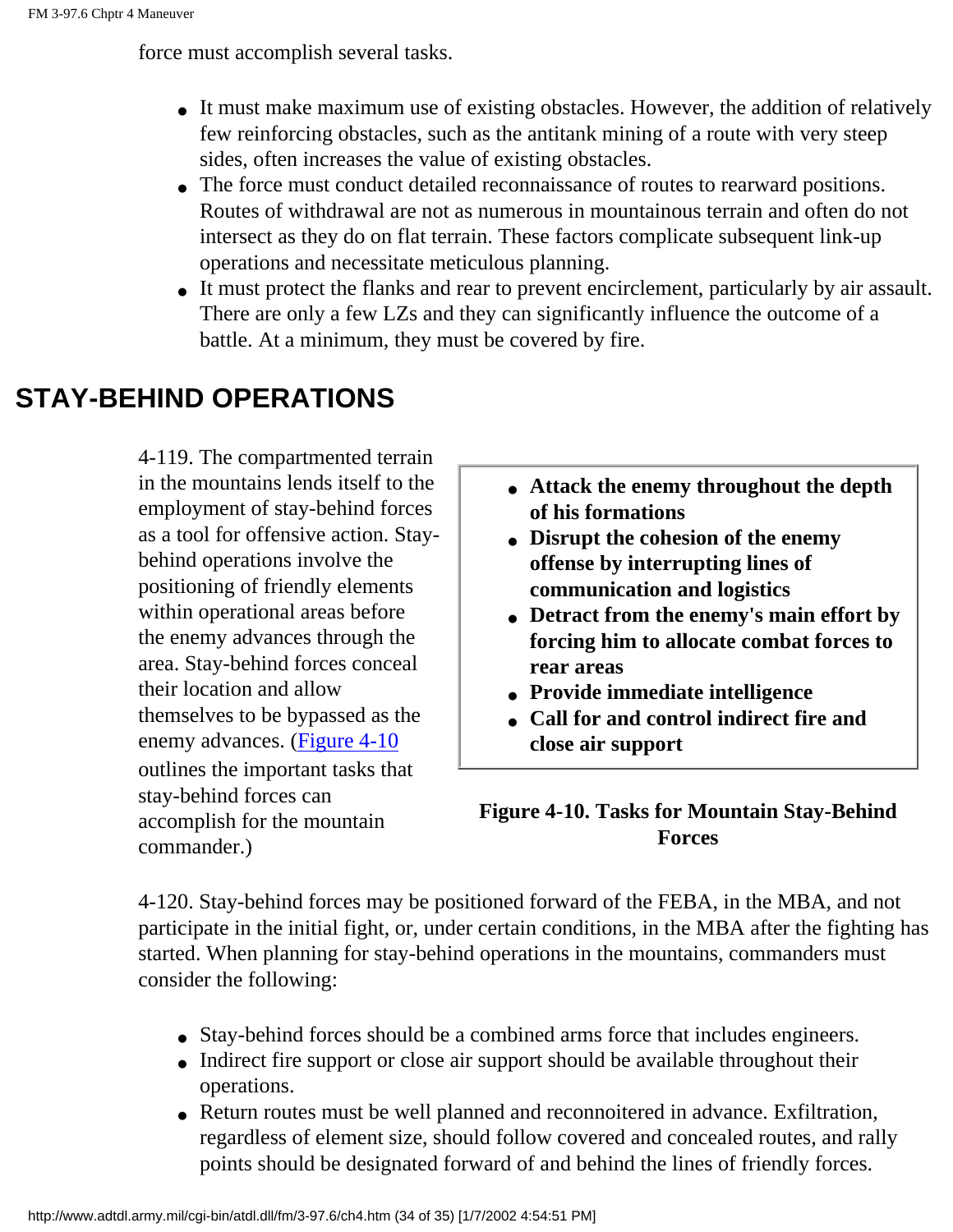Reentry must be carefully coordinated to prevent fratricide.

- After an attack, stay-behind forces may be unable to reach a hide position to subsequently return to friendly lines by exfiltration. If this occurs, they must be prepared to conduct a breakout.
- The tactical situation and logistics supplies that were stockpiled or cached in the AO have an impact on the length of time stay-behind forces remain in enemy territory.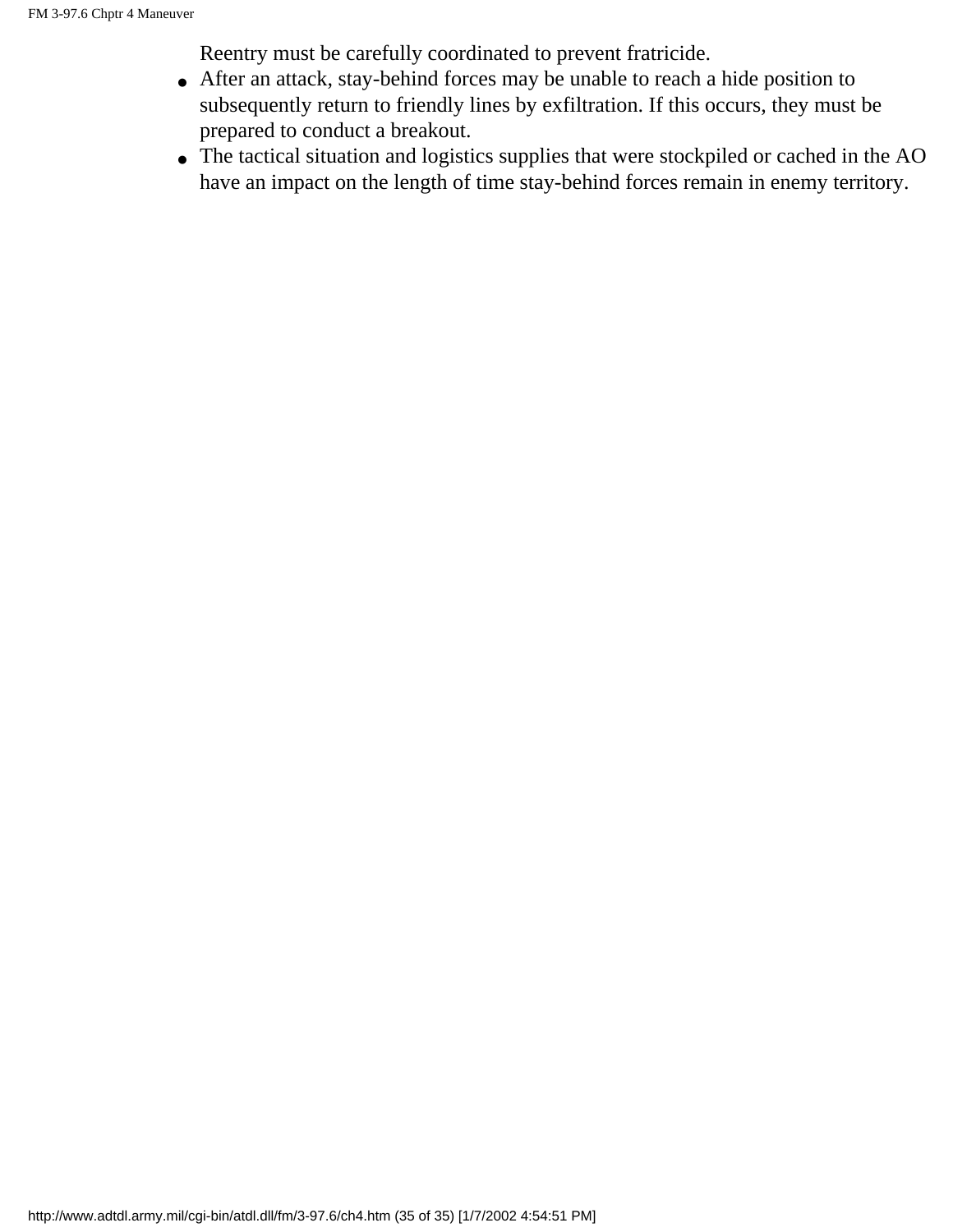<span id="page-106-0"></span>

## **Chapter 5**

# **Logistics and Combat Service Support**



Mountainous terrain poses great challenges to combat service support (CSS) forces and complicates sustaining operations. Existing roads and trails are normally few and primitive, and cross-country movement is particularly demanding. Highways usually run along features that have steep slopes on either side, making them vulnerable to disruption and attack. Rivers become major obstacles because of rapid currents, broken banks, rocky bottoms, and the lack of bridges. Landslides and avalanches, natural as well as man-made, may also pose serious obstacles to CSS operations. Mountainous areas have wide variations in climate and are subject to frequent and sudden changes of weather that may preclude reliance on continuous aviation support. Together, these conditions compound the obstacle-producing

## **Contents Section I — Planning Considerations Section II — Supply Supply Routes Classes of Supply Section III: Transportation and Maintenance Section IV — Personnel Support Section V — Combat Health Support Planning Evacuation Mountain Evacuation Teams Treatment**

effects of mountainous terrain and create major challenges for the CSS planner. Therefore, the forward distribution of supplies may depend upon the knowledge, skill, and proficiency of CSS personnel in both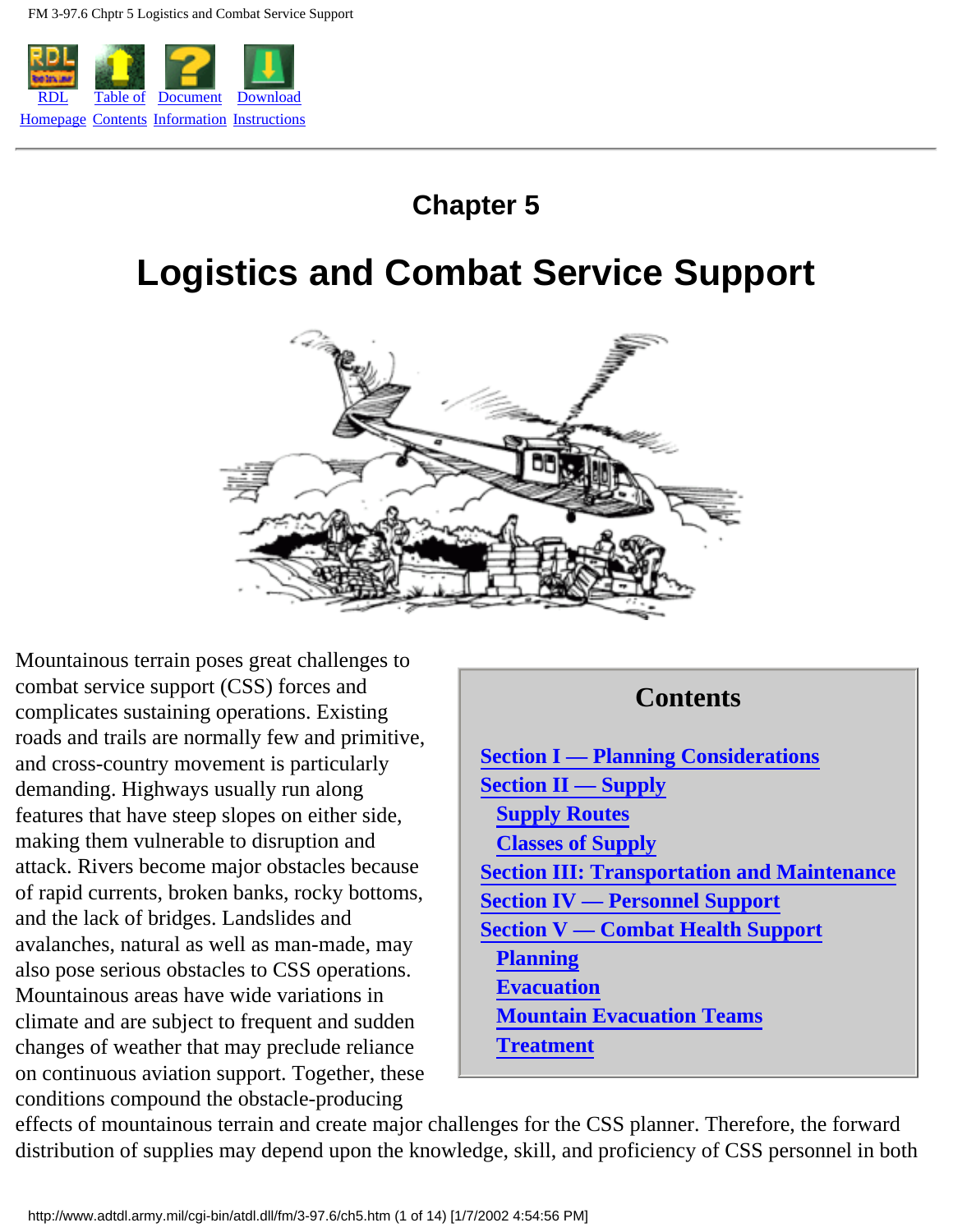basic mountaineering and aerial resupply operations.

### **HISTORICAL PERSPECTIVE**

### **The Importance of Lines of Communications: The Satukandav Pass (Soviet-Afghan War, November-December 1987)**

One of the characteristics of the Soviet-Afghan War (December 1979 - February 1989) was the attempt by both sides to control the other's lines of communications (LOCs). In an effort to deprive the guerrillas of their source of sustainment, the Soviets used various methods to drive the rural population into exile or into cities. For their part, the Mujahideen regularly interdicted supply routes through the establishment of blocking positions and vehicular ambushes. In some regions, they were able to effectively interdict supply routes for weeks, months, and even years at a time. The Soviet main supply route was a double-lane highway network winding through the rugged and inhospitable Hindu Kush Mountains. The continued Soviet presence in Afghanistan depended, in large part, on their ability to keep the roads open. Therefore, much of heavy Soviet combat was a fight for control of this road network, with this control often changing hands during the course of the war.

In the fall of 1987, the Mujahideen had established a series of blocking positions that severely limited the supply of weapons, ammunition, and food to Soviet forces in the Khost district. In response, the Soviets planned and conducted Operation Magistral, "main highway," to open the LOCs (see Figure 5-1). The guerrilla forces had established strong positions in the Satukandav Pass, virtually the only way through the mountains between Gardez and Khost. For the operation, the Soviets massed a motorized rifle division, airborne division, separate motorized rifle regiment (MRR), separate airborne regiment, various 40th Army regiments, special forces, and other subordinate units, and regiments from the Afghan Armed Forces. On 28 November, in order to determine the location of Mujahideen positions, particularly air defense systems, the Soviets conducted a ruse in the form of an airborne assault using dummy paratroopers. When the Mujahideen fired at the dummies, Soviet artillery reconnaissance was able to pinpoint enemy strong points and firing positions. The Soviets hit these positions with air strikes and a four-hour artillery barrage. The next day, however, an MRR failed to make its way up the foothills to seize the dominant terrain along the crest, and suffered heavy casualties. The 40th Army Commander, General Gromov, nevertheless, decided to continue to press his advance using the 1st Airborne Battalion and a battalion of Afghan commandos. On 1 December, two airborne companies captured key terrain and used this to support the decisive operation against the dominant peak to the south. This flanking attack took the Mujahideen by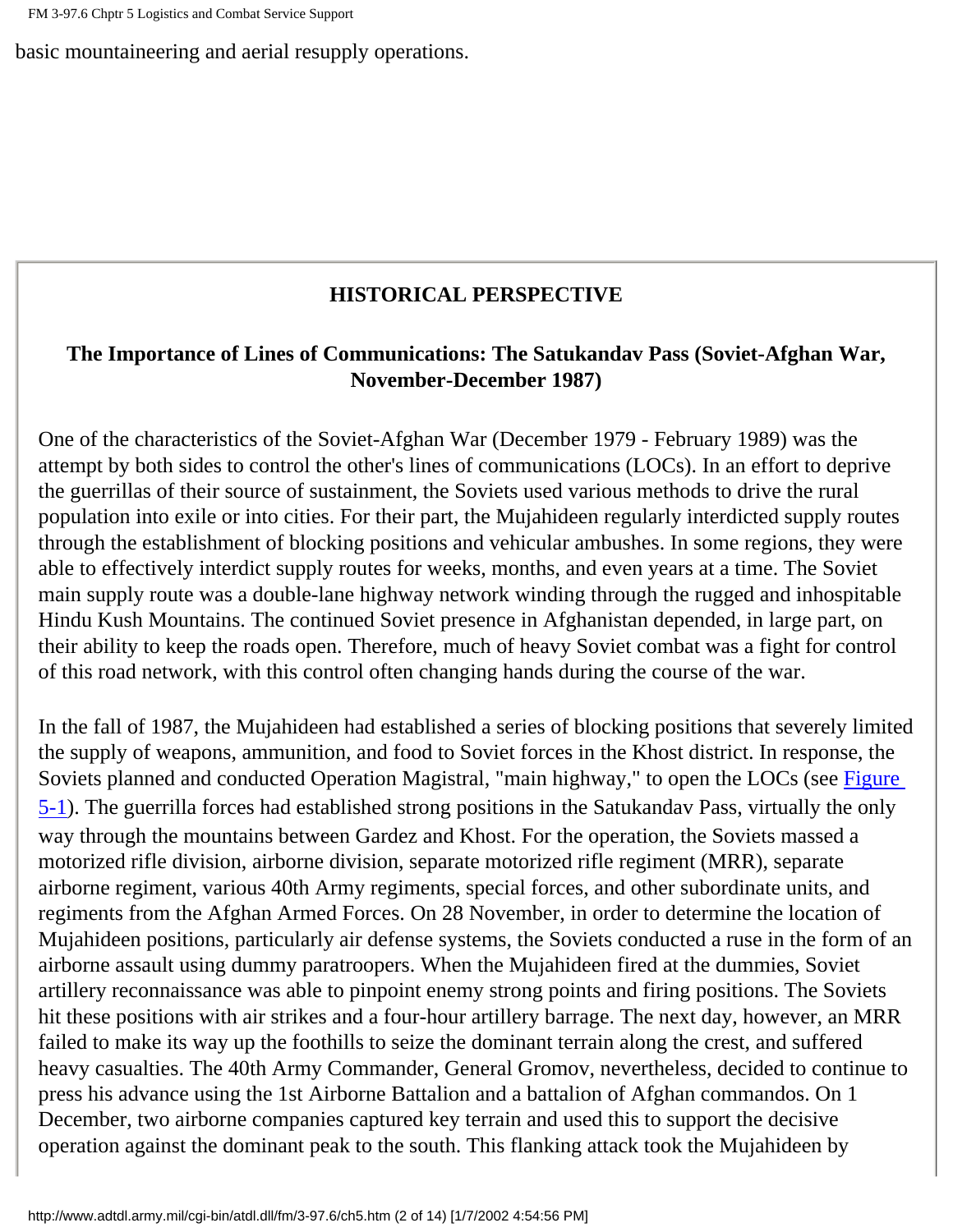#### FM 3-97.6 Chptr 5 Logistics and Combat Service Support

surprise and they began to withdraw. While calling in artillery fire on the retreating guerrilla forces, primarily on the reverse slope and along the probable avenue of approach for the commitment of enemy reserves, the Soviet battalion commander used this hard-won, key terrain to support a simultaneous, two-prong attack to the south toward the Satukandav Pass. Now it was the Soviets who were in a position to cut off supplies, especially fresh drinking water, from the Mujahideen. The latter were forced to withdraw, and the two battalions captured the pass. However, while the operation itself was a success, Soviet and Afghan Army forces could keep the road open for only 12 days, after which the Mujahideen once again cut off the supply route to Khost.



**Figure 5-1. Satukandav Pass**

Both sides recognized the vital importance of LOCs, and this shift of LOC control was a constant feature throughout the entire duration of the Soviet-Afghan War. The Mujahideen's ability to interdict the LOCs prevented the Soviets from maintaining a larger occupation force there, a key factor in the eventual Soviet defeat.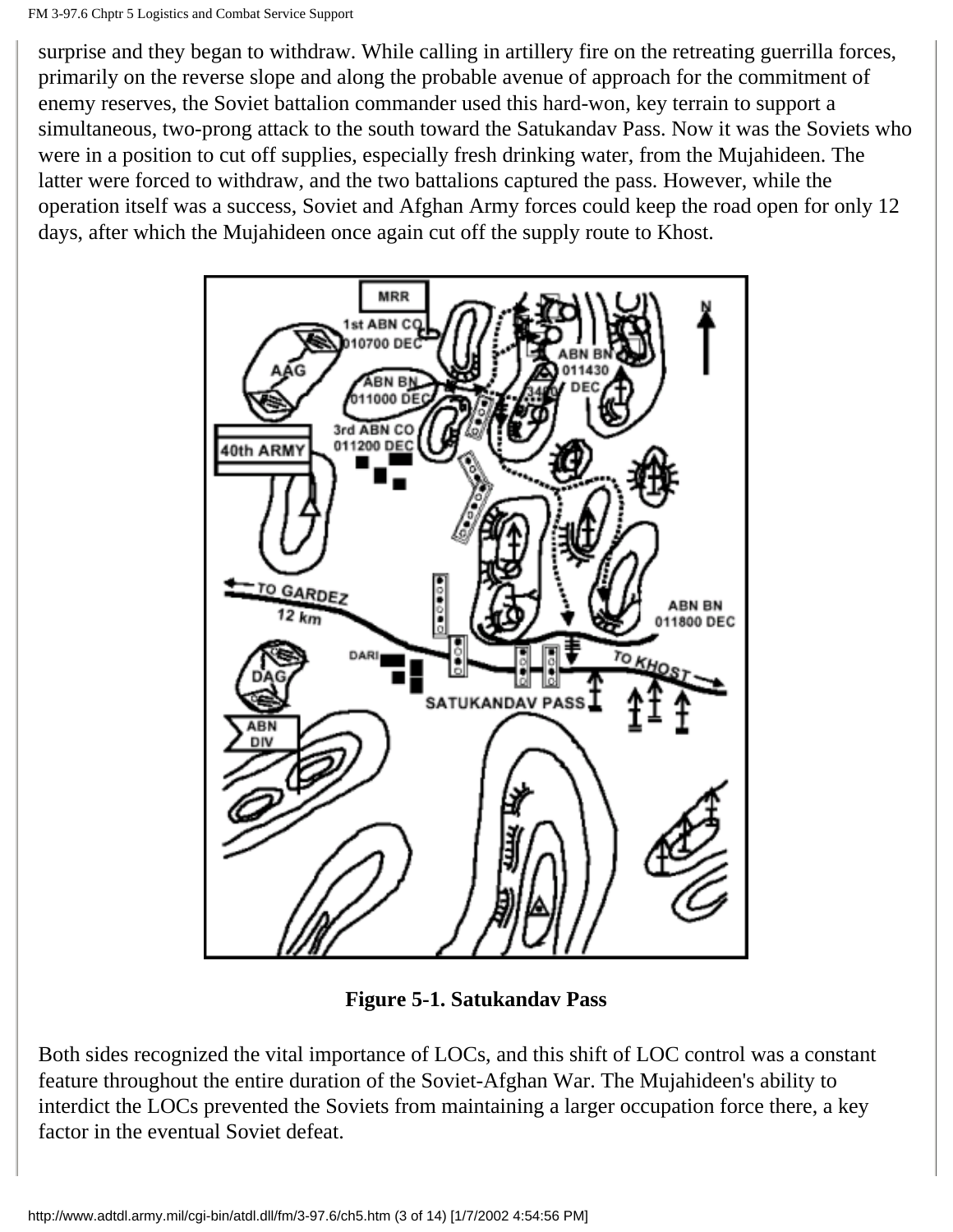Compiled from *The Other Side of the Mountain and The Bear Went Over the Mountain*.

#### **SECTION I — PLANNING CONSIDERATIONS**

5-1. Mountainous areas of operations dictate that commanders foresee needs before demands are placed upon CSS personnel. The main logistical differences between mountain operations and operations in other terrain are a result of the problems of transporting and securing material along difficult and extended lines of support. Logistics support must emphasize a continuous flow of supplies to specific locations, rather than the build-up of stocks at supply points along the main supply routes. Supply point operations alone are insufficient; the proposed support structure must plan for redundancy in the ability to distribute supplies directly to units operating from predetermined supply routes. If possible, commanders should plan to use multiple supply routes designed to support maneuver elements moving on separate axis.

5-2. Commanders must be concerned not only with the sustainment of current operations but also with the support of future operations. A detailed logistics preparation of the theater (LPT) to identify the potential lines of communication plays a major part in determining the conduct of CSS operations. A detailed reconnaissance should be conducted to determine:

- The type and maximum number of vehicles that the road network can support in the area. New roads may need to be constructed or improvements made to existing ones to support protracted operations in isolated areas.
- Classification of bridges.
- Suitable sites for drop zones (DZs), loading zones (LZs), and short, tactical airstrips.
- Availability of water sources.
- Availability of local resources, facilities, and service and support activities.

5-3. Because of terrain constraints, it may be necessary to disperse support units over a wider area and ensure that supplies are positioned closer to supported units. Dispersion reduces vulnerability of CSS assets, which also creates problems with command, control, and security. CSS units are often high-priority targets, and must ensure adequate protection against ground and air attacks.

5-4. In mountainous terrain, battalion CSS elements are normally echeloned into combat and field trains to increase responsiveness, provide adequate space, and decrease the logistics footprint. Combat trains are routinely located in ravines or valleys on the rear slope of the terrain occupied by the unit. This permits the personnel officer (S1) and logistics officer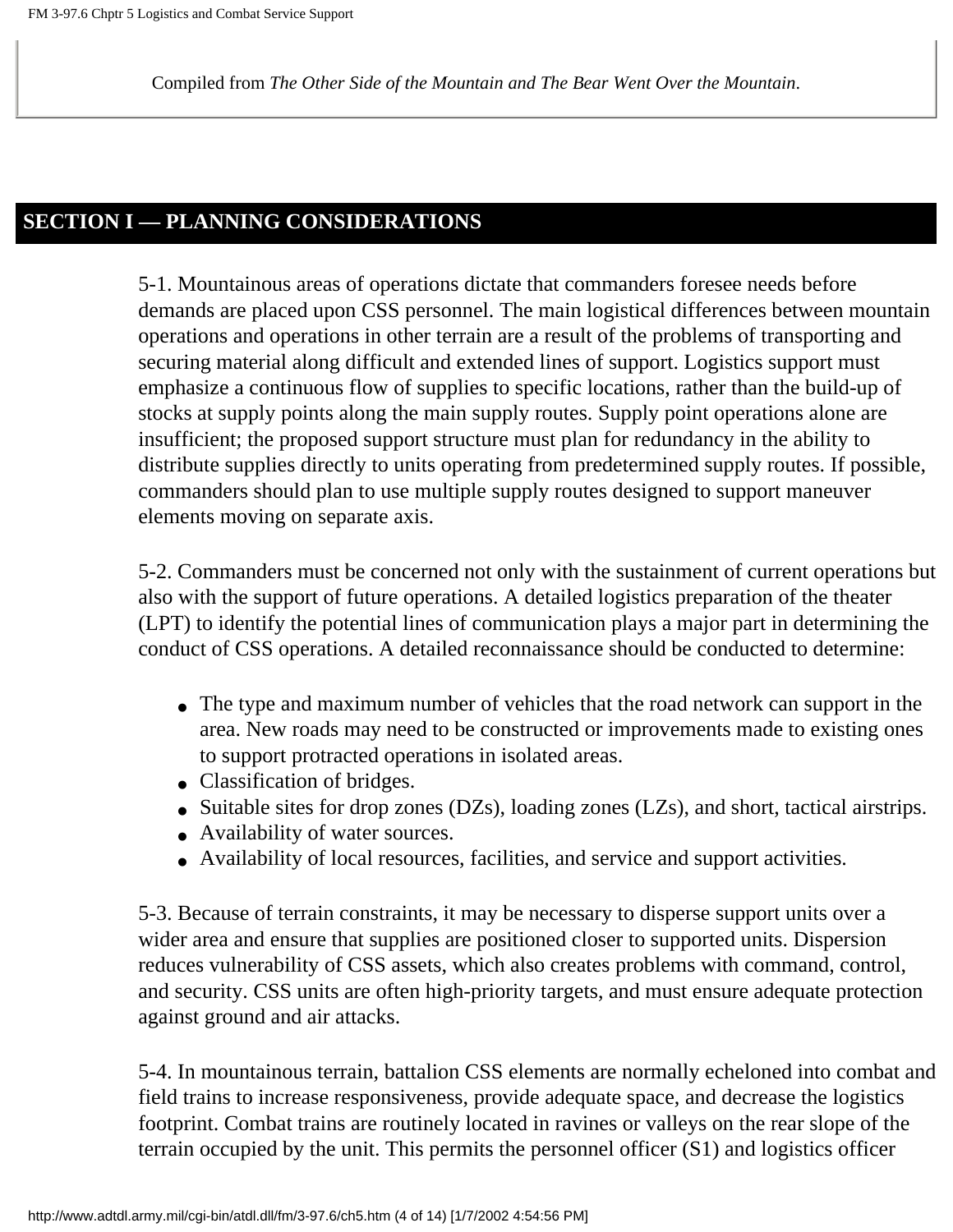(S4) to operate in close proximity to the tactical operations center (TOC), and allows them to keep abreast of unit requirements.

5-5. In the mountains, unresolved logistical problems can quickly lead to mission failure. Ground operations may increase fuel consumption rates of individual vehicles by 30 to 40 percent, requiring more frequent resupply operations. The operation of equipment in mountainous terrain has proven that maintenance failures far exceed losses due to combat, and most breakdowns can be attributed to operator training. Air operations are characterized by a significant increase in lift requirements; however, increased elevations decrease aircraft lift capabilities.

5-6. Commanders must carefully consider combat loads in the mountains, based upon a thorough mission analysis. Excess equipment and supplies reduce the efficiency of the individual soldier and seriously impede operations. In steep terrain above 1,500 meters (5,000 feet), soldier loads may need to be reduced by nearly 50 percent. Commanders must develop priorities, accept risk, and require the combat force to carry only the bare essentials needed for its own support. Nonessential equipment should be identified, collected, and stored until it is needed. In situations where there are conflicts between the

- **Limit supplies to essentials.**
- **Lighten the individual soldier's combat load.**
- **Improvise methods and supply sources, to include utilizing captured enemy supplies and equipment.**
- **Use aviation assets to increase responsiveness.**
- **Anticipate maintenance requirements.**
- **Develop plans that place realistic demands on the CSS system.**

#### **Figure 5-2. Mountain Supply Imperatives**

weight of ammunition and weapons, experience has shown that it is better to carry more ammunition and fewer weapons. In the mountains, commanders should strive to achieve the imperatives indicated in Figure 5-2.

### **SECTION II — SUPPLY**

5-7. Units operating in mountainous terrain transport supplies by a combination of wheeled vehicles, oversnow vehicles, indigenous pack animals and personnel (see [FM 3-05.27\)](#page-143-0), assisted by Army and Air Force lift assets. These combinations depend on equipment availability, location of combat units, type of terrain, and weather. However, any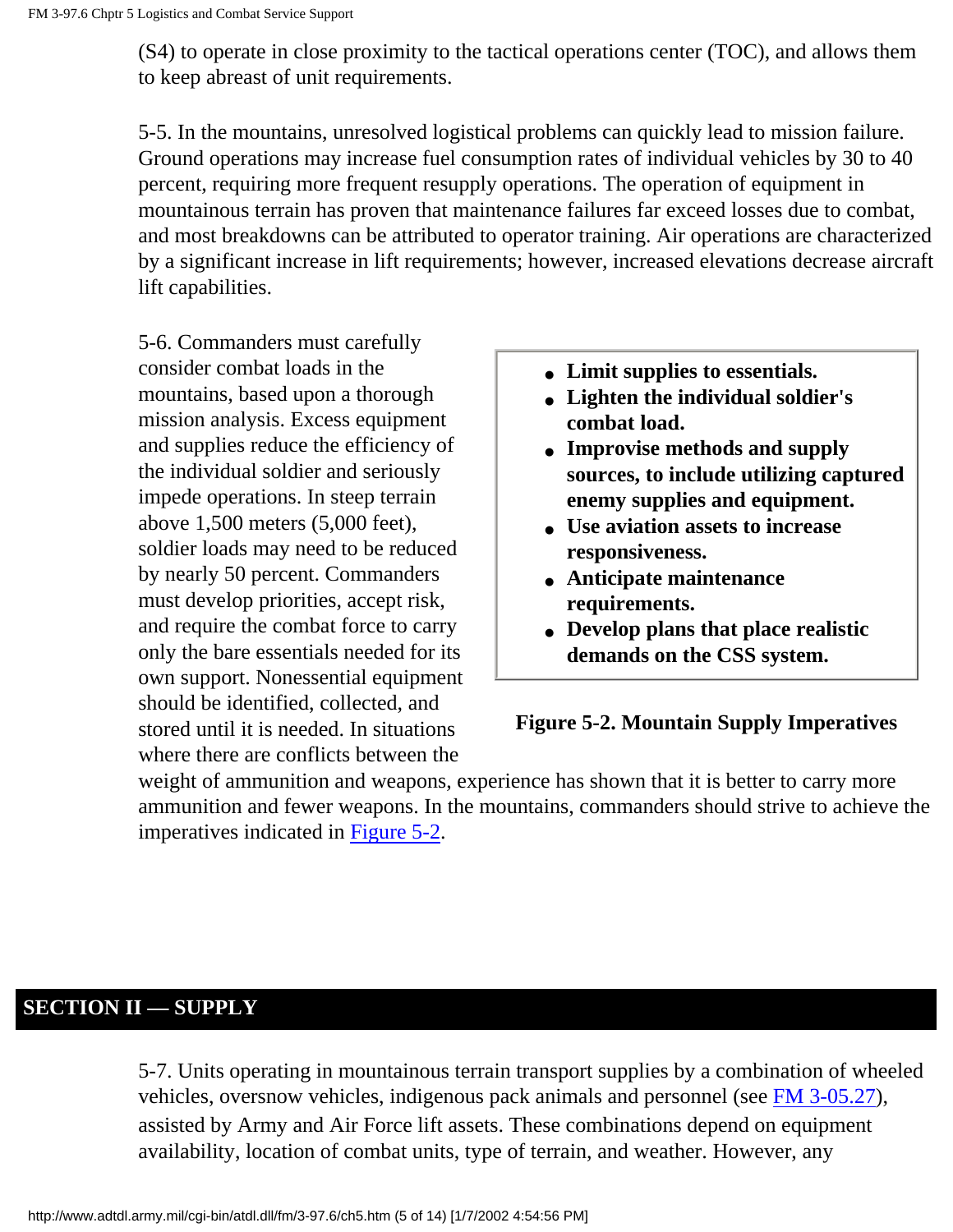combination of resupply usually includes combat soldiers man-packing supplies to their positions.

5-8. Since combat operations in the mountains are decentralized, CSS operations are correspondingly decentralized. This decentralization serves to create heavier man-loads, while rough, steep terrain decreases the amount soldiers are able to carry. Although most soldiers are eventually able to acclimate themselves to higher elevations, their pace and subsequently the overall pace of the entire operation slows down as elevation increases.

5-9. Mountain warfare is highly dependent on accurate logistical planning if supply operations are to function smoothly. To win in any area of operations (AO), commanders normally seek to move and strike as rapidly as possible. Rapidly changing tactical situations may cause long supply lines, resulting in delay or complete disruption of supply operations. To mitigate these risks, situational understanding, rapid decisions, and continuous coordination between tactical and logistical planners are essential. Stockpiling and caching supplies may also help to decrease the risks to resuppply.

5-10. The total tonnage of supplies required by the force may also decrease. For example, while individual vehicle petroleum, oils, and lubricants (POL) consumption may increase, overall consumption may decrease because of lower vehicle movement. The quantity of supplies needed by the individual soldier normally increases. Soldiers consume more food because of increased energy expenditure, and need many additional items of equipment, such as extra clothing, sleeping bags, climbing equipment, tents, and stoves, all of which must be stored and transported.

## **SUPPLY ROUTES**

5-11. Main supply routes are generally limited to the roads located along major valleys and, through necessity, to the smaller, more restrictive trails that follow or parallel the ridgelines. The limited number of routes increases the volume of traffic and places heavy demands on engineer units to maintain them. In most cases, engineer units require assistance in clearing and developing, as well as in securing, these routes. Travel times for ground transportation assets are significantly increased due the generally poor quality of mountain roads and trails, frequent switchbacks, and steep grades that require lower vehicle speeds. Traffic control assumes increased importance due to the limited number of routes in the mountains, and may require an increased number of military police dedicated to the task of battlefield circulation control. In particular—

- Existing roads should be rapidly analyzed for bottlenecks, deployment areas, passing places, and turnarounds for various vehicles.
- Routes should be classified as one- or two-way, and schedules developed for the use of one-way routes.
- Signs should be placed for both day and night moves on difficult and dangerous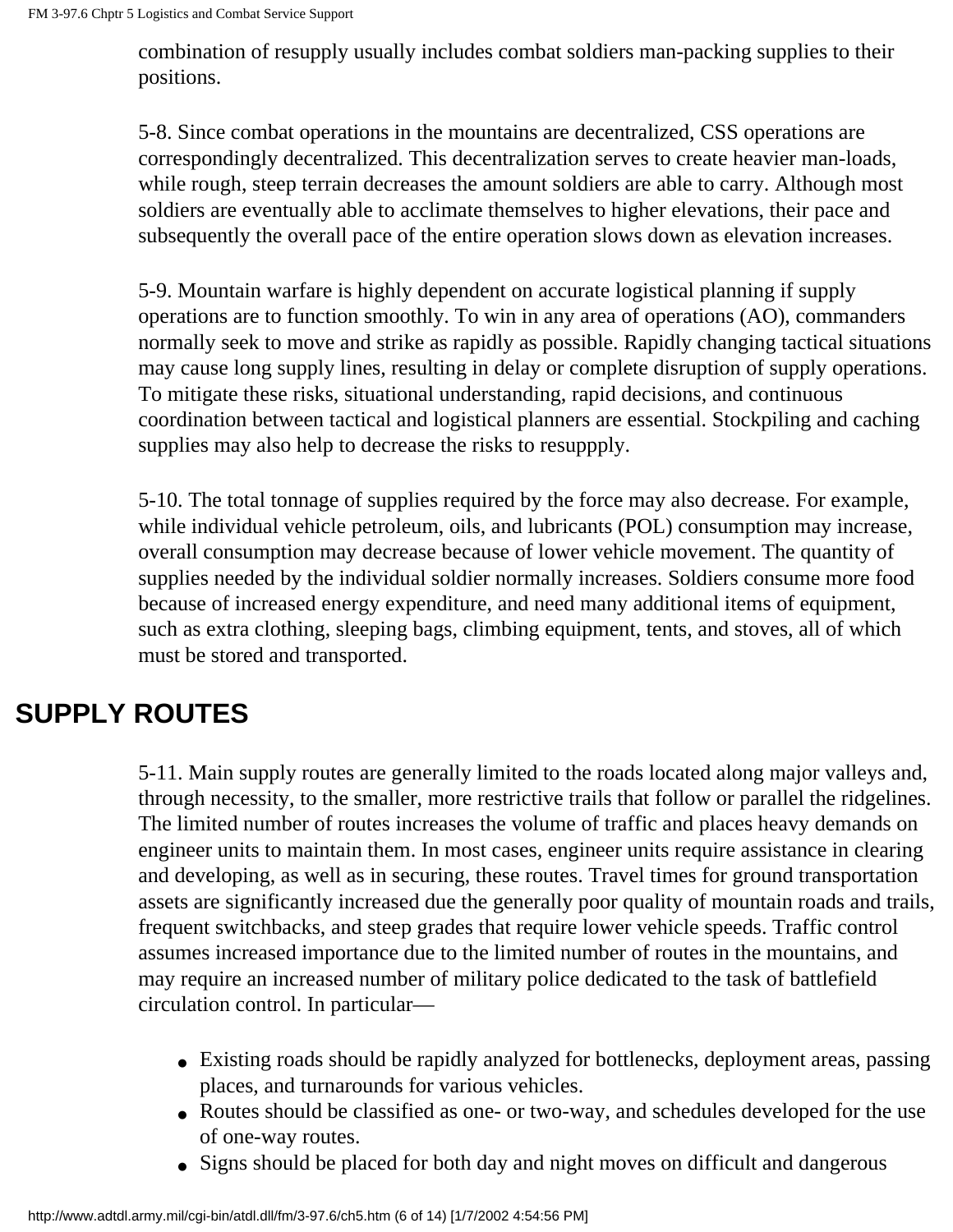routes.

• Whenever possible, separate routes should be designated for vehicular and dismounted movement. Additionally, separate routes should be designated for wheeled and tracked vehicles, particularly if the latter are likely to damage road surfaces.

5-12. The enemy will emphasize destroying logistical units and interdicting supply activities. Enemy units will infiltrate and seize key terrain that dominates supply routes in an effort to disrupt and isolate units from their logistics support. Using mountain trails and roads without securing the high ground on both sides invites ambush. Patrols must be continually conducted at irregular intervals to verify the status of roads and prevent enemy infiltration. Patrols must be continuously alert for ambush and they must be skilled at locating and identifying mines. However, a combination of patrols and aerial reconnaissance is the best means of providing route security. Observation posts on dominant terrain along supply routes are also essential for early warning of enemy infiltration into rear areas.

5-13. Most often, units have to use the narrrow ridge trails as alternate supply routes, in some instances as main supply routes, to reduce the volume of traffic on the main supply routes located along valley floors. This involves movements in much more restrictive terrain and exposure to excellent observation and fire by the enemy. Supply columns moving along separate routes face the same problems as combat units; they face the difficulties of being able to provide mutual support due to compartmented terrain, should one column come under attack. Movement of supplies at night may reduce vulnerability to enemy attack, but night marches present other hazards due to the difficult terrain, and require daylight reconnaissance, careful route preparations, and using guides.

## **CLASSES OF SUPPLY**

#### **CLASS I: RATIONS AND WATER**

5-14. The strenuous activities required during mountain operations increase caloric requirement to 4,500 calories or more per day. Improper or too little food means soldiers will lack the stamina to accomplish the mission. Although combat rations are normally used, unitized group rations (UGRs) should be provided once a day if the situation permits. Individual packages of oatmeal and dehydrated soup mixes should be issued if the UGR cycle cannot be maintained.

5-15. In abrupt ascents to high altitude, soldiers do not have time to acclimate themselves, so their entire circulatory system labors to supply oxygen to the body. In this situation, standard rations are hard to digest and special rations, such as the ration, cold weather (RCW), that allow soldiers to eat light and often should be procured. The totally selfcontained operational ration consists of one full day's feeding in a flexible, whitecamouflaged meal bag. It contains cooked, freeze-dried, or other low moisture entrees, as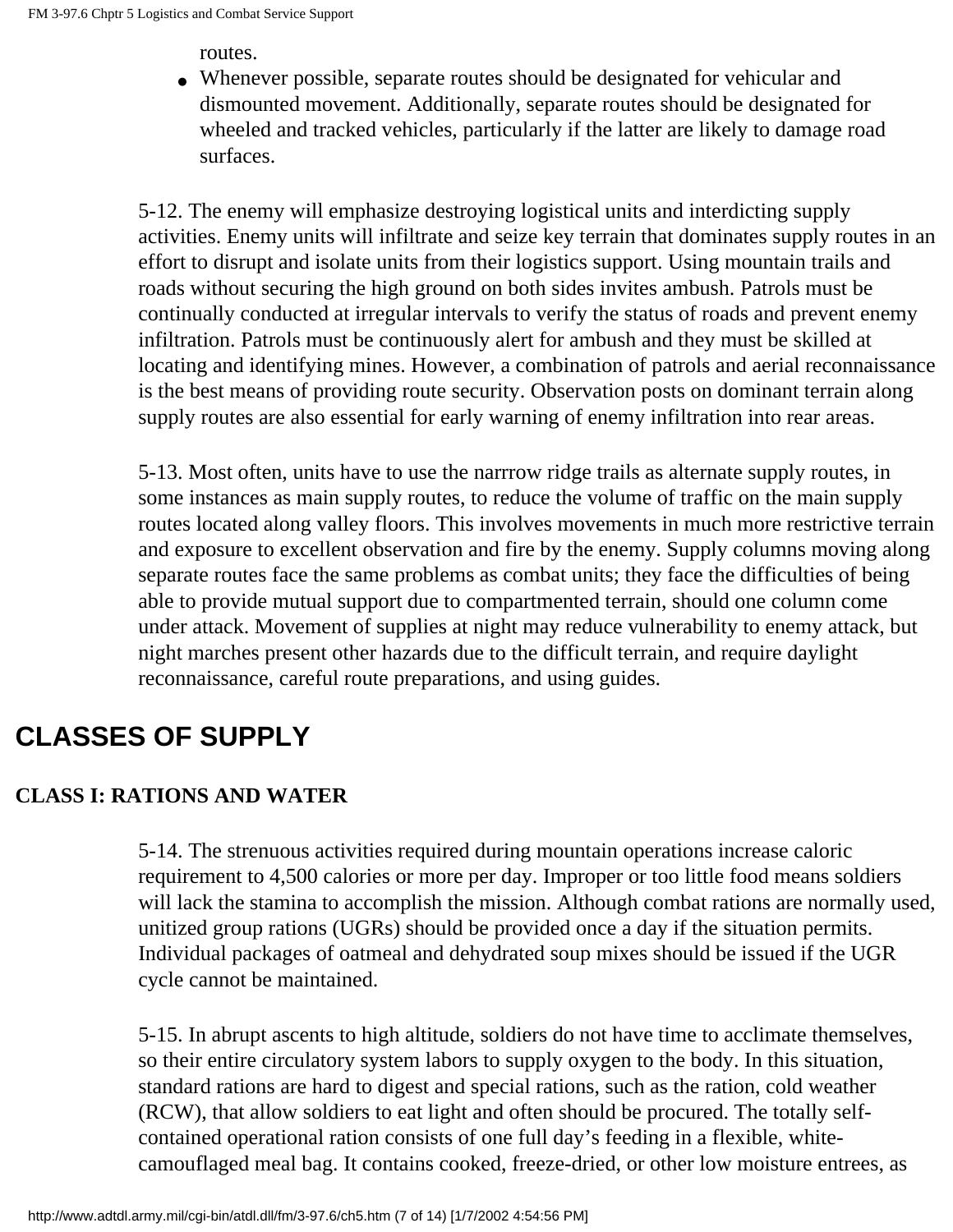well as a variety of items such as oatmeal, a nut-raisin mix, and fruit-cookie bars. The RCW provides sufficient calories (approximately 4,500 kilocalories) to meet the increased energy expenditure during heavy exertion, while limiting sodium and protein content to reduce the risk of dehydration. Because of rapidly changing weather conditions and the difficulty of resupply, each soldier may need to carry two to three days' supply of rations. However, this increases the soldier's load by approximately 10 to 15 pounds.

5-16. Proper water production, resupply, and consumption are essential and a constant challenge during mountain operations. In low mountains, planners should count on at least four quarts of water per soldier per day when static and up to eight quarts per day when active. In high mountains, planner should increase those requirements by about two quarts per soldier. In the mountain environment, medical care often requires an increased water supply and must be considered as part of the original planning and contingency factors.

5-17. Units should always be prepared to use natural water sources to help reduce the logistics burden. However, far above the timberline, water is extremely difficult to find. Special measures must be taken to protect it from freezing in cold weather, such as placing canteens in the chest pockets of the extended cold weather clothing system (ECWCS) coat, hanging a two-quart canteen on a strap under the coat, or utilizing a camel-back type, commercially available, canteen under overgarments. Purification and chemical sterilization are always necessary no matter how clean mountain water may appear. Micro-organisms present in mountain water may cause serious illness and rapidly degrade the strength of a unit. If above ground water sources cannot be located or are not reasonably available, drilling for underground sources may become a critical engineer task. Once engineer units access the water, quartermaster units have responsibility for completing the water points and purifying the water.

#### **CLASS II: GENERAL SUPPLIES**

5-18. General supplies include expendable administrative items, individual clothing and equipment, tentage, and other items authorized by common tables of allowance. All units must deploy with enough Class II items to last until routine resupply can be established. Special items, such as extended cold weather clothing, gloves, climbing equipment, extended cold-weather sleep systems, batteries, and one-burner cook stoves, will be in great demand. Due to the rugged nature of the terrain, mountain operations also increase requirements for replacement items of individual clothing and equipment. Combat boots, for example, may be expected to last approximately two weeks in harsh rocky terrain.

#### **CLASS III: FUEL AND PACKAGED PETROLEUM PRODUCTS**

5-19. Individual vehicles need much more fuel in mountainous terrain. However, limited road nets and steep slopes reduce the volume of vehicle traffic and overall fuel consumption. The heavy reliance on aviation assets for resupply and movement increases aviation fuel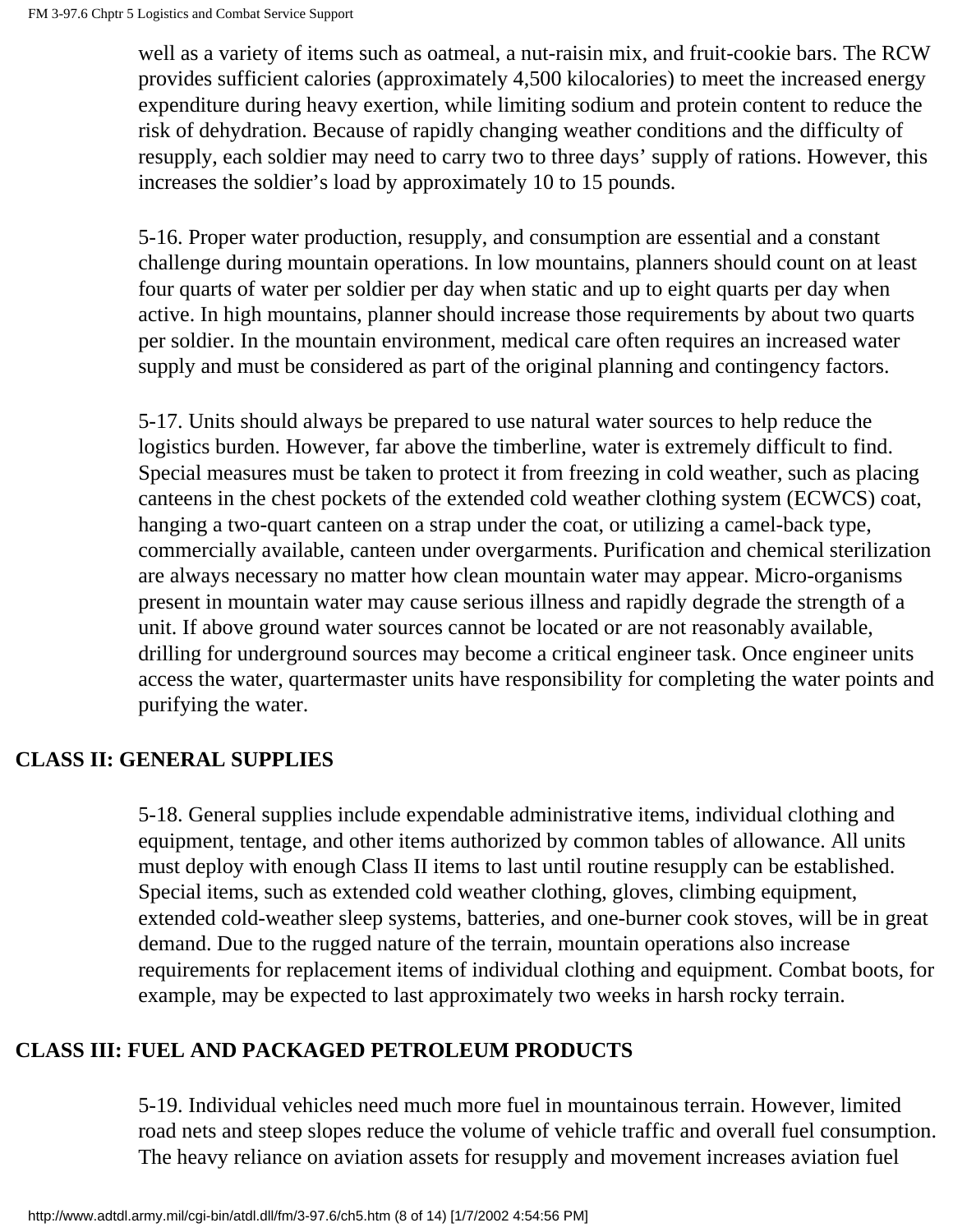requirements. A commander must routinely plan for the emplacement of a forward arming and refueling point (FARP) within their AO to support intensive aviation operations. Battalions should establish a fuel point in the field trains using collapsible fuel drums. These drums should be operational as soon as the field trains are established and prepared to receive fuel from the forward supply company as soon as it arrives. When terrain makes refueling operations vulnerable to attack, units should conduct forward refueling using supply point distribution, and dispense fuel to unit vehicles using the tailgate technique. The lack of suitable terrain normally increases the percentage of forward refueling done by this method.

5-20. At 600 meters (2,000 feet), multi-fuel cook stoves operate at about 75 percent efficiency. When soldiers refuel cook stoves, they must avoid using automotive fuel. Fuel points must supply units with refined or white gasoline that is specifically produced for pressurized stoves. Relatively large quantities of this fuel will be used when procuring water and preparing food. Adequate quantities of five-gallon cans, nozzles, and one-quart fuel bottles must be on-hand before deployment.

#### **CLASS IV: CONSTRUCTION, BARRIER, AND FORTIFICATION MATERIALS**

5-21. Soldiers should make maximum use of local materials to reduce Class IV requirements and demands on the transportation system. Gabion-type material is especially versatile during mountain operations. Gabions are widely used in the mountains for constructing obstacles, fighting positions, anchors, mountain installations, traverse platforms, and helicopter LZs; for creating landslides or rockfalls; and for repairing roads. Units should stock adequate quantities of easily transportable sizes of reinforcing mesh and other suitable materials for constructing gabions.

#### **CLASS V: AMMUNITION**

5-22. Because of terrain, ammunition resupply is difficult, making strict fire control and discipline an absolute necessity. Ammunition transfer points need to be as far forward as possible without revealing friendly unit locations or placing ammunition stocks at risk of capture or destruction. Direct delivery to the user may be required using aerial resupply. Innovation and flexibility are critical. In the mountains, the traditional mixes of tank ammunition may be less effective. Depending upon the specific threat, more rounds may be needed to attack light vehicles and fortified positions and less may be needed to engage tanks. Ammunition consumption for direct fire weapons may be low, however, consumption of indirect fire munitions, such as grenades, mortars, and artillery, may be high because of the dead space common to mountainous terrain. Planners must ensure that increased consumption of indirect fire munitions is included in computating required supply rates.

#### **CLASS VII AND IX: MAJOR END ITEMS AND REPAIR PARTS**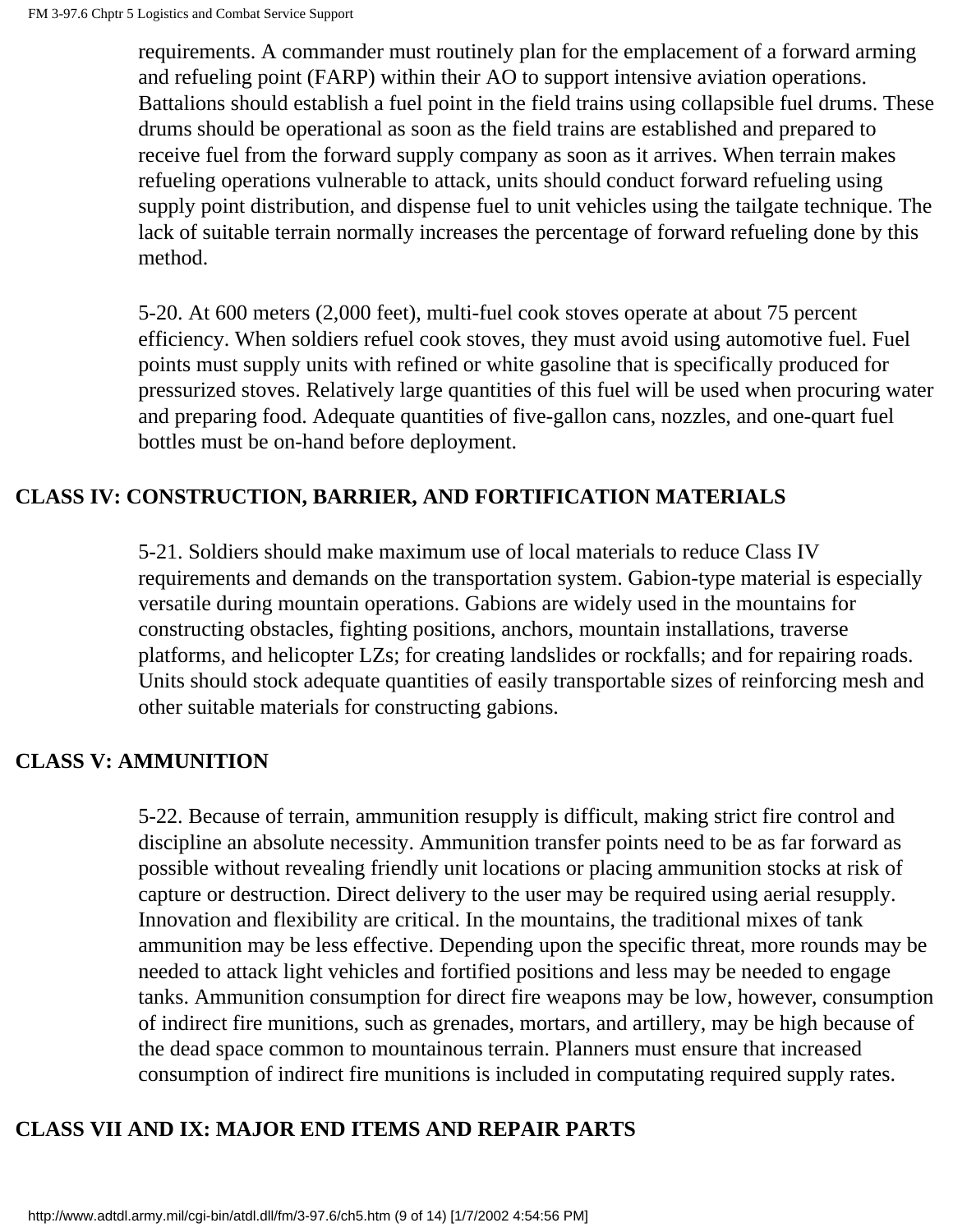5-23. Rugged terrain and climate extremes cause an increase in repair parts consumption. However, overall vehicle utilization decreases in many situations. Because it is difficult to transport large end items to forward units, the commander must place additional emphasis on preventive maintenance and repair.

#### **CLASS VIII: MEDICAL SUPPLIES**

5-24. The medical platoon obtains medical supplies for the battalion from the supporting forward support medical company (FSMC) or similar task organized medical element. Medical supply organizations may distribute supply by various means: supply point distribution, unit distribution, or a combination of both. Mountainous terrain necessitates using supply point distribution to a great extent. Medical supply activities must maximize use of empty evacuation assets moving forward to execute unit distribution of supplies as often as possible. The terrain will severely constrain ground movement operations. Preplanned unit distribution via air assets is a must for emergent situations, such as mass casualty scenarios. Medical supplies must have a high priority for movement. Distribution of Class VIII via air lines of communications (LOCs) should occur as often as tactically feasible.

### **SECTION III — TRANSPORTATION AND MAINTENANCE**

5-25. Transportation assets for mountain operations are often limited, and their use requires sound planning. Although vehicles are used to move supplies as far forward as possible, they may not be able to reach deployed units. Using smaller cargo vehicles with improved cross-country mobility and dedicated aircraft is paramount to sustaining units in the mountains. Locally obtained animals, indigenous personnel, or combat soldiers must often move supplies from roads and trails to unit positions. The poor quality of road networks requires increased engineer effort. The rugged mountain terrain aids in infiltration increasing security requirements along the route.

5-26. Air resupply should always be considered to reduce the transportation burden on ground assets. Therefore, support personnel should be well-trained in aerial resupply and sling-load operations. Aerial resupply, either by parachute drop, free drop, or cargo helicopter, may be available for a variety of tactical situations. However, unpredictable weather and air currents, cloud cover, and lack of suitable landing zones make aerial delivery unreliable, and higher elevations decrease overall aircraft lift capabilities. The integrated use of available helicopter transport should be used for forward transport of mail, replacements, returnees, and personnel service support providers, such as chaplains and finance support teams.

5-27. Fixing equipment as far forward as possible takes on added importance during mountain operations. In low mountains, equipment recovery and maintenance teams are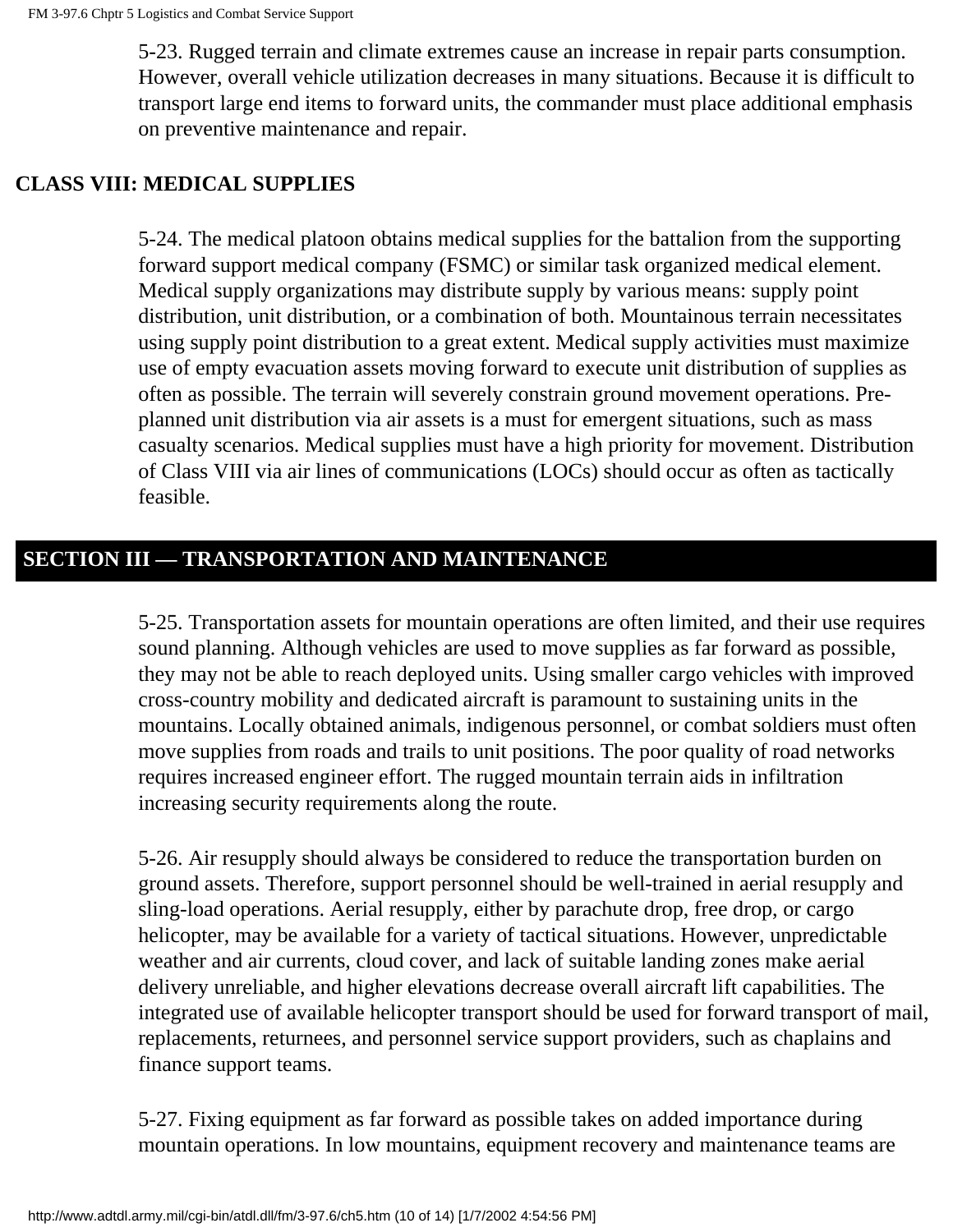critical in keeping limited routes clear and returning damaged vehicles to the battle in the shortest possible time. In high mountains, these teams are generally less critical to units operating there because terrain often limits vehicle use. Helicopter repair teams are critical in all mountainous environments due to helicopters flying at or near the maximum limits of their

- **Tires**
- **Tracks**
- **NVG Batteries**
- **Communications Equipment**
- **Cooling Systems**

#### **Figure 5-3. Key Repair Parts**

operational capabilities to meet increased needs for helicopter support. In all cases, maintenance turn-around time increases to compensate for fatigue and the other effects of the environment on maintenance personnel. Figure 5-3 lists some of the critical repair parts that often fail or require frequent replacement during mountain operations.

5-28. Drivers well trained in proper maintenance and driving techniques eliminate a great deal of unnecessary maintenance and reduce maintenance requirements and vulnerable bottlenecks. All soldiers must devote increased attention to applicable FMs and TMs for their weapons and equipment and must conduct preventative maintenance, to include the availability and use of suitable cleaning solvents and lubricants, appropriate for the weather and terrain conditions.

### **SECTION IV — PERSONNEL SUPPORT**

5-29. Personnel support in the mountains is not unlike that provided to other types of operations except for the limitations on soldiers and equipment posed by the environment. Key personnel support missions are to provide manning and personnel service support to unit commanders, soldiers, and Army civilians.

5-30. Personnel units normally depend on large quantities of automation equipment to successfully accomplish their mission. Adverse weather and rugged terrain may decrease their reliability and commanders should take extra precautions to protect this equipment. Additionally, the difficulty in establishing and maintaining communications may require an increased reliance on manual strength reporting until communications and automated systems are firmly established.

5-31. Postal services establish the link between soldiers and their family and friends and assist in defeating the isolation caused by the compartmented terrain and the resulting dispersion of units. However, the limited lines of communications in mountainous terrain may adversely affect mail distribution. Inefficient distribution of mail can quickly undermine morale, regardless of the AO. The timely delivery of mail is especially important in countering the shock of entering a new environment. Commanders should consider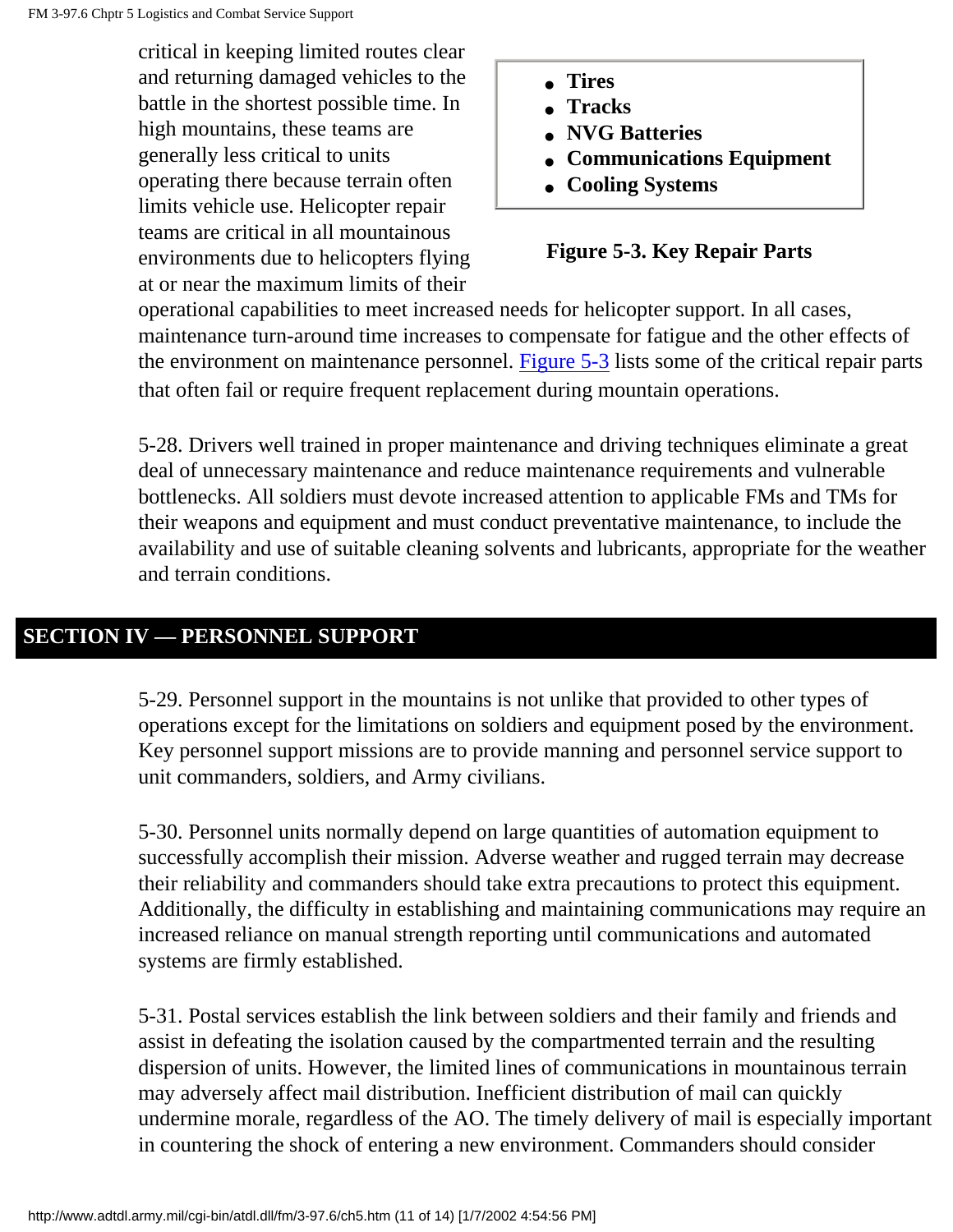devoting a high priority to the distribution of mail on arrival in the theater of operations. [FM](#page-143-1)  [1-0](#page-143-1) describes in detail the critical personnel systems and functions essential to providing manning and personnel service support.

#### **SECTION V — COMBAT HEALTH SUPPORT**

### **PLANNING**

5-32. Combat health support (CHS) in the mountains is characterized by—

- Difficulty in accessing casualties in rugged terrain.
- Increased need for technical mountaineering skills for casualty evacuation.
- Longer periods of time needed for casualties to be stabilized.

5-33. When planning CHS, commanders must consider the tactical situation, the nature of the terrain, and speed of movement along the chain of evacuation. Aid stations should be centrally located in relation to supported units. The exact location should be based on the ability to provide shelter from the elements, cover and concealment from the enemy, ease of evacuation, and expected casualty rates.

5-34. The decentralization in the mountain area of operations also forces the decentralization of CHS. Commanders may need to establish casualty collection points, operated by aidmen from the evacuation section, to support isolated elements. These points are designated at intermediate points along the routes of evacuation where casualties may be gathered. Additionally, multiple ambulance exchange points may be required to transfer casualties from one type of transportation to another.

## **EVACUATION**

5-35. Aeromedical evacuation remains the preferred form of casualty evacuation in mountain operations. Aircraft provide the best capability of evacuating casualties from isolated locations and transporting them to treatment centers. However, in many instances, even lightly wounded personnel may not be able to move unassisted over rough terrain and LZs may not be available.

5-36. Medical evacuation teams must complete reconnaissance and install necessary evacuation systems along each evacuation route before the onset of casualties. Litter relay stations may be required at predetermined points to conserve the stamina of litter bearers and accelerate evacuation. The evacuation plan must include measures to care for wounded soldiers at points along the route of evacuation where delays are possible. The plan must also depict all evacuation routes and provide for proper disposition of medical personnel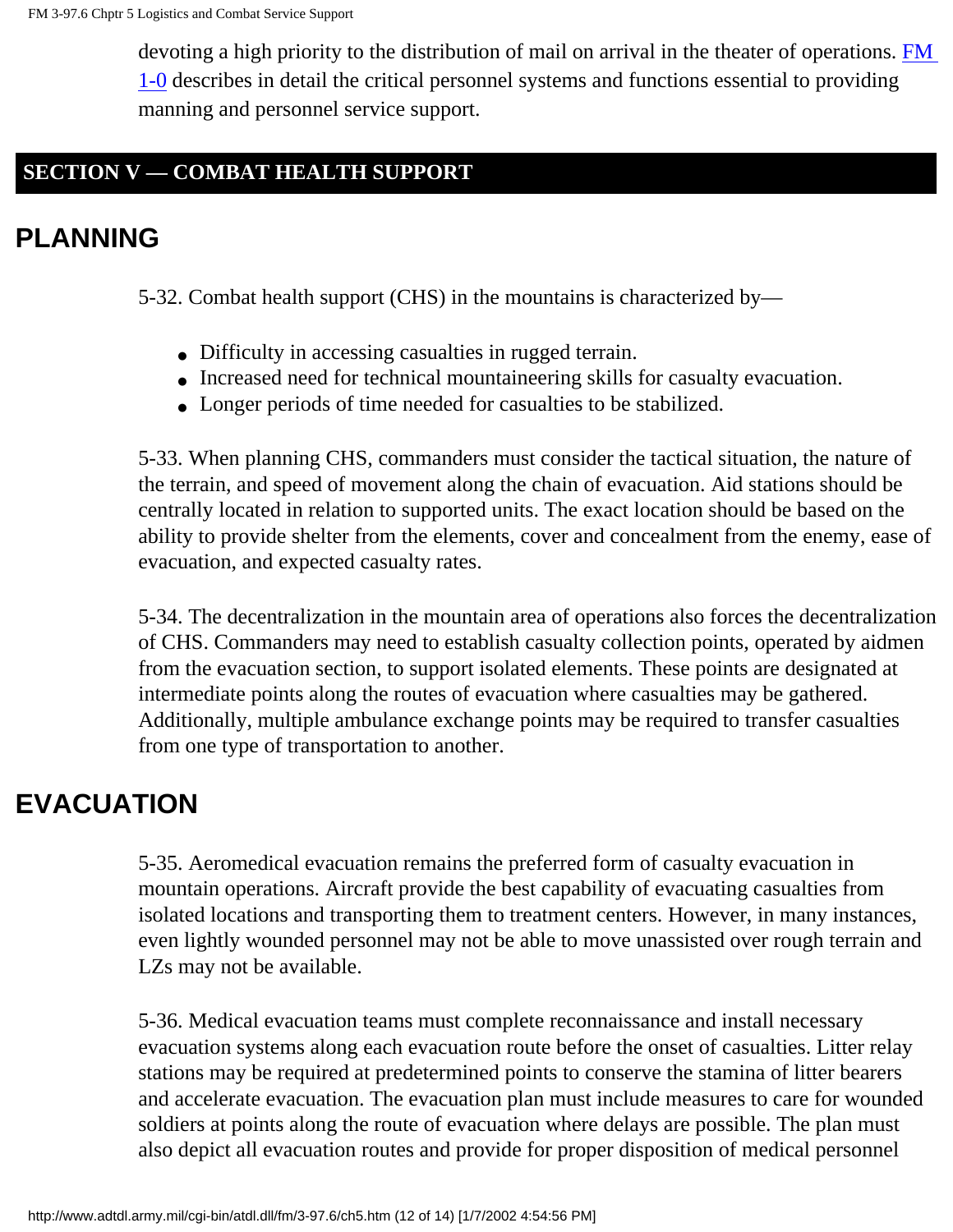along the lines of evacuation (see [FM](#page-146-0)  [4-02.2\)](#page-146-0). Evacuating the wounded from mountain combat zones normally requires a larger number of medical personnel and litter bearers than on flat terrain. The number and type of evacuation systems depend on mission, enemy, terrain and weather, troops and support available, time available, civil considerations (METT-TC) and the factors listed in Figure 5- 4.

## **MOUTAIN EVACUATION TEAMS**

#### 5-37. As the battle to control the

#### ● **The patient's condition**

- **Anticipated casualty rate**
- **Importance of rapid movement**
- **Number of available evacuation teams**
- **Number of evacuation routes available**
- **Transportation assets and equipment available**
- **Availability of suitable and secure LZs**

#### **Figure 5-4. Factors Affecting Evacuation Systems**

heights evolves, combatants attempt to exploit technical aspects of terrain. Consequently, commanders must anticipate the need for evacuation teams, normally Level 2 mountaineers, that have the capability to reach, stabilize, and evacuate casualties in rugged terrain. Ground evacuations are generally classified as steep slope (non-technical) or high angle (technical). The mission of trained mountain evacuation teams is to move casualties over cliffs, obstacles, and other technical terrain that would significantly impede the mobility of standard litter bearers. Using evacuation systems to negotiate obstacles shortens routes and increases the speed of evacuation.

5-38. Because units normally deploy over a wide area and the availability of qualified technical evacuation teams is likely to be limited, all soldiers should be trained to conduct less technical, steep-slope evacuations. Two of the most qualified evacuation teams should be identified in each battalion-sized unit prior to planned operations. They should be designated as the battalion's technical evacuation assets and should undergo more advanced mountaineering training and rigorous evacuation training. These soldiers can also develop and teach a program of instruction that will increase the proficiency of the company evacuation teams.

5-39. Mountain evacuation teams must install the necessary evacuation systems before casualties occur. They must man the systems, move casualties over the obstacle until the evacuation route is no longer required, disassemble the system, and redeploy as necessary. Depending on the specific terrain, evacuation teams may demand extensive additional training in some of the areas listed in Figure 5-5.

## **TREATMENT**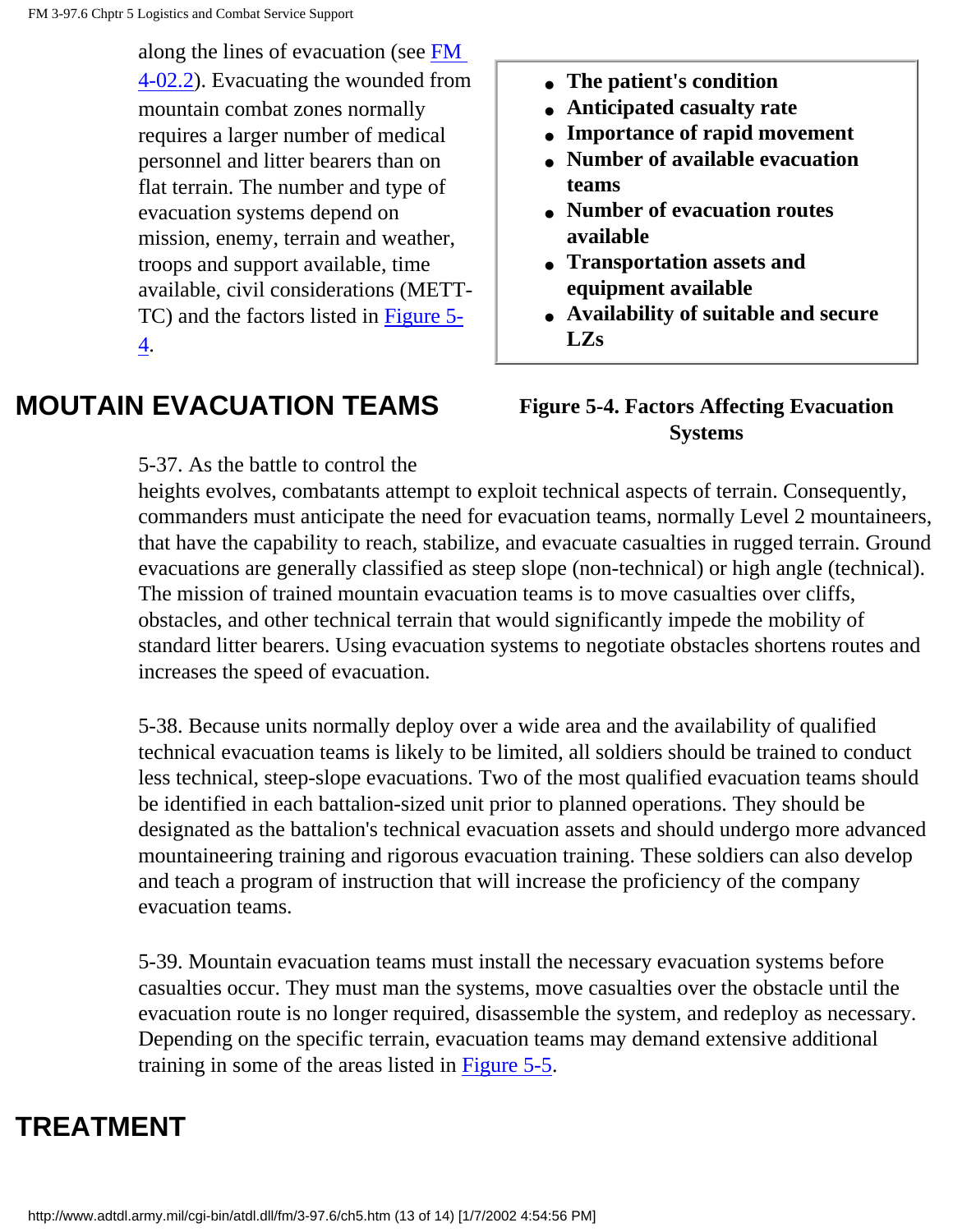5-40. Treatment of the wounded in forward areas by medical personnel is extremely difficult in restrictive terrain, since even a single company is often deployed over a wide area. Combat in the mountains demands a greater reliance on self-aid, buddy-aid, and unit combat lifesaver techniques. Emphasis must be placed on lifesaving and life-preserving measures to be performed before medical personnel arrive. Unit combat lifesavers must be identified and trained to perform in the absence of medics. Units operating in mountainous areas should strive to meet or exceed Army standards for the number of combat lifesavers required for their specific unit. See [FM 4-02.92](#page-146-1) for more information on combat lifesavers.

5-41. Soldiers in mountain regions are exposed to many and varied types of illnesses and injuries. [Appendix A](#page-120-0) describes the cause, prevention, symptoms, and treatment of common mountain illnesses and injuries.



- **High-angle ascending and descending techniques.**
- **Anchor points and systems.**
- **Litter rigging.**
- **Lowering and raising systems.**
- **Avalanche search and rescue.**

#### **Figure 5-5. Mountain Evacuation Team Tasks**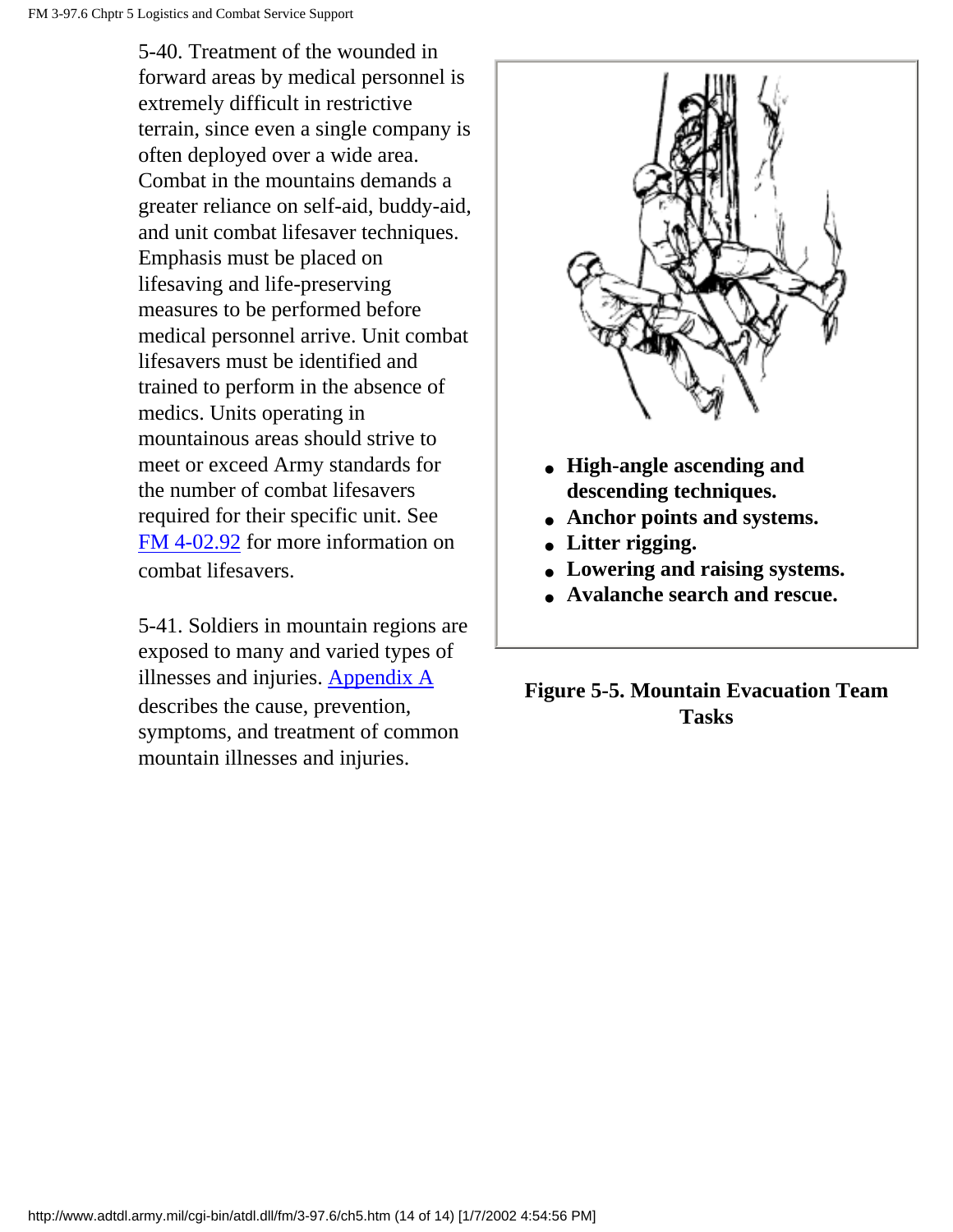<span id="page-120-0"></span>

## **Appendix A**

# **Mountain Illnesses and Injuries**

#### **Table A-1. Chronic Fatigue and Its Effects**

| <b>CHRONIC FATIGUE (ENERGY DEPLETION)</b> |                                                                                                  |                                                                                                                                                                                                                                                |                                           |
|-------------------------------------------|--------------------------------------------------------------------------------------------------|------------------------------------------------------------------------------------------------------------------------------------------------------------------------------------------------------------------------------------------------|-------------------------------------------|
| <b>CAUSE</b>                              | <b>PREVENTION</b>                                                                                | <b>SYMPTOMS</b>                                                                                                                                                                                                                                | <b>TREATMENT</b>                          |
| Low blood sugar.                          | Provide adequate food<br>(type and quantities).                                                  | Difficulty sleeping.                                                                                                                                                                                                                           | Proper diet and rest.                     |
| Sources of energy are<br>depleted.        | Monitor food intake and<br>ensure soldiers eat                                                   | Fatigue, irritability, and<br>headache.                                                                                                                                                                                                        | Treat synergistic effects<br>if required. |
| Insufficient caloric<br>intake.           | 4,500 calories or more<br>per day.                                                               | Difficulty thinking and<br>acting coherently --<br>impaired judgement.                                                                                                                                                                         |                                           |
|                                           | Eat small, frequent<br>meals rather than large,<br>infrequent meals.<br>Snack lightly and often. | Victims begin to<br>stumble and become<br>clumsy and careless.                                                                                                                                                                                 |                                           |
|                                           | Increase amounts of fat<br>in diet.                                                              | Energy depletion<br>resembles and<br>aggravates<br>hypothermia. The body<br>does not have enough<br>fuel to maintain proper<br>body temperature. As a<br>result inadequate<br>sources of energy,<br>coupled with cold,<br>create a compound or |                                           |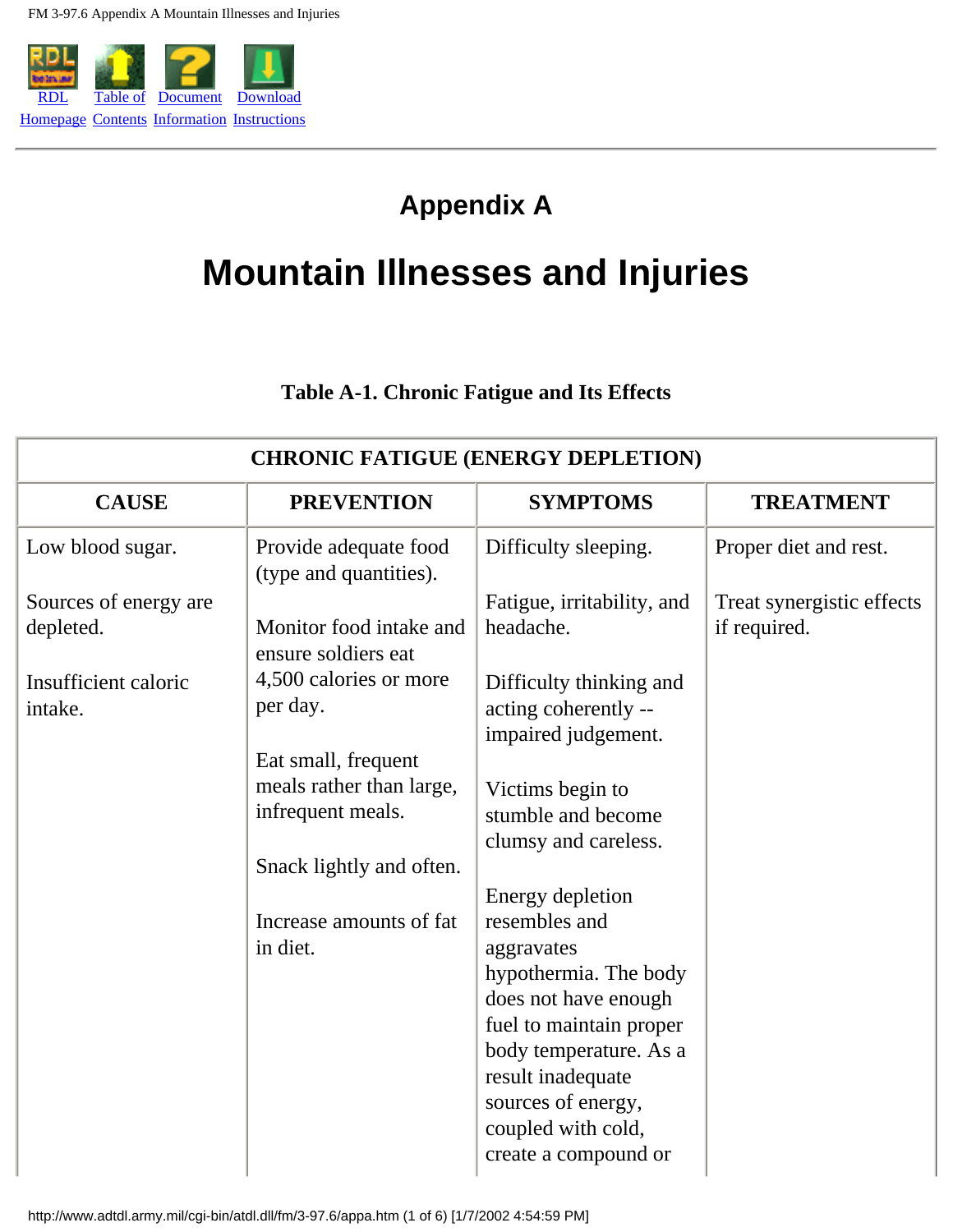### **Table A-2. Dehydration and Its Effects**

| <b>DEHYDRATION</b>                                                                                |                                                                            |                                                                 |                                               |
|---------------------------------------------------------------------------------------------------|----------------------------------------------------------------------------|-----------------------------------------------------------------|-----------------------------------------------|
| <b>CAUSE</b>                                                                                      | <b>PREVENTION</b>                                                          | <b>SYMPTOMS</b>                                                 | <b>TREATMENT</b>                              |
| Loss of too much fluid,<br>salt, and minerals due to<br>poor hydration.                           | Drink 3 to 4 quarts of<br>water per day when<br>static and up to 8 quarts  | Generally tired and<br>weak.                                    | Sufficient hydration to<br>offset water loss. |
| <b>Contributing Factors:</b>                                                                      | during increased<br>activity.                                              | Mouth, tongue, and<br>throat become parched<br>and dry, and     | Rest.                                         |
| Water loss occurs<br>through sweating,                                                            | Adequate rest.                                                             | swallowing becomes<br>difficult.                                | Severe cases may<br>require an IV.            |
| breathing, and urine<br>output. In cold climates,<br>sweat evaporates so                          | Avoid caffeine (coffee,<br>tea, soda) and alcohol,<br>as they compound     | Darkening of urine.                                             | Insulate as required and<br>evacuate.         |
| rapidly or is absorbed<br>so thoroughly by<br>clothing layers that it is                          | dehydration.                                                               | Constipation and<br>painful urination.                          |                                               |
| not readily apparent.                                                                             | Increase command<br>supervision.                                           | Loss of appetite.                                               |                                               |
| In cold weather,<br>drinking is                                                                   | Keep canteens full.                                                        | Rapid heartbeat.                                                |                                               |
| inconvenient. Water is<br>hard to resupply, heavy<br>to carry, and freezes in<br>colder climates. | Use flavored powdered<br>drink mixes to<br>encourage water<br>consumption. | Headache, dizziness,<br>and nausea with or<br>without vomiting. |                                               |
| Lack of humidity in the<br>dry mountain air.                                                      |                                                                            | Difficulty focusing<br>eyes.                                    |                                               |
| Diminished thirst<br>sensation induced by<br>hypoxia.                                             |                                                                            | Dehydration<br>compounds the effects<br>of cold and altitude.   |                                               |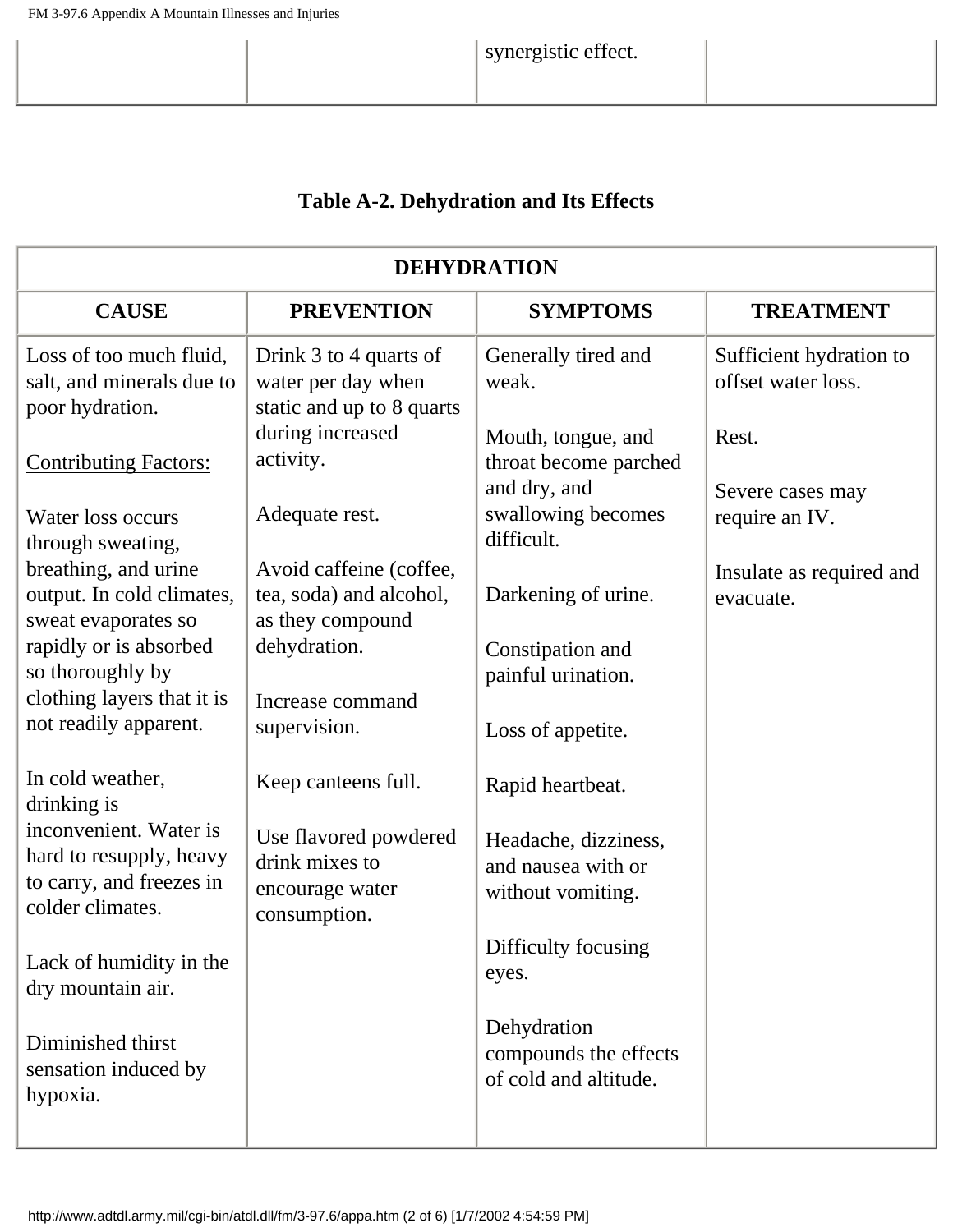| <b>GIARDIASIS (PARASITICAL ILLNESS)</b>                                 |                                                                                                                                                                   |                                                                                                          |                                                                                      |
|-------------------------------------------------------------------------|-------------------------------------------------------------------------------------------------------------------------------------------------------------------|----------------------------------------------------------------------------------------------------------|--------------------------------------------------------------------------------------|
| <b>CAUSE</b>                                                            | <b>PREVENTION</b>                                                                                                                                                 | <b>SYMPTOMS</b>                                                                                          | <b>TREATMENT</b>                                                                     |
| Parasitical illness<br>contracted from<br>drinking unpurified<br>water. | Drink only potable<br>water.<br>Boil water for 3 to 5<br>minutes.<br>Use approved water<br>purification tablets or<br>filters.<br>Keep water containers<br>clean. | Abdominal pain.<br>Weakness and nausea.<br>Frequent diarrhea and<br>intestinal gas.<br>Loss of appetite. | Proper hydration with<br>potable water.<br>Evacuation and<br>prescribed medications. |

#### **Table A-3. Giardiasis and Its Effects**

### **Table A-4. Hypoxia and Its Effects**

| <b>HYPOXIA</b>                                                                                    |                                                                               |                                                                                               |                                  |
|---------------------------------------------------------------------------------------------------|-------------------------------------------------------------------------------|-----------------------------------------------------------------------------------------------|----------------------------------|
| <b>CAUSE</b>                                                                                      | <b>PREVENTION</b>                                                             | <b>SYMPTOMS</b>                                                                               | <b>TREATMENT</b>                 |
| Rapid ascent to high<br>altitudes (above 3,000<br>to $4,000$ meters or<br>10,000 to 13,000 feet). | Acclimatization.<br>Slow ascent.<br>Limited activities.<br>Long rest periods. | Impaired judgment,<br>perception, and higher<br>mental functions<br>increasing with altitude. | Evacuation to lower<br>altitude. |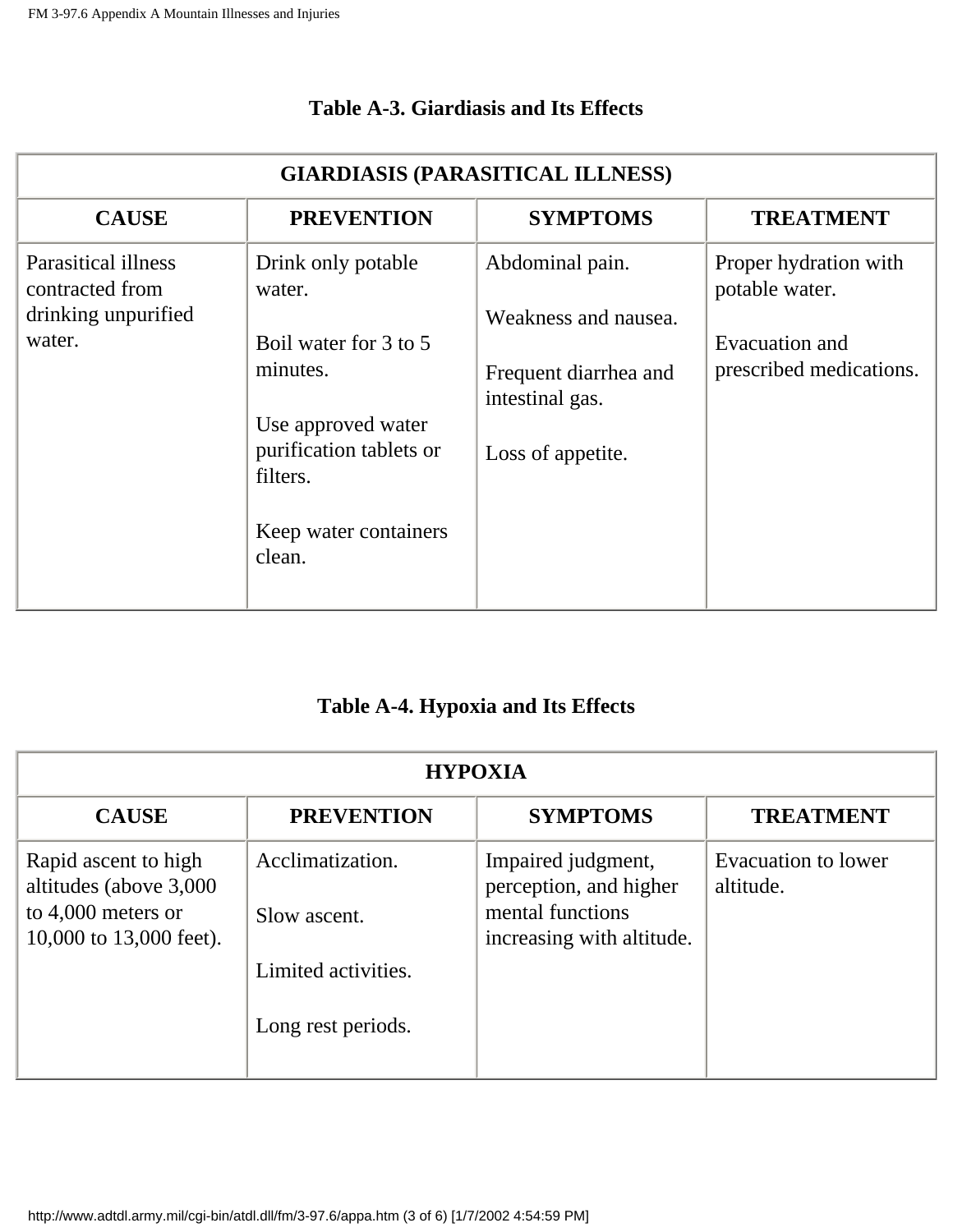#### **Table A-5. Acute Mountain Sickness (AMS) and Its Effects**

| <b>ACUTE MOUNTAIN SICKNESS (AMS)</b>                               |                                                                                                                                                                                                                                                                                           |                                                                                                                                       |                                                                                                                                                                                                                                                             |
|--------------------------------------------------------------------|-------------------------------------------------------------------------------------------------------------------------------------------------------------------------------------------------------------------------------------------------------------------------------------------|---------------------------------------------------------------------------------------------------------------------------------------|-------------------------------------------------------------------------------------------------------------------------------------------------------------------------------------------------------------------------------------------------------------|
| <b>CAUSE</b>                                                       | <b>PREVENTION</b>                                                                                                                                                                                                                                                                         | <b>SYMPTOMS</b>                                                                                                                       | <b>TREATMENT</b>                                                                                                                                                                                                                                            |
| Rapid ascent to high<br>altitudes (2,400 meters<br>or 8,000 feet). | Acclimatization.<br>Staged and/or graded<br>ascent.                                                                                                                                                                                                                                       | Headache and fatigue.<br>Insomnia, irritability,<br>and depression.                                                                   | Stop and rest.<br>Symptoms will<br>normally subside in 3-7<br>days if soldiers do not<br>continue to ascend.                                                                                                                                                |
|                                                                    | During stops, no<br>strenuous activity and<br>only mild activity with<br>frequent rest periods.<br>Increased carbohydrate<br>intake (whole grains,<br>vegetables, peas and<br>beans, potatoes, fruits,<br>honey, and refined<br>sugar).<br>Acetazolamide<br>prescribed by a<br>physician. | Coughing and shortness<br>of breath.<br>Loss of appetite,<br>nausea, and vomiting.<br>Dizziness.<br>Swelling of the eyes<br>and face. | Observe for the<br>development of HAPE<br>or HACE.<br>If symptoms do not<br>disappear, a rapid<br>descent of 150 to 300<br>meters (500 to 1,000<br>feet) or greater is<br>necessary.<br>Re-ascent should take<br>place only after<br>symptoms are resolved. |

### **Table A-6. High Altitude Pulmonary Edema (HAPE) and Its Effects**

|              | HIGH ALTITUDE PULMONARY EDEMA (HAPE) |                 |                  |
|--------------|--------------------------------------|-----------------|------------------|
| <b>CAUSE</b> | <b>PREVENTION</b>                    | <b>SYMPTOMS</b> | <b>TREATMENT</b> |
|              |                                      |                 |                  |
|              |                                      |                 |                  |
|              |                                      |                 |                  |
|              |                                      |                 |                  |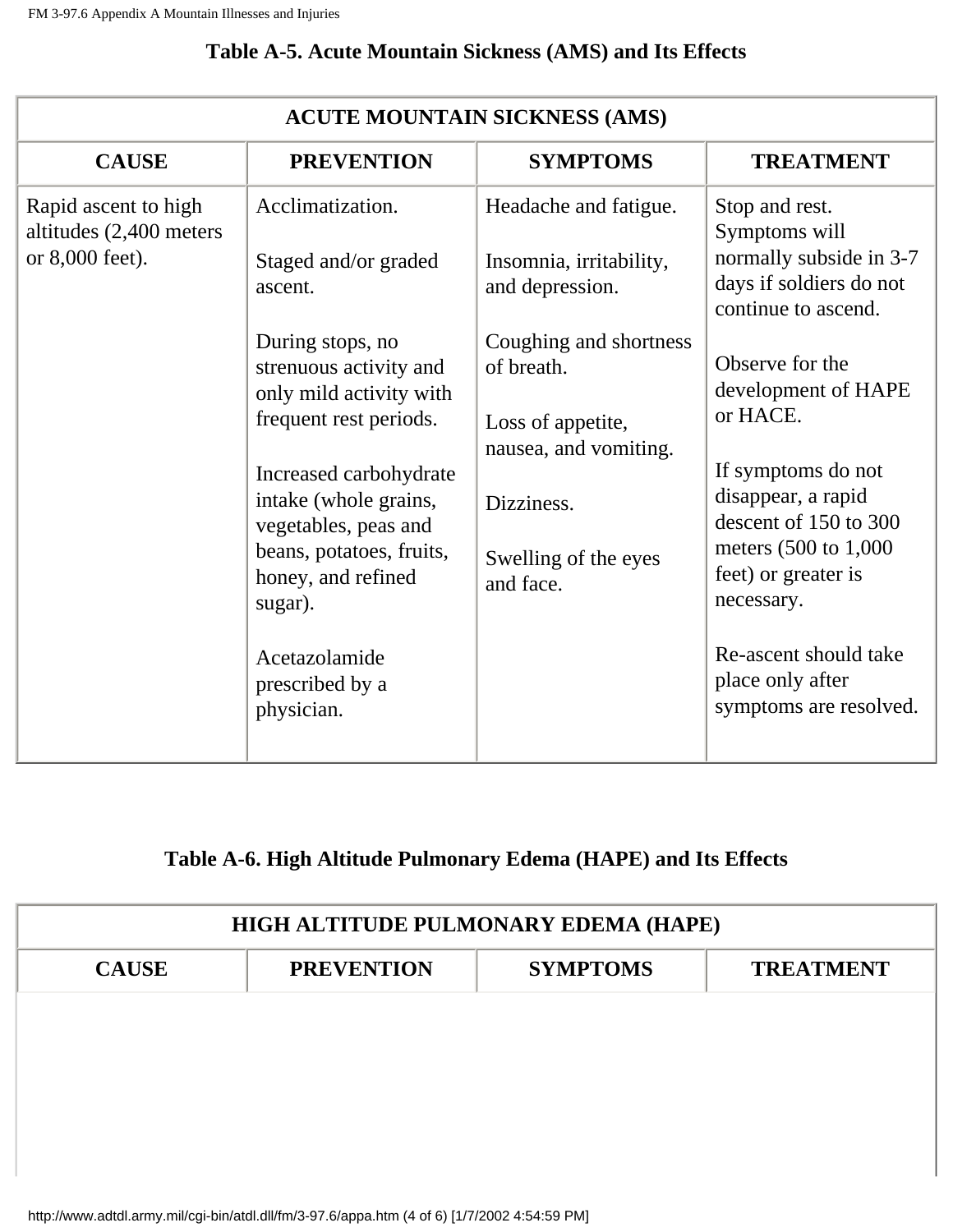FM 3-97.6 Appendix A Mountain Illnesses and Injuries

| Unacclimatized soldiers<br>rapidly ascending to<br>high altitudes $(2,400)$<br>meters or $8,000$ feet)*.<br>Acclimatized soldiers<br>ascending rapidly from<br>a high to a higher<br>altitude.<br>Usually begins within<br>the first 2-4 days after<br>rapid ascent and<br>generally appears<br>during the second night<br>of sleep at high or<br>higher altitudes.<br>Fluid accumulation in<br>the lungs. | Acclimatization.<br>Staged and/or graded<br>ascent.<br>Sleeping at the lowest<br>altitude possible.<br>Slow assumption of<br>physical activity.<br>Protection from the<br>cold. | Wheezing and coughing<br>(possibly with pink)<br>sputum).<br>Gurgling sound in<br>chest.<br>Difficulty breathing.<br>Coma.<br>Death may occur if<br>rapid descent is not<br>initiated. | Rapid evacuation<br>recommended.<br>Observe for the<br>development of HACE.<br>Seek qualified medical<br>assistance. |
|------------------------------------------------------------------------------------------------------------------------------------------------------------------------------------------------------------------------------------------------------------------------------------------------------------------------------------------------------------------------------------------------------------|---------------------------------------------------------------------------------------------------------------------------------------------------------------------------------|----------------------------------------------------------------------------------------------------------------------------------------------------------------------------------------|----------------------------------------------------------------------------------------------------------------------|
| *HAPE most often does not occur until above 3,500 meters (12,000 feet).                                                                                                                                                                                                                                                                                                                                    |                                                                                                                                                                                 |                                                                                                                                                                                        |                                                                                                                      |

### **Table A-7. High Altitude Cerebral Edema (HACE) and Its Effects**

| HIGH ALTITUDE CEREBRAL EDEMA (HACE) |                   |                 |                  |
|-------------------------------------|-------------------|-----------------|------------------|
| <b>CAUSE</b>                        | <b>PREVENTION</b> | <b>SYMPTOMS</b> | <b>TREATMENT</b> |
|                                     |                   |                 |                  |
|                                     |                   |                 |                  |
|                                     |                   |                 |                  |
|                                     |                   |                 |                  |
|                                     |                   |                 |                  |
|                                     |                   |                 |                  |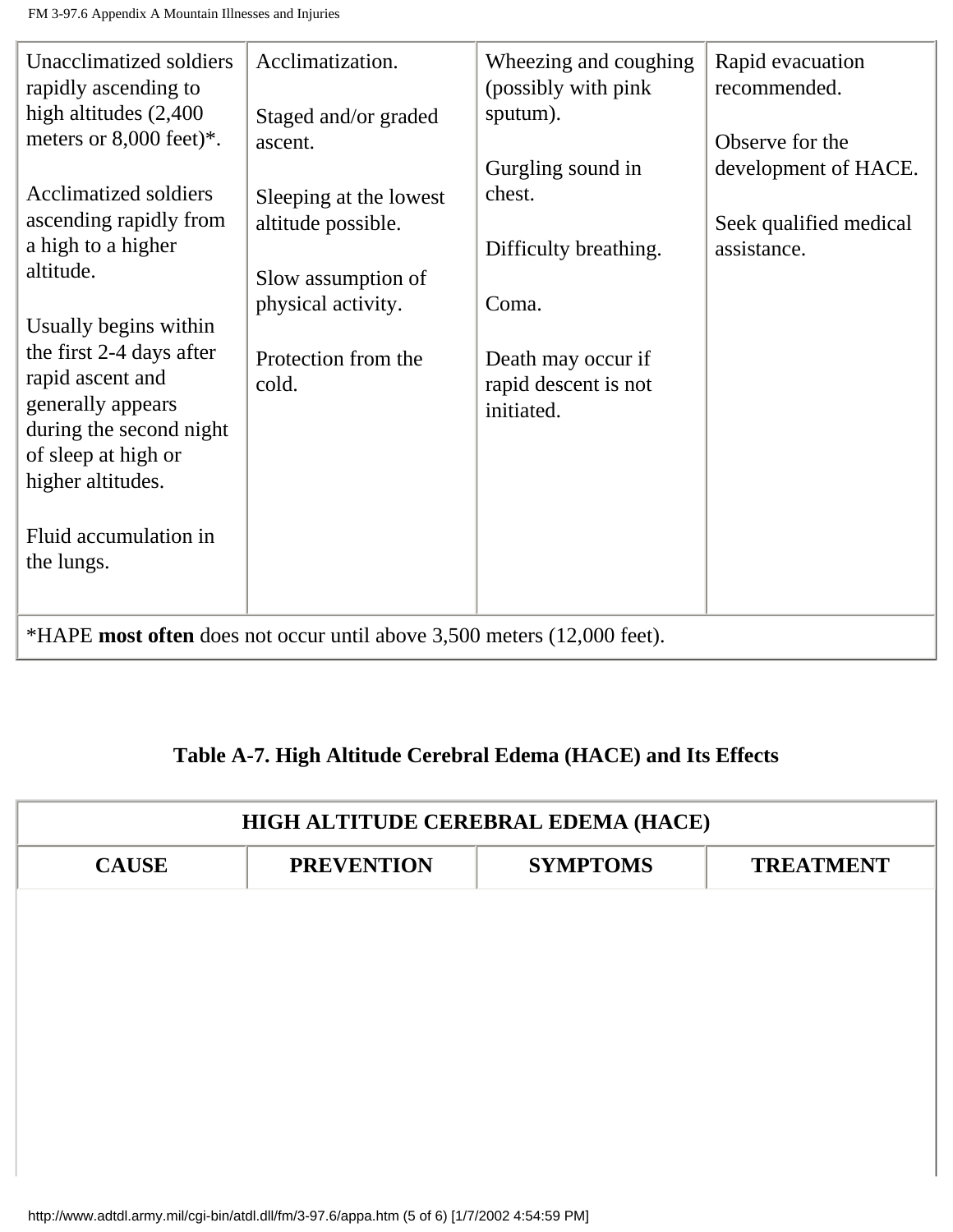| Unacclimatized soldiers<br>rapidly ascending to<br>high altitudes $(2,400)$ | Acclimatization.     | Most severe high<br>altitude illness. | Immediate evacuation;<br>preferably by air<br>evacuation. |
|-----------------------------------------------------------------------------|----------------------|---------------------------------------|-----------------------------------------------------------|
|                                                                             | Staged and/or graded |                                       |                                                           |
| meters or $8,000$ feet)*.                                                   | ascent.              | Severe headache,                      |                                                           |
|                                                                             |                      | nausea, and vomiting.                 | Seek qualified medical                                    |
| <b>Acclimatized soldiers</b>                                                | Slow assumption of   |                                       | assistance.                                               |
| ascending rapidly from<br>a high to a higher                                | physical activity.   | Staggering walk/sway.                 |                                                           |
| altitude.                                                                   | Protection from the  | Confusion,                            |                                                           |
|                                                                             | cold.                | disorientation, and                   |                                                           |
| Excessive accumulation<br>of fluid in the brain.                            |                      | drowsiness.                           |                                                           |
|                                                                             |                      | Coma, usually followed<br>by death.   |                                                           |
|                                                                             |                      |                                       |                                                           |
| $T_{\rm t}$ $\sim$ $T_{\rm t}$<br><b>*******</b>                            |                      | $\sim$ = $\sim$ $\sim$<br>(10000)     |                                                           |

\*HACE, like HAPE, **most often** does not occur until above 3,500 meters (12,000 feet).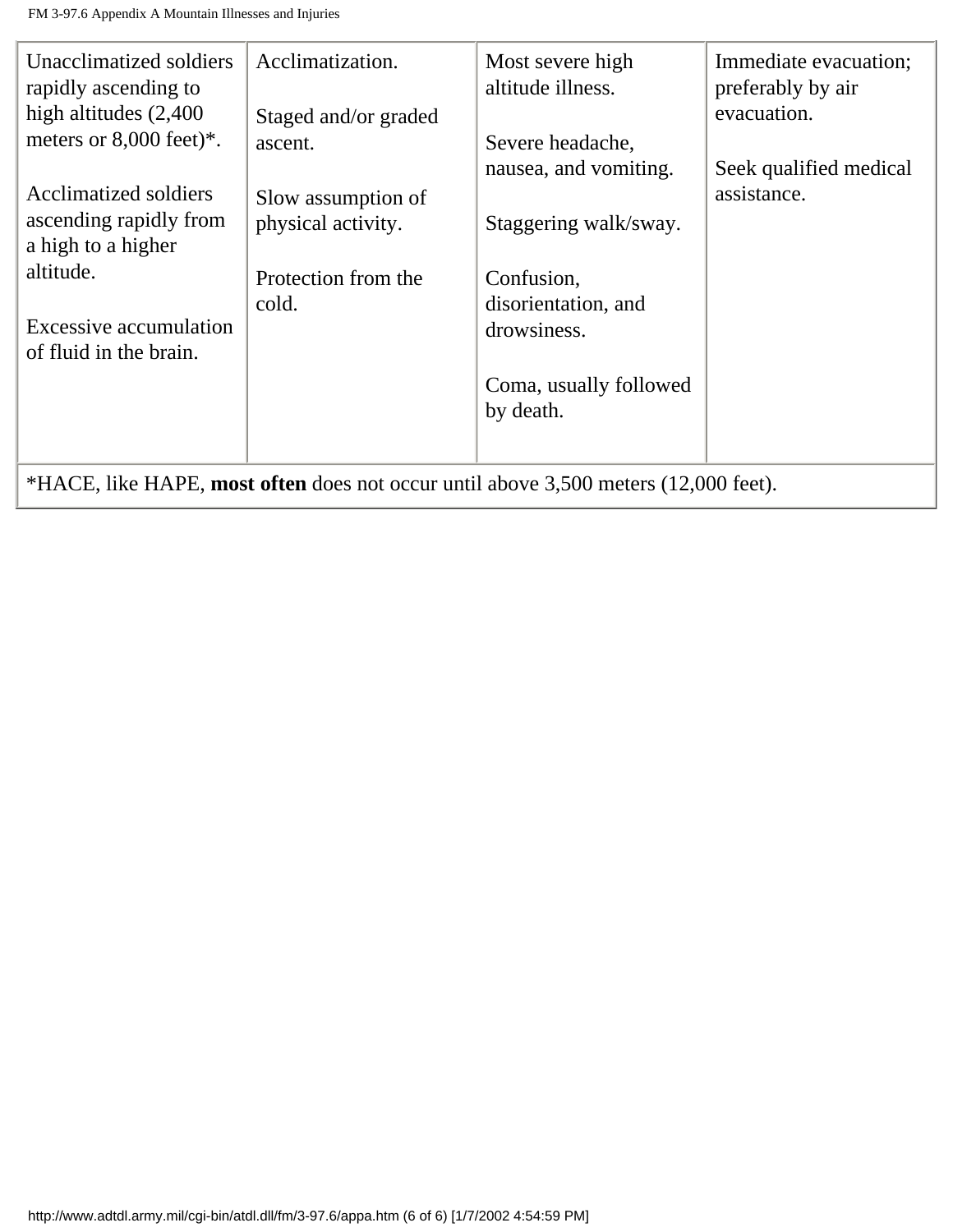

## **Appendix B**

# **Forecasting Weather in the Mountains**

The Air Force provides the bulk of the weather support required by the Army; however, reports from other branches of the military service, our own National Weather Bureau, or a foreign country's weather service can also aid in developing accurate forecasts (see [FM 2-33.2](#page-143-2)). Weather at different elevations and areas, even within the same general region, may differ significantly due to variations in cloud height, temperature, winds, and barometric pressure. Therefore, general reports and forecasts must be used in conjunction with the locally observed weather conditions to produce reliable weather forecasts for a particular mountain area of operations.

## **INDICATORS OF CHANGING WEATHER**

#### <span id="page-126-0"></span>**MEASURABLE INDICATORS**

B-1. In the mountains, a portable aneroid barometer, thermometer, wind meter, and hygrometer are useful to obtain measurements that will assist in forecasting the weather. Marked or abnormal changes within a 12-hour period in the indicators listed in [Figure B-](#page-126-0)[1](#page-126-0) may suggest a potential change in the weather.

- **Barometric Pressure**
- **Wind Velocity**
- **Wind Direction**
- **Temperature**
- **Moisture Content of the Air**

#### **Figure B-1. Measurable Weather Indicators**

#### **CLOUDS**

B-2. Clouds are good indicators of approaching weather conditions. By reading cloud shapes and patterns, observers can forecast weather even without additional equipment.

B-3. Shape and height are used to identify clouds. Shape provides information about the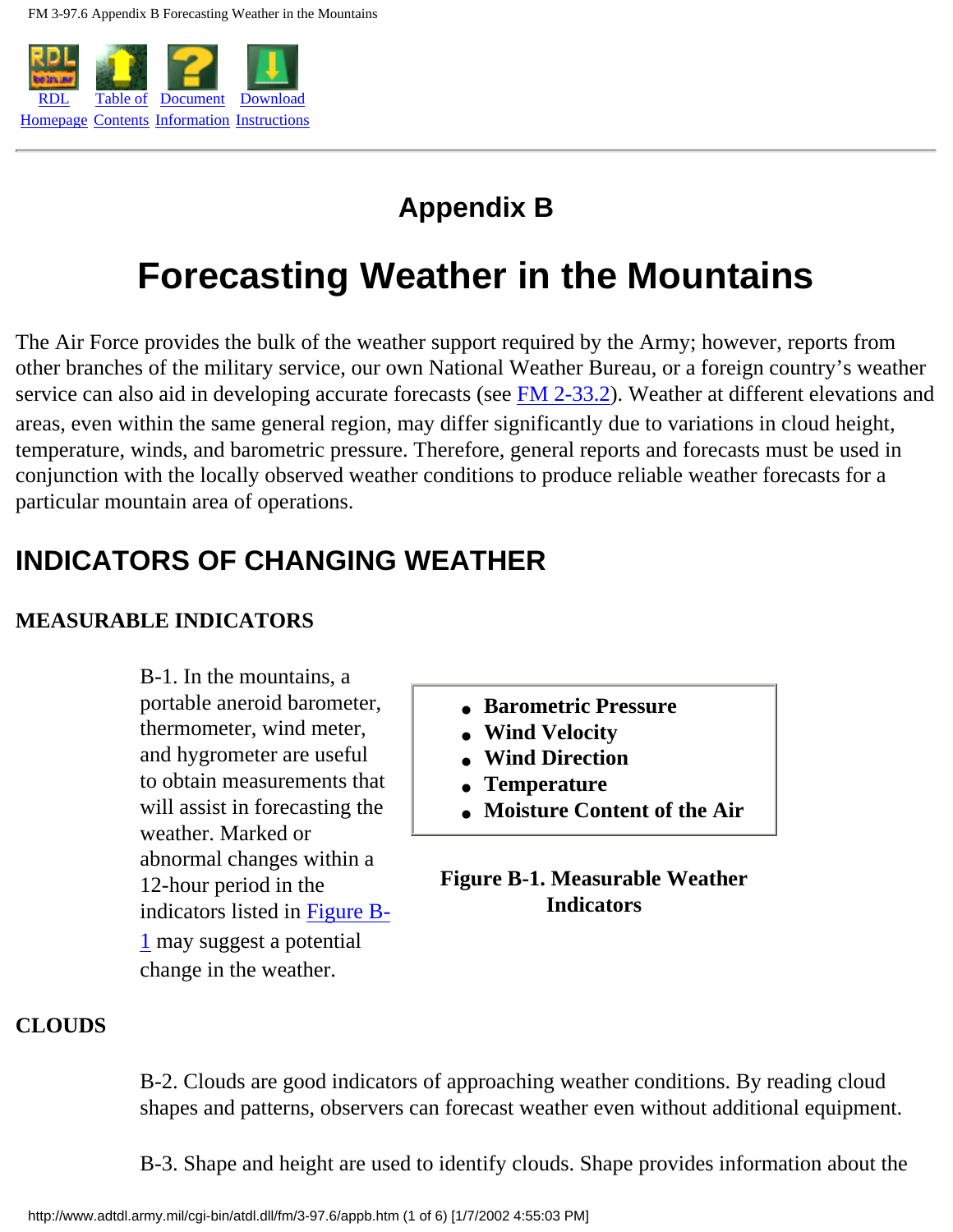stability of the atmosphere, and height above ground level provides an indication of the distance of an approaching storm. Taken together, both indicate the likelihood of precipitation (see [Figure B-2](#page-127-0)). The heights shown in the figure are an estimate and may vary, based on geographical location.

<span id="page-127-0"></span>

**Figure B-2. Types of Clouds**

#### **Clouds by Shape**

B-4. Clouds may be classified by shape as cumulus or stratus.

• *Cumulus* clouds are often called "puffy" clouds, looking like tufts of cotton. Their thickness (bottom to top) is usually equal to or greater than their width. Cumulus clouds are primarily composed of water droplets that cause them to have sharp, distinct edges. These clouds usually indicate instability at the altitude of the atmosphere where they are found. The stormy weather associated with cumulus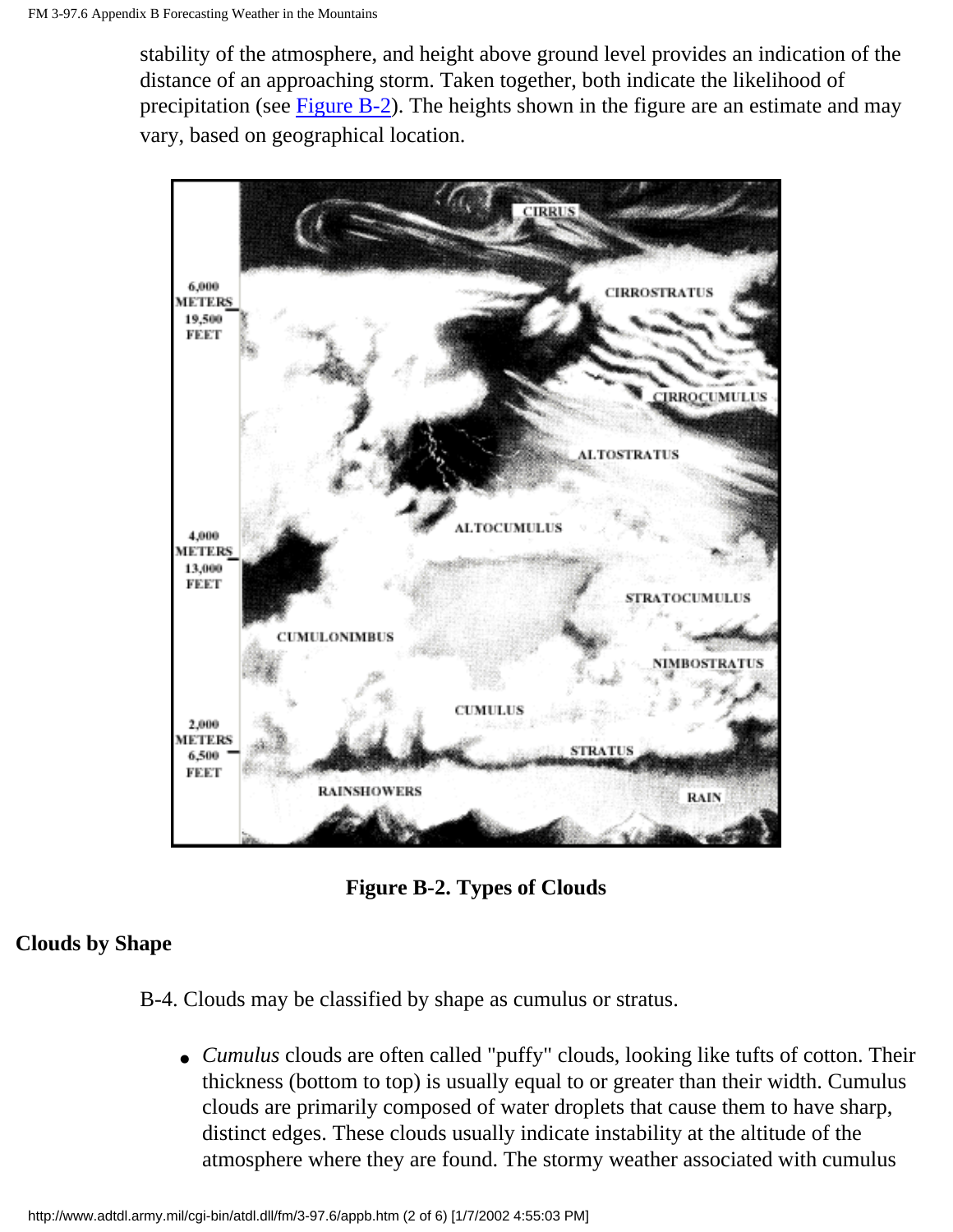clouds is usually violent with heavy rains or snow and strong, gusty winds. Precipitating cumulus clouds are called cumulonimbus.

• *Stratus* clouds are layered, often appearing flattened, with greater horizontal than vertical dimensions. They usually indicate a stable atmosphere, but can indicate the approach of a storm. Stormy weather associated with stratus clouds usually does not normally include violent winds, and precipitation is usually light but steady, lasting up to 36 hours. Lightning is rarely associated with stratus clouds, however, sleet may occur. Fog is also associated with the appearance of stratus clouds. Precipitating stratus clouds are called nimbostratus, and clouds that cannot be determined as stratus or cumulus are referred to as stratocumulus. These latter types may be evolving from one type to another, indicating a change in atmospheric stability.

#### **Clouds by Height**

B-5. Clouds are also classified by the height of their base above ground level into three categories – low, middle, and high.

- *Low clouds*, below 2,000 meters (6,500 feet), are either cumulus or stratus, or their precipitating counterparts. Low clouds may be identified by their height above nearby surrounding relief of known elevation. Most precipitation originates from low clouds because rain and snow from higher clouds usually evaporates before reaching the ground. As such, low clouds usually indicate precipitation, especially if they are more than 1,000 meters (3,000 feet) thick (clouds that appear dark at the base usually are at least that thick).
- *Middle clouds*, between 2,000 and 6,000 meters (6,500 and 19,500 feet) above ground, have a prefix of "alto", and are called either altostratus or altocumulus. Middle clouds appear less distinct than low clouds because of their height. Warm "alto" clouds have sharper edges and are composed mainly of water droplets. Colder clouds, composed mainly of ice crystals, have distinct edges that grade gradually into the surrounding sky. Middle clouds indicate potential storms, though usually hours away. Altocumulus clouds that are scattered in a blue sky are called "fair weather" cumulus and suggest the arrival of high pressure and clear skies. Lowering altostratus clouds with winds from the south indicate warm front conditions, decreasing air pressure, and an approaching storm system within 12 to 24 hours.
- *High clouds*, higher than 6,000 meters (19,500 feet), are cirrus, cirrostratus, and cirrocumulus. They are usually frozen clouds with a fibrous structure and blurred outlines. The sky is often covered with a thin veil of cirrus that partly obscures the sun or, at night, produces a ring of light around the moon. The arrival of cirrus indicates moisture aloft and the approach of a storm system. Precipitation is often 24 to 36 hours away. As the storm approaches, the cirrus thickens and lowers becoming altostratus and eventually stratus. Temperatures warm, humidity rises,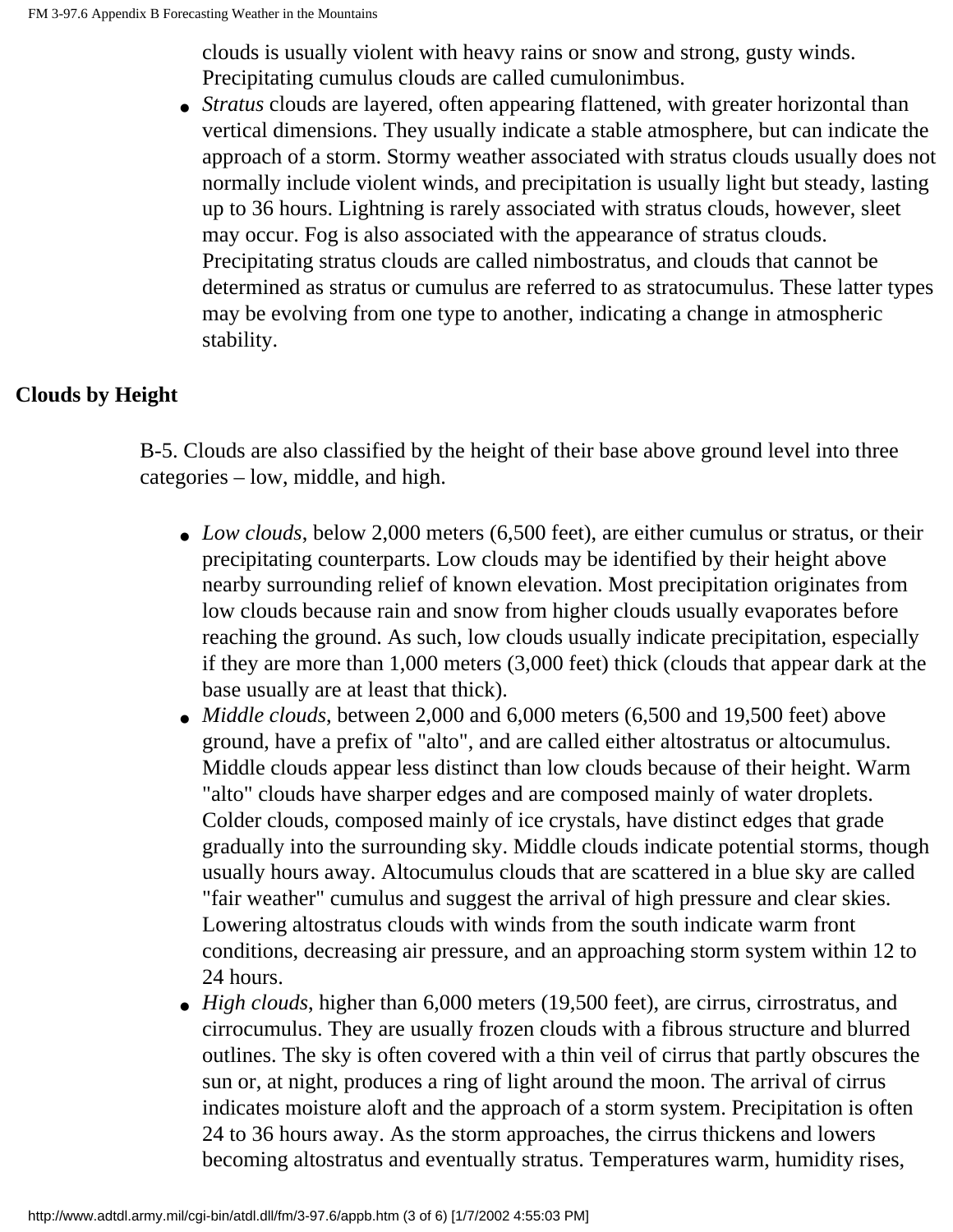```
FM 3-97.6 Appendix B Forecasting Weather in the Mountains
```
and winds approach from the south or southeast.

#### **Other Clouds**

B-6. Some clouds indicate serious weather ahead.

- *Towering cumulus clouds* have bases below 2,000 meters (6,500 feet) and tops often over 6,000 meters (19,500 feet). They are the most dangerous of all types and usually do not occur when temperatures at the surface are below 32-degrees Fahrenheit. They indicate extreme instability in the atmosphere, with rapidly rising air currents caused by solar heating of the surface or air rising over a mountain barrier. Mature towering cumulus clouds often exhibit frozen stratus clouds at their tops, producing an "anvil head" appearance. Towering cumulus clouds may be local in nature, or they may be associated with the cold front of an approaching storm. The latter appears as an approaching line of thunderstorms or towering cumulus clouds. Towering cumulus clouds usually produce high, gusty winds, lightning, heavy showers, and occasionally hail and tornadoes (although tornadoes are rare in mountainous terrain). Such thunderstorms are usually short-lived and bring clear weather.
- *Cloud caps* often form above pinnacle and peaks, and usually indicate higher winds aloft. Cloud caps with a lens shape (similar to a "flying saucer") are called *lenticular* and indicate very high winds (over 40 knots). Cloud caps should always be watched for changes. If they grow and descend, bad weather can be expected.

## **APPLYING THE INDICATORS**

B-7. Weather forecasts are simply educated estimations or deductions based on general scientific weather principles and meteorological evidence. Forecasts based on past results may or may not be accurate. However, even limited experience in a particular mountainous region and season may provide local indications of impending weather patterns and increased accuracy. Native weather lore, although sometimes greatly colored and surrounded in mystique, should not be discounted when developing forecasts, as it is normally based on the local inhabitants' long-term experience in the region.

#### **BAD WEATHER**

B-8. Signs of approaching bad weather (within 24 to 48 hours) may include—

- A gradual lowering of the clouds. This may be the arrival or formation of new lower strata of clouds. It can also indicate the formation of a thunderhead.
- An increasing halo around the sun or the moon.
- An increase in humidity and temperature.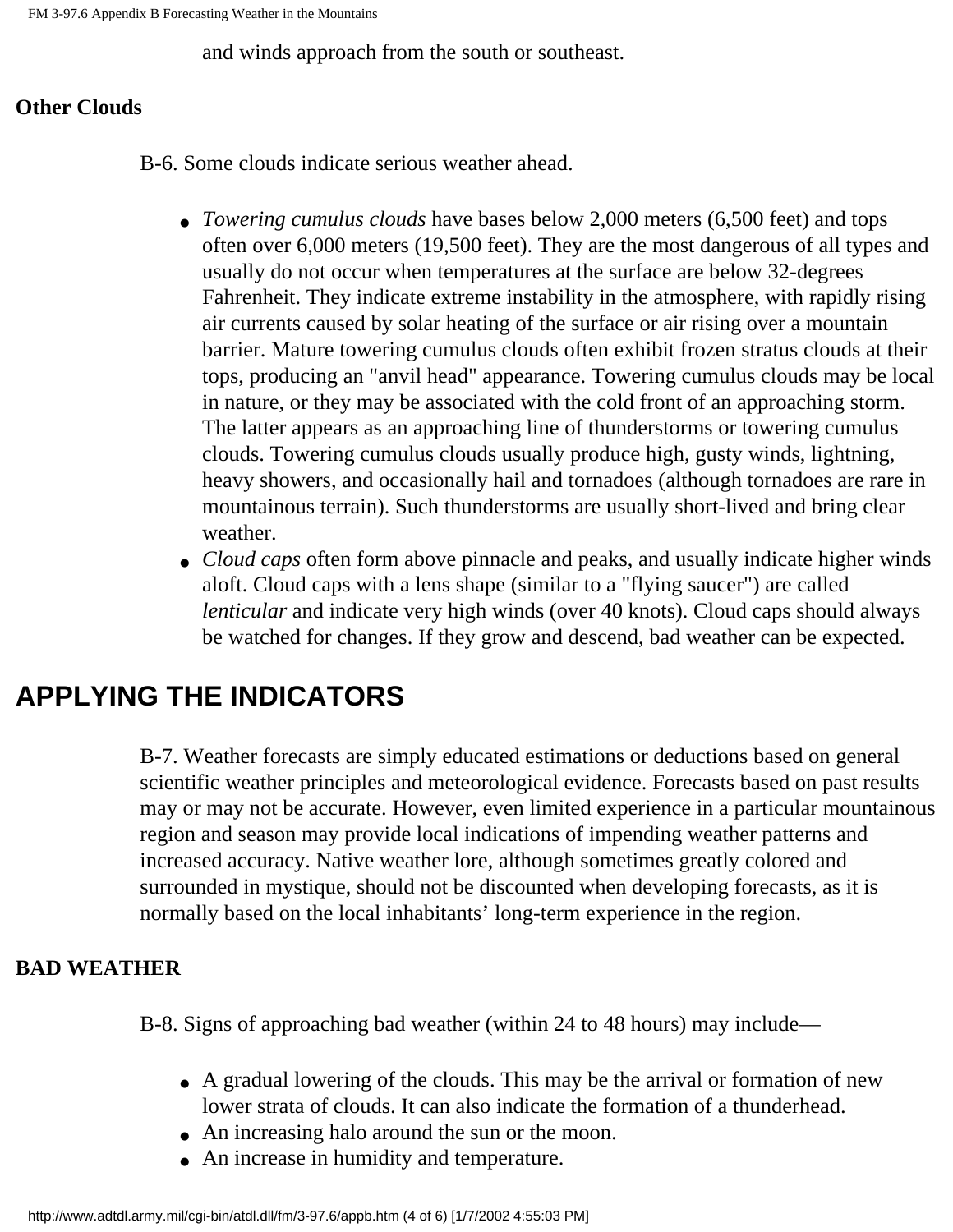- Cirrus clouds.
- A decrease in barometric pressure (registered as a gain in elevation on an altimeter).

#### **STORM SYSTEMS**

B-9. The approach of a storm system is indicated when—

- A thin veil of cirrus clouds spreads over the sky, thickening and lowering until altostratus clouds are formed. The same trend is shown at night when a halo forms around the moon and then darkens until only the glow of the moon is visible. When there is no moon, cirrus clouds only dim the stars, but altostratus clouds completely hide them.
- Low clouds, which have been persistent on lower slopes, begin to rise at the time upper clouds appear.
- Various layers of clouds move in at different heights and become abundant.
- Lenticular clouds accompanying strong winds lose their streamlined shape, and other cloud types appear in increasing amounts.
- A change in the direction of the wind is accompanied by a rapid rise in temperature not caused by solar radiation. This may also indicate a warm, damp period.
- A light green haze is observed shortly after sunrise in mountain regions above the timberline.

#### **THUNDERSTORMS**

B-10. Indications of local thunderstorms or squally weather are—

- An increase in size and rapid thickening of scattered cumulus clouds during the afternoon.
- The approach of a line of large cumulus or cumulonimbus clouds with an "advance" guard" of altocumulus clouds. At night, increasing lightning windward of the prevailing wind gives the same warning.
- Massive cumulus clouds hanging over a ridge or summit (day or night).

#### **STRONG WINDS**

B-11. Indications of approaching strong winds may be—

- Plumes of blowing snow from the crests of ridges and peaks or ragged shreds of cloud moving rapidly.
- Persistent lenticular clouds, a band of clouds over high peaks and ridges, or downwind from them.
- A turbulent and ragged banner cloud that hangs to the lee of a peak.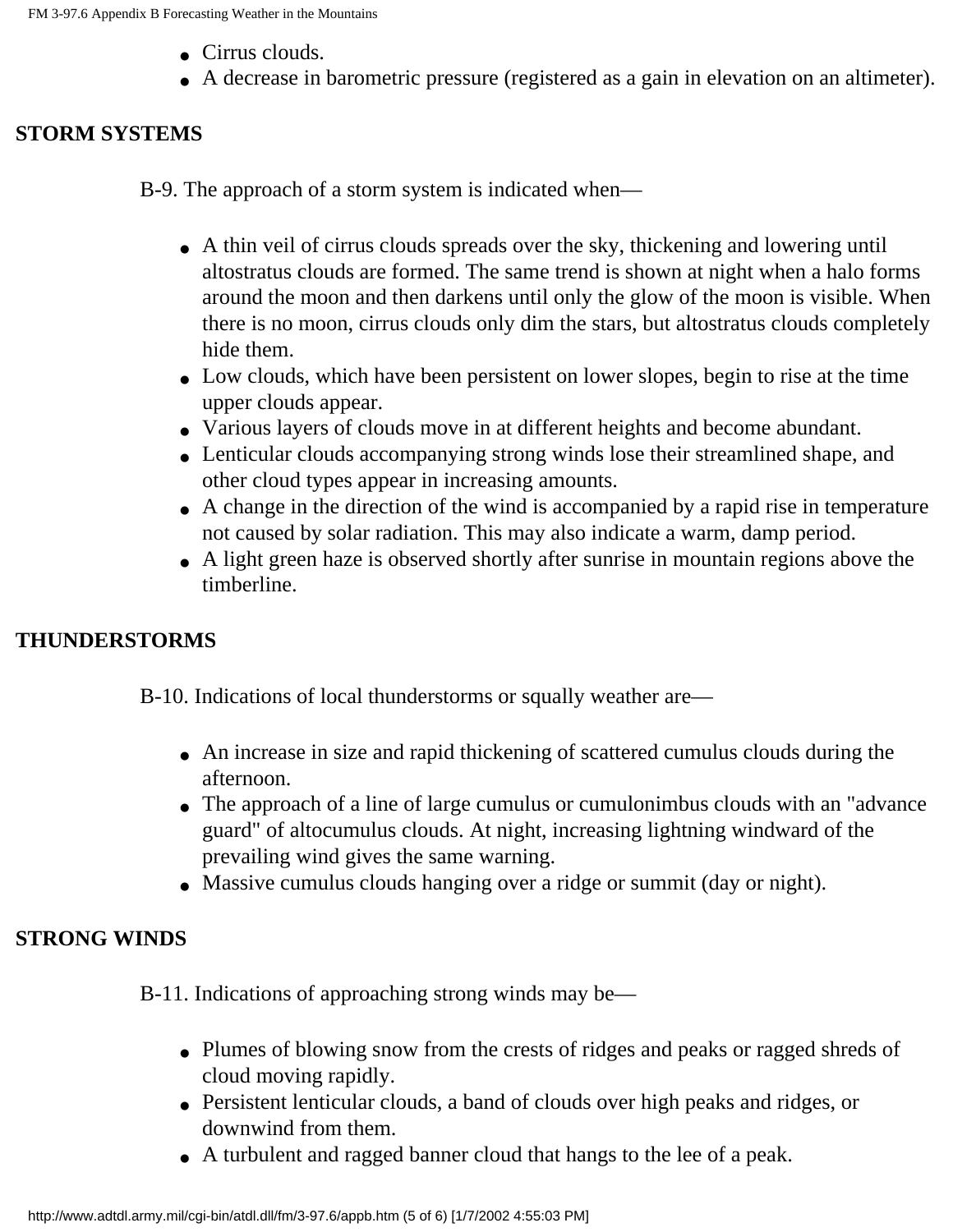### **PRECIPITATION**

B-12. When there is precipitation and the sky cannot be seen—

- Small snowflakes or ice crystals indicate that the clouds above are thin, and fair weather exists at high elevations.
- A steady fall of snowflakes or raindrops indicates that the precipitation has begun at high levels, and bad weather is likely to be encountered on ridges and peaks.

### **FAIR WEATHER**

B-13. Continued fair weather may be associated with—

- A cloudless sky and shallow fog, or layers of haze at valley bottoms in early morning.
- A cloudless sky that is blue down to the horizon or down to where a haze layer forms a secondary horizon.
- Conditions under which small cumulus clouds appearing before noon do not increase, but instead decrease or vanish during the day.
- Clear skies except for a low cloud deck that does not rise or thicken during the day.

B-14. Signs of approaching fair weather include—

- A gradual rising and diminishing of clouds.
- A decreasing halo around the sun or moon.
- Dew on the ground in the morning.
- Small snowflakes, ice crystals, or drizzle, which indicate that the clouds are thin and fair weather may exist at higher elevations.
- An increase in barometric pressure (registered as a loss in elevation on an altimeter).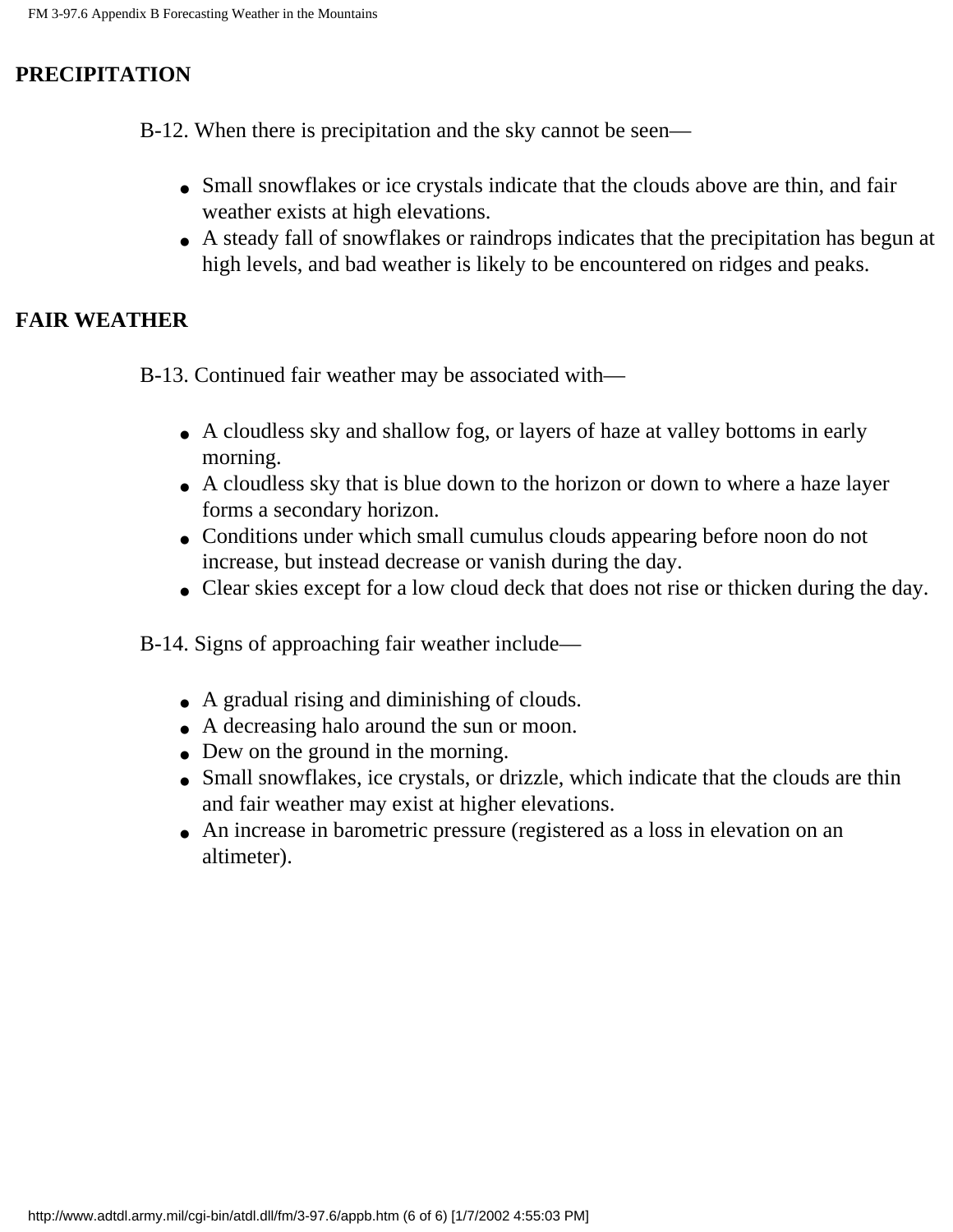

# **GLOSSARY**

| <b>ABN</b>          | airborne                                                                                                                                                                                                      |
|---------------------|---------------------------------------------------------------------------------------------------------------------------------------------------------------------------------------------------------------|
| acclimatization     | the physiological changes that allow the body to adapt or get used to<br>the effects of a new environment, especially low oxygen saturation at<br>higher elevations                                           |
| <b>ACE</b>          | armored combat earthmover                                                                                                                                                                                     |
| acetazolamide       | a pharmaceutical drug used to accelerate acclimatization                                                                                                                                                      |
| <b>ADA</b>          | air defense artillery                                                                                                                                                                                         |
| <b>ADAM</b>         | area denial artillery munitions                                                                                                                                                                               |
| AH-64               | attack helicopter also called the Apache                                                                                                                                                                      |
| aid                 | in mountaineering, a climbing device, such as pitons, bolts, chocks,<br>and stirrups, used for body support and upward progress; also used for<br>artificial height in the absence of handholds and footholds |
| <b>ALOC</b>         | air lines of communications                                                                                                                                                                                   |
| AM                  | amplitude modulation                                                                                                                                                                                          |
| ambient temperature | encompassing atmosphere                                                                                                                                                                                       |
| <b>AMS</b>          | acute mountain sickness                                                                                                                                                                                       |
| anchor              | a secure point (natural or artificial) to which a person or rope can be<br>safely attached                                                                                                                    |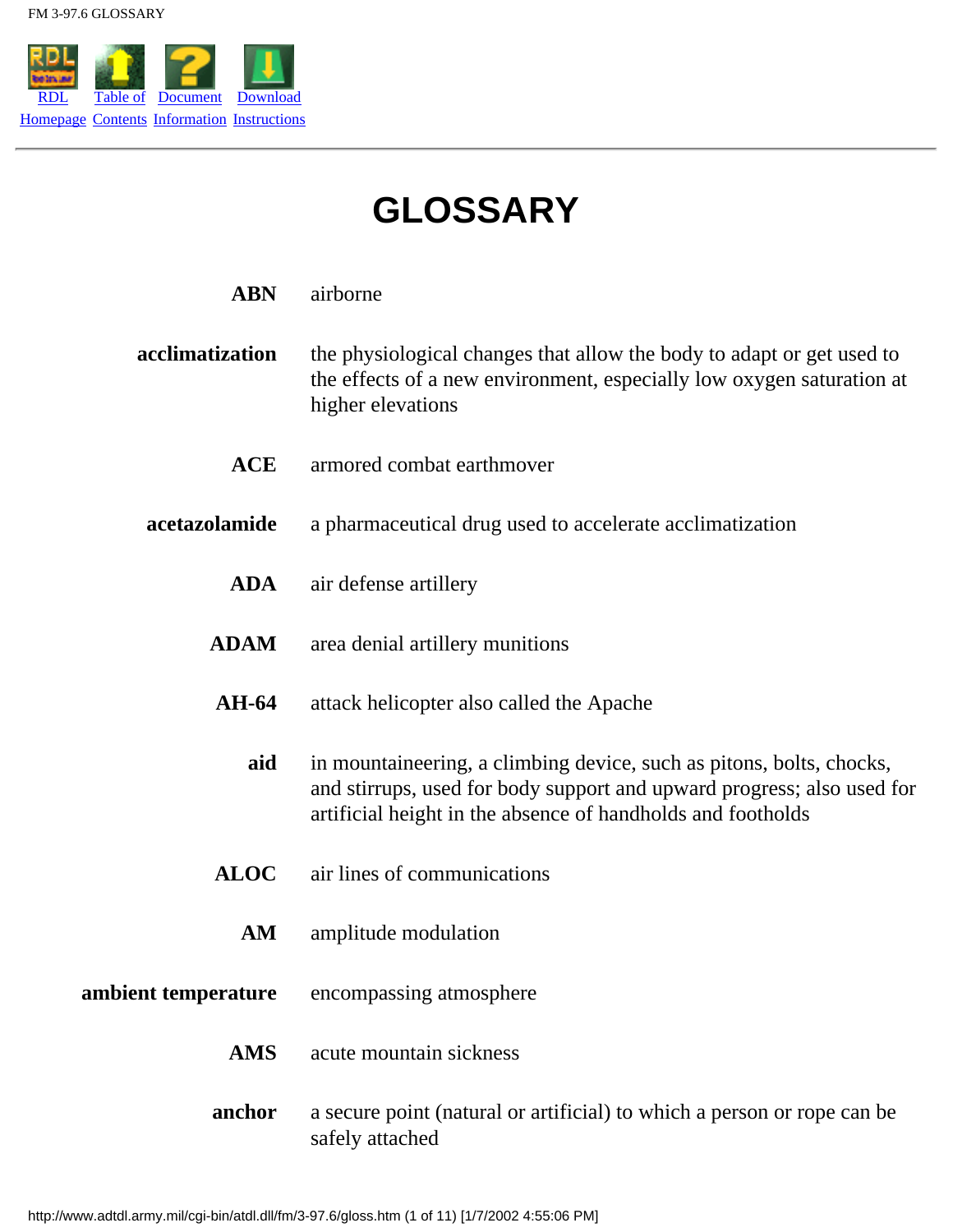| aneroid           | using no liquid                                                                                                                                                                                                                                         |
|-------------------|---------------------------------------------------------------------------------------------------------------------------------------------------------------------------------------------------------------------------------------------------------|
| <b>ANZAC</b>      | Australia and New Zealand Corps                                                                                                                                                                                                                         |
| AO                | area of operations                                                                                                                                                                                                                                      |
| apnea             | temporary suspension of respiration                                                                                                                                                                                                                     |
| <b>ARSOF</b>      | Army special operations forces                                                                                                                                                                                                                          |
| <b>ART</b>        | Army tactical task                                                                                                                                                                                                                                      |
| <b>ARTEP</b>      | Army training and evaluation program                                                                                                                                                                                                                    |
| assault climber   | military mountaineer possessing advanced (Level 2) skills, capable of<br>leading small teams over class 4 and 5 terrain and supervising<br>rigging/operation of all basic rope systems                                                                  |
| AT4               | a man-portable, lightweight, self-contained, antiarmor weapon                                                                                                                                                                                           |
| <b>ATGM</b>       | anti-tank guided missile                                                                                                                                                                                                                                |
| basic mountaineer | a military mountaineer trained in fundamental (Level 1)<br>travel/climbing skills necessary to move safely and efficiently in<br>mountainous terrain                                                                                                    |
| <b>belay</b>      | a rope management technique used to ensure that a fall taken by a<br>climber can be quickly arrested; belay techniques are also used for<br>additional safety/control in rappelling, raising and lowering systems,<br>and for mountain stream crossings |
| <b>BFV</b>        | Bradley fighting vehicle                                                                                                                                                                                                                                |
| <b>BSFV</b>       | <b>Bradley Stinger fighting vehicle</b>                                                                                                                                                                                                                 |
| <b>BN</b>         | battalion                                                                                                                                                                                                                                               |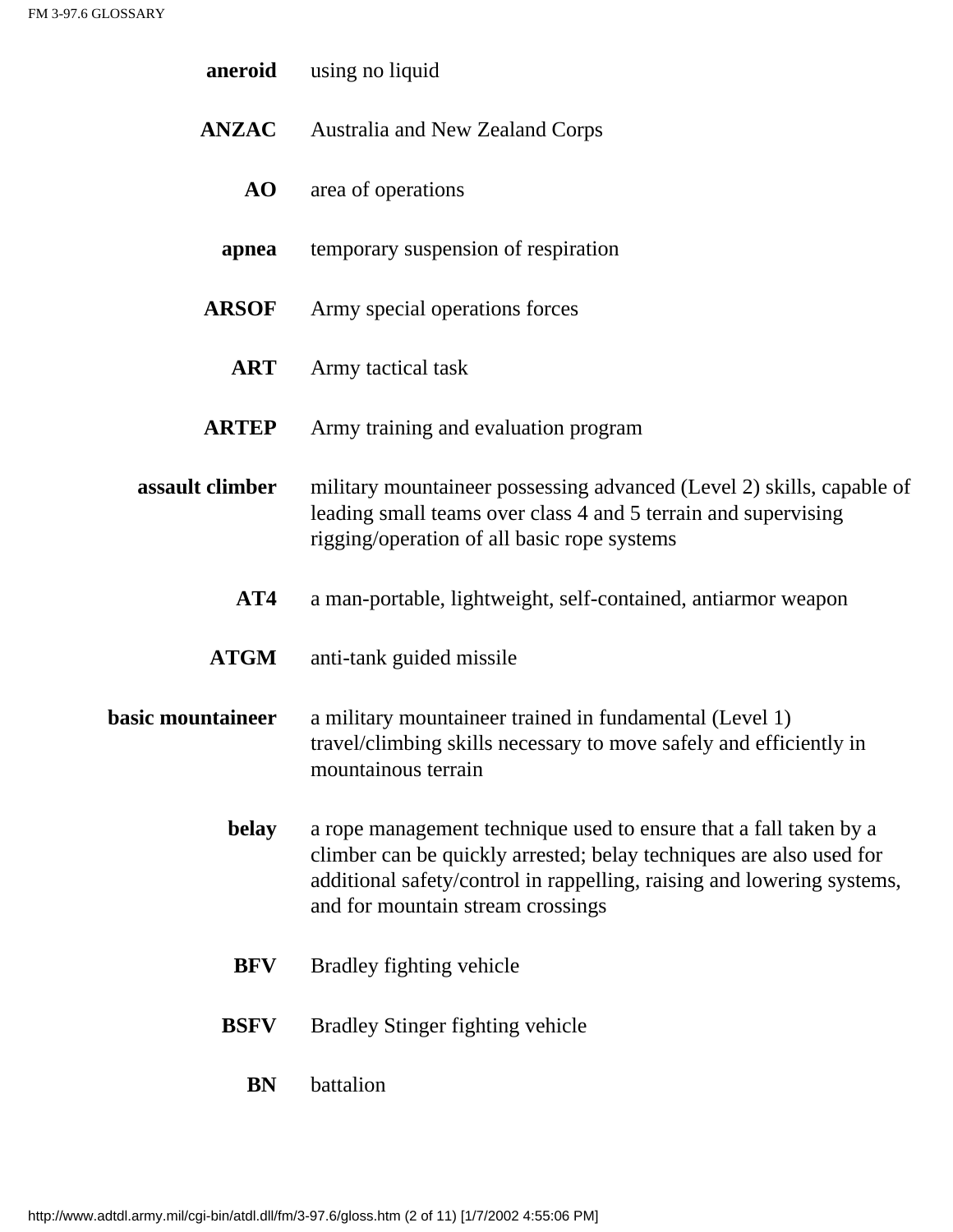| $\mathbf{C}^2$      | command and control                                                                                                          |
|---------------------|------------------------------------------------------------------------------------------------------------------------------|
| <b>CAFAD</b>        | combined arms for air defense                                                                                                |
| <b>CFV</b>          | cavalry fighting vehicle                                                                                                     |
| <b>CHS</b>          | combat health support                                                                                                        |
| <b>CNR</b>          | combat net radio                                                                                                             |
| continental climate | bitterly cold winters, extremely hot summers; annual rain and<br>snowfall is minimal and often quite scarce for long periods |
| cordillera          | principal mountain ranges of the world, named after the Spanish word<br>for rope                                             |
| crampons            | climbing irons, attached to the bottom of boots, used on ice or snow in<br>mountaineering                                    |
| crevice             | a narrow opening resulting from a split or crack as in a cliff                                                               |
| <b>CS</b>           | combat support                                                                                                               |
| <b>CSS</b>          | combat service support                                                                                                       |
| DA                  | Department of the Army                                                                                                       |
| defile              | a narrow passage or gorge                                                                                                    |
| <b>DPICM</b>        | dual-purpose improved conventional munition                                                                                  |
| DZ                  | drop zone                                                                                                                    |
| <b>ECWCS</b>        | extended cold weather clothing system                                                                                        |
| edema               | a local or general condition in which the body tissues contain an<br>excessive amount of tissue fluid                        |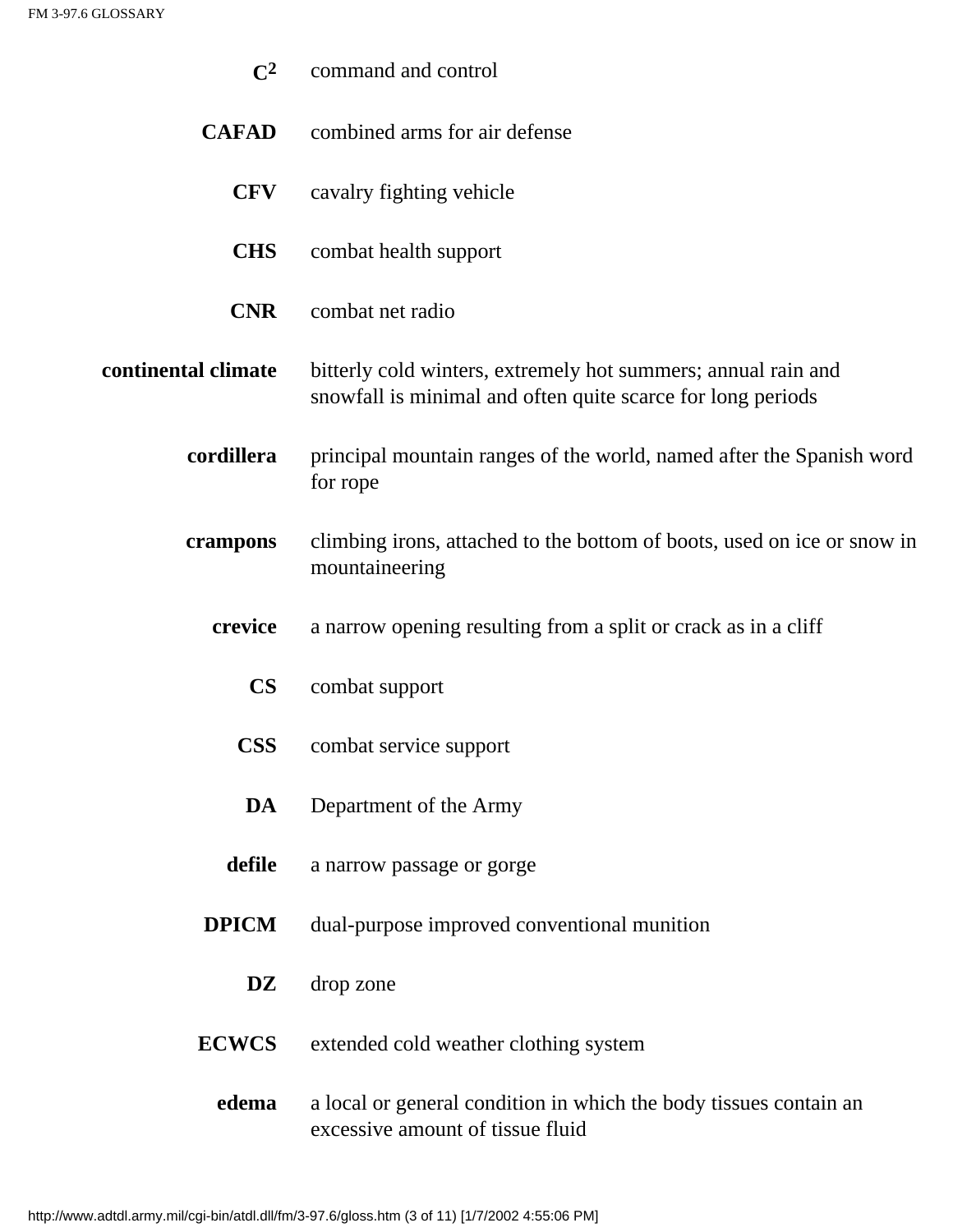| evacuation team   | a team trained to move casualties over steep slopes, cliffs, and other<br>obstacles that would significantly impede the mobility of standard<br>litter bearers                                                                                                            |
|-------------------|---------------------------------------------------------------------------------------------------------------------------------------------------------------------------------------------------------------------------------------------------------------------------|
| EW                | electronic warfare                                                                                                                                                                                                                                                        |
| $\mathbf{F}$      | Fahrenheit                                                                                                                                                                                                                                                                |
| <b>FARP</b>       | forward arming and refueling point                                                                                                                                                                                                                                        |
| <b>FASCAM</b>     | family of scatterable mines                                                                                                                                                                                                                                               |
| <b>FEBA</b>       | forward edge of the battle area                                                                                                                                                                                                                                           |
| fixed alpine path | a mountain path created by any combination of aids, to include steps,<br>stanchions, standoff ladders, suspended walkways, cableways, or<br>other improvements made of materials available; normally an<br>engineering task.                                              |
| fixed rope        | a rope, or series of ropes, anchored to the mountain at one or more<br>points to aid soldiers over steep, exposed terrain; usually installed by<br>lead climbing teams (normally Level 2 qualification)                                                                   |
| flash defilade    | to arrange fortifications to protect from fire                                                                                                                                                                                                                            |
| <b>FM</b>         | field manual; frequency modulation                                                                                                                                                                                                                                        |
| <b>FSMC</b>       | forward support medical company                                                                                                                                                                                                                                           |
| <b>FOX</b> system | a lightly-armored, wheeled laboratory that takes air, water, and ground<br>samples and immediately analyzes them for signs of weapons of mass<br>destruction                                                                                                              |
| gabion            | a wicker basket filled with earth and stones often use in building<br>fortifications; can also be created out of similar materials, such as<br>wire mesh/fence, lumber, plywood, or any suitable material that forms<br>a stackable container for rocks, gravel, and soil |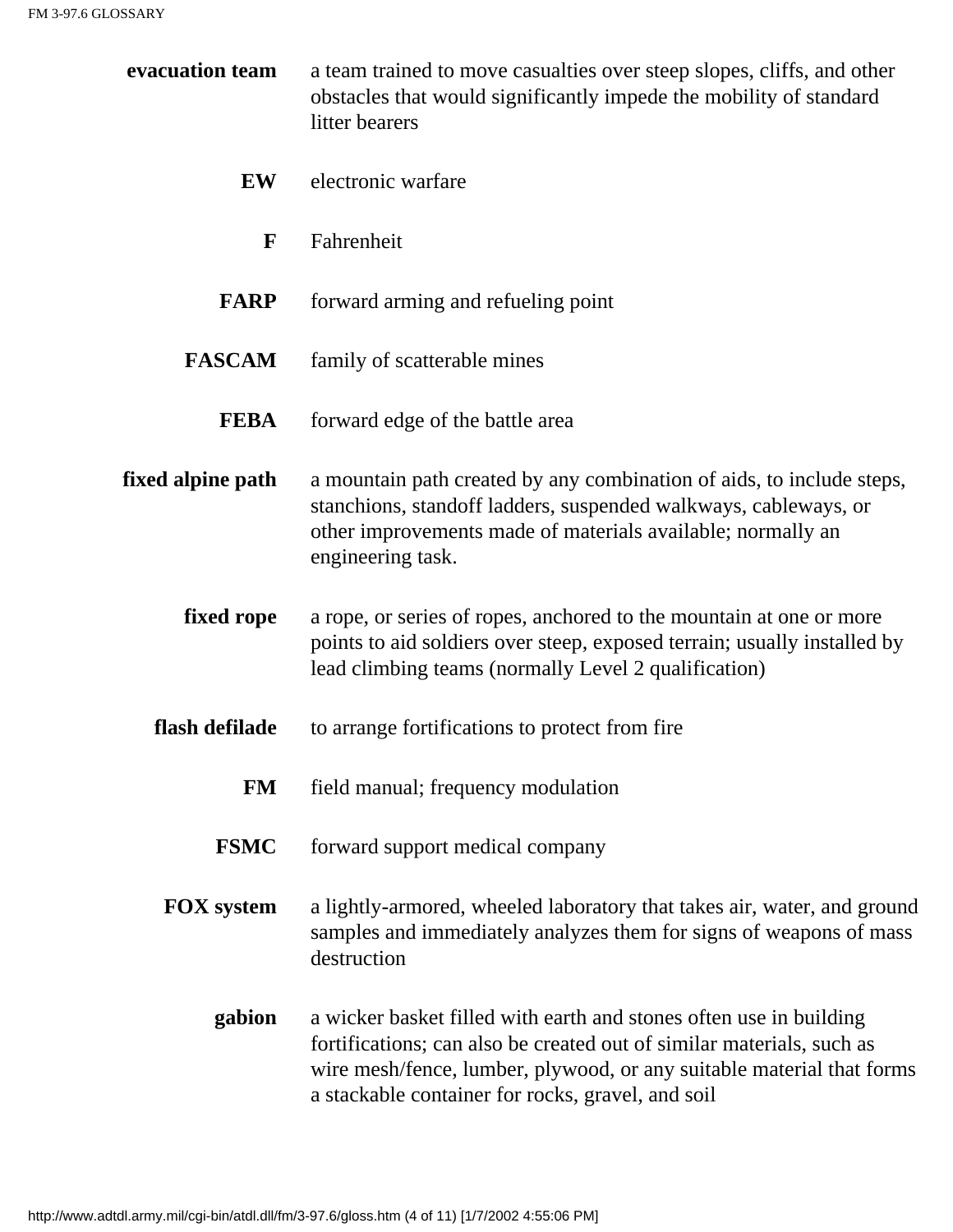| giardiasis      | parasitical illness                                                                                                                                                                                                                                                                                                          |  |
|-----------------|------------------------------------------------------------------------------------------------------------------------------------------------------------------------------------------------------------------------------------------------------------------------------------------------------------------------------|--|
| glaciated       | covered with glacial ice                                                                                                                                                                                                                                                                                                     |  |
| <b>GPS</b>      | global positioning system                                                                                                                                                                                                                                                                                                    |  |
| <b>GTA</b>      | graphic training aid                                                                                                                                                                                                                                                                                                         |  |
| guide           | a soldier experienced in all aspects of mountaineering who has the<br>skills and knowledge to identify obstacles and ways to overcome<br>them; commander's advisor on technical mountaineering matters that<br>could affect the tactical scheme of maneuver; primary function of<br>mountain leaders (Level 3 qualification) |  |
| <b>HACE</b>     | high altitude cerebral edema                                                                                                                                                                                                                                                                                                 |  |
| <b>HAPE</b>     | high altitude pulmonary edema                                                                                                                                                                                                                                                                                                |  |
| HE              | high explosives                                                                                                                                                                                                                                                                                                              |  |
| <b>Hellfire</b> | tank-killing missile carried by the Apache attack helicopter                                                                                                                                                                                                                                                                 |  |
| high mountains  | mountains that have a local relief usually exceeding 900 meters (3,000)<br>feet)                                                                                                                                                                                                                                             |  |
| <b>HUMINT</b>   | human intelligence                                                                                                                                                                                                                                                                                                           |  |
| <b>HWY</b>      | highway                                                                                                                                                                                                                                                                                                                      |  |
| hygrometer      | an instrument used to measure humidity or moisture content in the air                                                                                                                                                                                                                                                        |  |
| hypoxia         | a deficiency of oxygen reaching the tissues of the body                                                                                                                                                                                                                                                                      |  |
| ice fog trails  | steam/smoke trails created by firing weapons                                                                                                                                                                                                                                                                                 |  |
| ID              | infantry division                                                                                                                                                                                                                                                                                                            |  |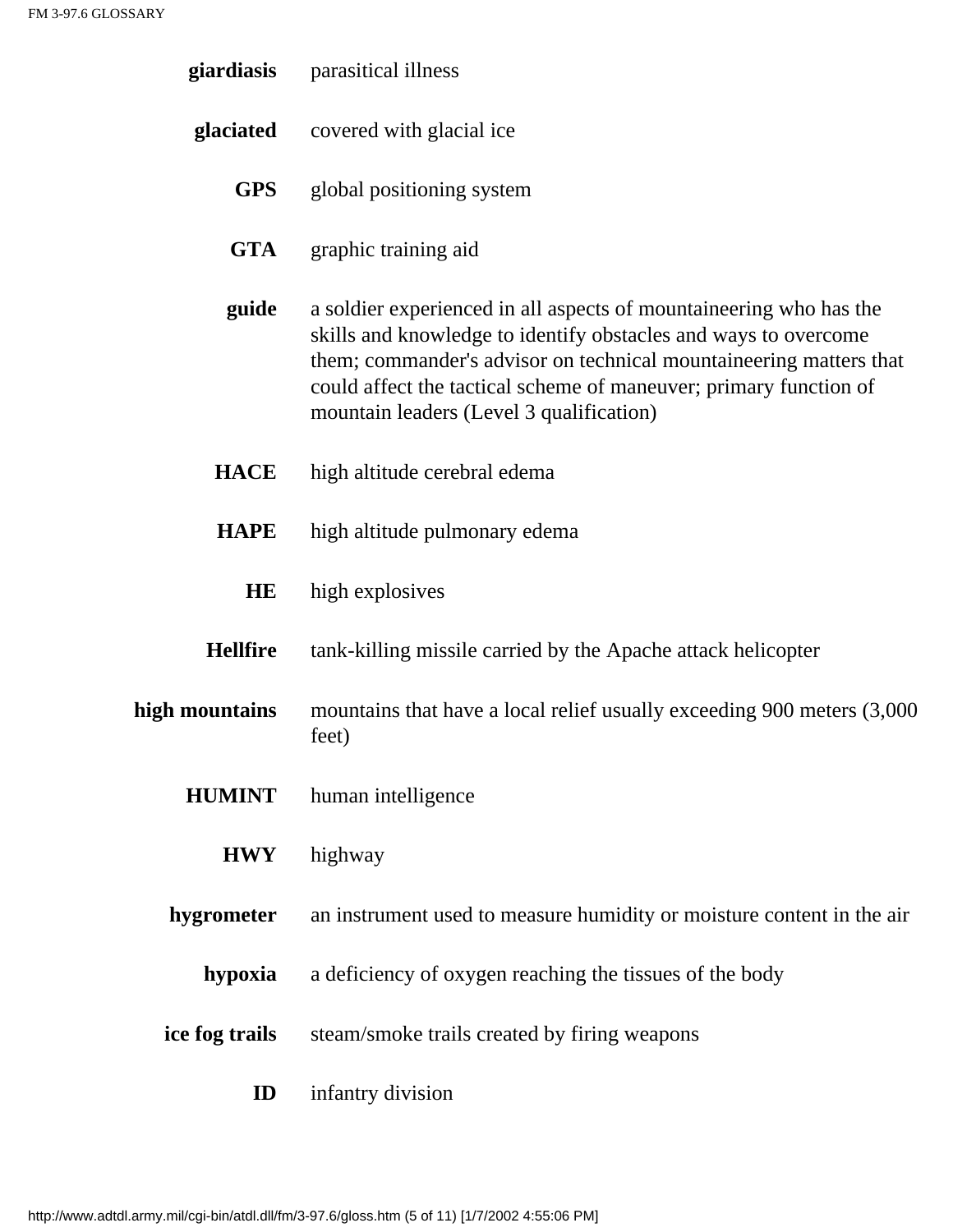**IFV** infantry fighting vehicle **IHFR** improved high frequency radio **IMINT** imagery intelligence **installation team** a team organized to construct and maintain rope installations used to facilitate unit movement; usually comprised of Level 1 and 2 mountaineers **interdiction** to stop or hamper **ionospheric** a part of the earth's atmosphere of which ionization of atmospheric gases affects the propagation of radio waves; starts at about 30 miles above ground **IPB** intelligence preparation of the battlefield **IV** intravenous **JSTARS** joint surveillance, target attack radar system **km** kilometer **lead climbing team** a roped climbing team (usually Level 2 qualification) trained to lead on class 4 and 5 terrain; establishes/prepares the entire route for the remainder of the unit **leeward** the side sheltered from the wind **lenticular** having the shape of a double-convex lens **LOC** line of communication **local relief** the difference in elevation between valley floors and the surrounding summits **look-down angles** the angle from the aircraft to the target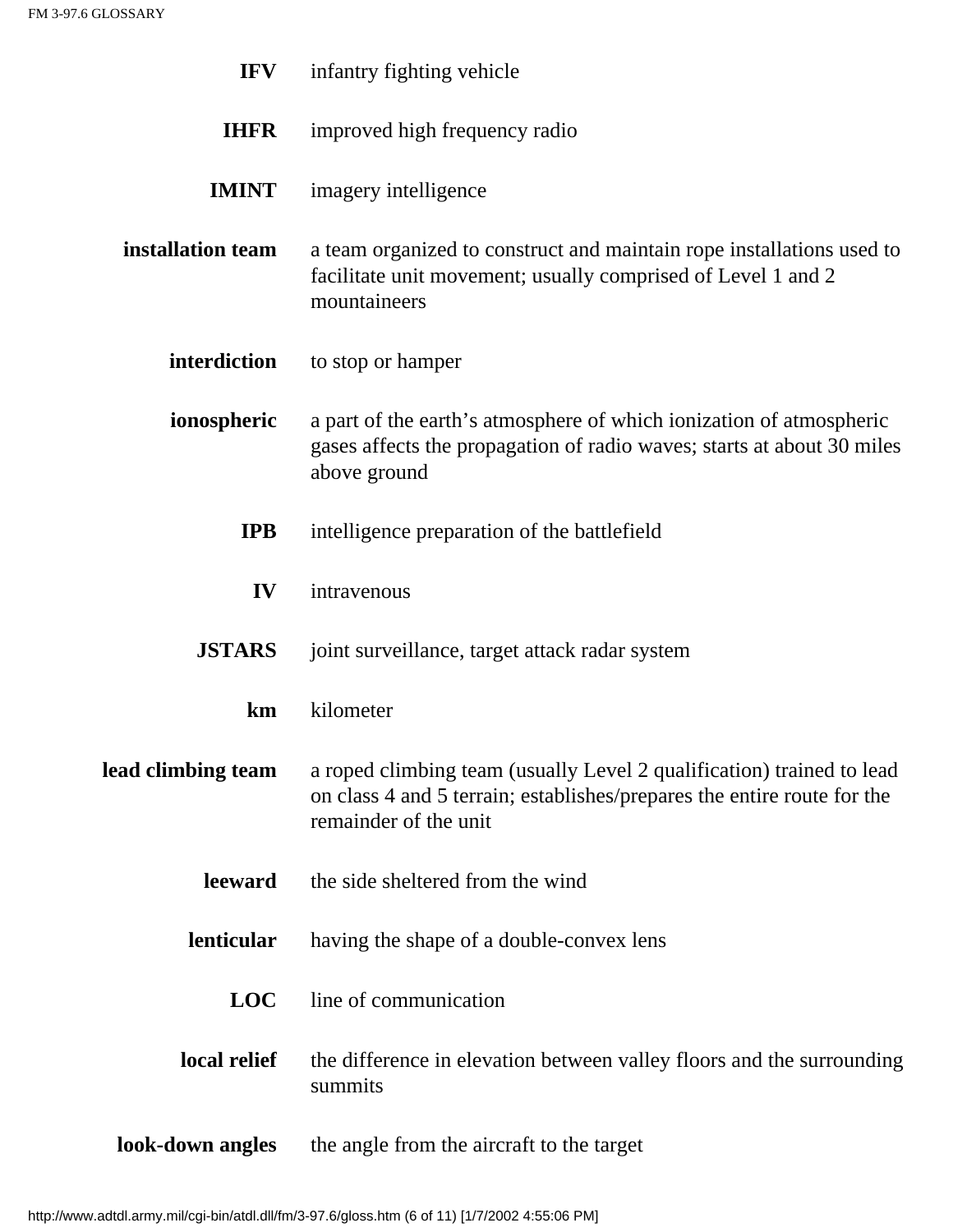| low mountains    | mountains that have a local relief of 300 to 900 meters $(1,000 \text{ to } 3,000$<br>feet)                                                                                                   |
|------------------|-----------------------------------------------------------------------------------------------------------------------------------------------------------------------------------------------|
| <b>LPT</b>       | logistics preparation of the theater                                                                                                                                                          |
| <b>LRS</b>       | long-range surveillance                                                                                                                                                                       |
| <b>LRSU</b>      | long-range surveillance unit                                                                                                                                                                  |
| <b>LSDIS</b>     | light and special division interim sensor                                                                                                                                                     |
| <b>LTC</b>       | lieutenant colonel                                                                                                                                                                            |
| LZ               | landing zone                                                                                                                                                                                  |
| <b>MANPADS</b>   | man-portable air defense system                                                                                                                                                               |
| maritime climate | mild temperatures with large amounts of rain or snow                                                                                                                                          |
| <b>MBA</b>       | main battle area                                                                                                                                                                              |
| <b>METT-TC</b>   | mission, enemy, terrain and weather, troops and support available,<br>time available, civil considerations                                                                                    |
| <b>MK-19</b>     | 40-mm grenade machine gun, MOD 3                                                                                                                                                              |
| <b>MOPP</b>      | mission-oriented protective posture                                                                                                                                                           |
| motti            | Finnish word meaning "a pile of logs ready to be sawed into lumber";<br>used in military terms to describe setting the conditions so a larger<br>force can be defeated in detail              |
| mountain leader  | a military mountaineer possessing the highest level (Level 3) of<br>mountaineering skills with extensive experience in a variety of<br>mountain environments in both winter and summer months |
| <b>MSE</b>       | mobile subscriber equipment                                                                                                                                                                   |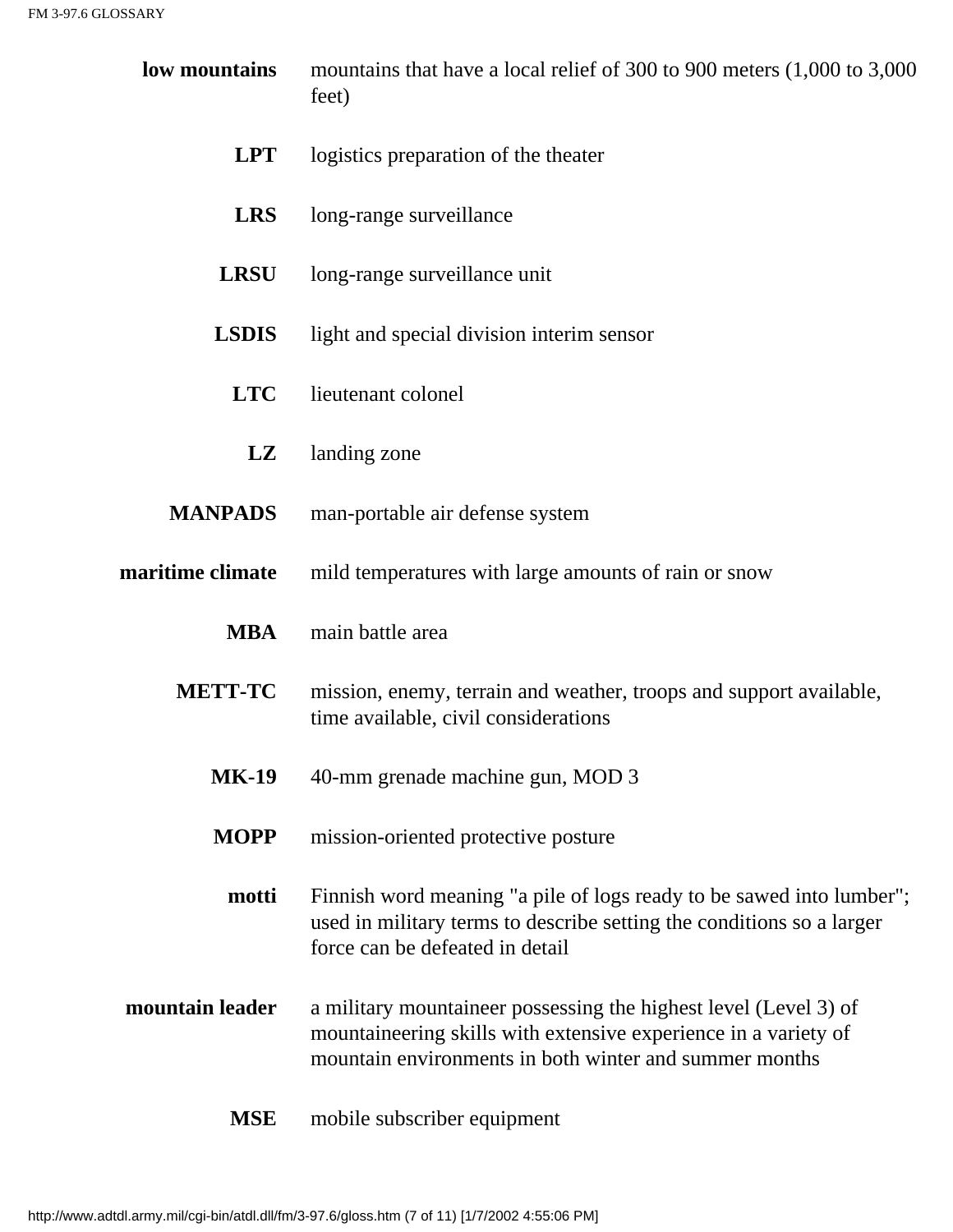- **MSRT** mobile subscriber radio terminal
	- **MTF** manual terrain following
	- **NBC** nuclear, biological, and chemical
- **OCOKA** observation and fields of fire, cover and concealment, obstacles, key terrain, and avenues of approach
- **OH-58D** a scout and attack helicopter known as the Kiowa Warrior
	- **OP** observation post
- **OPORD** operation order
- **OPSEC** operations security
	- **OR** operational readiness
- **orographic** pertaining to the physical geography of mountains and mountain ranges
	- **PADS** Position Azimuth Determining System
		- **POL** petroleum, oils, and lubricants
	- **protection** in mountaineering, special anchor points established during a roped party climb to limit potential fall distances, protecting climbers from severe fall/ground-fall consequences
		- **PSYOP** psychological operations
		- **RAAMS** remote antiarmor mine system
			- **rappel** method of controlled frictional descent down a rope
				- **RCW** ration, cold weather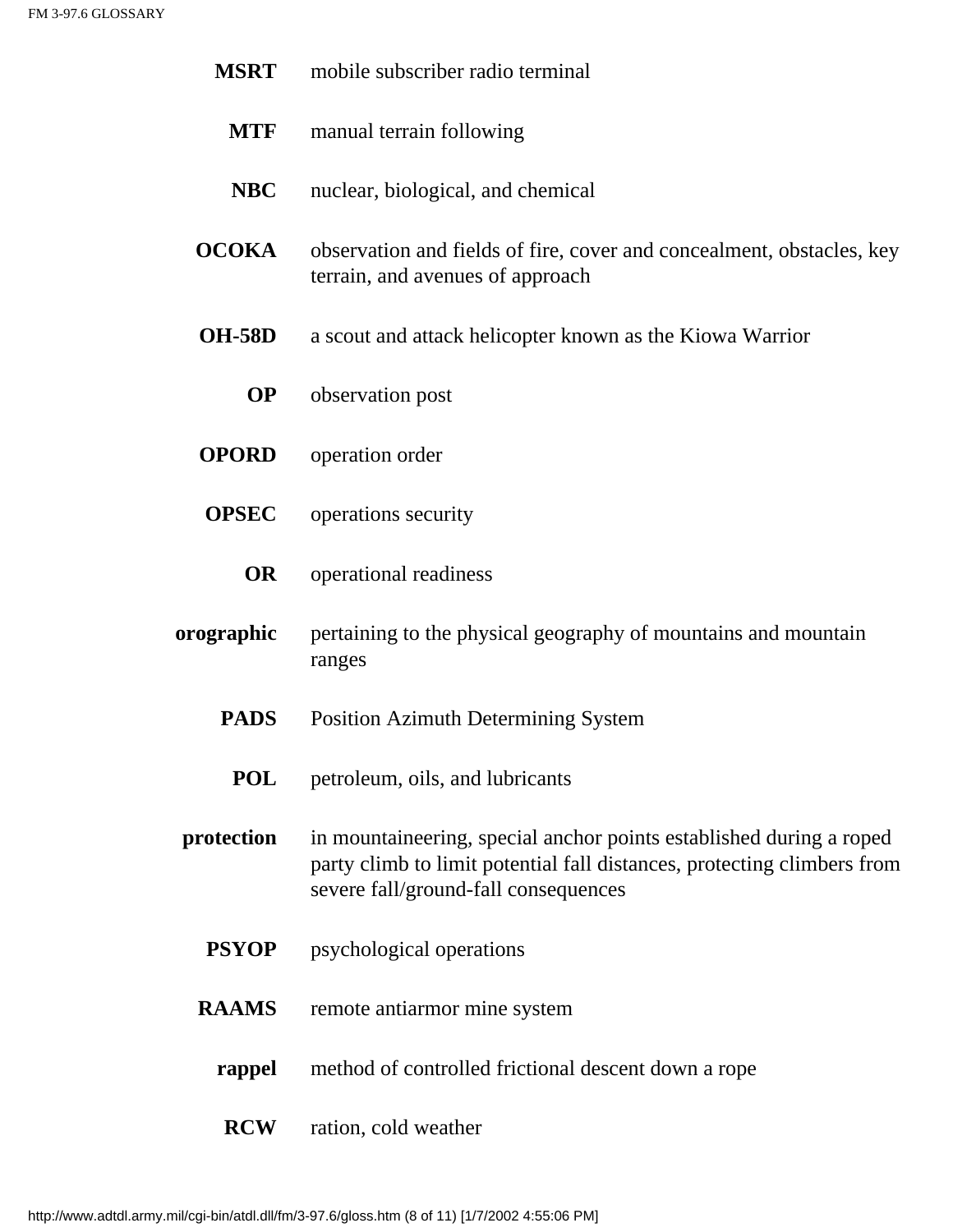- **rockfall** rockfall occurs on all steep slopes. It is caused by other climbers or by the continual erosion of the rock on a mountainside resulting from freezing, thawing, and heavy rain; grazing animals; or enemy action. **SATCOM** satellite communications **scree** small unconsolidated rocks or gravel, fist-size or smaller, located mostly below rock ridges and cliffs **screening crest** a hill or ridge located in front of a radar set to mask it from unwanted returns (clutter) at close range, and to provide security against electronic detection or jamming; screening crest also prevents visual observation and attack by direct fires **SEE** small emplacement excavator **SHELREP** shelling report **SHORAD** short-range air defense **SINCGARS** Single-channel Ground and Airborne Radio System **SOF** special operations forces **squall** a sudden, violent wind **SR** special reconnaissance **talus** accumulated rock debris that is much larger than scree, usually basketball-size or larger **TBP** to be published **TC** training circular
	- **TCF** tactical combat force
	- **TCP** traffic control point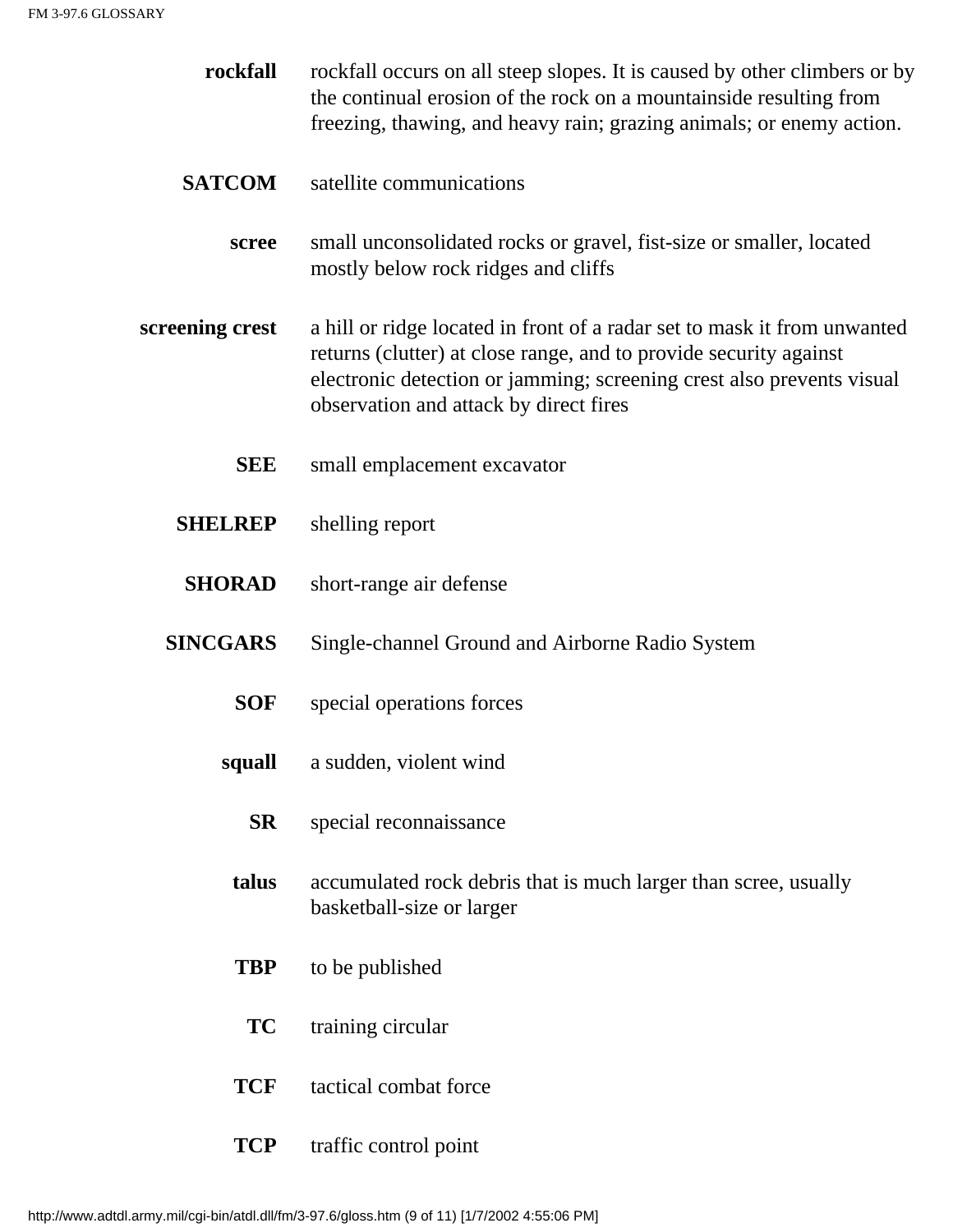| temperature inversion | when the temperature is warmer at higher elevations than lower<br>elevations                                                                                                                 |
|-----------------------|----------------------------------------------------------------------------------------------------------------------------------------------------------------------------------------------|
| <b>TM</b>             | technical manual                                                                                                                                                                             |
| <b>TOC</b>            | tactical operations center                                                                                                                                                                   |
| <b>TOW</b>            | tube-launched, optically tracked, wire-guided, heavy antitank missile<br>system                                                                                                              |
| <b>TRADOC</b>         | United States Army Training and Doctrine Command                                                                                                                                             |
| tundra                | treeless, black, mucky soil with permanently frozen subsoil; located in<br>mountainous regions above the timberline                                                                          |
| tussocks              | grassy clumps                                                                                                                                                                                |
| <b>UAV</b>            | unmanned aerial vehicle                                                                                                                                                                      |
| <b>UGR</b>            | unitized group ration                                                                                                                                                                        |
| <b>UHF</b>            | ultrahigh frequency                                                                                                                                                                          |
| Venturi effect        | as a fluid (such as air) flows through a constriction (like a mountain<br>pass), the speed increases and the pressure drops                                                                  |
| <b>VFR</b>            | visual flight rules                                                                                                                                                                          |
| <b>VT</b>             | variable time                                                                                                                                                                                |
| wind chill            | the rate at which a man or object cools to the ambient temperature;<br>wind increases the rate of cooling and adds to the risk of frostbite,<br>hypothermia, and other cold-weather injuries |
| windward              | being in or facing the direction from which the wind is blowing                                                                                                                              |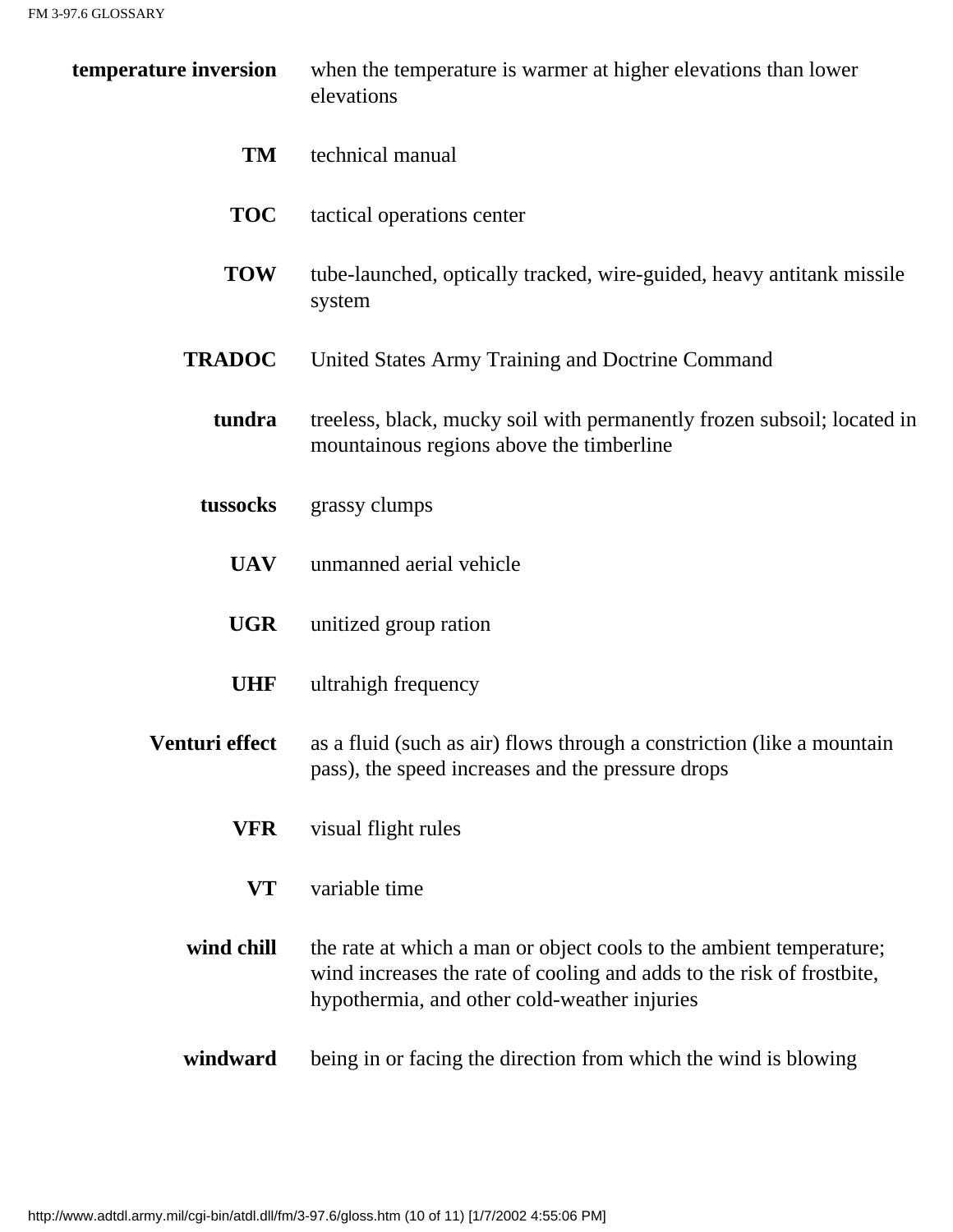### **WP** white phosphorous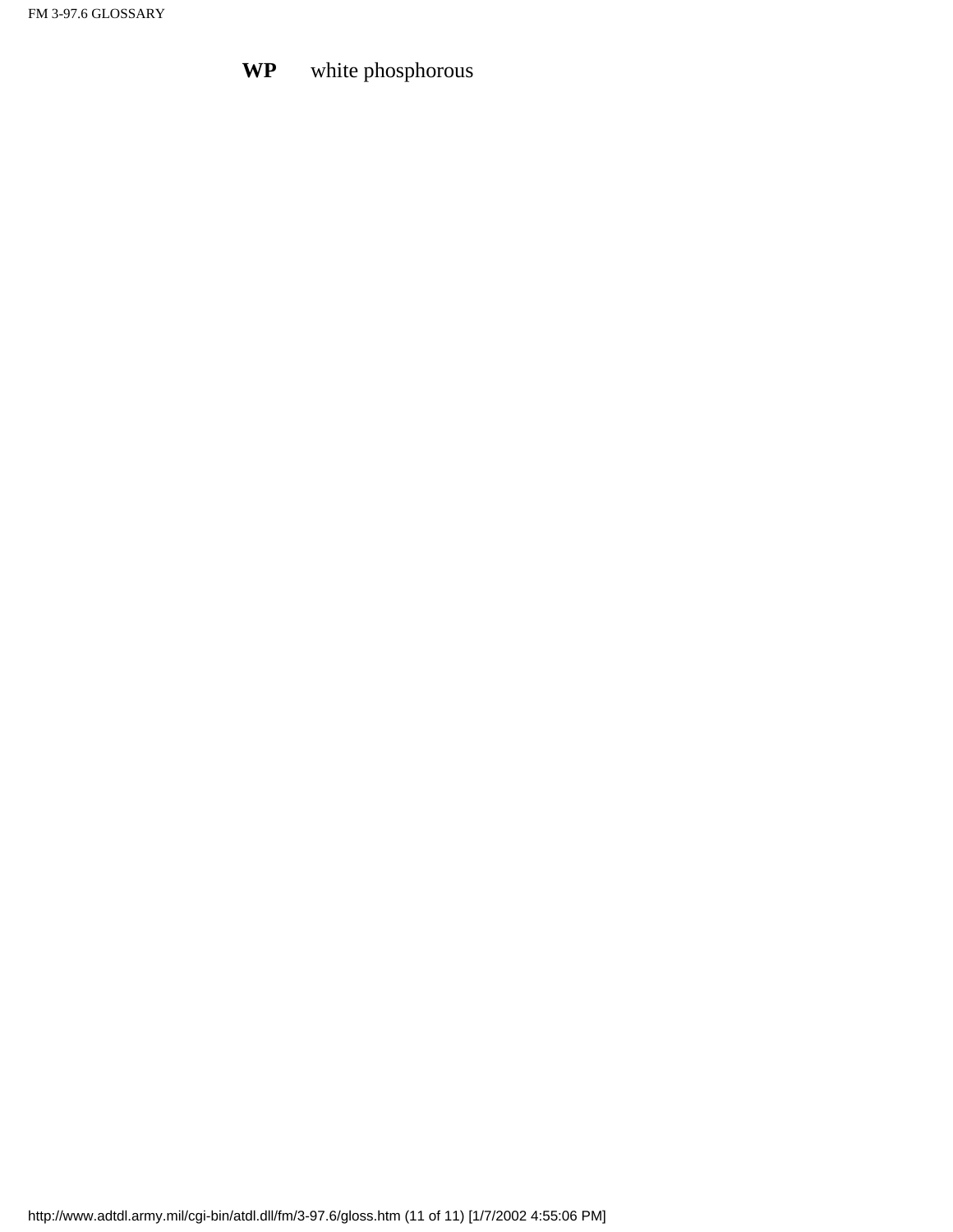

# **Bibliography**

The bibliography lists field manuals by new number followed by old number.

## **ARMY PUBLICATIONS**

Most Army doctrinal publications are available online: http://155.217.58.58/atdls.htm

- AR 385-10. *The Army Safety Program*. 23 May 1988.
- <span id="page-143-1"></span>FM 1-0 (12-6). *Personnel Doctrine*. 09 September 1994.
- FM 2-01.3 (34-130). *Intelligence Preparation of the Battlefield*. 08 July 1994.
- <span id="page-143-2"></span>FM 2-33.2 (34-81). *Weather Support for Army Tactical Operations*. 31 August 1989.
- FM 2-33.201 (34-81-1). *Battlefield Weather Effects*. 23 December 1992.
- [FM 3-0](http://www.adtdl.army.mil/cgi-bin/atdl.dll/fm/3-0/toc.htm) (100-5). *Operations*. 14 June 1993.
- FM 3-01.8 (44-8). *Combined Arms for Air Defense*. 01 June 1999.
- FM 3-01.43 (44-43). *Bradley Stinger Fighting Vehicle Platoon and Squad Operations*. 03October 1995.
- FM 3-01.44 (44-44). *Avenger Platoon, Section, and Squad Operations*. 03 October 1995.
- FM 3-04.100 (1-100). *Army Aviation Operations*. 21 February 1997.
- FM 3-04.203 (1-203). *Fundamentals of Flight*. 03 October 1988.
- <span id="page-143-0"></span>FM 3-05.27 (31-27). *Pack Animals in Support of Army Special Operations Forces*. 15February 2000.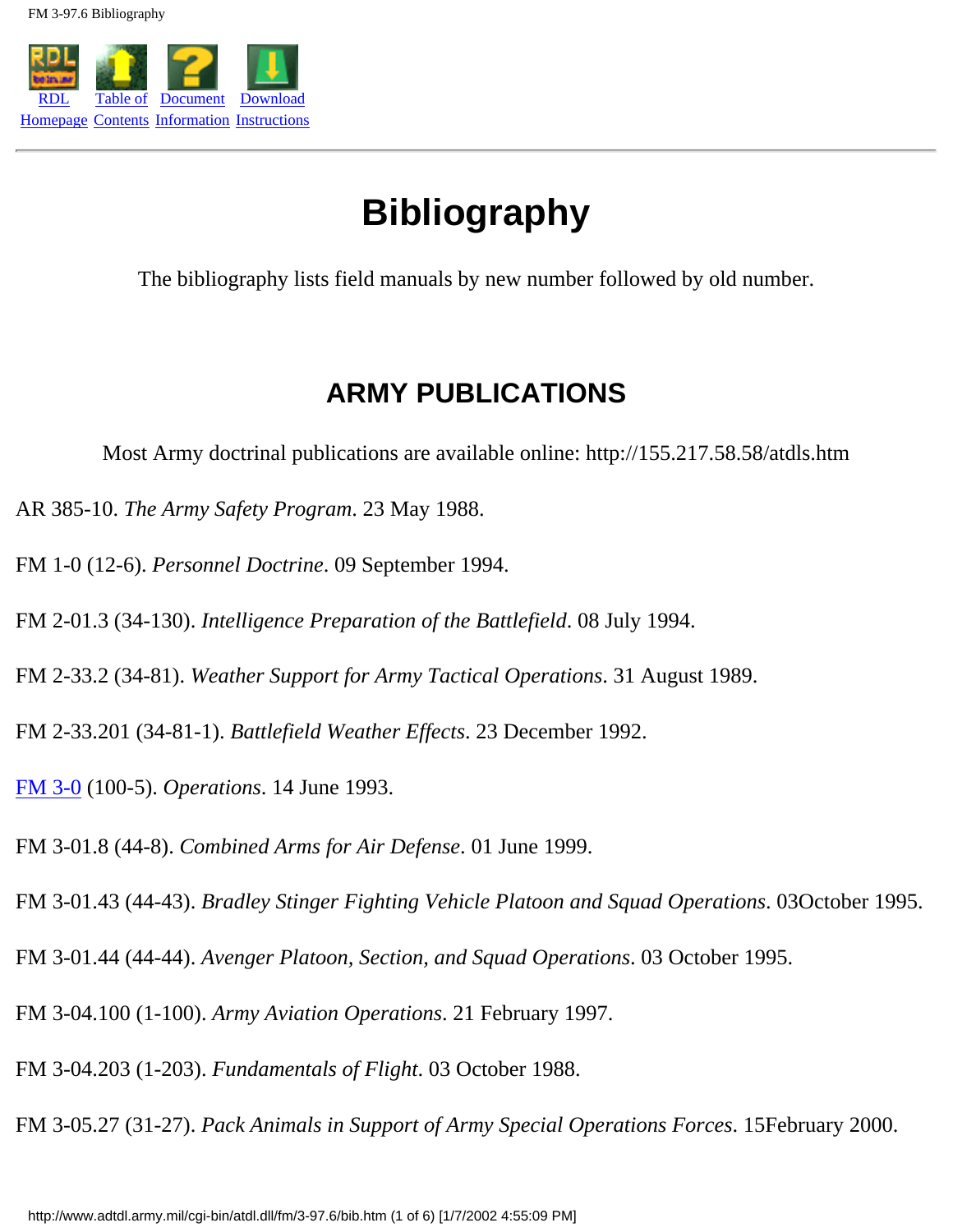FM 3-09.4 (6-20-40). *Tactics, Techniques, and Procedures for Fire Support for Brigade Operations (Heavy).* 05 January 1990.

FM 3-09.12 (6-121). *Tactics, Techniques, and Procedures for Field Artillery Target Acquisition*. 25September 1990.

FM 3-09.40 (6-40). *Tactics, Techniques, and Procedures for Field Artillery Manual Cannon Gunnery*. 23 April 1996.

FM 3-09.42 (6-20-50). *Tactics, Techniques, and Procedures for Fire Support for Brigade Operations (Light).* 05 January 1990.

FM 3-11.4 (3-4). *NBC Protection*. 29 May 1992.

FM 3-11.5 (3-5). *NBC Decontamination*. 28 July 2000.

FM 3-11.6 (3-6). *Field Behavior of NBC Agents (Including Smoke and Incendiaries)*. 03November 1986.

FM 3-11.19 (3-19). *NBC Reconnaissance*. 19 November 1993.

FM 3-21.7 (7-7). *The Mechanized Infantry Platoon and Squad (APC)*. 15 March 1985.

FM 3-21.20 (7-20). *The Infantry Battalion*. 06 April 1992.

FM 3-21.30 (7-30). *The Infantry Brigade*. 03 October 1995.

FM 3-21.38 (57-38). *Pathfinder Operations*. 09 April 1993.

FM 3-23.10 (23-10). *Sniper Training*. 17 August 1994.

[FM 3-23.30](http://www.adtdl.army.mil/cgi-bin/atdl.dll/fm/3-23.30/toc.htm) (23-30). *Grenades and Pyrotechnic Signals*. 27 December 1988.

FM 3-24.3 (20-3). *Camouflage, Concealment, and Decoys*. 30 August 1999.

FM 3-24.32 (20-32). *Mine/Countermine Operations*. 29 May 1998.

FM 3-25.9 (23-9). *M16A1 and M16A2 Rifle Marksmanship*. 03 July 1989.

FM 3-25.18 (21-18). *Foot Marches*. 01 June 1990.

[FM 3-25.26](http://www.adtdl.army.mil/cgi-bin/atdl.dll/fm/3-25.26/toc.htm) (21-26). *Map Reading and Land Navigation*. 07 May 1993.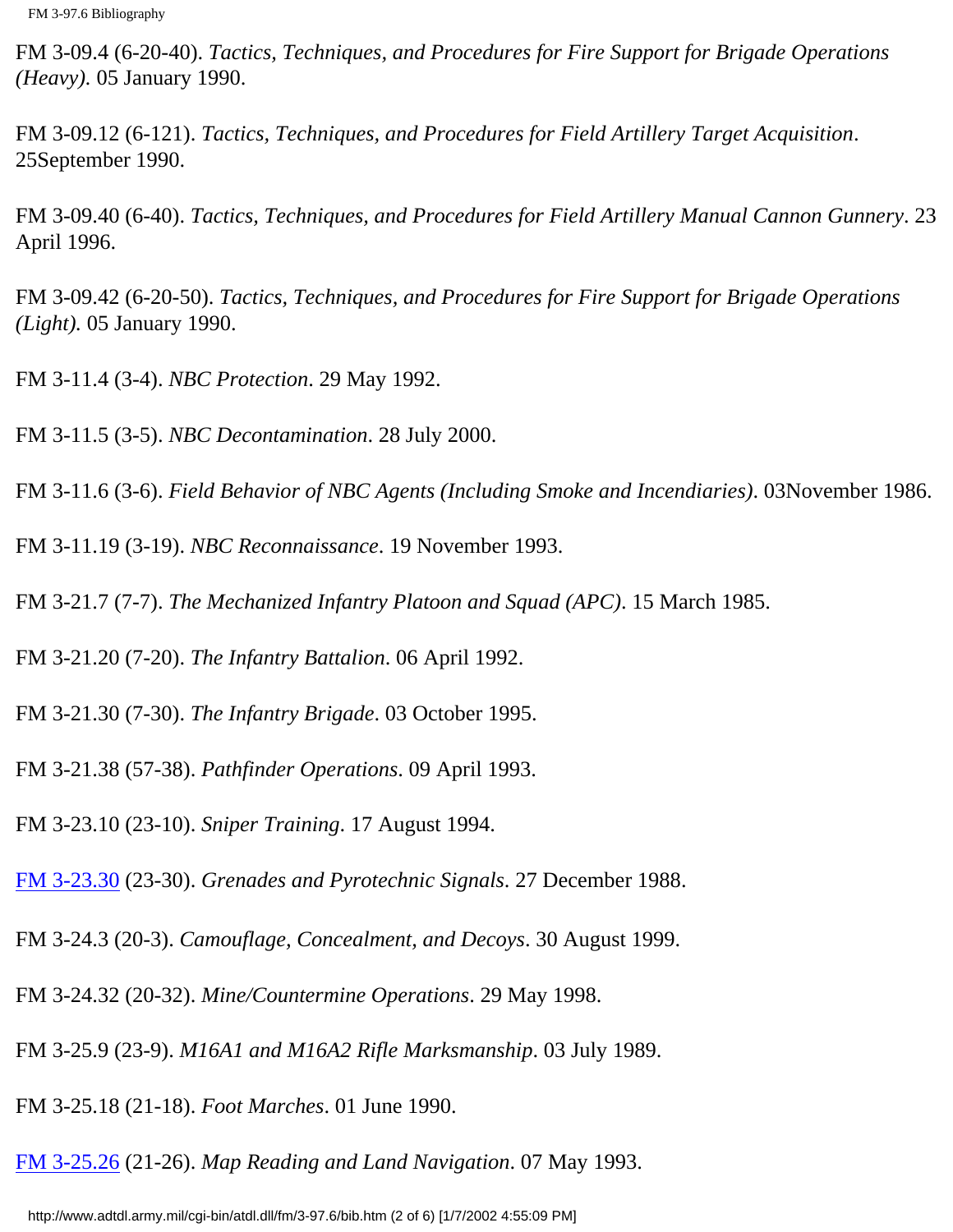FM 3-25.60 (21-60). *Visual Signals*. 30 September 1987.

FM 3-25.76 (21-76). *Survival*. 05 June 1992.

FM 3-34.1 (90-7). *Combined Arms Obstacle Integration*. 29 September 1994.

[FM 3-34.2](http://www.adtdl.army.mil/cgi-bin/atdl.dll/fm/3-34.2/toc.htm) (90-13-1). *Combined Arms Breaching Operations*. 28 February 1991*.*

FM 3-34.102 (5-102). *Countermobility*. 14 March 1985.

FM 3-34.112 (5-103). *Survivability*. 10 June 1985.

FM 3-34.214 (5-250). *Explosives and Demolitions*. 30 July 1998.

FM 3-34.223 (5-7-30). *Brigade Engineer and Engineer Company Combat Operations (Airborne, Air Assault, Light)*. 28 December 1994.

FM 3-34.330 (5-33). *Terrain Analysis*. 11 July 1990.

FM 3-60 (6-20-10). *Tactics, Techniques, and Procedures for the Targeting Process*. 08 May 1996.

FM 3-90.21 (6-20-1). *Tactics, Techniques, and Procedures for the Field Artillery Cannon Battalion*. 29 November 1990.

FM 3-91.2 (71-2). *The Tank and Mechanized Infantry Battalion Task Force*. 27September1988.

FM 3-91.3 (71-3). *The Armored and Mechanized Infantry Brigade*. 08 January 1996.

FM 3-91.123 (71-123). *Tactics and Techniques for Combined Arms Heavy Forces: Armored Brigade, Battalion Task Force, and Company Team*. 30 September 1992.

FM 3-97.3 (90-3). *Desert Operations*. 24 August 1993.

FM 3-97.11 (90-11). *Cold Weather Operations*. TBP.

FM 3-97.22 (90-22). *(Night) Multi-Service Night and Adverse Weather Combat Operations*. 31January 1991.

FM 3-97.50 (3-50). *Smoke Operations*. 04 December 1990.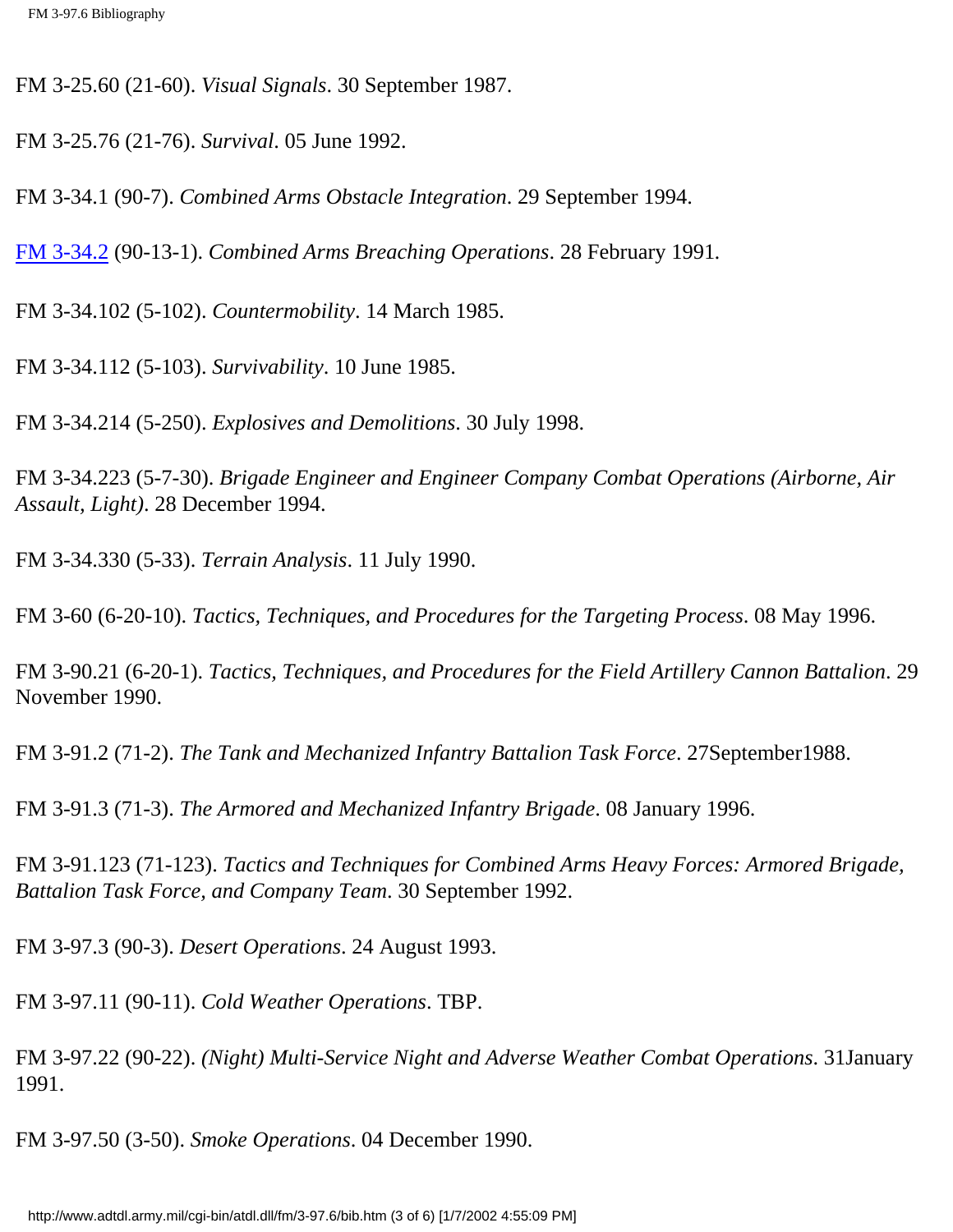FM 3-100.14 (100-14). *Risk Management*. 23 April 1998.

FM 3-100.15 (100-15). *Corps Operations*. 29 October 1996.

FM 3-100.40 (100-40). *Tactics*. TBP.

FM 3-100.55 (100-55). *Reconnaissance and Surveillance*. TBP.

FM 3-100.71 (71-100). *Division Operations*. 28 August 1996.

FM 4-02.2 (8-10-6). *Medical Evacuation in a Theater of Operations Tactics, Techniques, and Procedures*. 14 April 2000.

FM 4-02.22 (22-51). *Leaders' Manual for Combat Stress Control*. 29 September 1994.

FM 4-02.92 (8-10-4). *Medical Platoon Leaders' Handbook Tactics, Techniques, and Procedures*. 16November 1990.

FM 4-20.1 (10-27). *General Supply in Theaters of Operations*. 20 April 1993.

FM 4-20.2 (10-23). *Basic Doctrine for Army Field Feeding and Class I Operations Management*. 18 April 1996.

FM 4-25.10 (21-10). *Field Hygiene and Sanitation*. 21 June 2000.

FM 4-25.11 (21-11). *First Aid for Soldiers*. 27 October 1988.

FM 4-30.32 (9-207). *Operations and Maintenance of Ordnance Materiel in Cold Weather*. 20March 1998.

FM 5-0 (101-5). *Staff Organization and Operations*. 31 May 1997.

FM 6-0 (100-34). *Command and Control*. TBP.

FM 6-02.11 (24-11). *Tactical Satellite Communications*. 20 September 1990.

FM 6-02.18 (24-18). *Tactical Single-Channel Radio Communications Techniques*. 30September 1987.

FM 6-02.32 (11-32). *Combat Net Radio Operations*. 15 October 1990.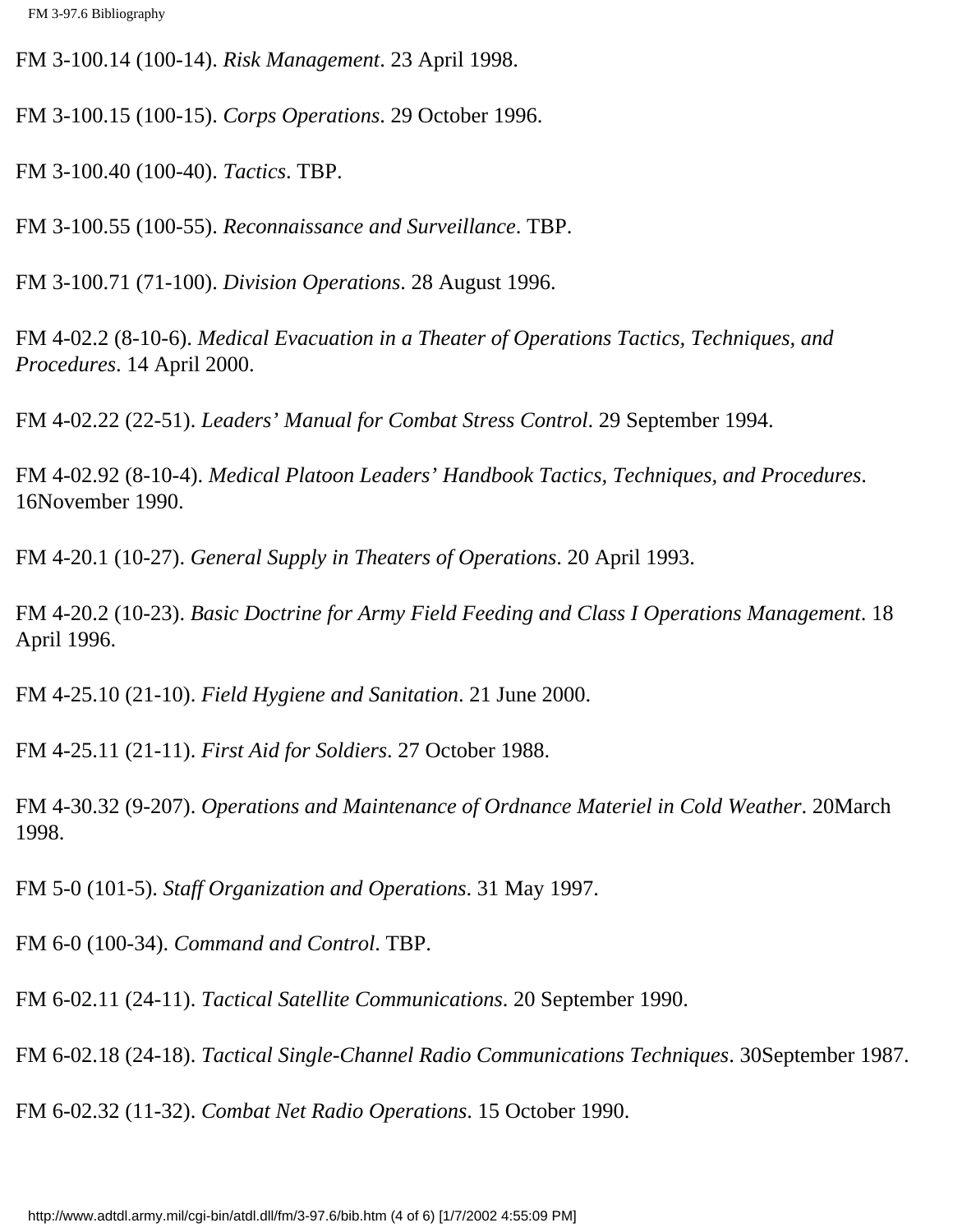FM 6-02.43 (11-43). *The Signal Leader's Guide*. 12 June 1995.

FM 6-02.55 (11-55). *Mobile Subscriber Equipment (MSE) Operations*. 22 June 1999.

FM 6-22 (22-100). *Army Leadership Be, Know, Do*. 31 August 1999.

FM 7-0 (25-100). *Training the Force*. 15 November 1988.

[FM 7-10](http://www.adtdl.army.mil/cgi-bin/atdl.dll/fm/7-10/toc.htm) (25-101). *Battle Focused Training*. 30 September 1990.

FM 7-15 (25-XX). *Army Universal Task List*. TBP.

[FM 21-305](http://www.adtdl.army.mil/cgi-bin/atdl.dll/fm/21-305/toc.htm). *Manual for the Wheeled Vehicle Driver*. 27 August 1993.

[GTA 8-5-60.](http://www.adtdl.army.mil/cgi-bin/atdl.dll/gta/08-05-060/0805060_top.htm) *A Soldier's Guide to Staying Healthy at High Elevations*. 02 September 1996.

[GTA 8-6-12.](http://www.adtdl.army.mil/cgi-bin/atdl.dll/gta/08-06-012/0806012_top.htm) *Adverse Effects of Cold*. 01 August 1985.

[TC 3-10](http://www.adtdl.army.mil/cgi-bin/atdl.dll/tc/3-10/toc.htm). *Commander's Tactical NBC Handbook*. 29 September 1994.

[TC 24-20](https://hosta.atsc.eustis.army.mil/cgi-bin/atdl.dll/tc/24-20/toc.htm). *Tactical Wire and Cable Techniques*. 03 October 1988.

[TC 24-21](https://hosta.atsc.eustis.army.mil/cgi-bin/atdl.dll/tc/24-21/toc.htm). *Tactical Multichannel Radio Communications Techniques*. 03 October 1988.

[TC 90-6-1.](https://hosta.atsc.eustis.army.mil/cgi-bin/atdl.dll/tc/90-6-1/toc.htm) *Military Mountaineering*. 26 April 1989.

## **NONMILITARY PUBLICATIONS**

Jalali, Ali Ahmad and Lester W. Grau. *The Other Side of the Mountain*. Quantico, Va.: Marine Corps Combat Development Command, USMC Studies and Analysis Division, 1999.

Ellis, Robert B. *See Naples and Die*. London: McFarland & Co, 1996.

Gawrych, George W. "The Rock of Gallipoli" in *Studies in Battle Command*. Fort Leavenworth, Kans.: US Army Command and General Staff College, Combat Studies Institute, 1995.

Grau, Lester W. *The Bear Went Over the Mountain: Soviet Combat Tactics in Afghanistan*. Washington, D.C.: National Defense University Press, 1996.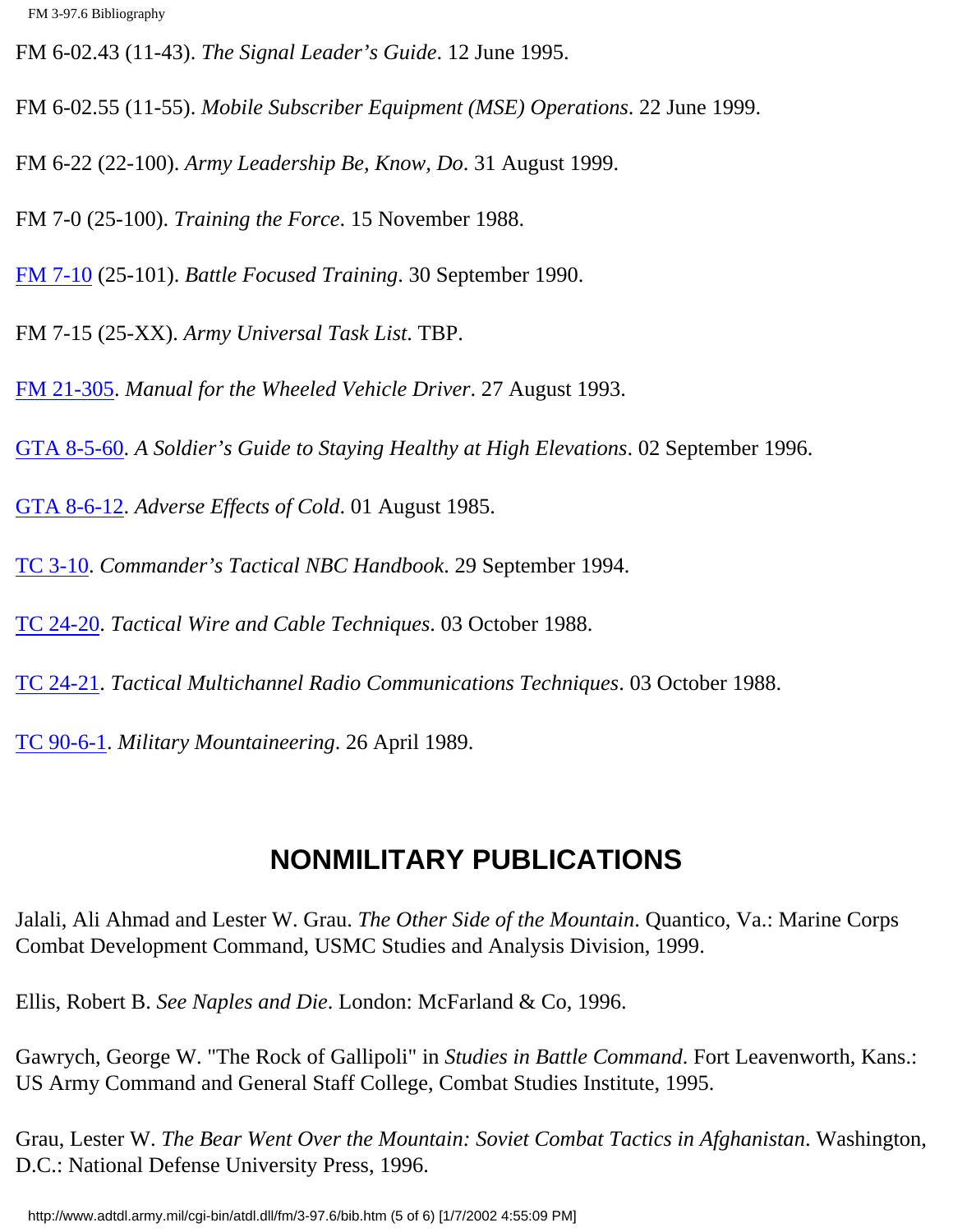## **DOCUMENTS NEEDED**

These documents should be available to the intended users of this manual.

DA Form 2028. Recommended Changes to Publications and Blank Forms. 1 February 1974.

FM 7-0 (25-100). *Training the Force*. 15 November 1988.

[FM 7-10](http://www.adtdl.army.mil/cgi-bin/atdl.dll/fm/7-10/toc.htm) (25-101). *Battle Focused Training*. 30 September 1990.

[FM 3-0](http://www.adtdl.army.mil/cgi-bin/atdl.dll/fm/3-0/toc.htm) (100-5). *Operations*. 14 June 1993.

FM 3-40 (100-40). *Tactics*. TBP.

[TC 90-6-1.](https://hosta.atsc.eustis.army.mil/cgi-bin/atdl.dll/tc/90-6-1/toc.htm) *Military Mountaineering*. 26 April 1989.